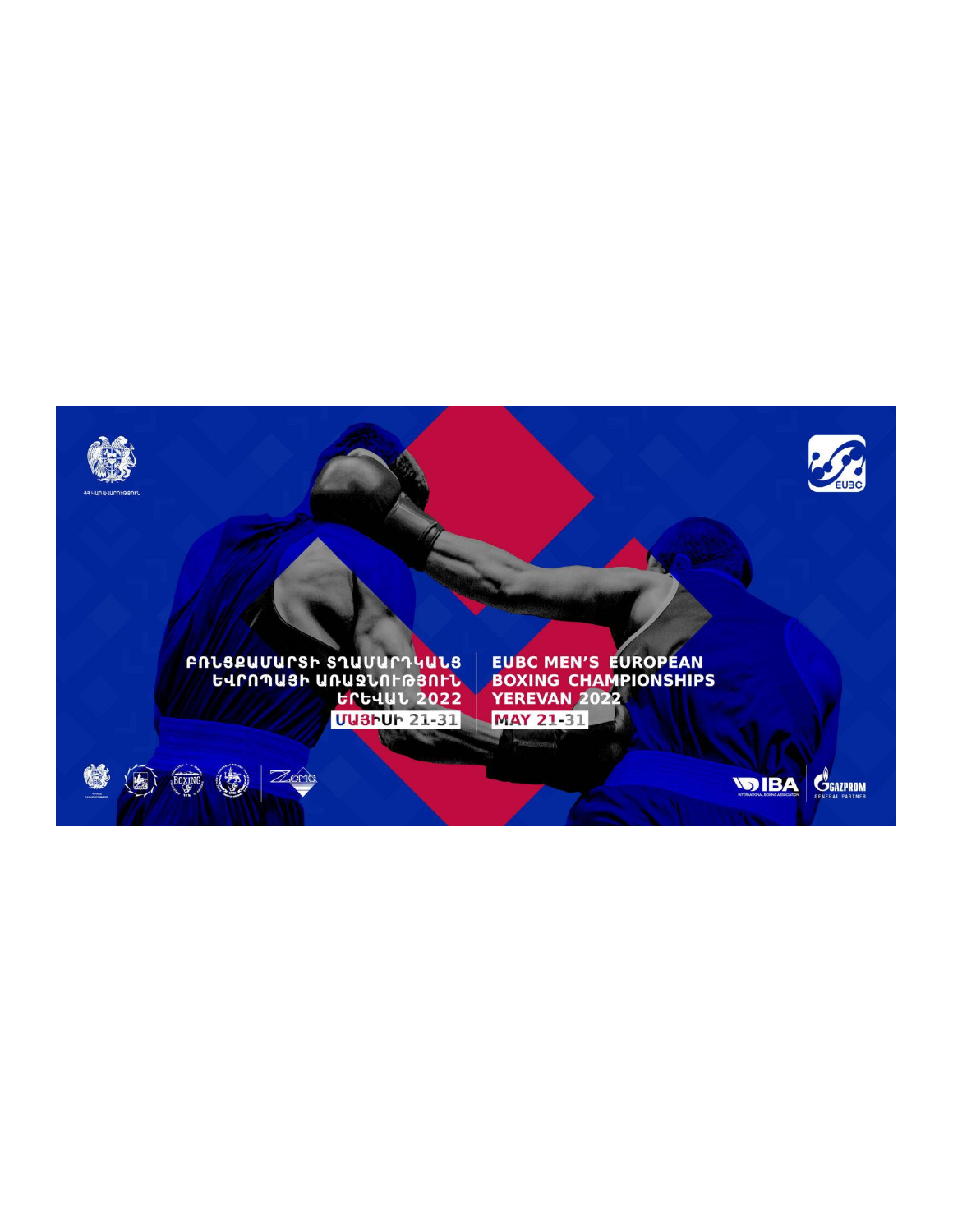



### **Detailed Competition Schedule**

### **As of SUN 22 MAY 2022**

|                              |                |   |                   |               |                           |                |       |             |                |    | <b>Weight Category (kg)</b> |                |                |                |                |                |                |              |
|------------------------------|----------------|---|-------------------|---------------|---------------------------|----------------|-------|-------------|----------------|----|-----------------------------|----------------|----------------|----------------|----------------|----------------|----------------|--------------|
| <b>Date</b>                  | <b>Session</b> |   | <b>Start Time</b> | <b>Phase</b>  |                           |                |       |             |                |    | Men                         |                |                |                |                |                |                | <b>Total</b> |
|                              |                |   |                   |               | 46-48                     | 48-51          | 51-54 | 54-57       | 57-60          |    | 60-63.5 63.5-67             | 67-71          | 71-75          | 75-80          | 80-86          | 86-92          | $+92$          |              |
| MON 23 MAY                   | 1              | Α | 18:00             | Preliminaries |                           |                |       |             |                |    |                             |                | 3              | $\overline{2}$ |                |                |                | 6            |
|                              |                | в | 18:00             | Preliminaries |                           |                |       |             |                |    |                             |                |                | 2              |                |                |                | 6            |
|                              | 2              | A | 14:00             | Preliminaries |                           |                | 5     |             |                |    |                             | Λ              |                |                |                |                |                | 9            |
| TUE 24 MAY                   | 2              | в | 14:00             | Preliminaries |                           |                |       |             |                |    |                             |                |                |                |                |                | 5              | 9            |
|                              | 3              | A | 18:00             | Preliminaries |                           |                |       |             |                |    |                             |                |                |                |                |                |                | 5            |
|                              | 3              | В | 18:00             | Preliminaries |                           |                |       |             |                |    |                             |                |                |                |                |                |                | 5            |
|                              | 4              | A | 14:00             | Preliminaries |                           | 3              |       |             |                |    |                             |                |                |                | 3              |                |                | 10           |
| WED 25 MAY                   |                | в | 14:00             | Preliminaries |                           |                |       |             |                |    |                             |                |                |                |                |                |                | 12           |
|                              | 5              | A | 18:00             | Preliminaries |                           |                |       |             |                |    |                             |                |                |                |                |                |                | 6            |
|                              | 5              | в | 18:00             | Preliminaries |                           |                |       | 3           | 4              |    |                             |                |                |                |                |                |                | 7            |
|                              | 6              | A | 14:00             | Preliminaries |                           |                |       |             |                |    |                             |                |                |                |                |                | 4              | 12           |
| THU 26 MAY                   | 6              | в | 14:00             | Preliminaries |                           |                |       |             |                |    |                             |                |                |                |                |                |                | 12           |
|                              | 7              | A | 18:00             | Preliminaries |                           |                |       |             |                |    |                             |                |                |                |                |                |                | 8            |
|                              | 7              | в | 18:00             | Preliminaries |                           |                |       |             |                |    |                             |                |                |                |                |                |                | 8            |
|                              | 8              | A | 14:00             | Quarterfinals | $\overline{4}$            |                |       |             | 4              |    |                             |                | Δ              |                |                |                | 2              | 14           |
| FRI 27 MAY                   | 8              | B | 14:00             | Quarterfinals |                           |                |       |             |                |    |                             |                |                |                |                |                | $\overline{2}$ | 14           |
|                              | 9              | A | 18:00             | Quarterfinals |                           |                |       |             |                |    |                             |                |                |                |                |                |                | 12           |
|                              | 9              | В | 18:00             | Quarterfinals |                           |                |       |             |                |    |                             |                |                |                |                |                |                | 12           |
| SUN 29 MAY                   | 10             | A | 14:00             | Semifinals    | $\overline{2}$            |                | 2     |             | $\overline{2}$ |    | $\overline{2}$              |                | $\overline{2}$ |                | $\overline{2}$ |                | $\overline{2}$ | 14           |
|                              | 11             | A | 18:00             | Semifinals    |                           | $\overline{2}$ |       | 2           |                | 2  |                             | $\overline{2}$ |                | 2              |                | $\overline{2}$ |                | 12           |
| MON 30 MAY                   | 12             | A | 18:00             | Finals        | $\mathbf 1$               | 1              |       | $\mathbf 1$ | $\mathbf{1}$   |    | $\mathbf 1$                 | $\mathbf{1}$   | 1              |                | 1              | $\overline{1}$ | $\mathbf{1}$   | 13           |
| <b>Total Number of Bouts</b> |                |   |                   |               | 7                         | 14             | 12    | 12          | 16             | 16 | 16                          | 23             | 22             | 19             | 14             | 15             | 20             | 206          |
| <b>Number of Boxers</b>      |                |   |                   |               | 8<br>15<br>13<br>13<br>17 |                |       |             |                | 17 | 17                          | 24             | 23             | 20             | 15             | 16             | 21             | 219          |

| Legend: |                                          |         |               |                                      |               |    |            |                     |
|---------|------------------------------------------|---------|---------------|--------------------------------------|---------------|----|------------|---------------------|
|         | Finals                                   | Prelim. | Preliminaries | QF                                   | Quarterfinals | SF | Semifinals |                     |
|         |                                          |         |               |                                      |               |    |            |                     |
|         | www.swisstiming.com                      |         |               |                                      |               |    |            | Page.               |
|         | <b>Data Service</b>                      |         |               |                                      |               |    |            | <b>SWISS TIMING</b> |
|         | BOX------------------------------ C08B 1 |         |               | Report Created SUN 22 MAY 2022 17:52 |               |    |            |                     |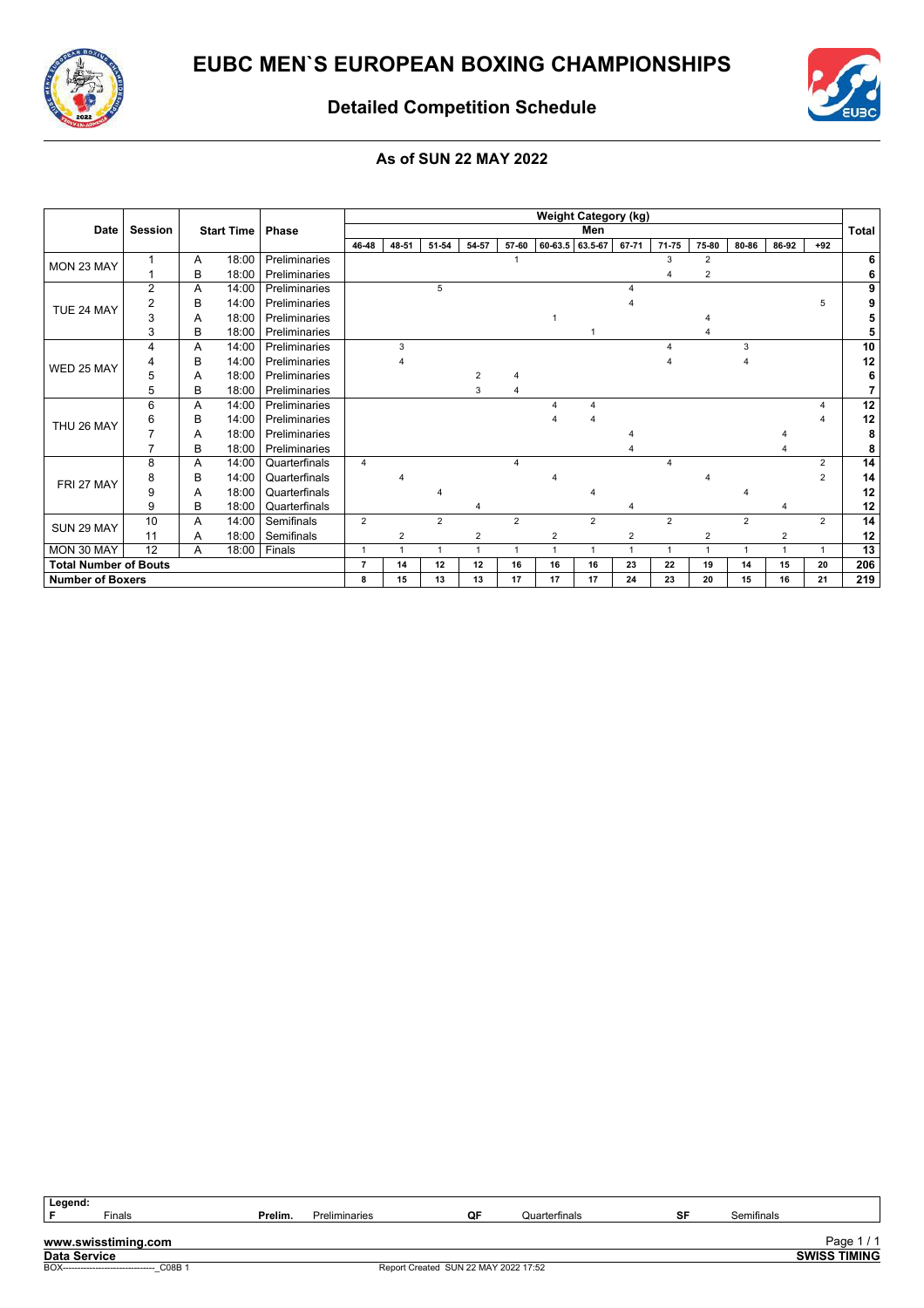



### **Competition Schedule**

#### **As of SUN 22 MAY 2022**

| Date       | <b>Session</b> | <b>Start</b><br>Time | <b>Weight Category - Phase</b>                                                                                                                                                                                                                                                                                                                                     |
|------------|----------------|----------------------|--------------------------------------------------------------------------------------------------------------------------------------------------------------------------------------------------------------------------------------------------------------------------------------------------------------------------------------------------------------------|
| MON 23 MAY | 1              | 18:00                | Men's Light (57-60kg) - Round of 32<br>Men's Middle (71-75kg) - Round of 32<br>Men's Light Heavy (75-80kg) - Round of 32<br>Men's Middle (71-75kg) - Round of 32<br>Men's Light Heavy (75-80kg) - Round of 32                                                                                                                                                      |
| TUE 24 MAY | 2              | 14:00                | Men's Bantam (51-56kg) - Round of 16<br>Men's Light Middle (67-71kg) - Round of 32<br>Men's Light Middle (67-71kg) - Round of 32<br>Men's Super Heavy (+92kg) - Round of 32                                                                                                                                                                                        |
|            | 3              | 18:00                | Men's Light Welter (60-63.5kg) - Round of 32<br>Men's Light Heavy (75-80kg) - Round of 16<br>Men's Welter (63.5-67kg) - Round of 32<br>Men's Light Heavy (75-80kg) - Round of 16                                                                                                                                                                                   |
| WED 25 MAY | 4              | 14:00                | Men's Fly (48-51kg) - Round of 16<br>Men's Middle (71-75kg) - Round of 16<br>Cruiserweight (80-86) - Preliminaries<br>Men's Fly (48-51kg) - Round of 16<br>Men's Middle (71-75kg) - Round of 16<br>Cruiserweight (80-86) - Preliminaries                                                                                                                           |
|            | 5              | 18:00                | Men's Feather (54-57kg) - Round of 16<br>Men's Light (57-60kg) - Round of 16<br>Men's Feather (54-57kg) - Round of 16<br>Men's Light (57-60kg) - Round of 16                                                                                                                                                                                                       |
| THU 26 MAY | 6              | 14:00                | Men's Light Welter (60-63.5kg) - Round of 16<br>Men's Welter (63.5-67kg) - Round of 16<br>Men's Super Heavy (+92kg) - Round of 16<br>Men's Light Welter (60-63.5kg) - Round of 16<br>Men's Welter (63.5-67kg) - Round of 16<br>Men's Super Heavy (+92kg) - Round of 16                                                                                             |
|            | $\overline{7}$ | 18:00                | Men's Light Middle (67-71kg) - Round of 16<br>Men's Heavy (86-92kg) - Round of 16<br>Men's Light Middle (67-71kg) - Round of 16<br>Men's Heavy (86-92kg) - Round of 16                                                                                                                                                                                             |
| FRI 27 MAY | 8              | 14:00                | Men's Minimumweight (46-48kg) - Quarterfinals<br>Men's Light (57-60kg) - Quarterfinals<br>Men's Middle (71-75kg) - Quarterfinals<br>Men's Super Heavy (+92kg) - Quarterfinals<br>Men's Fly (48-51kg) - Quarterfinals<br>Men's Light Welter (60-63.5kg) - Quarterfinals<br>Men's Light Heavy (75-80kg) - Quarterfinals<br>Men's Super Heavy (+92kg) - Quarterfinals |
|            | 9              | 18:00                | Men's Bantam (51-56kg) - Quarterfinals<br>Men's Welter (63.5-67kg) - Quarterfinals<br>Cruiserweight (80-86) - Quarterfinals<br>Men's Feather (54-57kg) - Quarterfinals<br>Men's Light Middle (67-71kg) - Quarterfinals<br>Men's Heavy (86-92kg) - Quarterfinals                                                                                                    |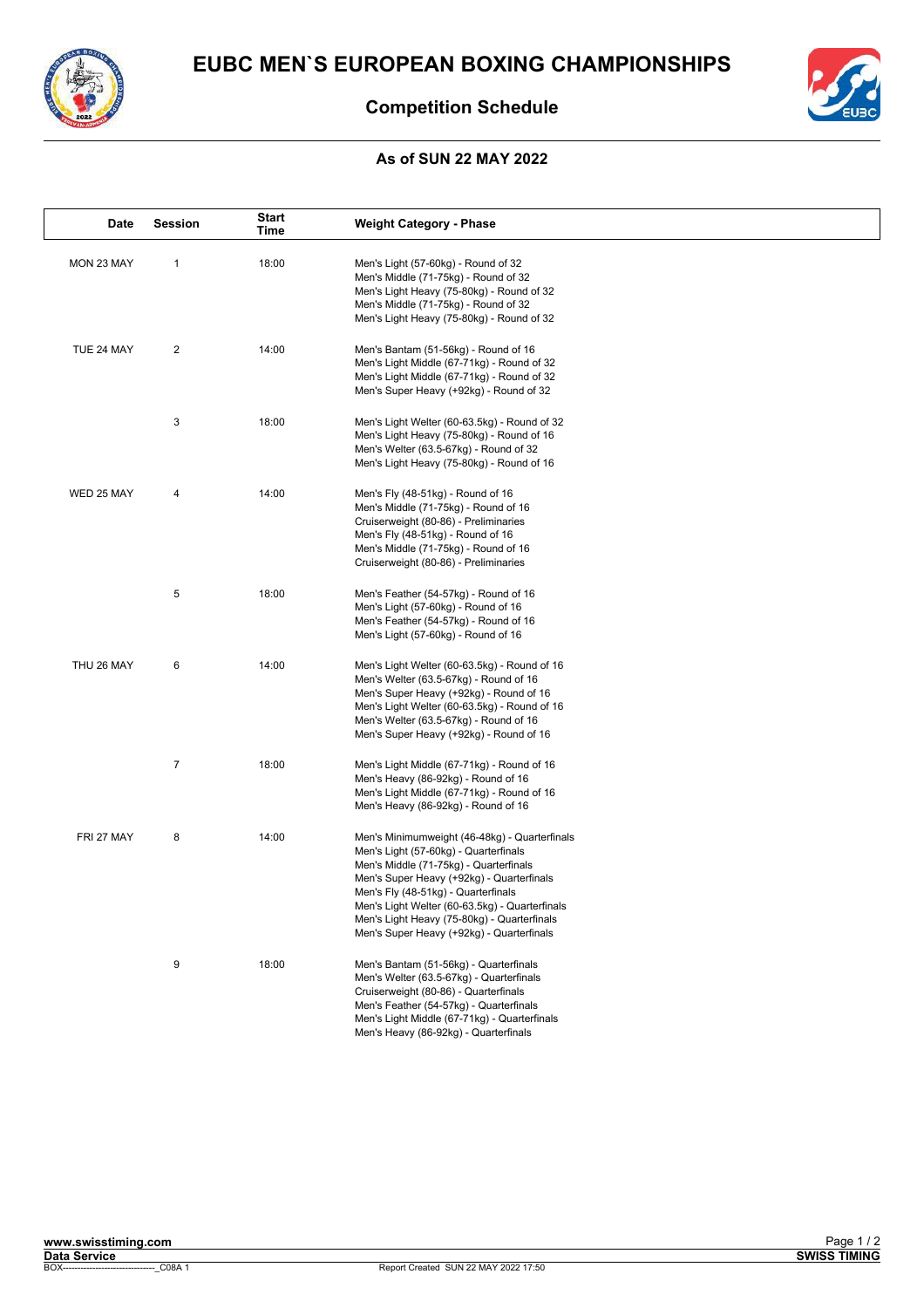



### **Competition Schedule**

#### **As of SUN 22 MAY 2022**

| Date       | <b>Session</b> | <b>Start</b><br>Time | <b>Weight Category - Phase</b>                                                                                                                                                                                                                                                                                                                                                                                                                                                   |
|------------|----------------|----------------------|----------------------------------------------------------------------------------------------------------------------------------------------------------------------------------------------------------------------------------------------------------------------------------------------------------------------------------------------------------------------------------------------------------------------------------------------------------------------------------|
| SUN 29 MAY | 10             | 14:00                | Men's Minimumweight (46-48kg) - Semifinals<br>Men's Bantam (51-56kg) - Semifinals<br>Men's Light (57-60kg) - Semifinals<br>Men's Welter (63.5-67kg) - Semifinals<br>Men's Middle (71-75kg) - Semifinals<br>Cruiserweight (80-86) - Semifinals<br>Men's Super Heavy (+92kg) - Semifinals                                                                                                                                                                                          |
|            | 11             | 18:00                | Men's Fly (48-51kg) - Semifinals<br>Men's Feather (54-57kg) - Semifinals<br>Men's Light Welter (60-63.5kg) - Semifinals<br>Men's Light Middle (67-71kg) - Semifinals<br>Men's Light Heavy (75-80kg) - Semifinals<br>Men's Heavy (86-92kg) - Semifinals                                                                                                                                                                                                                           |
| MON 30 MAY | 12             | 18:00                | Men's Minimumweight (46-48kg) - Final<br>Men's Fly (48-51kg) - Final<br>Men's Bantam (51-56kg) - Final<br>Men's Feather (54-57kg) - Final<br>Men's Light (57-60kg) - Final<br>Men's Light Welter (60-63.5kg) - Final<br>Men's Welter (63.5-67kg) - Final<br>Men's Light Middle (67-71kg) - Final<br>Men's Middle (71-75kg) - Final<br>Men's Light Heavy (75-80kg) - Final<br>Cruiserweight (80-86) - Final<br>Men's Heavy (86-92kg) - Final<br>Men's Super Heavy (+92kg) - Final |

**Notes:**

Please check online for more details and the latest updates.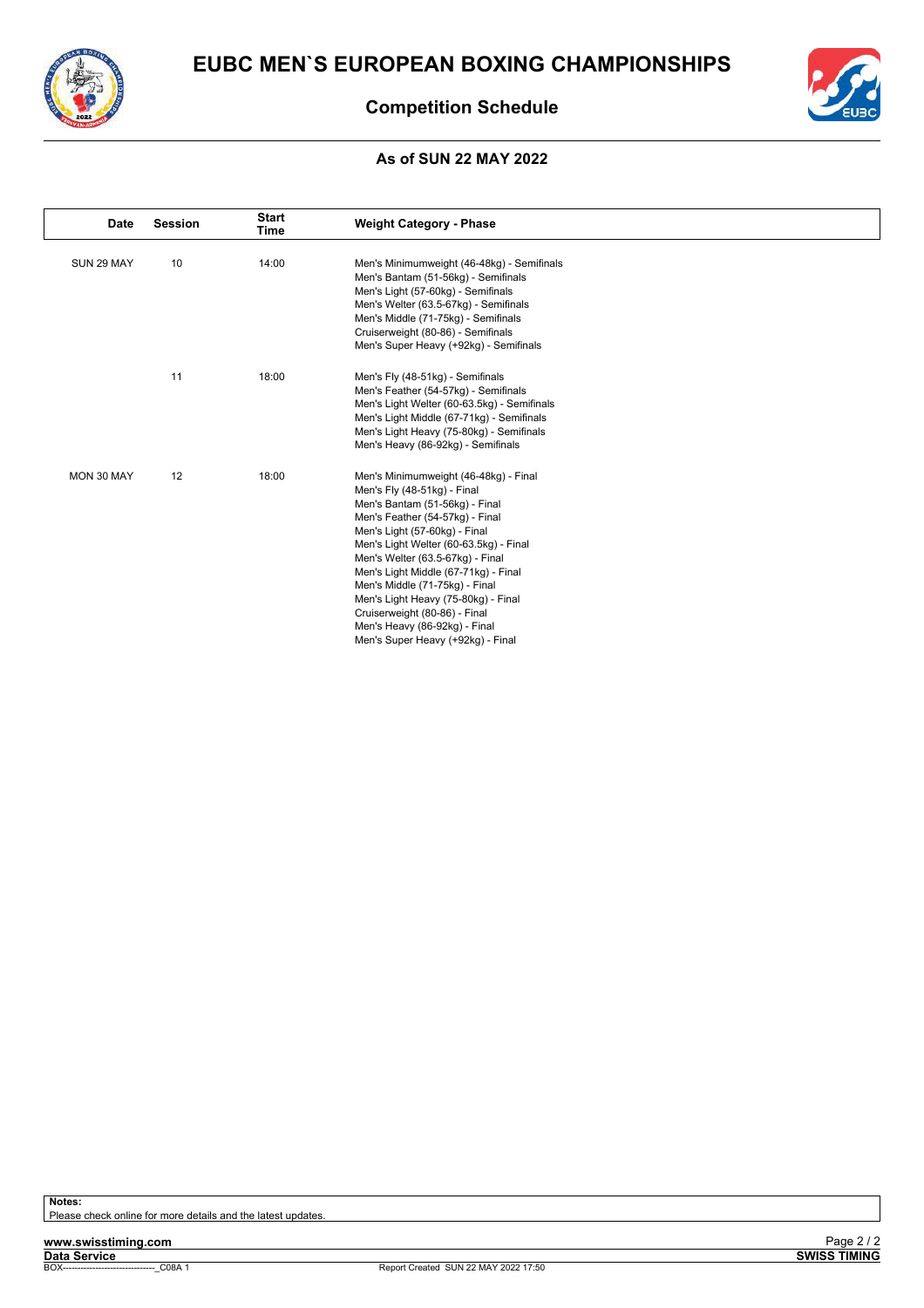



MON 23 MAY 2022 START TIME: 18:30

### **Session 1 A - Preliminaries**

| Order          | <b>Bout</b>    | <b>Start</b><br>Time | <b>Weight Category</b>            |              | Corner                    | Name                                                    |                                                                              | <b>NOC</b><br>Code       | Winner                                                                                                                   | Result                 | <b>Decision</b>                                  |
|----------------|----------------|----------------------|-----------------------------------|--------------|---------------------------|---------------------------------------------------------|------------------------------------------------------------------------------|--------------------------|--------------------------------------------------------------------------------------------------------------------------|------------------------|--------------------------------------------------|
| $\mathbf{1}$   | $\mathbf{1}$   |                      | 18:30 Lightweight (57-60kg)       |              | <b>RED</b><br><b>BLUE</b> | <b>TANKO Viliam</b><br><b>KALOGERIDIS Konstantinos</b>  |                                                                              | <b>SVK</b><br><b>GRE</b> | <b>RED</b>                                                                                                               | RSC-I                  | R <sub>2</sub> 2:43                              |
|                |                |                      |                                   | Referee: ALG |                           | <b>BESMI</b> Mehamed                                    | Judge 1: BUL<br>Judge 2: POL<br>Judge 3: IRL<br>Judge 4: CZE<br>Judge 5: ISR |                          | KAVAKLIEVA Mariya<br><b>ROONEY Philip</b><br><b>GASPAR Antonin</b><br>SVYATOCHA Boris                                    | DZIURGOT Maciej Robert | 10:9<br>10:9<br>10:9<br>10:9<br>10:9             |
|                |                |                      |                                   |              |                           |                                                         |                                                                              |                          |                                                                                                                          |                        |                                                  |
| $\overline{2}$ | $\overline{2}$ | 18:30                | Middleweight (71-75kg)            |              | <b>RED</b><br><b>BLUE</b> | <b>BARTL Milos</b><br><b>TROFIMCUK Aleksandr</b>        |                                                                              | <b>CZE</b><br>LTU        | <b>RED</b>                                                                                                               | <b>WP</b>              | 5:0                                              |
|                |                |                      |                                   | Referee: MDA |                           | <b>BANDALAC Valeriu</b>                                 | Judge 1: EST<br>Judge 2: HUN<br>Judge 3: IND<br>Judge 4: NOR<br>Judge 5: BIH |                          | PETERSON Jakov<br>SZUCS Veronika<br><b>ENGINEER Farhad</b><br><b>DAHLEN Geir</b><br>POLETAN Tina                         |                        | 30:27<br>29:28<br>29:28<br>30:27<br>29:28        |
|                |                |                      |                                   |              |                           |                                                         |                                                                              |                          |                                                                                                                          |                        |                                                  |
| $\overline{3}$ | 3              |                      | 18:30 Middleweight (71-75kg)      |              | <b>RED</b><br><b>BLUE</b> | PETROPOULOS Konstantinos<br><b>GEDMINAS Mindaugas</b>   |                                                                              | <b>GRE</b><br><b>NOR</b> | <b>BLUE</b>                                                                                                              | <b>WP</b>              | 5:0                                              |
|                |                |                      |                                   | Referee: FRA |                           | <b>MADEN Johany</b>                                     | Judge 1: ISR<br>Judge 2: IRL<br>Judge 3: CZE<br>Judge 4: ALG<br>Judge 5: POL |                          | <b>SVYATOCHA Boris</b><br><b>ROONEY Philip</b><br><b>GASPAR Antonin</b><br><b>BESMI</b> Mehamed                          | DZIURGOT Maciej Robert | 27:30<br>27:30<br>27:30<br>27:30<br>27:30        |
|                |                |                      |                                   |              |                           |                                                         |                                                                              |                          |                                                                                                                          |                        |                                                  |
| $\overline{4}$ | $\overline{4}$ |                      | 18:30 Middleweight (71-75kg)      |              | <b>RED</b><br><b>BLUE</b> | <b>DOSSEN Gabriel</b><br><b>CUADRADO ENTRENA Miguel</b> |                                                                              | <b>IRL</b><br><b>ESP</b> | <b>RED</b>                                                                                                               | <b>WP</b>              | 4:1                                              |
|                |                |                      |                                   | Referee: BIH |                           | POLETAN Tina                                            | Judge 1: HUN<br>Judge 2: BUL<br>Judge 3: EST<br>Judge 4: DEN<br>Judge 5: MDA |                          | <b>SZUCS Veronika</b><br>KAVAKLIEVA Mariya<br>PETERSON Jakov<br><b>BANDALAC Valeriu</b>                                  | SORENSEN Jorgen Hammar | 30:27<br>30:27<br>30:27<br>28:29<br>30:27        |
|                |                |                      |                                   |              |                           |                                                         |                                                                              |                          |                                                                                                                          |                        |                                                  |
| 5              | 5              |                      | 18:30 Light Heavyweight (75-80kg) |              | <b>RED</b><br><b>BLUE</b> | <b>ARTJOM Agejev</b><br><b>GOINSKI Mateusz</b>          |                                                                              | <b>SRB</b><br>POL        | <b>RED</b>                                                                                                               | <b>RSC</b>             | R1 2:48                                          |
|                |                |                      |                                   | Referee: NOR |                           | <b>DAHLEN Geir</b>                                      | Judge 1: IRL<br>Judge 2: FRA<br>Judge 3: ISR<br>Judge 4: IND<br>Judge 5: CZE |                          | <b>ROONEY Philip</b><br><b>MADEN Johany</b><br><b>SVYATOCHA Boris</b><br><b>ENGINEER Farhad</b><br><b>GASPAR Antonin</b> |                        | --<br>--<br>$\overline{\phantom{a}}$<br>--<br>÷. |
|                |                |                      |                                   |              |                           |                                                         |                                                                              |                          |                                                                                                                          |                        |                                                  |
| 6              | 6              |                      | 18:30 Light Heavyweight (75-80kg) |              | <b>RED</b><br><b>BLUE</b> | <b>NYSTEDT Nikita</b><br><b>GUTSAEV Georgii</b>         |                                                                              | <b>FIN</b><br>GEO        | <b>BLUE</b>                                                                                                              | <b>WP</b>              | 4:1                                              |
|                |                |                      |                                   | Referee: DEN |                           | SORENSEN Jorgen Hammar                                  | Judge 1: BIH<br>Judge 2: ALG<br>Judge 3: POL<br>Judge 4: BUL<br>Judge 5: HUN |                          | POLETAN Tina<br><b>BESMI Mehamed</b><br>KAVAKLIEVA Mariya<br>SZUCS Veronika                                              | DZIURGOT Maciej Robert | 28:29<br>27:30<br>28:29<br>28:29<br>29:28        |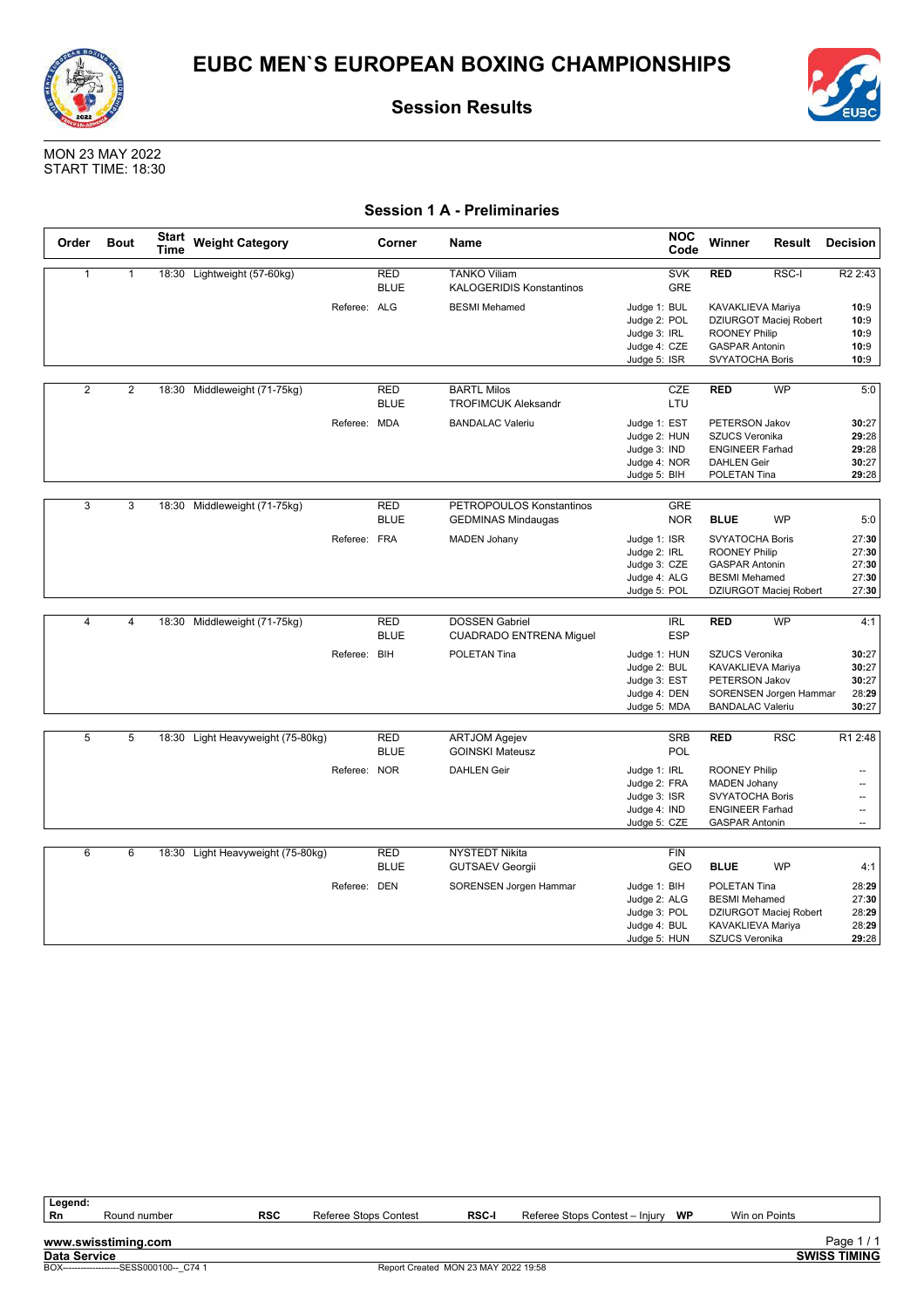



MON 23 MAY 2022 START TIME: 18:30

### **Session 1 B - Preliminaries**

| Order          | <b>Bout</b>    | <b>Start</b><br>Time | <b>Weight Category</b>            |              | Corner                    | Name                                               | <b>NOC</b><br>Code                                                                         | Winner                                                                                                                      | Result                     | <b>Decision</b>                           |
|----------------|----------------|----------------------|-----------------------------------|--------------|---------------------------|----------------------------------------------------|--------------------------------------------------------------------------------------------|-----------------------------------------------------------------------------------------------------------------------------|----------------------------|-------------------------------------------|
| $\mathbf{1}$   | $\overline{7}$ |                      | 18:30 Middleweight (71-75kg)      |              | <b>RED</b><br><b>BLUE</b> | <b>MEINL Marcel</b><br><b>CSERVENKA Robert</b>     | AUT<br><b>HUN</b>                                                                          | <b>BLUE</b>                                                                                                                 | RSC-I                      | R <sub>2</sub> 2:27                       |
|                |                |                      |                                   | Referee: ESP |                           | ROMERO HERNANDEZ Jose Juan                         | Judge 1: ITA<br>Judge 2: SWE<br>Judge 3: GER<br>Judge 4: UKR<br>Judge 5: MAR               | RIZZARDO Maria<br><b>PALMEN Christer</b><br><b>KUSSMAUL Holger</b><br>VASYLYNCHUK Pavlo<br><b>BRAHIMI Bekkay</b>            |                            | 10:9<br>10:9<br>10:9<br>10:9<br>10:9      |
| $\overline{2}$ | $\overline{8}$ | 18:30                | Middleweight (71-75kg)            |              | <b>RED</b><br><b>BLUE</b> | <b>NAVERIANI Otar</b><br><b>ILYUSHONOK Daniel</b>  | GEO<br><b>ISR</b>                                                                          | <b>RED</b>                                                                                                                  | <b>WP</b>                  | 5:0                                       |
|                |                |                      |                                   | Referee: ROU |                           | ION Mihai                                          | Judge 1: MAR<br>Judge 2: CRO<br>Judge 3: KAZ<br>Judge 4: TUR<br>Judge 5: LTU               | <b>BRAHIMI Bekkay</b><br><b>GUSTIN Edvardo</b><br><b>SUIYENISH Yermek</b><br><b>ITMEZ Recep</b><br><b>SNIUKSTA Gintaras</b> |                            | 30:27<br>30:26<br>29:28<br>30:26<br>30:26 |
| 3              | 9              | 18:30                | Middleweight (71-75kg)            |              | <b>RED</b><br><b>BLUE</b> | <b>MENDOZA ESCRIBA Erik</b><br>PAPAKIN Ivan        | SWE<br><b>UKR</b>                                                                          | <b>BLUE</b>                                                                                                                 | <b>WP</b>                  | 5:0                                       |
|                |                |                      |                                   | Referee: ENG |                           | <b>INNES Lee Martin</b>                            | Judge 1: SVK<br>Judge 2: GER<br>Judge 3: ESP<br>Judge 4: ITA<br>Judge 5: TUR               | <b>SIMON Radoslav</b><br><b>KUSSMAUL Holger</b><br>RIZZARDO Maria<br><b>ITMEZ Recep</b>                                     | ROMERO HERNANDEZ Jose Juan | 26:30<br>27:30<br>27:30<br>27:29<br>28:29 |
| $\overline{4}$ | 10             |                      | 18:30 Middleweight (71-75kg)      |              | <b>RED</b><br><b>BLUE</b> | HARUTYUNYAN Vakhtang<br><b>GOLEBIEWSKI Bartosz</b> | <b>ARM</b><br><b>POL</b>                                                                   | <b>RED</b>                                                                                                                  | <b>WP</b>                  | 5:0                                       |
|                |                |                      |                                   | Referee: CRO |                           | <b>GUSTIN Edvardo</b>                              | Judge 1: LTU<br>Judge 2: MAR<br>Judge 3: UKR<br>Judge 4: SWE<br>Judge 5: ROU               | <b>SNIUKSTA Gintaras</b><br><b>BRAHIMI Bekkay</b><br>VASYLYNCHUK Pavlo<br><b>PALMEN Christer</b><br>ION Mihai               |                            | 29:28<br>30:27<br>29:28<br>30:27<br>30:27 |
| 5              | 11             |                      | 18:30 Light Heavyweight (75-80kg) |              | <b>RED</b>                | <b>CROTTY George</b>                               | <b>ENG</b>                                                                                 |                                                                                                                             |                            |                                           |
|                |                |                      |                                   |              | <b>BLUE</b>               | <b>SAPUN Ivan</b>                                  | <b>UKR</b>                                                                                 | <b>BLUE</b>                                                                                                                 | <b>WP</b>                  | 5:0                                       |
|                |                |                      |                                   | Referee: TUR |                           | <b>ITMEZ Recep</b>                                 | Judge 1: GER<br>Judge 2: KAZ<br>Judge 3: SVK<br>Judge 4: ESP<br>Judge 5: CRO               | <b>KUSSMAUL Holger</b><br><b>SUIYENISH Yermek</b><br>SIMON Radoslav<br><b>GUSTIN Edvardo</b>                                | ROMERO HERNANDEZ Jose Juan | 26:29<br>26:29<br>26:29<br>26:29<br>26:29 |
| 6              | 12             |                      | 18:30 Light Heavyweight (75-80kg) |              | <b>RED</b>                | <b>BEVAN Taylor</b>                                | <b>WAL</b>                                                                                 | <b>RED</b>                                                                                                                  | <b>WP</b>                  | 5:0                                       |
|                |                |                      |                                   | Referee: ITA | <b>BLUE</b>               | <b>NUHA Liridon</b><br>RIZZARDO Maria              | <b>SWE</b><br>Judge 1: UKR<br>Judge 2: ROU<br>Judge 3: LTU<br>Judge 4: MAR<br>Judge 5: KAZ | VASYLYNCHUK Pavlo<br>ION Mihai<br>SNIUKSTA Gintaras<br><b>BRAHIMI Bekkay</b><br><b>SUIYENISH Yermek</b>                     |                            | 29:28<br>29:28<br>30:27<br>29:28<br>29:28 |

Round number **RSC-I** Referee Stops Contest – Injury **WP** Win on Points

**www.swisstiming.com Data Service SWISS TIMING** Page 1/1<br>SWISS TIMING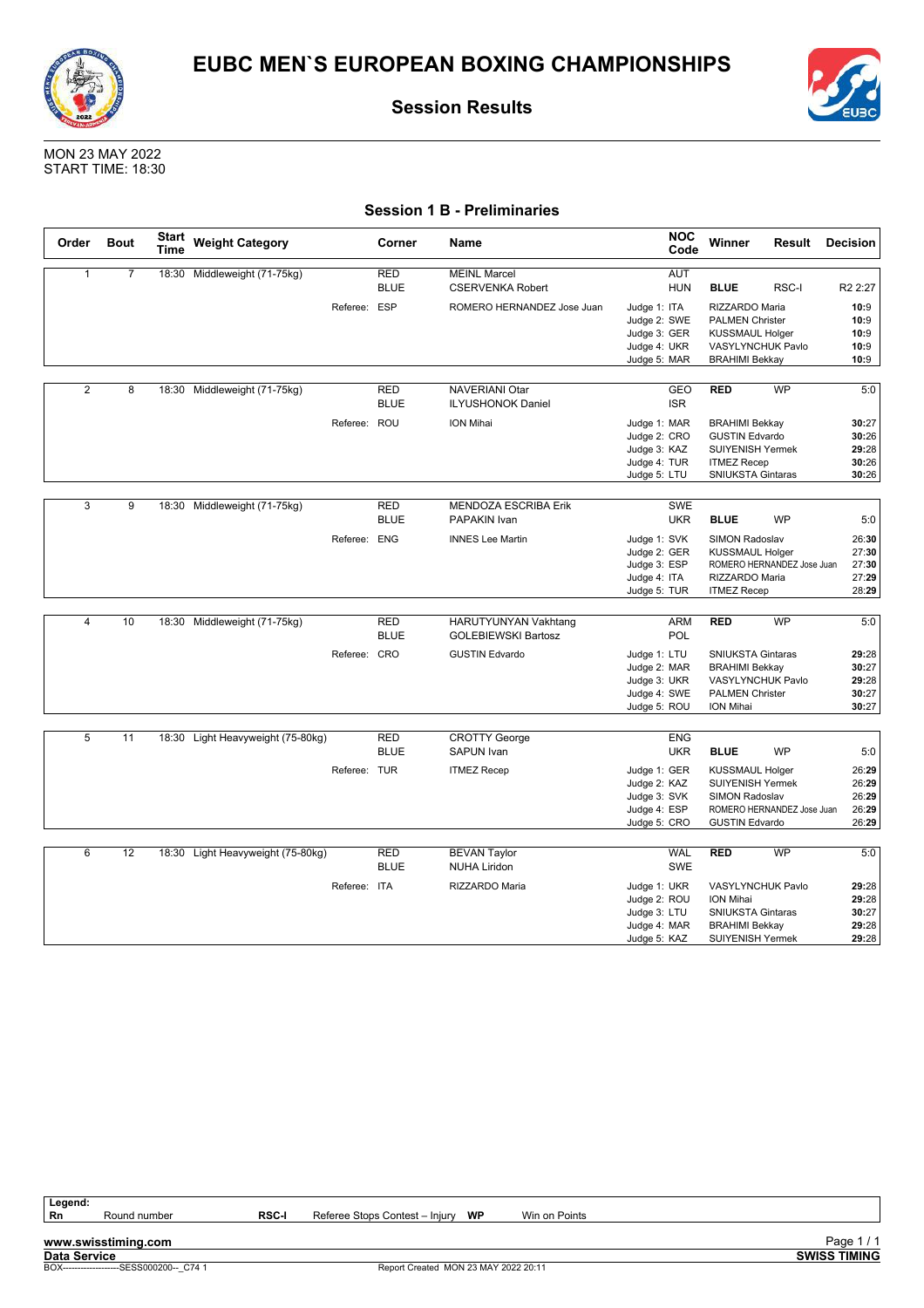





TUE 24 MAY 2022 START TIME: 14:00

### **Session 2 A - Preliminaries**

| Order          | <b>Bout</b> | <b>Start</b><br><b>Time</b> | <b>Weight Category</b>             |              | Corner                    | Name                                                   | <b>NOC</b><br>Code                                                           | Winner                                                                                                                | Result                     | <b>Decision</b>                           |
|----------------|-------------|-----------------------------|------------------------------------|--------------|---------------------------|--------------------------------------------------------|------------------------------------------------------------------------------|-----------------------------------------------------------------------------------------------------------------------|----------------------------|-------------------------------------------|
| $\mathbf{1}$   | 13          | 14:00                       | Bantamweight (51-54kg)             |              | <b>RED</b><br><b>BLUE</b> | <b>NABIIEV Yelmir</b><br>SAHAKYAN Janik                | <b>UKR</b><br>ARM                                                            | <b>RED</b>                                                                                                            | WP                         | 3:2                                       |
|                |             |                             |                                    | Referee: SVK |                           | <b>SIMON Radoslav</b>                                  | Judge 1: GER<br>Judge 2: ITA<br>Judge 3: CRO<br>Judge 4: ENG<br>Judge 5: ESP | <b>KUSSMAUL Holger</b><br>RIZZARDO Maria<br><b>GUSTIN Edvardo</b><br><b>INNES Lee Martin</b>                          | ROMERO HERNANDEZ Jose Juan | 29:28<br>28:29<br>29:28<br>28:29<br>29:28 |
| $\overline{2}$ | 14          |                             | 14:00 Bantamweight (51-54kg)       |              | <b>RED</b>                | <b>VIRBAN Gabor</b>                                    | <b>HUN</b>                                                                   |                                                                                                                       |                            |                                           |
|                |             |                             |                                    |              | <b>BLUE</b>               | <b>McHALE Matthew</b>                                  | SCO                                                                          | <b>BLUE</b>                                                                                                           | <b>WP</b>                  | 5:0                                       |
|                |             |                             |                                    | Referee: KAZ |                           | SUIYENISH Yermek                                       | Judge 1: SWE<br>Judge 2: LTU<br>Judge 3: MAR<br>Judge 4: TUR<br>Judge 5: ROU | <b>PALMEN Christer</b><br><b>SNIUKSTA Gintaras</b><br><b>BRAHIMI Bekkay</b><br><b>ITMEZ Recep</b><br>ION Mihai        |                            | 26:30<br>26:30<br>26:30<br>26:30<br>26:30 |
| 3              | 15          |                             | 14:00 Bantamweight (51-54kg)       |              | <b>RED</b><br><b>BLUE</b> | <b>BOUDHI Zakaria</b><br><b>CAPPAI Manuel Fabrizio</b> | <b>BEL</b><br><b>ITA</b>                                                     | <b>BLUE</b>                                                                                                           | <b>WP</b>                  | 5:0                                       |
|                |             |                             |                                    | Referee: UKR |                           | VASYLYNCHUK Pavlo                                      | Judge 1: ESP<br>Judge 2: GER<br>Judge 3: ENG<br>Judge 4: SVK<br>Judge 5: CRO | <b>KUSSMAUL Holger</b><br><b>INNES Lee Martin</b><br>SIMON Radoslav<br><b>GUSTIN Edvardo</b>                          | ROMERO HERNANDEZ Jose Juan | 27:30<br>27:29<br>27:30<br>27:30<br>27:30 |
| $\overline{4}$ |             |                             |                                    |              |                           | <b>IBRAHIM OMAR Salah</b>                              |                                                                              |                                                                                                                       | <b>WP</b>                  |                                           |
|                | 16          | 14:00                       | Bantamweight (51-54kg)             |              | <b>RED</b><br><b>BLUE</b> | <b>GALANOV Tamir</b>                                   | <b>GER</b><br><b>SRB</b>                                                     | <b>RED</b>                                                                                                            |                            | 4:1                                       |
|                |             |                             |                                    | Referee: ROU |                           | ION Mihai                                              | Judge 1: LTU<br>Judge 2: KAZ<br>Judge 3: ITA<br>Judge 4: SWE<br>Judge 5: TUR | <b>SNIUKSTA Gintaras</b><br><b>SUIYENISH Yermek</b><br>RIZZARDO Maria<br><b>PALMEN Christer</b><br><b>ITMEZ Recep</b> |                            | 29:28<br>30:27<br>28:29<br>29:28<br>29:28 |
|                |             |                             |                                    |              |                           |                                                        |                                                                              |                                                                                                                       |                            |                                           |
| 5              | 17          |                             | 14:00 Bantamweight (51-54kg)       |              | <b>RED</b><br><b>BLUE</b> | <b>SACLI Muhammet</b><br>EAGLESON Dylan James          | <b>TUR</b><br>IRL                                                            | <b>BLUE</b>                                                                                                           | WP                         | 5:0                                       |
|                |             |                             |                                    | Referee: MAR |                           | <b>BRAHIMI Bekkay</b>                                  | Judge 1: CRO<br>Judge 2: UKR<br>Judge 3: GER<br>Judge 4: ESP<br>Judge 5: SVK | <b>GUSTIN Edvardo</b><br>VASYLYNCHUK Pavlo<br><b>KUSSMAUL Holger</b><br><b>SIMON Radoslav</b>                         | ROMERO HERNANDEZ Jose Juan | 27:30<br>28:29<br>27:29<br>27:30<br>27:30 |
| 6              | 18          |                             | Light Middleweight (67-71kg)       |              | <b>RED</b>                | <b>CETINIC Petar</b>                                   | <b>CRO</b>                                                                   |                                                                                                                       |                            |                                           |
|                |             | 14:00                       |                                    |              | <b>BLUE</b>               | <b>GERZSENYI Istvan</b>                                | <b>HUN</b>                                                                   | <b>BLUE</b>                                                                                                           | WP                         | 5:0                                       |
|                |             |                             |                                    | Referee: SWE |                           | <b>PALMEN Christer</b>                                 | Judge 1: TUR<br>Judge 2: ENG<br>Judge 3: ROU<br>Judge 4: ITA<br>Judge 5: KAZ | <b>ITMEZ Recep</b><br><b>INNES Lee Martin</b><br>ION Mihai<br>RIZZARDO Maria<br><b>SUIYENISH Yermek</b>               |                            | 27:30<br>27:30<br>27:30<br>28:29<br>28:29 |
| $\overline{7}$ | 19          |                             | 14:00 Light Middleweight (67-71kg) |              | RED<br><b>BLUE</b>        | <b>BOZOROV Davron</b><br><b>KAMANIN Pavel</b>          | <b>MDA</b><br><b>EST</b>                                                     | <b>RED</b>                                                                                                            | WP                         | 4:1                                       |
|                |             |                             |                                    | Referee: GER |                           | <b>KUSSMAUL Holger</b>                                 | Judge 1: SVK<br>Judge 2: MAR<br>Judge 3: ESP<br>Judge 4: CRO<br>Judge 5: ROU | SIMON Radoslav<br><b>BRAHIMI Bekkay</b><br><b>GUSTIN Edvardo</b><br>ION Mihai                                         | ROMERO HERNANDEZ Jose Juan | 29:28<br>29:27<br>30:27<br>28:29<br>30:27 |
| 8              | 20          |                             | 14:00 Light Middleweight (67-71kg) |              | <b>RED</b><br><b>BLUE</b> | <b>NEWNS Stephen</b><br><b>CAVALLARO Salvatore</b>     | SCO<br>ITA                                                                   | <b>BLUE</b>                                                                                                           | WP                         | 4:1                                       |
|                |             |                             |                                    | Referee: UKR |                           | VASYLYNCHUK Pavlo                                      | Judge 1: KAZ<br>Judge 2: TUR<br>Judge 3: SWE<br>Judge 4: ROU<br>Judge 5: CRO | SUIYENISH Yermek<br><b>ITMEZ Recep</b><br><b>PALMEN Christer</b><br>ION Mihai<br><b>GUSTIN Edvardo</b>                |                            | 29:28<br>27:30<br>28:29<br>28:29<br>28:29 |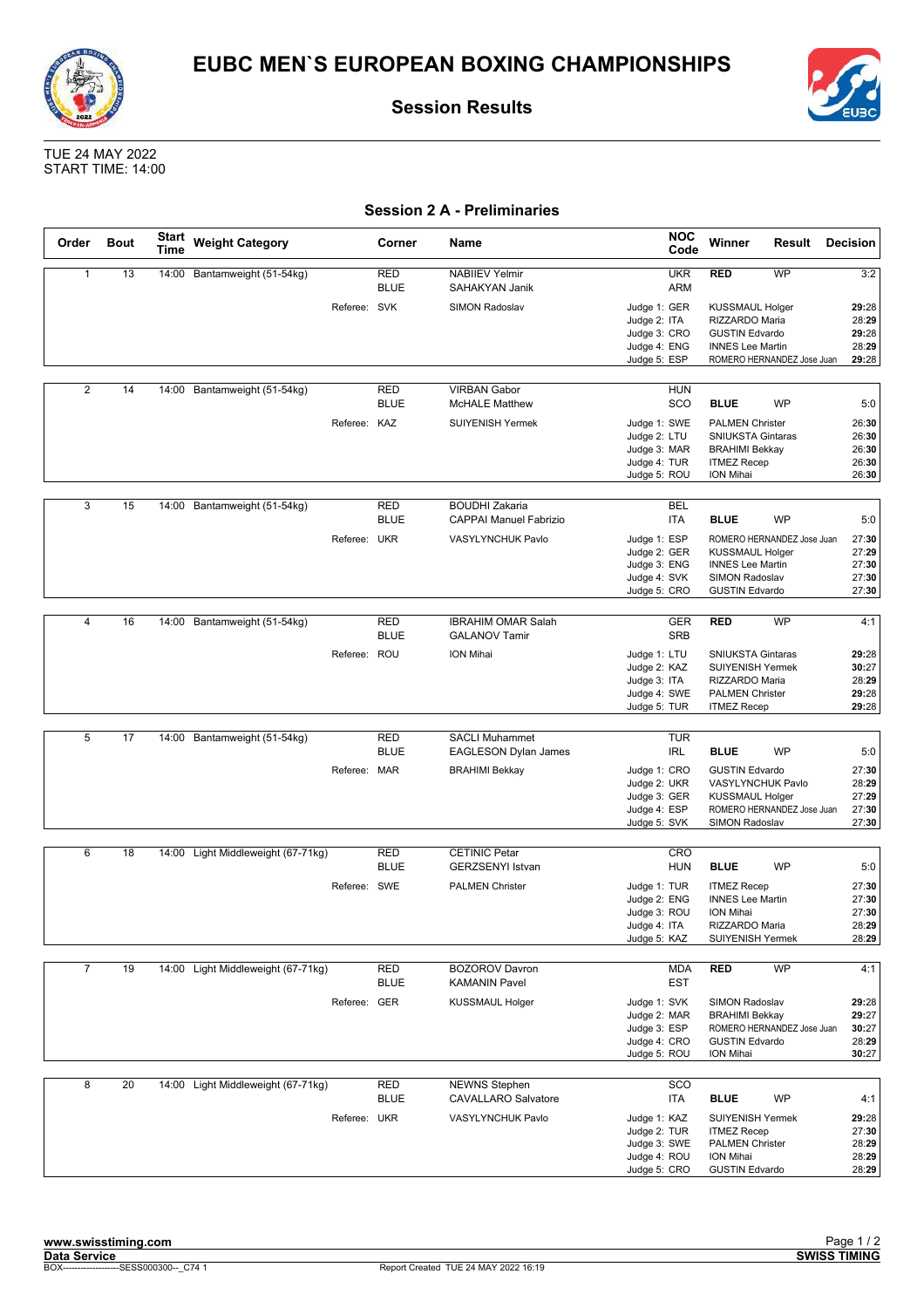

TUE 24 MAY 2022 START TIME: 14:00

### **Session 2 A - Preliminaries**

| Order | <b>Bout</b> | Start<br><b>Time</b> | <b>Weight Category</b>             | Corner                    | Name                               | <b>NOC</b><br>Code                                                           | Winner                                                                                        | Result                     | Decision                             |
|-------|-------------|----------------------|------------------------------------|---------------------------|------------------------------------|------------------------------------------------------------------------------|-----------------------------------------------------------------------------------------------|----------------------------|--------------------------------------|
|       | 21          |                      | 14:00 Light Middleweight (67-71kg) | <b>RED</b><br><b>BLUE</b> | SAVKOVIC Stefan<br><b>JAS Tony</b> | <b>MNE</b><br><b>NED</b>                                                     | <b>BLUE</b>                                                                                   | RSC-I                      | R <sub>2</sub> 1:50                  |
|       |             |                      | Referee:                           | LTU                       | <b>SNIUKSTA Gintaras</b>           | Judge 1: ITA<br>Judge 2: ESP<br>Judge 3: SVK<br>Judge 4: KAZ<br>Judge 5: ENG | RIZZARDO Maria<br><b>SIMON Radoslav</b><br><b>SUIYENISH Yermek</b><br><b>INNES Lee Martin</b> | ROMERO HERNANDEZ Jose Juan | 9:10<br>10:9<br>9:10<br>9:10<br>9:10 |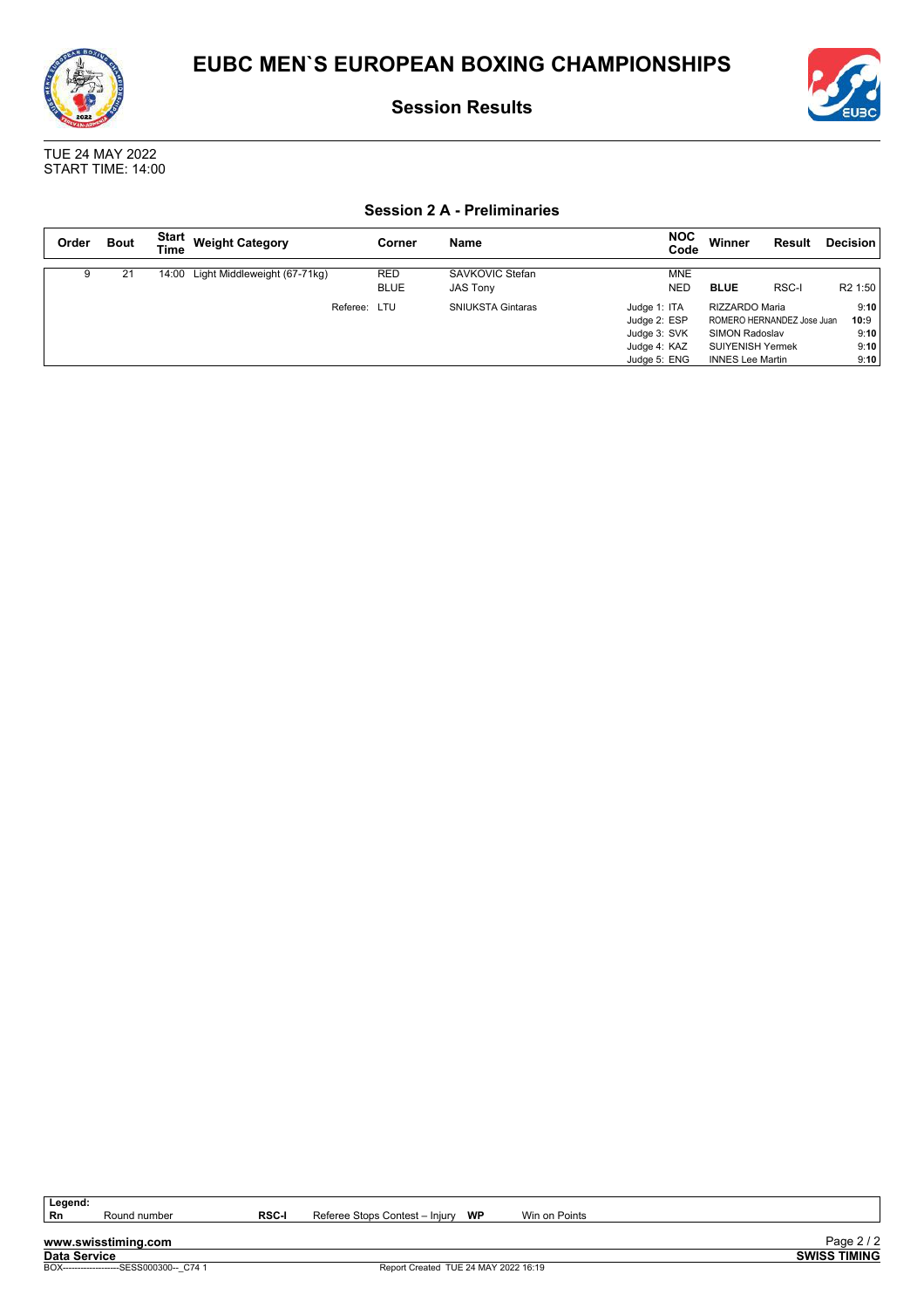



TUE 24 MAY 2022 START TIME: 14:00

### **Session 2 B - Preliminaries**

| Order          | <b>Bout</b> | <b>Start</b><br>Time | <b>Weight Category</b>             |              | Corner                    | Name                                                    | <b>NOC</b><br>Code                                                           | Winner                                                                                                          | Result                                           | <b>Decision</b>                           |
|----------------|-------------|----------------------|------------------------------------|--------------|---------------------------|---------------------------------------------------------|------------------------------------------------------------------------------|-----------------------------------------------------------------------------------------------------------------|--------------------------------------------------|-------------------------------------------|
| $\mathbf{1}$   | 22          |                      | 14:00 Light Middleweight (67-71kg) |              | <b>RED</b><br><b>BLUE</b> | PIOTROWSKI Daniel Wieslaw<br><b>MAGUIRE Luke</b>        | POL<br>IRL                                                                   | <b>BLUE</b>                                                                                                     | WP                                               | 5:0                                       |
|                |             |                      |                                    | Referee: DEN |                           | SORENSEN Jorgen Hammar                                  | Judge 1: EST<br>Judge 2: MDA<br>Judge 3: CZE<br>Judge 4: BUL<br>Judge 5: ALG | PETERSON Jakov<br><b>BANDALAC Valeriu</b><br><b>GASPAR Antonin</b><br>KAVAKLIEVA Mariya<br><b>BESMI</b> Mehamed |                                                  | 27:30<br>27:30<br>27:30<br>25:30<br>27:30 |
| $\overline{2}$ | 23          |                      | 14:00 Light Middleweight (67-71kg) |              | RED                       | ZAKHARYAN Narek                                         | <b>ARM</b>                                                                   |                                                                                                                 |                                                  |                                           |
|                |             |                      |                                    |              | <b>BLUE</b>               | <b>TAKACS Michal</b>                                    | <b>SVK</b>                                                                   | <b>BLUE</b>                                                                                                     | <b>WP</b>                                        | 3:2                                       |
|                |             |                      |                                    | Referee: POL |                           | DZIURGOT Maciej Robert                                  | Judge 1: BIH<br>Judge 2: NOR<br>Judge 3: ISR<br>Judge 4: IND<br>Judge 5: FRA | POLETAN Tina<br><b>DAHLEN Geir</b><br>SVYATOCHA Boris<br><b>ENGINEER Farhad</b><br><b>MADEN Johany</b>          |                                                  | 28:29<br>28:29<br>29:28<br>30:27<br>28:29 |
| 3              | 24          |                      | 14:00 Light Middleweight (67-71kg) |              | <b>RED</b><br><b>BLUE</b> | <b>MORVATI Sam</b><br>POLETAN Sandro                    | <b>FIN</b><br><b>SRB</b>                                                     | <b>RED</b>                                                                                                      | <b>WP</b>                                        | 4:1                                       |
|                |             |                      |                                    | Referee: IRL |                           | <b>ROONEY Philip</b>                                    | Judge 1: HUN<br>Judge 2: ALG<br>Judge 3: POL<br>Judge 4: DEN<br>Judge 5: BUL | SZUCS Veronika<br><b>BESMI</b> Mehamed<br>KAVAKLIEVA Mariya                                                     | DZIURGOT Maciej Robert<br>SORENSEN Jorgen Hammar | 28:27<br>28:28<br>27:29<br>28:28<br>28:27 |
| $\overline{4}$ | 25          |                      | 14:00 Light Middleweight (67-71kg) |              | <b>RED</b>                | <b>MESSIBAH Adam</b>                                    | SUI                                                                          |                                                                                                                 |                                                  |                                           |
|                |             |                      |                                    |              | <b>BLUE</b>               | <b>CROFT Garan</b>                                      | <b>WAL</b>                                                                   | <b>BLUE</b>                                                                                                     | WP                                               | 3:2                                       |
|                |             |                      |                                    | Referee: IND |                           | <b>ENGINEER Farhad</b>                                  | Judge 1: ISR<br>Judge 2: CZE<br>Judge 3: NOR<br>Judge 4: FRA<br>Judge 5: HUN | <b>SVYATOCHA Boris</b><br><b>GASPAR Antonin</b><br><b>DAHLEN Geir</b><br><b>MADEN Johany</b><br>SZUCS Veronika  |                                                  | 28:29<br>29:28<br>28:29<br>28:29<br>29:28 |
| 5              |             |                      |                                    |              |                           |                                                         |                                                                              |                                                                                                                 |                                                  |                                           |
|                | 26          |                      | 14:00 Super Heavyweight (+92kg)    |              | RED<br><b>BLUE</b>        | SOLDO Juraj<br><b>BANIULIS Algirdas</b>                 | BIH<br>LTU                                                                   | RED                                                                                                             | WP                                               | 3:2                                       |
|                |             |                      |                                    | Referee: HUN |                           | SZUCS Veronika                                          | Judge 1: ALG<br>Judge 2: EST                                                 | <b>BESMI</b> Mehamed<br>PETERSON Jakov                                                                          |                                                  | 29:28<br>27:30                            |
|                |             |                      |                                    |              |                           |                                                         | Judge 3: MDA<br>Judge 4: IRL<br>Judge 5: POL                                 | <b>BANDALAC Valeriu</b><br><b>ROONEY Philip</b>                                                                 | DZIURGOT Maciej Robert                           | 29:28<br>29:28<br>28:29                   |
|                |             |                      |                                    |              |                           |                                                         |                                                                              |                                                                                                                 |                                                  |                                           |
| 6              | 27          | 14:00                | Super Heavyweight (+92kg)          |              | <b>RED</b><br><b>BLUE</b> | <b>ADALHEIDARSON Elmar Freyr</b><br>SHIHA Omar Mohamed  | <b>ISL</b><br><b>NOR</b>                                                     | <b>BLUE</b>                                                                                                     | <b>RSC</b>                                       | R <sub>2</sub> 0:49                       |
|                |             |                      |                                    | Referee: FRA |                           | <b>MADEN Johany</b>                                     | Judge 1: CZE<br>Judge 2: ISR<br>Judge 3: BUL<br>Judge 4: BIH<br>Judge 5: IND | <b>GASPAR Antonin</b><br><b>SVYATOCHA Boris</b><br>KAVAKLIEVA Mariya<br>POLETAN Tina<br><b>ENGINEER Farhad</b>  |                                                  | 8:10<br>8:10<br>8:10<br>9:10<br>8:10      |
| $\overline{7}$ | 28          |                      | 14:00 Super Heavyweight (+92kg)    |              | RED                       | <b>PINC Martin</b>                                      | CZE                                                                          |                                                                                                                 |                                                  |                                           |
|                |             |                      |                                    |              | <b>BLUE</b>               | <b>FEHER Koppany</b>                                    | <b>HUN</b>                                                                   | <b>BLUE</b>                                                                                                     | WP                                               | 3:2                                       |
|                |             |                      |                                    | Referee: EST |                           | PETERSON Jakov                                          | Judge 1: NOR<br>Judge 2: POL<br>Judge 3: ALG<br>Judge 4: MDA<br>Judge 5: IRL | <b>DAHLEN Geir</b><br><b>BESMI</b> Mehamed<br><b>BANDALAC Valeriu</b><br><b>ROONEY Philip</b>                   | DZIURGOT Maciej Robert                           | 29:28<br>28:28<br>28:29<br>29:28<br>26:30 |
| 8              | 29          |                      | 14:00 Super Heavyweight (+92kg)    |              | <b>RED</b><br><b>BLUE</b> | <b>ZAVATIN Alexei</b><br>HERNANDEZ MOREJON Yordan Alain | <b>MDA</b><br><b>BUL</b>                                                     | <b>RED</b>                                                                                                      | <b>WP</b>                                        | 3:2                                       |
|                |             |                      |                                    | Referee: NOR |                           | <b>DAHLEN Geir</b>                                      | Judge 1: FRA<br>Judge 2: HUN<br>Judge 3: IND<br>Judge 4: CZE<br>Judge 5: BIH | <b>MADEN Johany</b><br>SZUCS Veronika<br><b>ENGINEER Farhad</b><br><b>GASPAR Antonin</b><br>POLETAN Tina        |                                                  | 28:27<br>28:27<br>28:27<br>26:29<br>27:28 |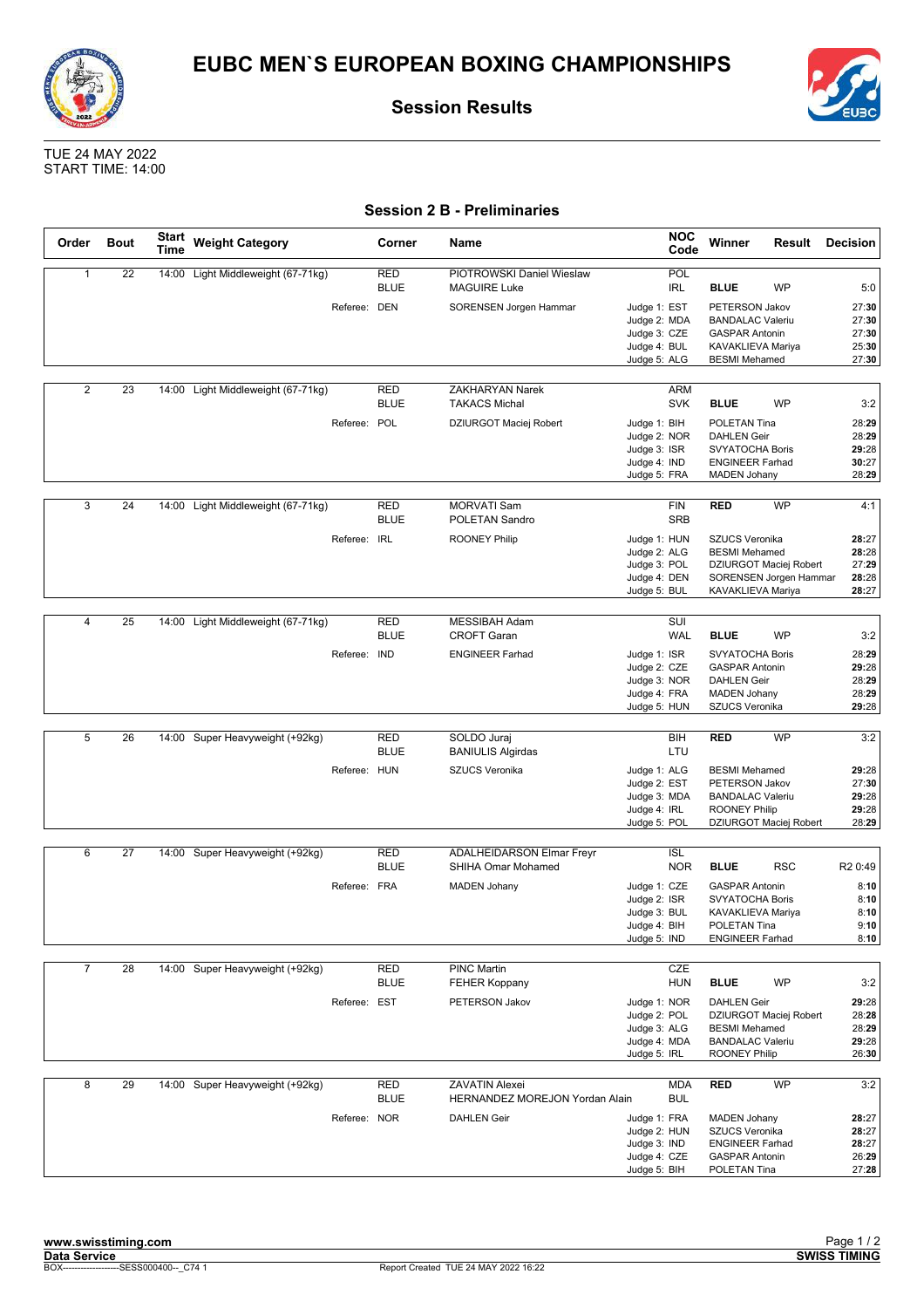



#### **Session 2 B - Preliminaries**

| Order | <b>Bout</b> | Start<br><b>Time</b> | <b>Weight Category</b>          | Corner                    | Name                                                   | <b>NOC</b><br>Code                                                           | Winner                                               | Result                                           | <b>Decision</b>                           |
|-------|-------------|----------------------|---------------------------------|---------------------------|--------------------------------------------------------|------------------------------------------------------------------------------|------------------------------------------------------|--------------------------------------------------|-------------------------------------------|
|       | 30          |                      | 14:00 Super Heavyweight (+92kg) | <b>RED</b><br><b>BLUE</b> | <b>KALCUGIN Sergei</b><br><b>FILIP Cristian Razvan</b> | <b>SRB</b><br><b>ROU</b>                                                     | <b>RED</b>                                           | <b>WP</b>                                        | 5:0                                       |
|       |             |                      | Referee:                        | <b>ISR</b>                | <b>SVYATOCHA Boris</b>                                 | Judge 1: IRL<br>Judge 2: BUL<br>Judge 3: EST<br>Judge 4: POL<br>Judge 5: DEN | ROONEY Philip<br>KAVAKLIEVA Mariya<br>PETERSON Jakov | DZIURGOT Maciej Robert<br>SORENSEN Jorgen Hammar | 29:26<br>28:27<br>29:25<br>29:26<br>28:27 |

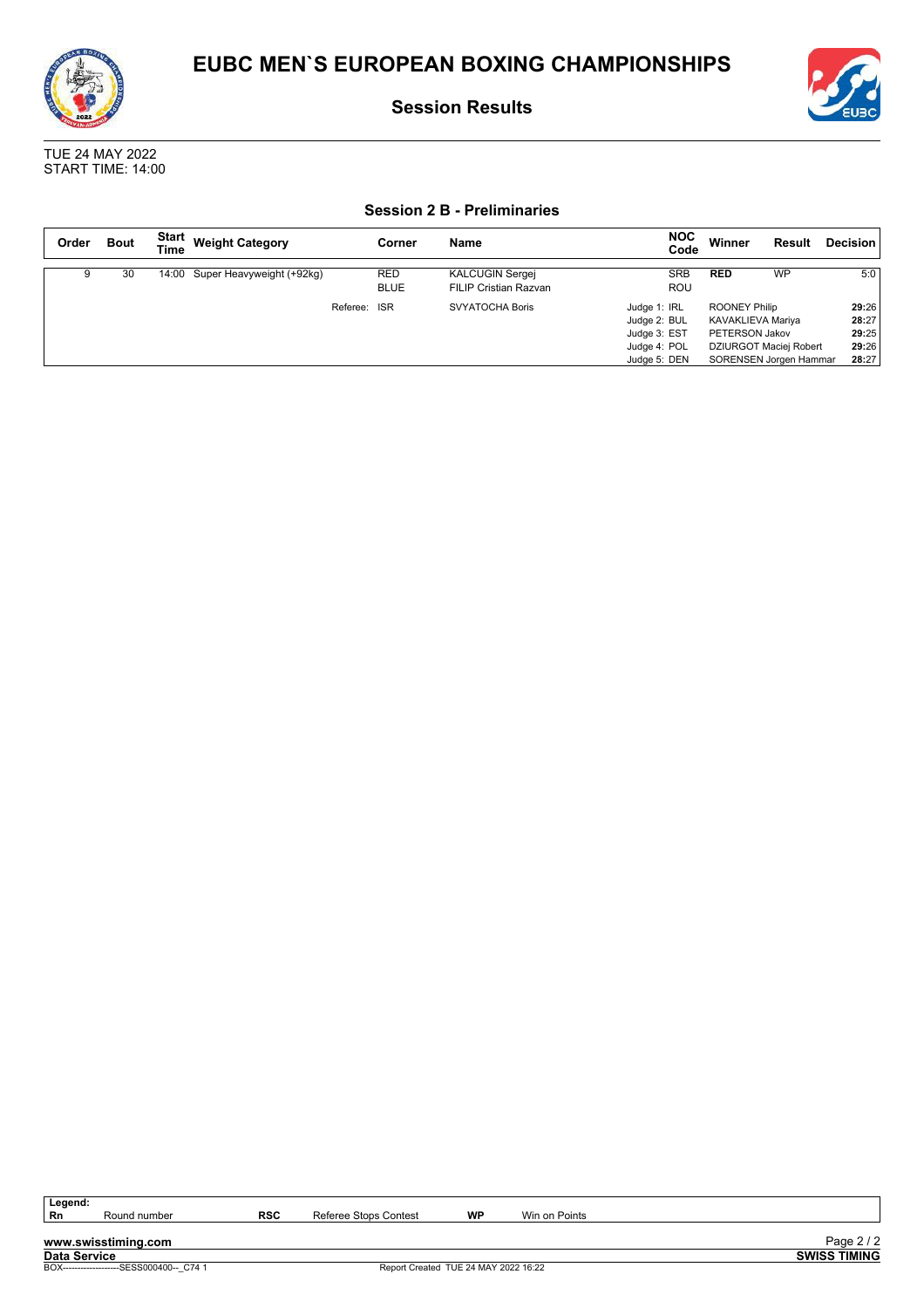



TUE 24 MAY 2022 START TIME: 18:00

### **Session 3 A - Preliminaries**

| Order          | <b>Bout</b> | <b>Start</b><br><b>Time</b> | <b>Weight Category</b>               |              | Corner                    | <b>Name</b>                                                     |                                                                              | <b>NOC</b><br>Code       | Winner                                                                                                               | Result                 | <b>Decision</b>                           |
|----------------|-------------|-----------------------------|--------------------------------------|--------------|---------------------------|-----------------------------------------------------------------|------------------------------------------------------------------------------|--------------------------|----------------------------------------------------------------------------------------------------------------------|------------------------|-------------------------------------------|
| $\mathbf{1}$   | 31          |                             | 18:00 Light Welterweight (60-63.5kg) |              | <b>RED</b><br><b>BLUE</b> | <b>TYERS Joseph</b><br>Mc CARTHY Brandon Killian                |                                                                              | <b>ENG</b><br><b>IRL</b> | <b>RED</b>                                                                                                           | <b>WP</b>              | 5:0                                       |
|                |             |                             |                                      | Referee: CZE |                           | <b>GASPAR Antonin</b>                                           | Judge 1: ALG<br>Judge 2: IND<br>Judge 3: DEN<br>Judge 4: MDA<br>Judge 5: EST |                          | <b>BESMI</b> Mehamed<br><b>ENGINEER Farhad</b><br><b>BANDALAC Valeriu</b><br>PETERSON Jakov                          | SORENSEN Jorgen Hammar | 29:28<br>29:28<br>29:28<br>29:28<br>29:28 |
| $\overline{2}$ | 32          | 18:00                       | Light Heavyweight (75-80kg)          |              | <b>RED</b><br><b>BLUE</b> | JALIDOV GAFUROVA Gazimagomed Schami ESP<br><b>ARTJOM Agejev</b> |                                                                              | <b>SRB</b>               | <b>BLUE</b>                                                                                                          | <b>WP</b>              | 4:1                                       |
|                |             |                             |                                      | Referee: BUL |                           | KAVAKLIEVA Mariya                                               | Judge 1: HUN<br>Judge 2: ISR<br>Judge 3: FRA<br>Judge 4: POL<br>Judge 5: NOR |                          | <b>SZUCS Veronika</b><br><b>SVYATOCHA Boris</b><br><b>MADEN Johany</b><br><b>DAHLEN Geir</b>                         | DZIURGOT Maciej Robert | 28:29<br>28:29<br>29:28<br>28:29<br>28:29 |
| 3              | 33          | 18:00                       | Light Heavyweight (75-80kg)          |              | <b>RED</b><br><b>BLUE</b> | <b>AAS Stiven</b><br>NIKOLOV Kristiyan Veselinov                |                                                                              | <b>EST</b><br><b>BUL</b> | <b>BLUE</b>                                                                                                          | <b>WP</b>              | 5:0                                       |
|                |             |                             |                                      | Referee: IRL |                           | <b>ROONEY Philip</b>                                            | Judge 1: IND<br>Judge 2: MDA<br>Judge 3: CZE<br>Judge 4: DEN<br>Judge 5: ALG |                          | <b>ENGINEER Farhad</b><br><b>BANDALAC Valeriu</b><br><b>GASPAR Antonin</b><br><b>BESMI</b> Mehamed                   | SORENSEN Jorgen Hammar | 27:30<br>27:30<br>28:29<br>28:29<br>28:29 |
| 4              | 34          |                             | 18:00 Light Heavyweight (75-80kg)    |              | <b>RED</b><br><b>BLUE</b> | <b>HAKOBYAN Hambardzum</b><br><b>COSCIUG Dmitri</b>             |                                                                              | <b>ARM</b><br><b>MDA</b> | <b>RED</b>                                                                                                           | <b>WP</b>              | 5:0                                       |
|                |             |                             |                                      | Referee: ISR |                           | <b>SVYATOCHA Boris</b>                                          | Judge 1: FRA<br>Judge 2: HUN<br>Judge 3: BIH<br>Judge 4: NOR<br>Judge 5: BUL |                          | <b>MADEN Johany</b><br>SZUCS Veronika<br>POLETAN Tina<br><b>DAHLEN Geir</b><br>KAVAKLIEVA Mariya                     |                        | 28:27<br>29:27<br>30:25<br>30:26<br>28:27 |
| 5              | 35          |                             | 18:00 Light Heavyweight (75-80kg)    |              | <b>RED</b><br><b>BLUE</b> | <b>GUTSAEV Georgii</b><br><b>PLANTIC Luka</b>                   |                                                                              | GEO<br>CRO               | <b>BLUE</b>                                                                                                          | <b>WP</b>              | 3:2                                       |
|                |             |                             |                                      | Referee: POL |                           | DZIURGOT Maciej Robert                                          | Judge 1: MDA<br>Judge 2: EST<br>Judge 3: IND<br>Judge 4: CZE<br>Judge 5: IRL |                          | <b>BANDALAC Valeriu</b><br>PETERSON Jakov<br><b>ENGINEER Farhad</b><br><b>GASPAR Antonin</b><br><b>ROONEY Philip</b> |                        | 29:28<br>27:30<br>28:29<br>29:28<br>28:29 |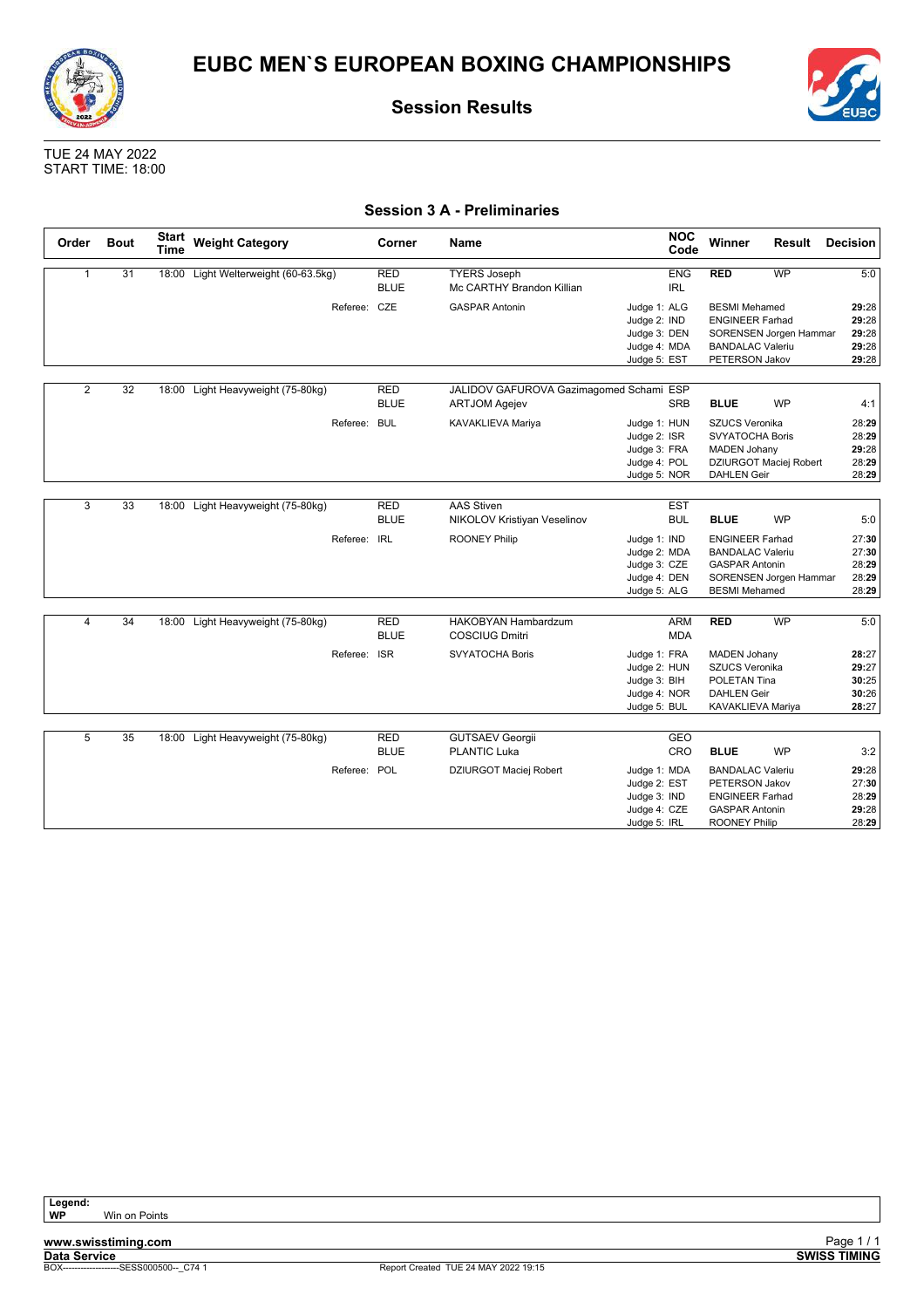



TUE 24 MAY 2022 START TIME: 18:00

### **Session 3 B - Preliminaries**

| Order          | <b>Bout</b>     | <b>Start</b><br><b>Time</b> | <b>Weight Category</b>            |              | Corner                    | <b>Name</b>                                          | <b>NOC</b><br>Code                                                           | Winner                                                                                                                       | Result                     | <b>Decision</b>                           |
|----------------|-----------------|-----------------------------|-----------------------------------|--------------|---------------------------|------------------------------------------------------|------------------------------------------------------------------------------|------------------------------------------------------------------------------------------------------------------------------|----------------------------|-------------------------------------------|
| $\mathbf{1}$   | 36              |                             | 18:00 Welterweight (63.5-67kg)    |              | <b>RED</b><br><b>BLUE</b> | <b>KIRKOROV Vensan Stepan</b><br><b>FODOR Milan</b>  | <b>BUL</b><br><b>HUN</b>                                                     | <b>BLUE</b>                                                                                                                  | <b>WP</b>                  | 4:1                                       |
|                |                 |                             |                                   | Referee: MAR |                           | <b>BRAHIMI Bekkay</b>                                | Judge 1: SWE<br>Judge 2: LTU<br>Judge 3: GER<br>Judge 4: ENG<br>Judge 5: ITA | <b>PALMEN Christer</b><br><b>SNIUKSTA Gintaras</b><br><b>KUSSMAUL Holger</b><br><b>INNES Lee Martin</b><br>RIZZARDO Maria    |                            | 26:28<br>26:29<br>28:27<br>27:28<br>26:29 |
| $\overline{2}$ | $\overline{37}$ | 18:00                       | Light Heavyweight (75-80kg)       |              | <b>RED</b><br><b>BLUE</b> | <b>CSEMEZ Andrei</b><br>SAPUN Ivan                   | <b>SVK</b><br><b>UKR</b>                                                     | <b>BLUE</b>                                                                                                                  | <b>WP</b>                  | 3:2                                       |
|                |                 |                             |                                   | Referee: CRO |                           | <b>GUSTIN Edvardo</b>                                | Judge 1: GER<br>Judge 2: ENG<br>Judge 3: KAZ<br>Judge 4: TUR<br>Judge 5: SWE | <b>KUSSMAUL Holger</b><br><b>INNES Lee Martin</b><br><b>SUIYENISH Yermek</b><br><b>ITMEZ Recep</b><br><b>PALMEN Christer</b> |                            | 30:26<br>28:28<br>28:28<br>29:27<br>28:28 |
| 3              | 38              | 18:00                       | Light Heavyweight (75-80kg)       |              | <b>RED</b><br><b>BLUE</b> | <b>TSAOUSIDIS Theocharis</b><br><b>KRAUS Gradus</b>  | <b>GRE</b><br><b>NED</b>                                                     | <b>BLUE</b>                                                                                                                  | <b>RSC</b>                 | R3 2:56                                   |
|                |                 |                             |                                   | Referee: ESP |                           | ROMERO HERNANDEZ Jose Juan                           | Judge 1: UKR<br>Judge 2: SVK<br>Judge 3: ITA<br>Judge 4: MAR<br>Judge 5: ENG | <b>VASYLYNCHUK Pavlo</b><br><b>SIMON Radoslav</b><br>RIZZARDO Maria<br><b>BRAHIMI Bekkay</b><br><b>INNES Lee Martin</b>      |                            | 16:20<br>17:20<br>17:20<br>17:20<br>17:20 |
| 4              | 39              |                             | 18:00 Light Heavyweight (75-80kg) |              | <b>RED</b><br><b>BLUE</b> | <b>MARCIC Petar</b><br><b>EHIS Ben Nosa</b>          | <b>MNE</b><br><b>GER</b>                                                     | <b>BLUE</b>                                                                                                                  | <b>WP</b>                  | 4:1                                       |
|                |                 |                             |                                   | Referee: LTU |                           | <b>SNIUKSTA Gintaras</b>                             | Judge 1: KAZ<br>Judge 2: TUR<br>Judge 3: ITA<br>Judge 4: ROU<br>Judge 5: MAR | <b>SUIYENISH Yermek</b><br><b>ITMEZ Recep</b><br>RIZZARDO Maria<br>ION Mihai<br><b>BRAHIMI Bekkay</b>                        |                            | 28:29<br>28:29<br>28:29<br>29:28<br>28:29 |
| 5              | 40              |                             | 18:00 Light Heavyweight (75-80kg) |              | <b>RED</b><br><b>BLUE</b> | <b>BEVAN Taylor</b><br><b>COMMEY Alfred Cromwell</b> | <b>WAL</b><br><b>ITA</b>                                                     | <b>BLUE</b>                                                                                                                  | <b>WP</b>                  | 3:2                                       |
|                |                 |                             |                                   | Referee: SWE |                           | <b>PALMEN Christer</b>                               | Judge 1: MAR<br>Judge 2: GER<br>Judge 3: UKR<br>Judge 4: SVK<br>Judge 5: ESP | <b>BRAHIMI Bekkay</b><br><b>KUSSMAUL Holger</b><br>VASYLYNCHUK Pavlo<br><b>SIMON Radoslav</b>                                | ROMERO HERNANDEZ Jose Juan | 29:28<br>27:30<br>27:30<br>29:28<br>28:29 |

Legend:<br>Rn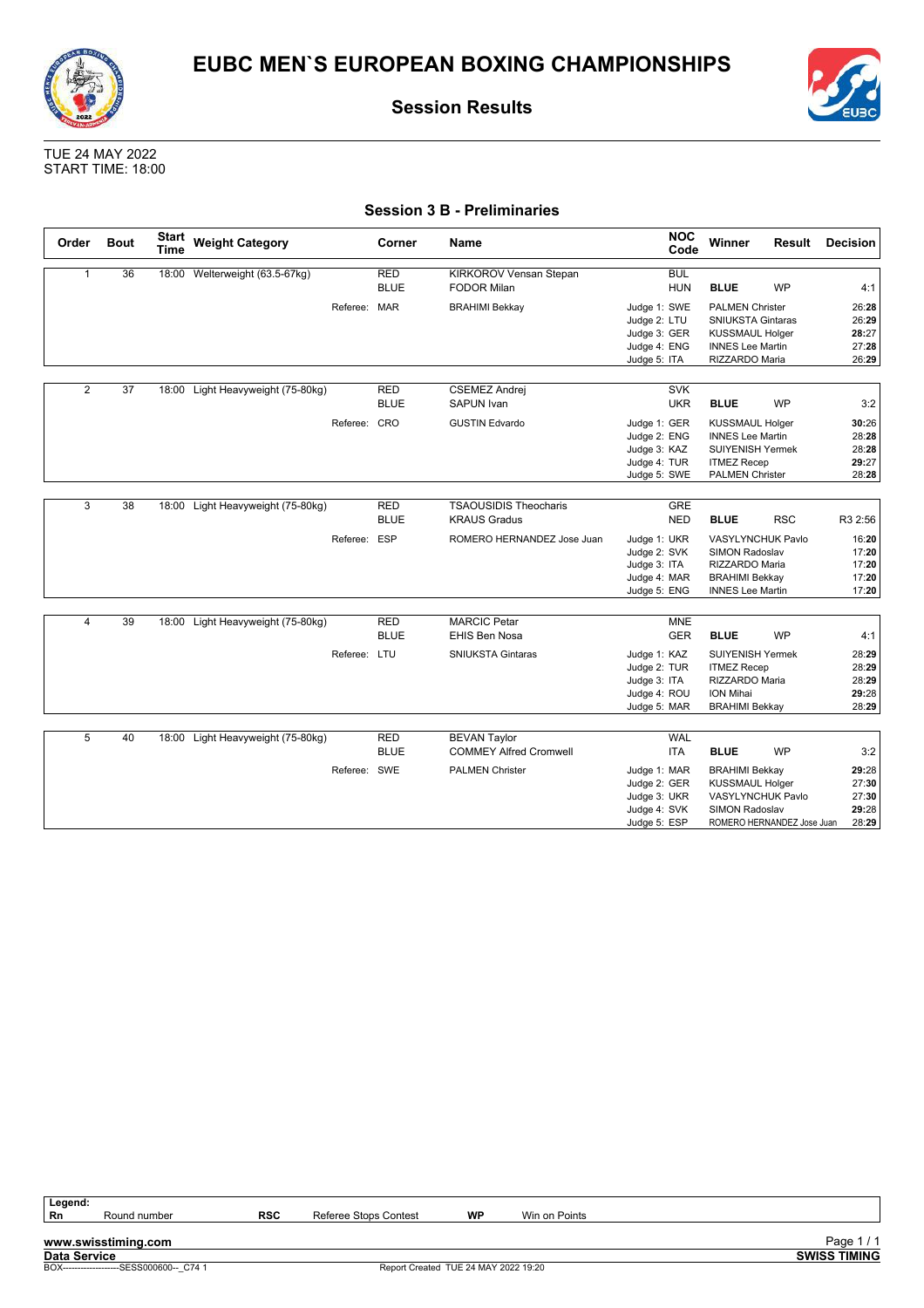



WED 25 MAY 2022 START TIME: 14:00

### **Session 4 A - Preliminaries**

| Order          | <b>Bout</b> | <b>Start</b><br>Time | <b>Weight Category</b>        |              | Corner                    | <b>Name</b>                                                | <b>NOC</b><br>Code                                                           | Winner<br>Result                                                                                                         | <b>Decision</b>                           |
|----------------|-------------|----------------------|-------------------------------|--------------|---------------------------|------------------------------------------------------------|------------------------------------------------------------------------------|--------------------------------------------------------------------------------------------------------------------------|-------------------------------------------|
| $\mathbf{1}$   | 41          |                      | 14:00 Flyweight (48-51kg)     |              | <b>RED</b><br><b>BLUE</b> | <b>BERNATH Attila</b><br><b>MOLINA SALVADOR Martin</b>     | <b>HUN</b><br><b>ESP</b>                                                     | <b>BLUE</b><br><b>WP</b>                                                                                                 | 4:1                                       |
|                |             |                      |                               | Referee: ENG |                           | <b>INNES Lee Martin</b>                                    | Judge 1: DEN<br>Judge 2: ALG<br>Judge 3: UKR<br>Judge 4: KAZ<br>Judge 5: CZE | SORENSEN Jorgen Hammar<br><b>BESMI</b> Mehamed<br>VASYLYNCHUK Pavlo<br><b>SUIYENISH Yermek</b><br><b>GASPAR Antonin</b>  | 28:29<br>28:29<br>27:30<br>29:28<br>27:30 |
|                |             |                      |                               |              |                           |                                                            |                                                                              |                                                                                                                          |                                           |
| $\overline{2}$ | 42          |                      | 14:00 Flyweight (48-51kg)     |              | <b>RED</b><br><b>BLUE</b> | <b>GOMAN Christopher Andreas</b><br>ZAMOTAEV Dmytro        | <b>GER</b><br><b>UKR</b>                                                     | <b>BLUE</b><br><b>RSC</b>                                                                                                | R3 2:07                                   |
|                |             |                      |                               | Referee: ROU |                           | ION Mihai                                                  | Judge 1: IRL<br>Judge 2: LTU<br>Judge 3: FRA<br>Judge 4: BIH<br>Judge 5: DEN | <b>ROONEY Philip</b><br>SNIUKSTA Gintaras<br><b>MADEN Johany</b><br>POLETAN Tina<br>SORENSEN Jorgen Hammar               | 18:19<br>17:20<br>19:19<br>18:20<br>18:20 |
| 3              | 43          |                      | 14:00 Flyweight (48-51kg)     |              | <b>RED</b><br><b>BLUE</b> | <b>PANAGIOTIS Akritidis</b><br><b>ALAVERDIAN David</b>     | GRE<br><b>ISR</b>                                                            | <b>BLUE</b><br><b>WP</b>                                                                                                 | 5:0                                       |
|                |             |                      |                               | Referee: BIH |                           | POLETAN Tina                                               | Judge 1: KAZ<br>Judge 2: ENG<br>Judge 3: CZE<br>Judge 4: ALG<br>Judge 5: LTU | <b>SUIYENISH Yermek</b><br><b>INNES Lee Martin</b><br><b>GASPAR Antonin</b><br><b>BESMI</b> Mehamed<br>SNIUKSTA Gintaras | 27:30<br>26:30<br>27:30<br>26:30<br>26:30 |
| $\overline{4}$ | 44          | 14:00                | Middleweight (71-75kg)        |              | <b>RED</b>                | <b>CAVALLARO Salvatore</b>                                 | ITA                                                                          | <b>WP</b><br><b>RED</b>                                                                                                  | 5:0                                       |
|                |             |                      |                               |              | <b>BLUE</b>               | <b>BARTL Milos</b>                                         | CZE                                                                          |                                                                                                                          |                                           |
|                |             |                      |                               | Referee: MDA |                           | <b>BANDALAC Valeriu</b>                                    | Judge 1: FRA<br>Judge 2: DEN<br>Judge 3: LTU<br>Judge 4: IRL<br>Judge 5: ISR | <b>MADEN Johany</b><br>SORENSEN Jorgen Hammar<br><b>SNIUKSTA Gintaras</b><br><b>ROONEY Philip</b><br>SVYATOCHA Boris     | 29:28<br>30:26<br>30:26<br>30:26<br>30:26 |
|                |             |                      |                               |              |                           |                                                            |                                                                              |                                                                                                                          |                                           |
| 5              | 45          |                      | 14:00 Middleweight (71-75kg)  |              | <b>RED</b><br><b>BLUE</b> | <b>GAVRILIUC Vlad</b><br><b>GUELER Serhat</b>              | <b>MDA</b><br><b>TUR</b>                                                     | <b>BLUE</b><br><b>WP</b>                                                                                                 | 5:0                                       |
|                |             |                      |                               | Referee: DEN |                           | SORENSEN Jorgen Hammar                                     | Judge 1: ENG<br>Judge 2: UKR<br>Judge 3: BIH<br>Judge 4: CZE<br>Judge 5: KAZ | <b>INNES Lee Martin</b><br>VASYLYNCHUK Pavlo<br>POLETAN Tina<br><b>GASPAR Antonin</b><br>SUIYENISH Yermek                | 27:30<br>26:30<br>27:30<br>27:30<br>27:30 |
|                |             |                      |                               |              |                           |                                                            |                                                                              |                                                                                                                          |                                           |
| 6              | 46          | 14:00                | Middleweight (71-75kg)        |              | <b>RED</b><br><b>BLUE</b> | FENDERO Moreno<br><b>GEDMINAS Mindaugas</b>                | <b>FRA</b><br><b>NOR</b>                                                     | <b>WP</b><br><b>BLUE</b>                                                                                                 | 5:0                                       |
|                |             |                      |                               | Referee: CZE |                           | <b>GASPAR Antonin</b>                                      | Judge 1: ALG<br>Judge 2: KAZ<br>Judge 3: MDA<br>Judge 4: ISR<br>Judge 5: IRL | <b>BESMI</b> Mehamed<br><b>SUIYENISH Yermek</b><br><b>BANDALAC Valeriu</b><br>SVYATOCHA Boris<br><b>ROONEY Philip</b>    | 27:30<br>28:29<br>28:29<br>27:30<br>27:30 |
| $\overline{7}$ | 47          |                      | 14:00 Middleweight (71-75kg)  |              | RED                       | <b>DOSSEN Gabriel</b>                                      | IRL                                                                          | <b>RED</b><br>WP                                                                                                         | 5:0                                       |
|                |             |                      |                               |              | <b>BLUE</b>               | KIWAN Rami Mofid                                           | <b>BUL</b>                                                                   |                                                                                                                          |                                           |
|                |             |                      |                               | Referee: CZE |                           | <b>GASPAR Antonin</b>                                      | Judge 1: UKR<br>Judge 2: BIH<br>Judge 3: DEN<br>Judge 4: FRA<br>Judge 5: ROU | VASYLYNCHUK Pavlo<br>POLETAN Tina<br>SORENSEN Jorgen Hammar<br><b>MADEN Johany</b><br>ION Mihai                          | 30:27<br>30:27<br>30:27<br>29:28<br>29:28 |
| 8              | 48          |                      | 14:00 Cruiserweight (80-86kg) |              | RED<br><b>BLUE</b>        | STEFANOV DIMITROV Kristiyan<br><b>HOVHANNISYAN Rafayel</b> | <b>BUL</b><br>ARM                                                            | <b>BLUE</b><br>WP                                                                                                        | 5:0                                       |
|                |             |                      |                               | Referee: ENG |                           | <b>INNES Lee Martin</b>                                    | Judge 1: MDA<br>Judge 2: CZE<br>Judge 3: ISR<br>Judge 4: LTU<br>Judge 5: ALG | <b>BANDALAC Valeriu</b><br><b>GASPAR Antonin</b><br>SVYATOCHA Boris<br>SNIUKSTA Gintaras<br><b>BESMI</b> Mehamed         | 28:29<br>28:29<br>27:30<br>27:30<br>27:30 |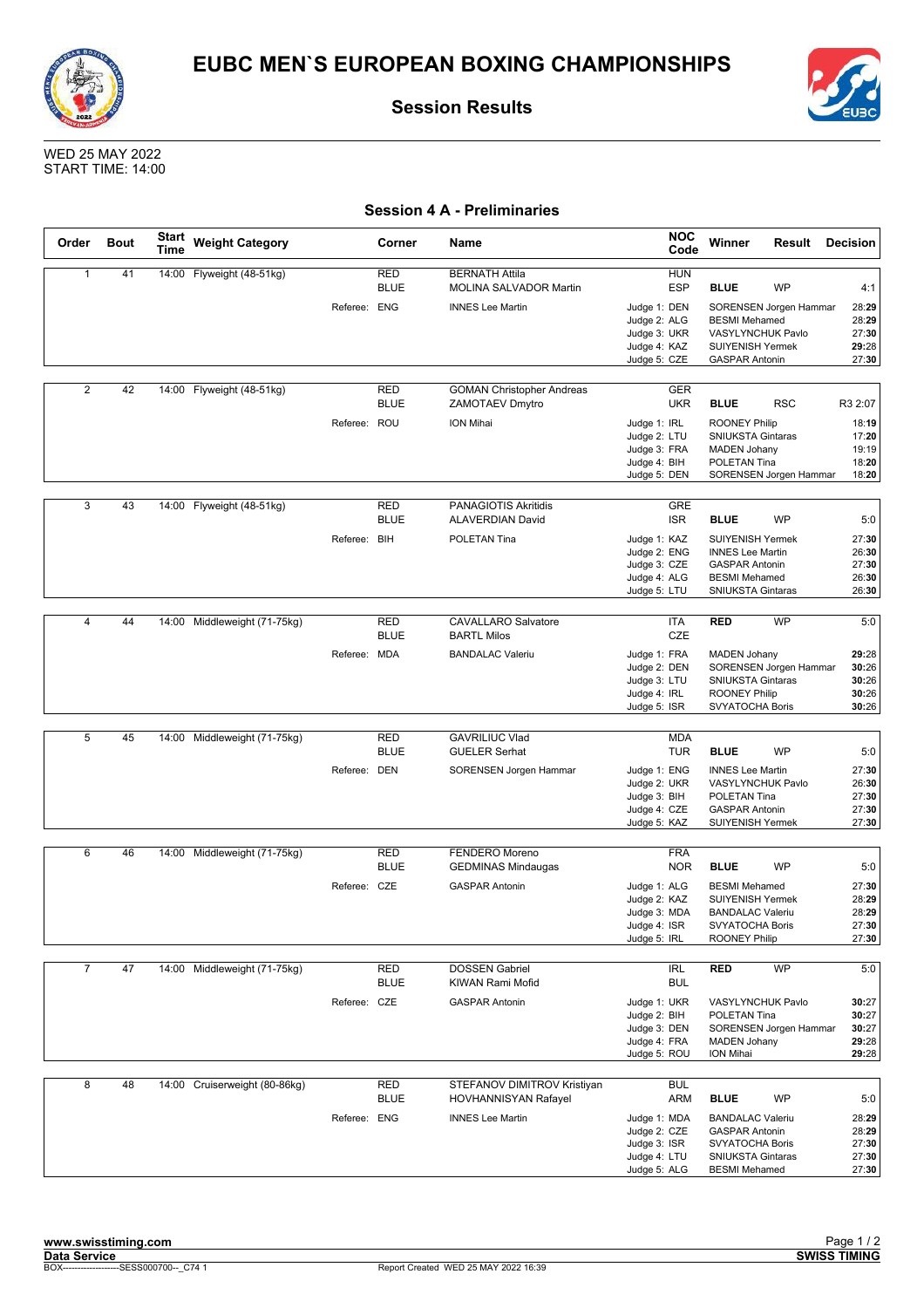



WED 25 MAY 2022 START TIME: 14:00

### **Session 4 A - Preliminaries**

| Order | <b>Bout</b> | Start<br><b>Time</b> | <b>Weight Category</b>        |              | Corner                    | <b>Name</b>                                 |                                                                              | <b>NOC</b><br>Code       | Winner                                                                                                                          | <b>Result</b>          | Decision                                  |
|-------|-------------|----------------------|-------------------------------|--------------|---------------------------|---------------------------------------------|------------------------------------------------------------------------------|--------------------------|---------------------------------------------------------------------------------------------------------------------------------|------------------------|-------------------------------------------|
| 9     | 49          |                      | 14:00 Cruiserweight (80-86kg) |              | <b>RED</b><br><b>BLUE</b> | <b>HORSKOV Serhii</b><br>NIEDZWIECKI Tomasz |                                                                              | <b>UKR</b><br>POL        | <b>BLUE</b>                                                                                                                     | <b>WP</b>              | 5:0                                       |
|       |             |                      |                               | Referee:     | BIH                       | POLETAN Tina                                | Judge 1: DEN<br>Judge 2: IRL<br>Judge 3: ALG<br>Judge 4: ROU<br>Judge 5: FRA |                          | <b>ROONEY Philip</b><br><b>BESMI</b> Mehamed<br>ION Mihai<br><b>MADEN Johany</b>                                                | SORENSEN Jorgen Hammar | 28:29<br>27:30<br>28:29<br>27:30<br>27:30 |
| 10    | 50          | 14:00                | Cruiserweight (80-86kg)       |              | RED<br><b>BLUE</b>        | <b>ZAPLITNI Andrei</b><br>LIJESEVIC Petar   |                                                                              | <b>MDA</b><br><b>MNE</b> | <b>BLUE</b>                                                                                                                     | <b>WP</b>              | 5:0                                       |
|       |             |                      |                               | Referee: KAZ |                           | <b>SUIYENISH Yermek</b>                     | Judge 1: CZE<br>Judge 2: LTU<br>Judge 3: ENG<br>Judge 4: UKR<br>Judge 5: FRA |                          | <b>GASPAR Antonin</b><br><b>SNIUKSTA Gintaras</b><br><b>INNES Lee Martin</b><br><b>VASYLYNCHUK Pavlo</b><br><b>MADEN Johany</b> |                        | 27:29<br>27:29<br>27:29<br>27:29<br>27:29 |

Legend:<br>Rn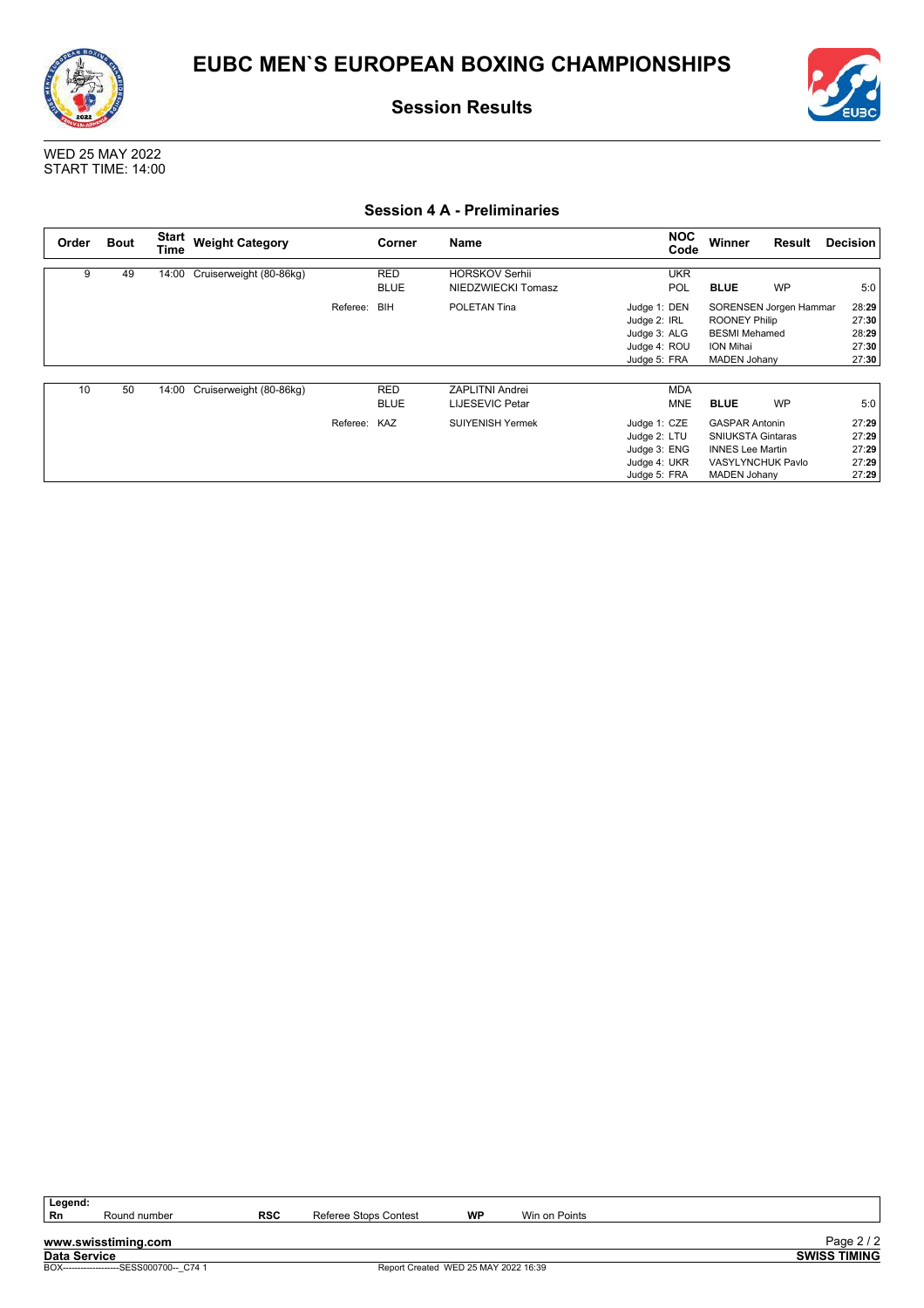



WED 25 MAY 2022 START TIME: 14:00

### **Session 4 B - Preliminaries**

| Order          | <b>Bout</b> | <b>Start</b><br><b>Time</b> | <b>Weight Category</b>       |              | Corner                    | Name                                                 | <b>NOC</b><br>Code                                                           | Winner                                                                                                            | Result    | <b>Decision</b>                           |
|----------------|-------------|-----------------------------|------------------------------|--------------|---------------------------|------------------------------------------------------|------------------------------------------------------------------------------|-------------------------------------------------------------------------------------------------------------------|-----------|-------------------------------------------|
| $\mathbf{1}$   | 51          |                             | 14:00 Flyweight (48-51kg)    |              | <b>RED</b><br><b>BLUE</b> | <b>AMETOVIC Omer</b><br><b>MARI Sean Eamon</b>       | <b>SRB</b><br>IRL                                                            | <b>BLUE</b>                                                                                                       | <b>WP</b> | 4:1                                       |
|                |             |                             |                              | Referee: EST |                           | PETERSON Jakov                                       | Judge 1: TUR<br>Judge 2: SVK<br>Judge 3: POL                                 | <b>ITMEZ Recep</b><br><b>SIMON Radoslav</b><br><b>DZIURGOT Maciej Robert</b>                                      |           | 27:30<br>27:30<br>27:30                   |
|                |             |                             |                              |              |                           |                                                      | Judge 4: SWE<br>Judge 5: BUL                                                 | <b>PALMEN Christer</b><br>KAVAKLIEVA Mariya                                                                       |           | 27:30<br>29:28                            |
| $\overline{2}$ | 52          | 14:00                       | Flyweight (48-51kg)          |              | <b>RED</b>                | MACDONALD Kiaran                                     | <b>ENG</b>                                                                   | <b>RED</b>                                                                                                        | <b>WP</b> | 4:1                                       |
|                |             |                             |                              | Referee: GER | <b>BLUE</b>               | <b>MULLIGAN Lennon</b><br><b>KUSSMAUL Holger</b>     | SCO<br>Judge 1: HUN                                                          | <b>SZUCS Veronika</b>                                                                                             |           | 30:27                                     |
|                |             |                             |                              |              |                           |                                                      | Judge 2: CRO<br>Judge 3: ESP<br>Judge 4: NOR<br>Judge 5: IND                 | <b>GUSTIN Edvardo</b><br>ROMERO HERNANDEZ Jose Juan<br><b>DAHLEN Geir</b><br><b>ENGINEER Farhad</b>               |           | 30:27<br>30:27<br>28:29<br>30:27          |
| $\overline{3}$ | 53          |                             | 14:00 Flyweight (48-51kg)    |              | <b>RED</b><br><b>BLUE</b> | DARBAIDZE Nodari<br>DODD Jake                        | GEO<br><b>WAL</b>                                                            | <b>RED</b>                                                                                                        | WP        | 5:0                                       |
|                |             |                             |                              | Referee: BUL |                           | KAVAKLIEVA Mariya                                    | Judge 1: CRO<br>Judge 2: MAR<br>Judge 3: TUR<br>Judge 4: SVK<br>Judge 5: EST | <b>GUSTIN Edvardo</b><br><b>BRAHIMI Bekkay</b><br><b>ITMEZ Recep</b><br><b>SIMON Radoslav</b><br>PETERSON Jakov   |           | 29:28<br>29:28<br>29:28<br>29:28<br>29:28 |
| $\overline{4}$ | 54          |                             | 14:00 Flyweight (48-51kg)    |              | <b>RED</b><br><b>BLUE</b> | <b>DEMIR Ramazan</b><br>SERRA Federico Emilio        | <b>TUR</b><br><b>ITA</b>                                                     | <b>BLUE</b>                                                                                                       | <b>WP</b> | 5:0                                       |
|                |             |                             |                              | Referee: SWE |                           | <b>PALMEN Christer</b>                               | Judge 1: IND<br>Judge 2: HUN<br>Judge 3: GER<br>Judge 4: POL                 | <b>ENGINEER Farhad</b><br><b>SZUCS Veronika</b><br><b>KUSSMAUL Holger</b><br>DZIURGOT Maciej Robert               |           | 26:30<br>25:30<br>25:30<br>24:30          |
|                |             |                             |                              |              |                           |                                                      | Judge 5: ESP                                                                 | ROMERO HERNANDEZ Jose Juan                                                                                        |           | 26:30                                     |
| 5              | 55          |                             | 14:00 Middleweight (71-75kg) |              | <b>RED</b><br><b>BLUE</b> | <b>HICKEY Sam</b><br><b>CSERVENKA Robert</b>         | SCO<br><b>HUN</b>                                                            | <b>RED</b>                                                                                                        | <b>WP</b> | 3:0                                       |
|                |             |                             |                              | Referee: EST |                           | PETERSON Jakov                                       | Judge 1: ITA<br>Judge 2: NOR<br>Judge 3: CRO<br>Judge 4: TUR<br>Judge 5: MAR | RIZZARDO Maria<br><b>DAHLEN Geir</b><br><b>GUSTIN Edvardo</b><br><b>ITMEZ Recep</b><br><b>BRAHIMI Bekkay</b>      |           | 30:26<br>28:28<br>29:27<br>28:28<br>29:28 |
| 6              | 56          | 14:00                       | Middleweight (71-75kg)       |              | <b>RED</b>                | NAVERIANI Otar                                       | GEO                                                                          |                                                                                                                   |           |                                           |
|                |             |                             |                              | Referee:     | <b>BLUE</b>               | <b>MEMIC Almir</b>                                   | <b>SRB</b><br>Judge 1:<br>Judge 2:<br>Judge 3:<br>Judge 4:<br>Judge 5:       | <b>BLUE</b>                                                                                                       | <b>WO</b> |                                           |
| $\overline{7}$ | 57          |                             | 14:00 Middleweight (71-75kg) |              | RED<br><b>BLUE</b>        | <b>RICHARDSON Lewis</b><br>PAPAKIN Ivan              | <b>ENG</b><br><b>UKR</b>                                                     | <b>RED</b>                                                                                                        | WP        | 5:0                                       |
|                |             |                             |                              | Referee: ITA |                           | RIZZARDO Maria                                       | Judge 1: BUL<br>Judge 2: TUR<br>Judge 3: IND<br>Judge 4: CRO<br>Judge 5: NOR | KAVAKLIEVA Mariya<br><b>ITMEZ Recep</b><br><b>ENGINEER Farhad</b><br><b>GUSTIN Edvardo</b><br><b>DAHLEN Geir</b>  |           | 30:26<br>30:26<br>30:26<br>30:26<br>30:26 |
| 8              | 58          | 14:00                       | Middleweight (71-75kg)       |              | <b>RED</b><br><b>BLUE</b> | HARUTYUNYAN Vakhtang<br><b>SCHUMANN Kevin Boakye</b> | ARM<br>GER                                                                   | <b>BLUE</b>                                                                                                       | <b>WP</b> | 5:0                                       |
|                |             |                             |                              | Referee: BUL |                           | KAVAKLIEVA Mariya                                    | Judge 1: SVK<br>Judge 2: ESP<br>Judge 3: MAR<br>Judge 4: EST<br>Judge 5: SWE | SIMON Radoslav<br>ROMERO HERNANDEZ Jose Juan<br><b>BRAHIMI Bekkay</b><br>PETERSON Jakov<br><b>PALMEN Christer</b> |           | 28:29<br>27:30<br>28:29<br>28:29<br>28:29 |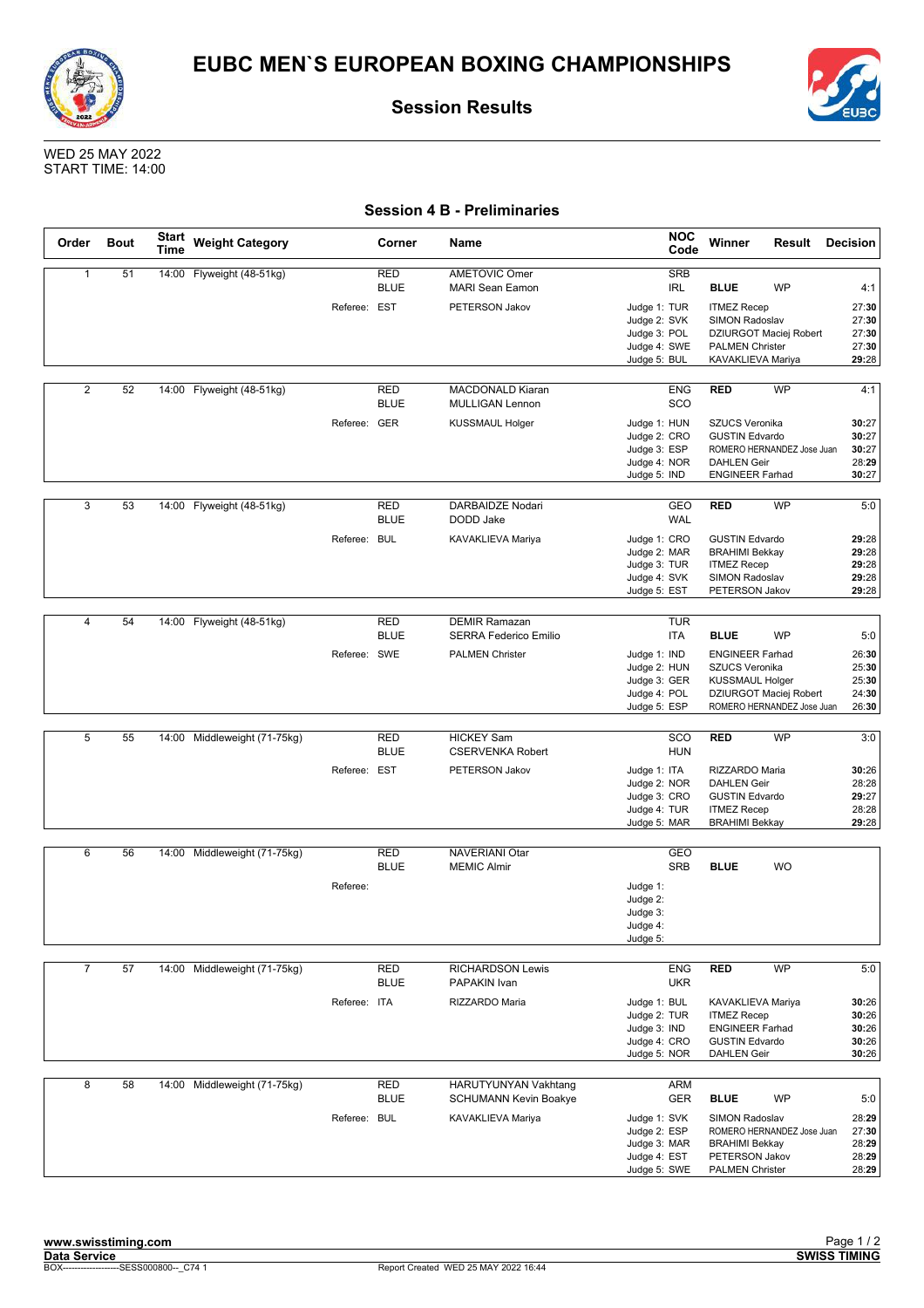



WED 25 MAY 2022 START TIME: 14:00

#### **Session 4 B - Preliminaries**

| Order           | <b>Bout</b> | <b>Start</b><br><b>Time</b> | <b>Weight Category</b>        |              | Corner                    | Name                                                               | <b>NOC</b><br>Code                                                                                       | Winner                                                                                                                  | Result                                                            | <b>Decision</b>                                  |
|-----------------|-------------|-----------------------------|-------------------------------|--------------|---------------------------|--------------------------------------------------------------------|----------------------------------------------------------------------------------------------------------|-------------------------------------------------------------------------------------------------------------------------|-------------------------------------------------------------------|--------------------------------------------------|
| 9               | 59          |                             | 14:00 Cruiserweight (80-86kg) |              | <b>RED</b><br><b>BLUE</b> | <b>AKSIN Burak</b><br><b>MICHEL Erpelding</b>                      | <b>TUR</b><br><b>LUX</b>                                                                                 | <b>RED</b>                                                                                                              | <b>WP</b>                                                         | 4:1                                              |
|                 |             |                             |                               | Referee:     | <b>IND</b>                | <b>ENGINEER Farhad</b>                                             | Judge 1: NOR<br>Judge 2: POL<br>Judge 3: HUN<br>Judge 4: GER<br>Judge 5: CRO                             | <b>DAHLEN Geir</b><br><b>SZUCS Veronika</b><br><b>KUSSMAUL Holger</b><br><b>GUSTIN Edvardo</b>                          | DZIURGOT Maciej Robert                                            | 30:27<br>30:27<br>29:28<br>28:29<br>29:28        |
| 10              | 60          |                             | 14:00 Cruiserweight (80-86kg) | Referee:     | <b>RED</b><br><b>BLUE</b> | <b>ARADOAIE Paul Andrei</b><br><b>STRNISKO Matus</b>               | ROU<br><b>SVK</b><br>Judge 1:<br>Judge 2:<br>Judge 3:<br>Judge 4:<br>Judge 5:                            | <b>RED</b>                                                                                                              | <b>WO</b>                                                         |                                                  |
| 11              | 61          |                             | 14:00 Cruiserweight (80-86kg) | Referee: HUN | <b>RED</b><br><b>BLUE</b> | KUSHINASHVILI Georgii<br><b>BRITO Davide</b><br>SZUCS Veronika     | <b>GEO</b><br><b>ITA</b><br>Judge 1: POL<br>Judge 2: NOR<br>Judge 3: MAR<br>Judge 4: CRO<br>Judge 5: ESP | <b>RED</b><br><b>DAHLEN Geir</b><br><b>BRAHIMI Bekkay</b><br><b>GUSTIN Edvardo</b>                                      | <b>WP</b><br>DZIURGOT Maciej Robert<br>ROMERO HERNANDEZ Jose Juan | 5:0<br>30:25<br>30:25<br>30:26<br>30:26<br>29:27 |
| $\overline{12}$ | 62          |                             | 14:00 Cruiserweight (80-86kg) | Referee: TUR | <b>RED</b><br><b>BLUE</b> | <b>PLANTIC Damir</b><br>MIRONCHIKOV Vladimir<br><b>ITMEZ Recep</b> | CRO<br><b>SRB</b><br>Judge 1: SWE<br>Judge 2: BUL<br>Judge 3: EST<br>Judge 4: SVK<br>Judge 5: ITA        | <b>BLUE</b><br><b>PALMEN Christer</b><br>KAVAKLIEVA Mariya<br><b>PETERSON Jakov</b><br>SIMON Radoslav<br>RIZZARDO Maria | <b>WP</b>                                                         | 5:0<br>28:29<br>27:30<br>28:29<br>28:29<br>28:29 |

Legend:<br>WO

Report Created WED 25 MAY 2022 16:44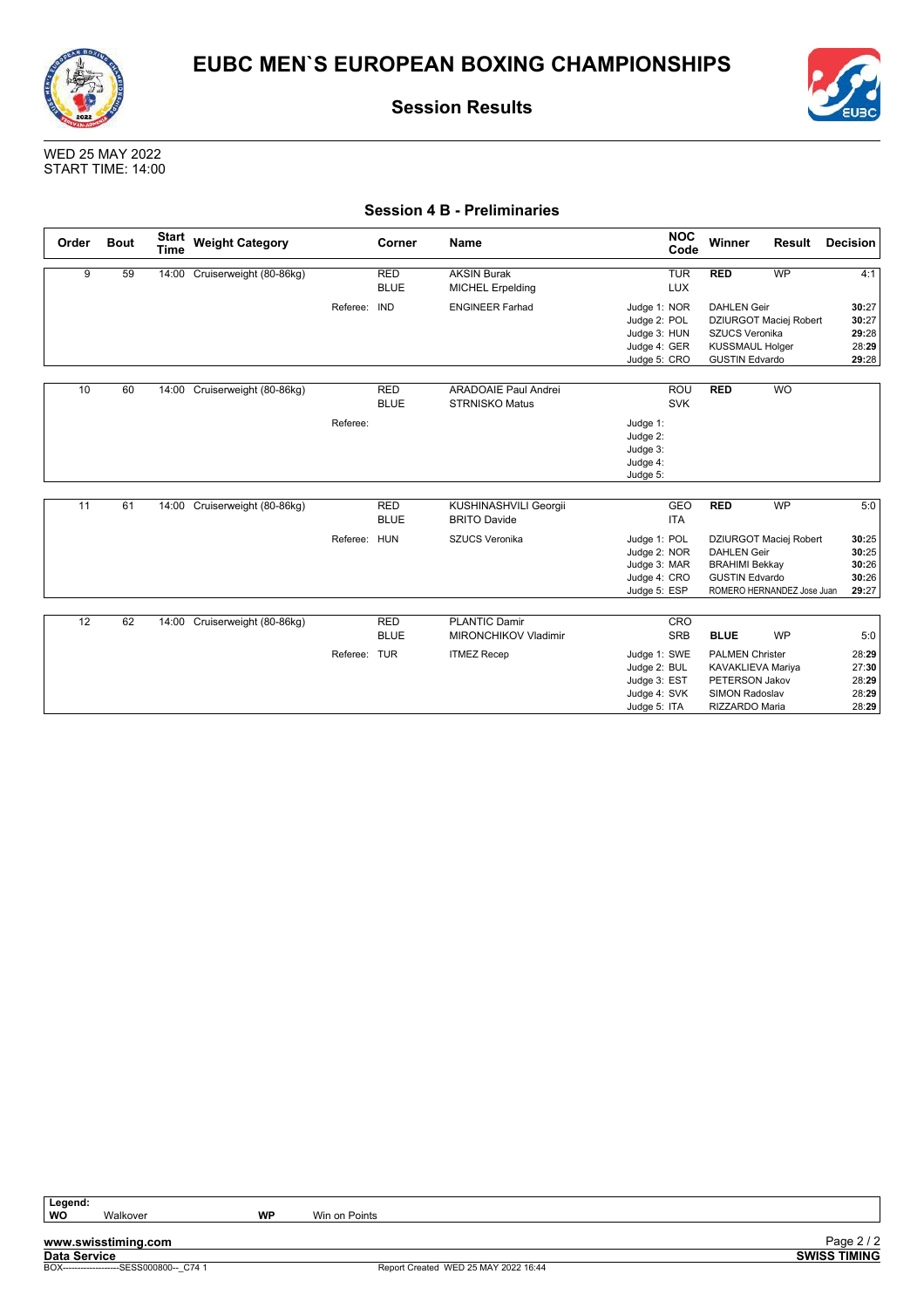



WED 25 MAY 2022 START TIME: 18:00

### **Session 5 A - Preliminaries**

| Order          | <b>Bout</b> | Start<br>Time | <b>Weight Category</b>        |              | Corner                    | Name                                                  |              | <b>NOC</b><br>Code | Winner                   | Result                     | <b>Decision</b> |
|----------------|-------------|---------------|-------------------------------|--------------|---------------------------|-------------------------------------------------------|--------------|--------------------|--------------------------|----------------------------|-----------------|
| $\mathbf{1}$   | 63          |               | 18:00 Featherweight (54-57kg) |              | <b>RED</b><br><b>BLUE</b> | <b>BRACH Pawel</b><br><b>BARRUL FERNANDEZ Antonio</b> |              | POL<br><b>ESP</b>  | <b>RED</b>               | <b>WP</b>                  | 4:1             |
|                |             |               |                               | Referee: SVK |                           | SIMON Radoslav                                        | Judge 1: BUL |                    | KAVAKLIEVA Mariya        |                            | 28:29           |
|                |             |               |                               |              |                           |                                                       | Judge 2: TUR |                    | <b>ITMEZ Recep</b>       |                            | 30:27           |
|                |             |               |                               |              |                           |                                                       | Judge 3: GER |                    | <b>KUSSMAUL Holger</b>   |                            | 30:26           |
|                |             |               |                               |              |                           |                                                       | Judge 4: ITA |                    | RIZZARDO Maria           |                            | 29:27           |
|                |             |               |                               |              |                           |                                                       | Judge 5: CRO |                    | <b>GUSTIN Edvardo</b>    |                            | 29:28           |
|                |             |               |                               |              |                           |                                                       |              |                    |                          |                            |                 |
| $\overline{2}$ | 64          |               | 18:00 Featherweight (54-57kg) |              | <b>RED</b>                | <b>BUNDOVICS Istvan</b>                               |              | <b>HUN</b>         |                          |                            |                 |
|                |             |               |                               |              | <b>BLUE</b>               | DZIAZKO Mykhailo                                      |              | <b>UKR</b>         | <b>BLUE</b>              | <b>WP</b>                  | 5:0             |
|                |             |               |                               | Referee: IND |                           | <b>ENGINEER Farhad</b>                                | Judge 1: ESP |                    |                          | ROMERO HERNANDEZ Jose Juan | 27:30           |
|                |             |               |                               |              |                           |                                                       | Judge 2: NOR |                    | <b>DAHLEN Geir</b>       |                            | 27:30           |
|                |             |               |                               |              |                           |                                                       | Judge 3: EST |                    | PETERSON Jakov           |                            | 27:30           |
|                |             |               |                               |              |                           |                                                       | Judge 4: MAR |                    | <b>BRAHIMI Bekkay</b>    |                            | 27:30           |
|                |             |               |                               |              |                           |                                                       | Judge 5: BUL |                    | KAVAKLIEVA Mariya        |                            | 27:30           |
|                |             |               |                               |              |                           |                                                       |              |                    |                          |                            |                 |
| $\overline{3}$ | 65          |               | 18:00 Lightweight (57-60kg)   |              | <b>RED</b>                | ROSENOV Radoslav Simeonov                             |              | <b>BUL</b>         |                          |                            |                 |
|                |             |               |                               |              | <b>BLUE</b>               | <b>TANKO Viliam</b>                                   |              | <b>SVK</b>         | <b>BLUE</b>              | <b>WP</b>                  | 5:0             |
|                |             |               |                               | Referee: POL |                           | DZIURGOT Maciej Robert                                | Judge 1: CRO |                    | <b>GUSTIN Edvardo</b>    |                            | 28:29           |
|                |             |               |                               |              |                           |                                                       | Judge 2: SWE |                    | <b>PALMEN Christer</b>   |                            | 27:30           |
|                |             |               |                               |              |                           |                                                       | Judge 3: ITA |                    | RIZZARDO Maria           |                            | 28:29           |
|                |             |               |                               |              |                           |                                                       | Judge 4: TUR |                    | <b>ITMEZ Recep</b>       |                            | 27:30           |
|                |             |               |                               |              |                           |                                                       | Judge 5: GER |                    | <b>KUSSMAUL Holger</b>   |                            | 28:29           |
|                |             |               |                               |              |                           |                                                       |              |                    |                          |                            |                 |
| $\overline{4}$ | 66          |               | 18:00 Lightweight (57-60kg)   |              | <b>RED</b>                | <b>IWANOW Jaroslaw</b>                                |              | <b>POL</b>         |                          |                            |                 |
|                |             |               |                               |              | <b>BLUE</b>               | <b>SHESTAK lurii</b>                                  |              | <b>UKR</b>         | <b>BLUE</b>              | <b>WP</b>                  | 4:1             |
|                |             |               |                               | Referee: HUN |                           | <b>SZUCS Veronika</b>                                 | Judge 1: EST |                    | PETERSON Jakov           |                            | 28:29           |
|                |             |               |                               |              |                           |                                                       | Judge 2: IND |                    | <b>ENGINEER Farhad</b>   |                            | 28:29           |
|                |             |               |                               |              |                           |                                                       | Judge 3: NOR |                    | <b>DAHLEN Geir</b>       |                            | 28:29           |
|                |             |               |                               |              |                           |                                                       | Judge 4: BUL |                    | <b>KAVAKLIEVA Mariya</b> |                            | 28:29           |
|                |             |               |                               |              |                           |                                                       | Judge 5: ESP |                    |                          | ROMERO HERNANDEZ Jose Juan | 29:28           |
|                |             |               |                               |              |                           |                                                       |              |                    |                          |                            |                 |
| 5              | 67          |               | 18:00 Lightweight (57-60kg)   |              | <b>RED</b>                | QUILES BROTONS Jose                                   |              | <b>ESP</b>         | <b>RED</b>               | <b>WP</b>                  | 4:1             |
|                |             |               |                               |              | <b>BLUE</b>               | <b>YILDIRIM Murat</b>                                 |              | <b>GER</b>         |                          |                            |                 |
|                |             |               |                               | Referee: MAR |                           | <b>BRAHIMI Bekkay</b>                                 | Judge 1: ITA |                    | RIZZARDO Maria           |                            | 29:28           |
|                |             |               |                               |              |                           |                                                       | Judge 2: CRO |                    | <b>GUSTIN Edvardo</b>    |                            | 29:28           |
|                |             |               |                               |              |                           |                                                       | Judge 3: POL |                    |                          | DZIURGOT Maciej Robert     | 29:28           |
|                |             |               |                               |              |                           |                                                       | Judge 4: NOR |                    | <b>DAHLEN Geir</b>       |                            | 28:29           |
|                |             |               |                               |              |                           |                                                       | Judge 5: SWE |                    | <b>PALMEN Christer</b>   |                            | 29:28           |
|                |             |               |                               |              |                           |                                                       |              |                    |                          |                            |                 |
| 6              | 68          |               | 18:00 Lightweight (57-60kg)   |              | <b>RED</b>                | <b>ALKOVIC Edin</b>                                   |              | <b>MNE</b>         | <b>RED</b>               | RSC-I                      | R3 1:06         |
|                |             |               |                               |              | <b>BLUE</b>               | <b>SKURDELIS Edgaras</b>                              |              | LTU                |                          |                            |                 |
|                |             |               |                               | Referee: NOR |                           | <b>DAHLEN Geir</b>                                    | Judge 1: GER |                    | <b>KUSSMAUL Holger</b>   |                            | 18:20           |
|                |             |               |                               |              |                           |                                                       | Judge 2: BUL |                    | KAVAKLIEVA Mariya        |                            | 18:20           |
|                |             |               |                               |              |                           |                                                       | Judge 3: SVK |                    | SIMON Radoslav           |                            | 18:20           |
|                |             |               |                               |              |                           |                                                       | Judge 4: ESP |                    |                          | ROMERO HERNANDEZ Jose Juan | 18:20           |
|                |             |               |                               |              |                           |                                                       | Judge 5: IND |                    | <b>ENGINEER Farhad</b>   |                            | 18:20           |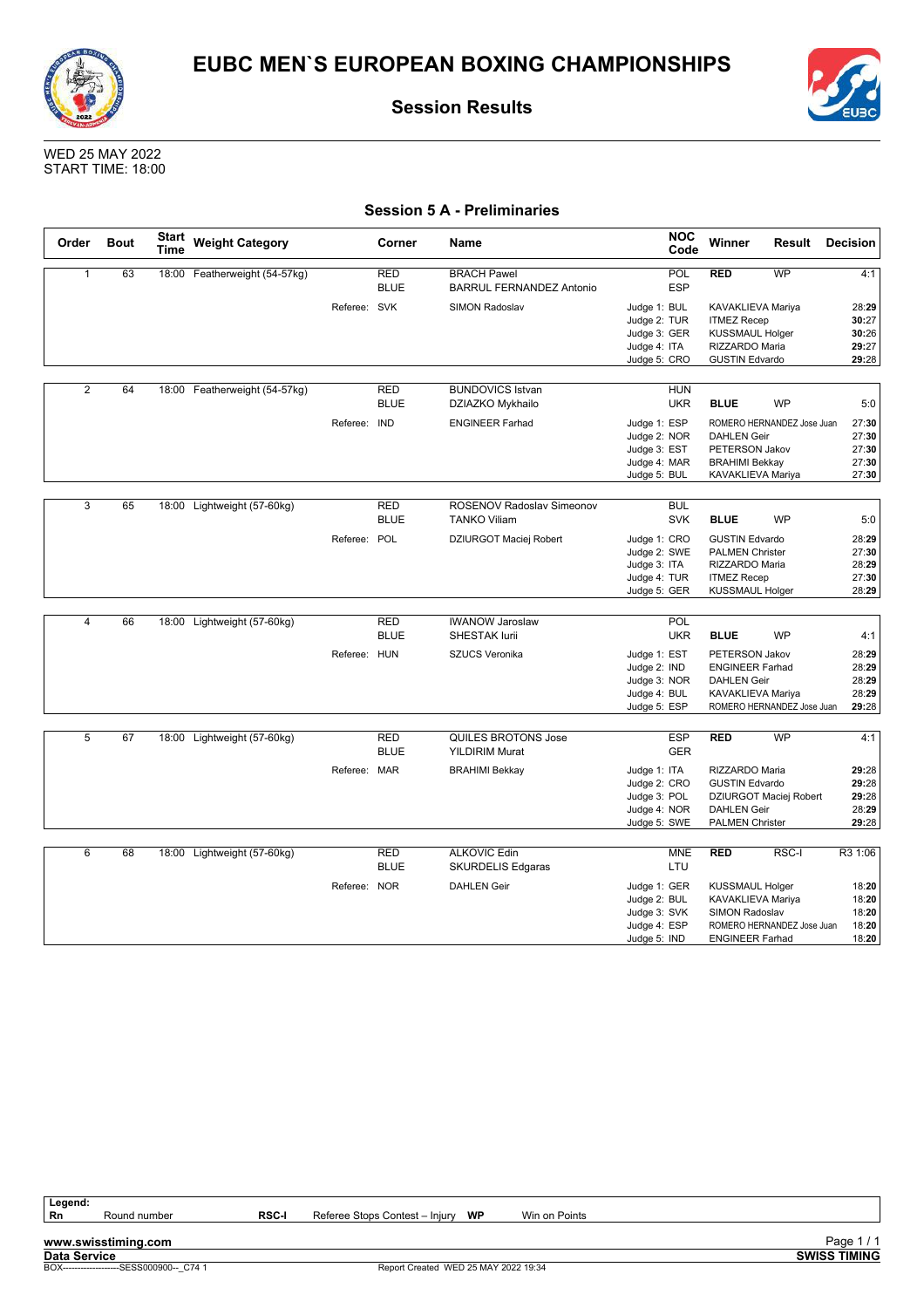



WED 25 MAY 2022 START TIME: 18:00

### **Session 5 B - Preliminaries**

| Order          | <b>Bout</b> | Start<br>Time | <b>Weight Category</b>        |              | Corner                    | Name                                               | <b>NOC</b><br>Code           | Winner                                        | Result                 | <b>Decision</b>     |
|----------------|-------------|---------------|-------------------------------|--------------|---------------------------|----------------------------------------------------|------------------------------|-----------------------------------------------|------------------------|---------------------|
| $\mathbf{1}$   | 69          |               | 18:00 Featherweight (54-57kg) |              | <b>RED</b><br><b>BLUE</b> | <b>USTUROI Vasile</b><br><b>HESSION Adam Brian</b> | BEL<br><b>IRL</b>            | <b>RED</b>                                    | WP                     | 4:1                 |
|                |             |               |                               | Referee: ISR |                           | <b>SVYATOCHA Boris</b>                             | Judge 1: FRA                 | <b>MADEN Johany</b>                           |                        | 30:27               |
|                |             |               |                               |              |                           |                                                    | Judge 2: ROU                 | ION Mihai                                     |                        | 29:28               |
|                |             |               |                               |              |                           |                                                    | Judge 3: BIH                 | POLETAN Tina                                  |                        | 30:27               |
|                |             |               |                               |              |                           |                                                    | Judge 4: KAZ                 | <b>SUIYENISH Yermek</b>                       |                        | 30:27               |
|                |             |               |                               |              |                           |                                                    | Judge 5: LTU                 | <b>SNIUKSTA Gintaras</b>                      |                        | 27:30               |
| $\overline{2}$ | 70          |               | 18:00 Featherweight (54-57kg) |              | <b>RED</b>                | <b>FARRELL Niall Dean</b>                          | <b>ENG</b>                   |                                               |                        |                     |
|                |             |               |                               |              | <b>BLUE</b>               | <b>IBRAHIM Nebil</b>                               | <b>SWE</b>                   | <b>BLUE</b>                                   | <b>RSC</b>             | R <sub>2</sub> 2:13 |
|                |             |               |                               | Referee: ALG |                           | <b>BESMI</b> Mehamed                               | Judge 1: LTU                 | <b>SNIUKSTA Gintaras</b>                      |                        | 10:9                |
|                |             |               |                               |              |                           |                                                    | Judge 2: MDA                 | <b>BANDALAC Valeriu</b>                       |                        | 10:9                |
|                |             |               |                               |              |                           |                                                    | Judge 3: UKR                 | VASYLYNCHUK Pavlo                             |                        | 10:9                |
|                |             |               |                               |              |                           |                                                    | Judge 4: FRA                 | <b>MADEN Johany</b>                           |                        | 10:9                |
|                |             |               |                               |              |                           |                                                    | Judge 5: CZE                 | <b>GASPAR Antonin</b>                         |                        | 10:9                |
| 3              | 71          |               | 18:00 Featherweight (54-57kg) |              | RED                       | RAHIMIC Alen                                       | BIH                          |                                               |                        |                     |
|                |             |               |                               |              | <b>BLUE</b>               | <b>CITFCI Batuhan</b>                              | <b>TUR</b>                   | <b>BLUE</b>                                   | <b>ABD</b>             | R <sub>2</sub> 3:00 |
|                |             |               |                               | Referee: FRA |                           | <b>MADEN Johany</b>                                | Judge 1: KAZ                 | <b>SUIYENISH Yermek</b>                       |                        | 18:20               |
|                |             |               |                               |              |                           |                                                    | Judge 2: LTU                 | SNIUKSTA Gintaras                             |                        | 18:20               |
|                |             |               |                               |              |                           |                                                    | Judge 3: ENG                 | <b>INNES Lee Martin</b>                       |                        | 18:20               |
|                |             |               |                               |              |                           |                                                    | Judge 4: ROU                 | ION Mihai                                     |                        | 17:20               |
|                |             |               |                               |              |                           |                                                    | Judge 5: ISR                 | SVYATOCHA Boris                               |                        | 17:20               |
| $\overline{4}$ | 72          | 18:00         | Lightweight (57-60kg)         |              | <b>RED</b>                | <b>KHATAEV Arslan</b>                              | <b>FIN</b>                   |                                               |                        |                     |
|                |             |               |                               |              | <b>BLUE</b>               | <b>HALE John Paul</b>                              | <b>IRL</b>                   | <b>BLUE</b>                                   | WP                     | 3:2                 |
|                |             |               |                               | Referee: DEN |                           | SORENSEN Jorgen Hammar                             | Judge 1: UKR                 | VASYLYNCHUK Pavlo                             |                        | 30:27               |
|                |             |               |                               |              |                           |                                                    | Judge 2: BIH                 | POLETAN Tina                                  |                        | 28:29               |
|                |             |               |                               |              |                           |                                                    | Judge 3: CZE                 | <b>GASPAR Antonin</b>                         |                        | 27:30               |
|                |             |               |                               |              |                           |                                                    | Judge 4: MDA                 | <b>BANDALAC Valeriu</b>                       |                        | 27:30               |
|                |             |               |                               |              |                           |                                                    | Judge 5: ALG                 | <b>BESMI</b> Mehamed                          |                        | 29:28               |
| 5              | 73          |               | 18:00 Lightweight (57-60kg)   |              | <b>RED</b>                | <b>RUSSO Gianluca</b>                              | ITA                          |                                               |                        |                     |
|                |             |               |                               |              | <b>BLUE</b>               | <b>GOMTSYAN Artyush</b>                            | GEO                          | <b>BLUE</b>                                   | <b>WP</b>              | 4:0                 |
|                |             |               |                               | Referee: LTU |                           | <b>SNIUKSTA Gintaras</b>                           | Judge 1: ENG                 | <b>INNES Lee Martin</b>                       |                        | 28:29               |
|                |             |               |                               |              |                           |                                                    | Judge 2: KAZ                 | <b>SUIYENISH Yermek</b>                       |                        | 28:28               |
|                |             |               |                               |              |                           |                                                    | Judge 3: FRA                 | <b>MADEN Johany</b>                           |                        | 27:30               |
|                |             |               |                               |              |                           |                                                    | Judge 4: ISR<br>Judge 5: ROU | SVYATOCHA Boris<br>ION Mihai                  |                        | 28:29<br>28:29      |
|                |             |               |                               |              |                           |                                                    |                              |                                               |                        |                     |
| 6              | 74          |               | 18:00 Lightweight (57-60kg)   |              | <b>RED</b>                | <b>VACULA Victor</b>                               | <b>MDA</b>                   |                                               |                        |                     |
|                |             |               |                               |              | <b>BLUE</b>               | JENSEN Frederik Lundgaard                          | <b>DEN</b>                   | <b>BLUE</b>                                   | <b>WP</b>              | 5:0                 |
|                |             |               |                               | Referee: IRL |                           | <b>ROONEY Philip</b>                               | Judge 1: BIH                 | POLETAN Tina                                  |                        | 27:30               |
|                |             |               |                               |              |                           |                                                    | Judge 2: FRA                 | <b>MADEN Johany</b>                           |                        | 27:30               |
|                |             |               |                               |              |                           |                                                    | Judge 3: ALG                 | <b>BESMI</b> Mehamed                          |                        | 28:29               |
|                |             |               |                               |              |                           |                                                    | Judge 4: LTU<br>Judge 5: UKR | <b>SNIUKSTA Gintaras</b><br>VASYLYNCHUK Pavlo |                        | 27:30<br>28:29      |
|                |             |               |                               |              |                           |                                                    |                              |                                               |                        |                     |
| $\overline{7}$ | 75          |               | 18:00 Lightweight (57-60kg)   |              | RED                       | <b>VERES Roland</b>                                | <b>HUN</b>                   | <b>RED</b>                                    | <b>WP</b>              | 4:1                 |
|                |             |               |                               |              | <b>BLUE</b>               | <b>TONAKANYAN Karen</b>                            | ARM                          |                                               |                        |                     |
|                |             |               |                               | Referee: CZE |                           | <b>GASPAR Antonin</b>                              | Judge 1: ROU                 | ION Mihai                                     |                        | 29:28               |
|                |             |               |                               |              |                           |                                                    | Judge 2: ENG                 | <b>INNES Lee Martin</b>                       |                        | 30:27               |
|                |             |               |                               |              |                           |                                                    | Judge 3: ISR                 | <b>SVYATOCHA Boris</b>                        |                        | 27:30               |
|                |             |               |                               |              |                           |                                                    | Judge 4: DEN                 | SUIYENISH Yermek                              | SORENSEN Jorgen Hammar | 29:28<br>29:28      |
|                |             |               |                               |              |                           |                                                    | Judge 5: KAZ                 |                                               |                        |                     |

Legend:<br>ABD **ABD** Abandon **Rn** Round number **RSC** Referee Stops Contest **WP** Win on Points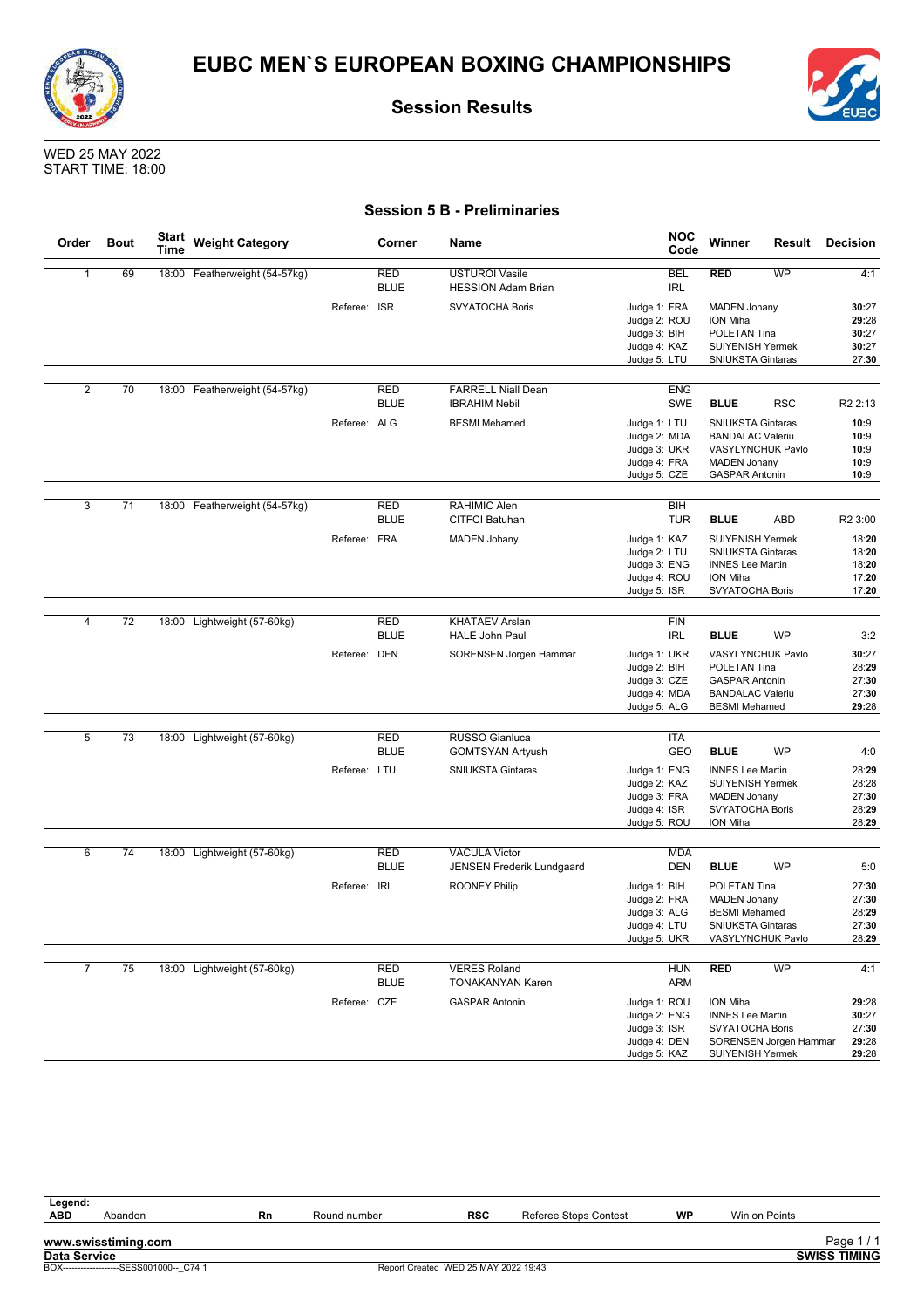



THU 26 MAY 2022 START TIME: 14:00

### **Session 6 A - Preliminaries**

| Order          | <b>Bout</b> | Start<br>Time | <b>Weight Category</b>               | Corner                    | Name                                             | <b>NOC</b><br>Code                                                           | Winner                                                                                                            | Result                     | <b>Decision</b>                           |
|----------------|-------------|---------------|--------------------------------------|---------------------------|--------------------------------------------------|------------------------------------------------------------------------------|-------------------------------------------------------------------------------------------------------------------|----------------------------|-------------------------------------------|
| $\mathbf{1}$   | 76          |               | 14:00 Light Welterweight (60-63.5kg) | <b>RED</b><br><b>BLUE</b> | <b>BACHKOV Hovhannes</b><br><b>TYERS Joseph</b>  | ARM<br><b>ENG</b>                                                            | <b>RED</b>                                                                                                        | WP                         | 5:0                                       |
|                |             |               | Referee: SWE                         |                           | <b>PALMEN Christer</b>                           | Judge 1: BUL<br>Judge 2: LTU<br>Judge 3: ESP<br>Judge 4: UKR<br>Judge 5: CRO | KAVAKLIEVA Mariya<br><b>SNIUKSTA Gintaras</b><br>VASYLYNCHUK Pavlo<br><b>GUSTIN Edvardo</b>                       | ROMERO HERNANDEZ Jose Juan | 29:28<br>30:27<br>29:28<br>30:26<br>30:27 |
| $\overline{2}$ | 77          |               | 14:00 Light Welterweight (60-63.5kg) | <b>RED</b><br><b>BLUE</b> | <b>CALISKAN Mert</b><br><b>NOVAK Petr</b>        | <b>GER</b><br><b>CZE</b>                                                     | <b>BLUE</b>                                                                                                       | <b>WP</b>                  | 5:0                                       |
|                |             |               | Referee: ITA                         |                           | RIZZARDO Maria                                   | Judge 1: ALG<br>Judge 2: HUN<br>Judge 3: IND<br>Judge 4: EST<br>Judge 5: IRL | <b>BESMI</b> Mehamed<br>SZUCS Veronika<br><b>ENGINEER Farhad</b><br>PETERSON Jakov<br><b>ROONEY Philip</b>        |                            | 27:29<br>27:29<br>26:30<br>27:29<br>27:29 |
| 3              | 78          | 14:00         | Light Welterweight (60-63.5kg)       | RED<br><b>BLUE</b>        | <b>KOVACS Richard</b><br>VOZNEACOVSCHI Stefan    | <b>HUN</b><br><b>MDA</b>                                                     | <b>RED</b>                                                                                                        | WP                         | 5:0                                       |
|                |             |               | Referee: LTU                         |                           | <b>SNIUKSTA Gintaras</b>                         | Judge 1: UKR<br>Judge 2: BUL<br>Judge 3: SWE<br>Judge 4: ESP<br>Judge 5: GER | <b>VASYLYNCHUK Pavlo</b><br>KAVAKLIEVA Mariya<br><b>PALMEN Christer</b><br><b>KUSSMAUL Holger</b>                 | ROMERO HERNANDEZ Jose Juan | 30:26<br>30:26<br>30:26<br>30:27<br>30:27 |
|                |             |               |                                      |                           |                                                  |                                                                              |                                                                                                                   |                            |                                           |
| 4              | 79          | 14:00         | Light Welterweight (60-63.5kg)       | <b>RED</b><br><b>BLUE</b> | <b>DZHUROV Krasimir Atanasov</b><br>SHTIWI Ahmad | <b>BUL</b><br><b>ISR</b>                                                     | <b>BLUE</b>                                                                                                       | <b>WP</b>                  | 5:0                                       |
|                |             |               | Referee: ALG                         |                           | <b>BESMI</b> Mehamed                             | Judge 1: IND<br>Judge 2: EST<br>Judge 3: IRL<br>Judge 4: CRO<br>Judge 5: ITA | <b>ENGINEER Farhad</b><br>PETERSON Jakov<br><b>ROONEY Philip</b><br><b>GUSTIN Edvardo</b><br>RIZZARDO Maria       |                            | 27:29<br>27:29<br>27:30<br>27:29<br>27:29 |
|                |             |               |                                      |                           |                                                  |                                                                              |                                                                                                                   |                            |                                           |
| 5              | 80          |               | 14:00 Welterweight (63.5-67kg)       | RED<br><b>BLUE</b>        | <b>GURULI Lasha</b><br><b>FODOR Milan</b>        | GEO<br><b>HUN</b>                                                            | <b>RED</b>                                                                                                        | <b>WP</b>                  | 5:0                                       |
|                |             |               | Referee: GER                         |                           | <b>KUSSMAUL Holger</b>                           | Judge 1: CRO<br>Judge 2: ESP<br>Judge 3: UKR<br>Judge 4: LTU<br>Judge 5: SWE | <b>GUSTIN Edvardo</b><br>VASYLYNCHUK Pavlo<br><b>SNIUKSTA Gintaras</b><br><b>PALMEN Christer</b>                  | ROMERO HERNANDEZ Jose Juan | 29:28<br>29:28<br>29:28<br>29:28<br>30:27 |
| 6              | 81          |               |                                      | <b>RED</b>                |                                                  |                                                                              |                                                                                                                   |                            |                                           |
|                |             | 14:00         | Welterweight (63.5-67kg)             | <b>BLUE</b>               | <b>ERIKSSON Carl Benjamin</b><br>MADOYAN Gurgen  | <b>FIN</b><br>ARM                                                            | <b>BLUE</b>                                                                                                       | <b>RSC</b>                 | R <sub>2</sub> 1:32                       |
|                |             |               | Referee: BUL                         |                           | KAVAKLIEVA Mariya                                | Judge 1: IRL<br>Judge 2: ITA<br>Judge 3: HUN<br>Judge 4: ALG<br>Judge 5: IND | <b>ROONEY Philip</b><br>RIZZARDO Maria<br><b>SZUCS Veronika</b><br><b>BESMI</b> Mehamed<br><b>ENGINEER Farhad</b> |                            | 9:10<br>8:10<br>9:10<br>9:10<br>8:10      |
| $\overline{7}$ | 82          |               | 14:00 Welterweight (63.5-67kg)       | RED<br><b>BLUE</b>        | CROFT loan<br>JAMES Delano                       | <b>WAL</b><br><b>NED</b>                                                     | <b>RED</b>                                                                                                        | <b>WP</b>                  | 5:0                                       |
|                |             |               | Referee: EST                         |                           | PETERSON Jakov                                   | Judge 1: SWE<br>Judge 2: UKR<br>Judge 3: CRO<br>Judge 4: GER<br>Judge 5: ESP | <b>PALMEN Christer</b><br>VASYLYNCHUK Pavlo<br><b>GUSTIN Edvardo</b><br><b>KUSSMAUL Holger</b>                    | ROMERO HERNANDEZ Jose Juan | 29:28<br>29:28<br>29:28<br>30:27<br>29:28 |
| 8              | 83          |               | 14:00 Welterweight (63.5-67kg)       | RED<br><b>BLUE</b>        | <b>KROTTER Deniel</b><br>PETROV Viktor           | GER<br><b>UKR</b>                                                            | <b>RED</b>                                                                                                        | WP 4:1                     | R1 1:59                                   |
|                |             |               | Referee: ALG                         |                           | <b>BESMI</b> Mehamed                             | Judge 1: HUN<br>Judge 2: CRO<br>Judge 3: LTU<br>Judge 4: ITA<br>Judge 5: IND | SZUCS Veronika<br><b>GUSTIN Edvardo</b><br><b>SNIUKSTA Gintaras</b><br>RIZZARDO Maria<br><b>ENGINEER Farhad</b>   |                            | 10:9<br>10:9<br>9:10<br>10:9<br>10:9      |

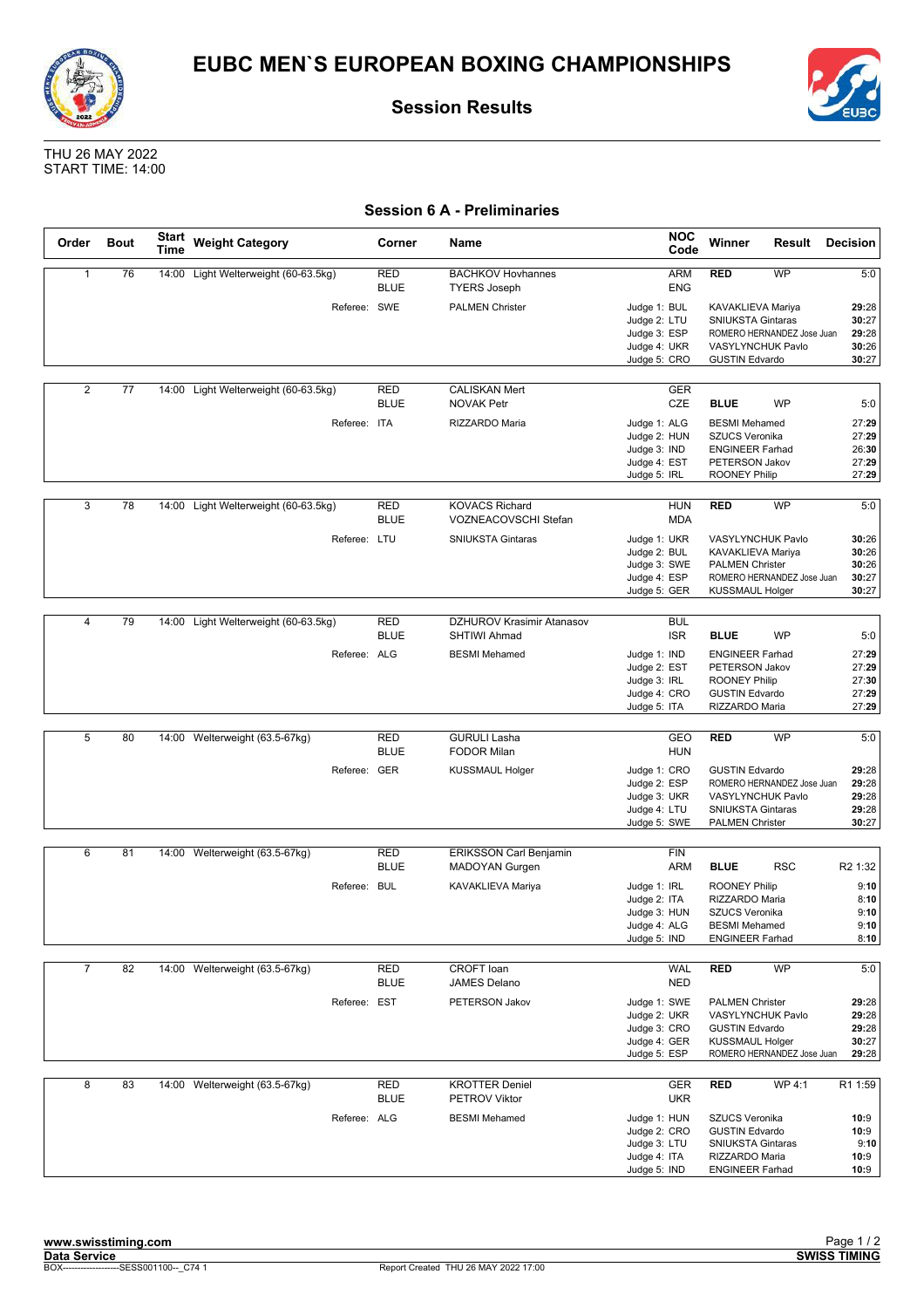





#### **Session 6 A - Preliminaries**

| Order | <b>Bout</b> | <b>Start</b><br><b>Time</b> | <b>Weight Category</b>    |              | Corner      | <b>Name</b>                     | <b>NOC</b><br>Code | Winner                   | Result                     | <b>Decision</b> |
|-------|-------------|-----------------------------|---------------------------|--------------|-------------|---------------------------------|--------------------|--------------------------|----------------------------|-----------------|
| 9     | 84          | 14:00                       | Super Heavyweight (+92kg) |              | <b>RED</b>  | <b>CHALOYAN Davit</b>           | <b>ARM</b>         | <b>RED</b>               | <b>WP</b>                  | 5:0             |
|       |             |                             |                           |              | <b>BLUE</b> | SOLDO Juraj                     | <b>BIH</b>         |                          |                            |                 |
|       |             |                             |                           | Referee: ITA |             | RIZZARDO Maria                  | Judge 1: ESP       |                          | ROMERO HERNANDEZ Jose Juan | 30:26           |
|       |             |                             |                           |              |             |                                 | Judge 2: GER       | <b>KUSSMAUL Holger</b>   |                            | 30:24           |
|       |             |                             |                           |              |             |                                 | Judge 3: EST       | <b>PETERSON Jakov</b>    |                            | 30:25           |
|       |             |                             |                           |              |             |                                 | Judge 4: SWE       | <b>PALMEN Christer</b>   |                            | 30:24           |
|       |             |                             |                           |              |             |                                 | Judge 5: BUL       | KAVAKLIEVA Mariya        |                            | 30:23           |
|       |             |                             |                           |              |             |                                 |                    |                          |                            |                 |
| 10    | 85          | 14:00                       | Super Heavyweight (+92kg) |              | <b>RED</b>  | ABOUDOU-MOINDZE Djamili-Dini    | <b>FRA</b>         |                          |                            |                 |
|       |             |                             |                           |              | <b>BLUE</b> | GHADFA DRISSI EL AISSAOUI Ayoub | <b>ESP</b>         | <b>BLUE</b>              | <b>WP</b>                  | 5:0             |
|       |             |                             |                           | Referee: UKR |             | <b>VASYLYNCHUK Pavlo</b>        | Judge 1: HUN       | SZUCS Veronika           |                            | 27:29           |
|       |             |                             |                           |              |             |                                 | Judge 2: CRO       | <b>GUSTIN Edvardo</b>    |                            | 28:29           |
|       |             |                             |                           |              |             |                                 | Judge 3: ALG       | <b>BESMI</b> Mehamed     |                            | 28:29           |
|       |             |                             |                           |              |             |                                 | Judge 4: IND       | <b>ENGINEER Farhad</b>   |                            | 27:30           |
|       |             |                             |                           |              |             |                                 | Judge 5: LTU       | <b>SNIUKSTA Gintaras</b> |                            | 28:29           |
|       |             |                             |                           |              |             |                                 |                    |                          |                            |                 |
| 11    | 86          | 14:00                       | Super Heavyweight (+92kg) |              | <b>RED</b>  | LOVCHYNSKYI Dmytro              | <b>UKR</b>         |                          |                            |                 |
|       |             |                             |                           |              | <b>BLUE</b> | <b>SHIHA Omar Mohamed</b>       | <b>NOR</b>         | <b>BLUE</b>              | <b>WP</b>                  | 5:0             |
|       |             |                             |                           | Referee: ESP |             | ROMERO HERNANDEZ Jose Juan      | Judge 1: EST       | <b>PETERSON Jakov</b>    |                            | 28:29           |
|       |             |                             |                           |              |             |                                 | Judge 2: IRL       | <b>ROONEY Philip</b>     |                            | 27:30           |
|       |             |                             |                           |              |             |                                 | Judge 3: ITA       | RIZZARDO Maria           |                            | 27:30           |
|       |             |                             |                           |              |             |                                 | Judge 4: BUL       | KAVAKLIEVA Mariya        |                            | 27:30           |
|       |             |                             |                           |              |             |                                 | Judge 5: HUN       | SZUCS Veronika           |                            | 28:29           |
|       |             |                             |                           |              |             |                                 |                    |                          |                            |                 |
| 12    | 87          | 14:00                       | Super Heavyweight (+92kg) |              | <b>RED</b>  | <b>FEHER Koppany</b>            | <b>HUN</b>         |                          |                            |                 |
|       |             |                             |                           |              | <b>BLUE</b> | <b>HAGAG Ahmed</b>              | <b>AUT</b>         | <b>BLUE</b>              | <b>WP</b>                  | 4:1             |
|       |             |                             |                           | Referee: GER |             | <b>KUSSMAUL Holger</b>          | Judge 1: LTU       | <b>SNIUKSTA Gintaras</b> |                            | 27:30           |
|       |             |                             |                           |              |             |                                 | Judge 2: SWE       | <b>PALMEN Christer</b>   |                            | 29:28           |
|       |             |                             |                           |              |             |                                 | Judge 3: IND       | <b>ENGINEER Farhad</b>   |                            | 26:30           |
|       |             |                             |                           |              |             |                                 | Judge 4: ITA       | RIZZARDO Maria           |                            | 27:30           |
|       |             |                             |                           |              |             |                                 | Judge 5: UKR       | VASYLYNCHUK Pavlo        |                            | 27:30           |

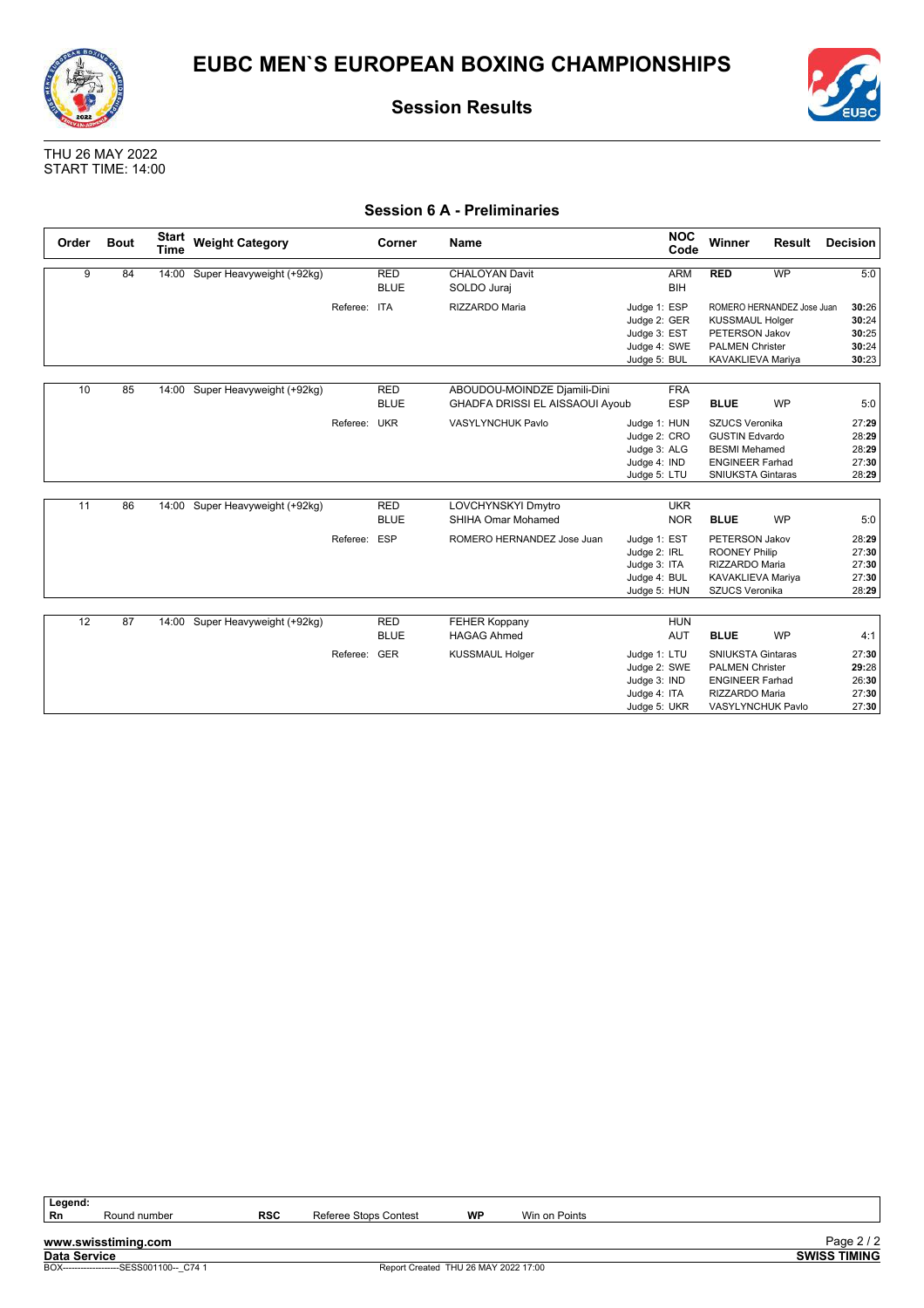





### **Session 6 B - Preliminaries**

| Order          | <b>Bout</b> | Start<br>Time | <b>Weight Category</b>               | Corner                    | Name                                         | <b>NOC</b><br>Code                                                           | Winner                                                                                                                    | Result                                           | <b>Decision</b>                           |
|----------------|-------------|---------------|--------------------------------------|---------------------------|----------------------------------------------|------------------------------------------------------------------------------|---------------------------------------------------------------------------------------------------------------------------|--------------------------------------------------|-------------------------------------------|
| $\mathbf{1}$   | 88          |               | 14:00 Light Welterweight (60-63.5kg) | <b>RED</b><br><b>BLUE</b> | KHARTSYZ Yaroslav<br><b>FEDOROV Pavel</b>    | <b>UKR</b><br><b>SRB</b>                                                     | <b>RED</b>                                                                                                                | <b>WP</b>                                        | 3:2                                       |
|                |             |               | Referee: SVK                         |                           | <b>SIMON Radoslav</b>                        | Judge 1: MDA<br>Judge 2: FRA<br>Judge 3: KAZ<br>Judge 4: MAR                 | <b>BANDALAC Valeriu</b><br><b>MADEN Johany</b><br><b>SUIYENISH Yermek</b><br><b>BRAHIMI Bekkay</b>                        |                                                  | 29:28<br>29:28<br>29:28<br>28:29          |
|                |             |               |                                      |                           |                                              | Judge 5: TUR                                                                 | <b>ITMEZ Recep</b>                                                                                                        |                                                  | 27:30                                     |
| $\overline{2}$ | 89          | 14:00         | Light Welterweight (60-63.5kg)       | <b>RED</b><br><b>BLUE</b> | KOMADINA Matteo<br><b>THIAM CREUS Adrian</b> | <b>CRO</b><br><b>ESP</b>                                                     | <b>BLUE</b>                                                                                                               | <b>WP</b>                                        | 5:0                                       |
|                |             |               | Referee: ROU                         |                           | <b>ION Mihai</b>                             | Judge 1: NOR<br>Judge 2: CZE<br>Judge 3: ENG<br>Judge 4: ISR<br>Judge 5: MAR | <b>DAHLEN Geir</b><br><b>GASPAR Antonin</b><br><b>INNES Lee Martin</b><br><b>SVYATOCHA Boris</b><br><b>BRAHIMI Bekkay</b> |                                                  | 27:30<br>27:30<br>27:30<br>27:30<br>28:29 |
| 3              | 90          | 14:00         | Light Welterweight (60-63.5kg)       | <b>RED</b><br><b>BLUE</b> | <b>HAMRAOUI Lounes</b><br>NIKOLOV VEBER Nik  | <b>FRA</b><br><b>SLO</b>                                                     | RED                                                                                                                       | WP                                               | 5:0                                       |
|                |             |               | Referee: POL                         |                           | DZIURGOT Maciej Robert                       | Judge 1: KAZ<br>Judge 2: SVK<br>Judge 3: DEN<br>Judge 4: TUR<br>Judge 5: ENG | SUIYENISH Yermek<br>SIMON Radoslav<br><b>ITMEZ Recep</b><br><b>INNES Lee Martin</b>                                       | SORENSEN Jorgen Hammar                           | 30:27<br>30:27<br>30:27<br>30:27<br>30:27 |
| $\overline{4}$ | 91          | 14:00         | Light Welterweight (60-63.5kg)       | <b>RED</b>                | <b>AVCI Adem Furkan</b>                      | <b>TUR</b>                                                                   |                                                                                                                           |                                                  |                                           |
|                |             |               |                                      | <b>BLUE</b>               | <b>LYNCH Reese</b>                           | SCO                                                                          | <b>BLUE</b>                                                                                                               | <b>WP</b>                                        | 5:0                                       |
|                |             |               | Referee: DEN                         |                           | SORENSEN Jorgen Hammar                       | Judge 1: CZE<br>Judge 2: MDA<br>Judge 3: MAR<br>Judge 4: FRA<br>Judge 5: POL | <b>GASPAR Antonin</b><br><b>BANDALAC Valeriu</b><br><b>BRAHIMI Bekkay</b><br><b>MADEN Johany</b>                          | DZIURGOT Maciej Robert                           | 27:30<br>27:30<br>27:30<br>27:30<br>27:30 |
|                |             |               |                                      |                           |                                              |                                                                              |                                                                                                                           |                                                  |                                           |
| 5              | 92          |               | 14:00 Welterweight (63.5-67kg)       | <b>RED</b><br><b>BLUE</b> | <b>DURKACZ Damian</b><br>MICHELI Giacomo     | POL<br><b>ITA</b>                                                            | <b>RED</b>                                                                                                                | <b>WP</b>                                        | 5:0                                       |
|                |             |               | Referee: ISR                         |                           | <b>SVYATOCHA Boris</b>                       | Judge 1: TUR<br>Judge 2: BIH<br>Judge 3: SVK<br>Judge 4: KAZ<br>Judge 5: ENG | <b>ITMEZ Recep</b><br>POLETAN Tina<br>SIMON Radoslav<br>SUIYENISH Yermek<br><b>INNES Lee Martin</b>                       |                                                  | 30:27<br>29:28<br>29:28<br>29:28<br>29:28 |
| 6              | 93          | 14:00         | Welterweight (63.5-67kg)             | <b>RED</b>                | PARASCHIV Alexandru                          | <b>MDA</b>                                                                   | <b>RED</b>                                                                                                                | WP                                               | 4:1                                       |
|                |             |               |                                      | <b>BLUE</b>               | <b>ERDEMIR Tugrul Han</b>                    | <b>TUR</b>                                                                   |                                                                                                                           |                                                  |                                           |
|                |             |               | Referee: FRA                         |                           | <b>MADEN Johany</b>                          | Judge 1: MAR<br>Judge 2: POL<br>Judge 3: CZE<br>Judge 4: DEN<br>Judge 5: KAZ | <b>BRAHIMI Bekkay</b><br><b>GASPAR Antonin</b><br>SUIYENISH Yermek                                                        | DZIURGOT Maciej Robert<br>SORENSEN Jorgen Hammar | 29:28<br>29:28<br>28:29<br>29:28<br>29:28 |
| $\overline{7}$ | 94          |               | 14:00 Welterweight (63.5-67kg)       | RED<br><b>BLUE</b>        | <b>JOLLY Tyler</b><br>ZELJKO Marko           | SCO<br>CRO                                                                   | <b>RED</b>                                                                                                                | <b>WP</b>                                        | 5:0                                       |
|                |             |               | Referee: SVK                         |                           | SIMON Radoslav                               | Judge 1: ISR<br>Judge 2: TUR<br>Judge 3: MDA<br>Judge 4: NOR<br>Judge 5: CZE | <b>SVYATOCHA Boris</b><br><b>ITMEZ Recep</b><br><b>BANDALAC Valeriu</b><br><b>DAHLEN Geir</b><br><b>GASPAR Antonin</b>    |                                                  | 30:26<br>29:27<br>30:26<br>30:26<br>30:26 |
| 8              | 95          |               | 14:00 Welterweight (63.5-67kg)       | <b>RED</b><br><b>BLUE</b> | Mc KEEVER Eugene<br><b>ABBASOV Vakhid</b>    | IRL<br><b>SRB</b>                                                            | <b>BLUE</b>                                                                                                               | <b>WP</b>                                        | 5:0                                       |
|                |             |               | Referee: ROU                         |                           | ION Mihai                                    | Judge 1: POL<br>Judge 2: KAZ<br>Judge 3: FRA<br>Judge 4: MAR<br>Judge 5: DEN | <b>SUIYENISH Yermek</b><br><b>MADEN Johany</b><br><b>BRAHIMI Bekkay</b>                                                   | DZIURGOT Maciej Robert<br>SORENSEN Jorgen Hammar | 28:29<br>27:30<br>27:30<br>27:30<br>27:30 |

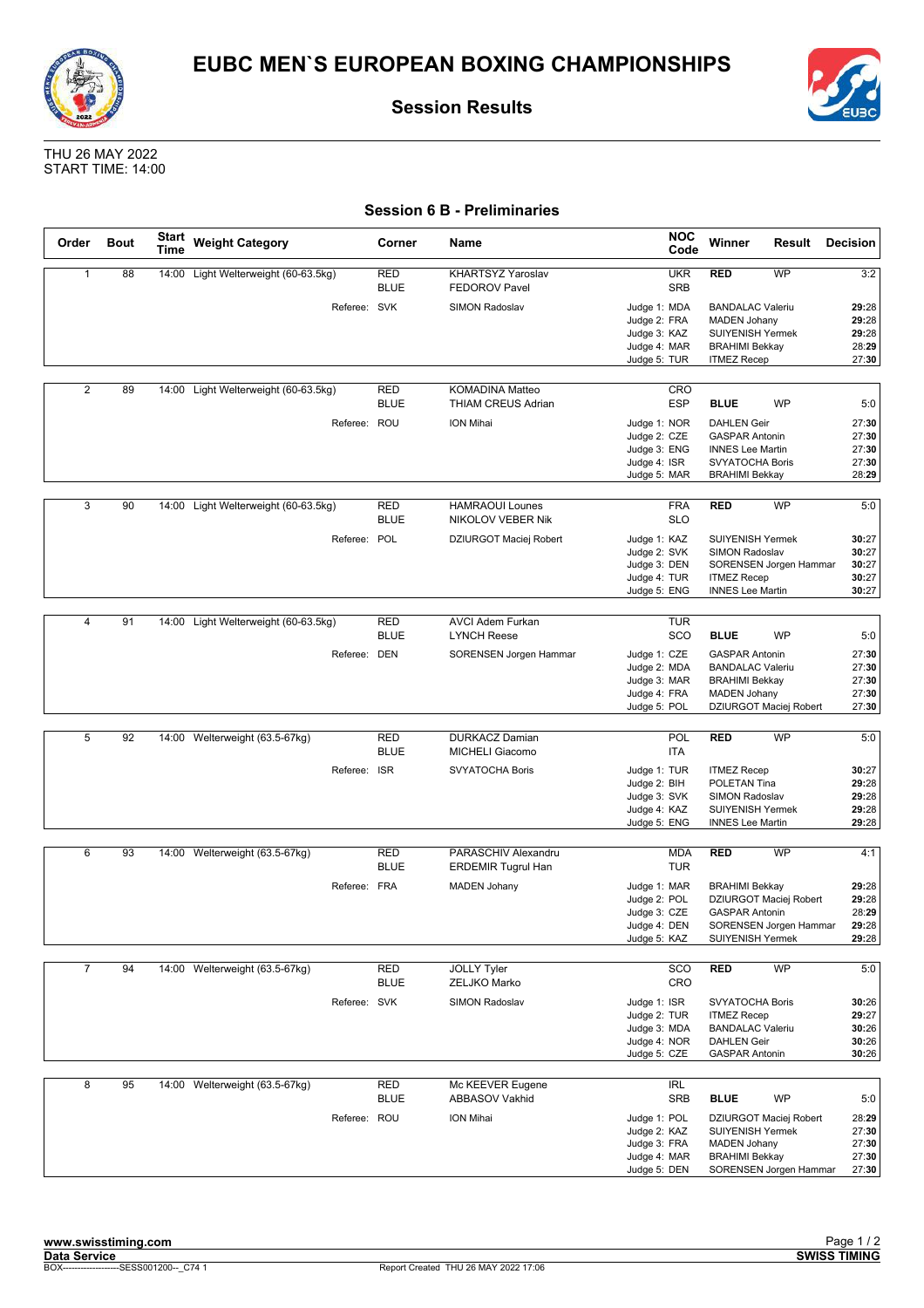![](_page_21_Picture_0.jpeg)

![](_page_21_Picture_1.jpeg)

THU 26 MAY 2022 START TIME: 14:00

### **Session 6 B - Preliminaries**

| Order | <b>Bout</b> | <b>Start</b><br><b>Time</b> | <b>Weight Category</b>          |              | Corner      | Name                             |              | <b>NOC</b><br>Code | Winner                  | Result    | Decision |
|-------|-------------|-----------------------------|---------------------------------|--------------|-------------|----------------------------------|--------------|--------------------|-------------------------|-----------|----------|
| 9     | 96          | 14:00                       | Super Heavyweight (+92kg)       |              | <b>RED</b>  | <b>ACAR Berat</b>                |              | <b>TUR</b>         | <b>RED</b>              | <b>WP</b> | 4:1      |
|       |             |                             |                                 |              | <b>BLUE</b> | <b>ZAVATIN Alexei</b>            |              | <b>MDA</b>         |                         |           |          |
|       |             |                             |                                 | Referee:     | <b>ENG</b>  | <b>INNES Lee Martin</b>          | Judge 1: SVK |                    | <b>SIMON Radoslav</b>   |           | 30:27    |
|       |             |                             |                                 |              |             |                                  | Judge 2: CZE |                    | <b>GASPAR Antonin</b>   |           | 29:28    |
|       |             |                             |                                 |              |             |                                  | Judge 3: ISR |                    | <b>SVYATOCHA Boris</b>  |           | 28:29    |
|       |             |                             |                                 |              |             |                                  | Judge 4: BIH |                    | POLETAN Tina            |           | 30:27    |
|       |             |                             |                                 |              |             |                                  | Judge 5: NOR |                    | <b>DAHLEN Geir</b>      |           | 30:27    |
|       | 97          |                             |                                 |              |             | <b>SAFARYAN Oskar</b>            |              |                    |                         |           |          |
| 10    |             | 14:00                       | Super Heavyweight (+92kg)       |              | <b>RED</b>  |                                  |              | POL                |                         |           |          |
|       |             |                             |                                 |              | <b>BLUE</b> | <b>ORIE Delicious</b>            |              | <b>ENG</b>         | <b>BLUE</b>             | <b>WP</b> | 5:0      |
|       |             |                             |                                 | Referee: KAZ |             | <b>SUIYENISH Yermek</b>          | Judge 1: TUR |                    | <b>ITMEZ Recep</b>      |           | 27:30    |
|       |             |                             |                                 |              |             |                                  | Judge 2: DEN |                    | SORENSEN Jorgen Hammar  |           | 27:30    |
|       |             |                             |                                 |              |             |                                  | Judge 3: MAR |                    | <b>BRAHIMI Bekkay</b>   |           | 27:30    |
|       |             |                             |                                 |              |             |                                  | Judge 4: ROU |                    | <b>ION Mihai</b>        |           | 27:30    |
|       |             |                             |                                 |              |             |                                  | Judge 5: FRA |                    | <b>MADEN Johany</b>     |           | 27:30    |
|       |             |                             |                                 |              |             |                                  |              |                    |                         |           |          |
| 11    | 98          |                             | 14:00 Super Heavyweight (+92kg) |              | <b>RED</b>  | <b>BEGADZE Nikoloz</b>           |              | GEO                | <b>RED</b>              | <b>WP</b> | 5:0      |
|       |             |                             |                                 |              | <b>BLUE</b> | <b>TONYSHEV Dmytro</b>           |              | <b>ITA</b>         |                         |           |          |
|       |             |                             |                                 | Referee:     | <b>ISR</b>  | <b>SVYATOCHA Boris</b>           | Judge 1: ENG |                    | <b>INNES Lee Martin</b> |           | 29:28    |
|       |             |                             |                                 |              |             |                                  | Judge 2: MAR |                    | <b>BRAHIMI Bekkay</b>   |           | 29:28    |
|       |             |                             |                                 |              |             |                                  | Judge 3: POL |                    | DZIURGOT Maciej Robert  |           | 29:28    |
|       |             |                             |                                 |              |             |                                  | Judge 4: SVK |                    | SIMON Radoslav          |           | 29:28    |
|       |             |                             |                                 |              |             |                                  | Judge 5: MDA |                    | <b>BANDALAC Valeriu</b> |           | 29:28    |
|       |             |                             |                                 |              |             |                                  |              |                    |                         |           |          |
| 12    | 99          |                             | 14:00 Super Heavyweight (+92kg) |              | <b>RED</b>  | <b>KALCUGIN Sergej</b>           |              | <b>SRB</b>         |                         |           |          |
|       |             |                             |                                 |              | <b>BLUE</b> | <b>TIAFACK Nelvie Raman Hess</b> |              | <b>GER</b>         | <b>BLUE</b>             | <b>WP</b> | 5:0      |
|       |             |                             |                                 | Referee: NOR |             | <b>DAHLEN Geir</b>               | Judge 1: FRA |                    | <b>MADEN Johany</b>     |           | 27:30    |
|       |             |                             |                                 |              |             |                                  | Judge 2: ROU |                    | <b>ION Mihai</b>        |           | 27:30    |
|       |             |                             |                                 |              |             |                                  | Judge 3: TUR |                    | <b>ITMEZ Recep</b>      |           | 27:30    |
|       |             |                             |                                 |              |             |                                  | Judge 4: CZE |                    | <b>GASPAR Antonin</b>   |           | 27:30    |
|       |             |                             |                                 |              |             |                                  | Judge 5: KAZ |                    | <b>SUIYENISH Yermek</b> |           | 27:30    |

**Win on Points** 

![](_page_21_Picture_11.jpeg)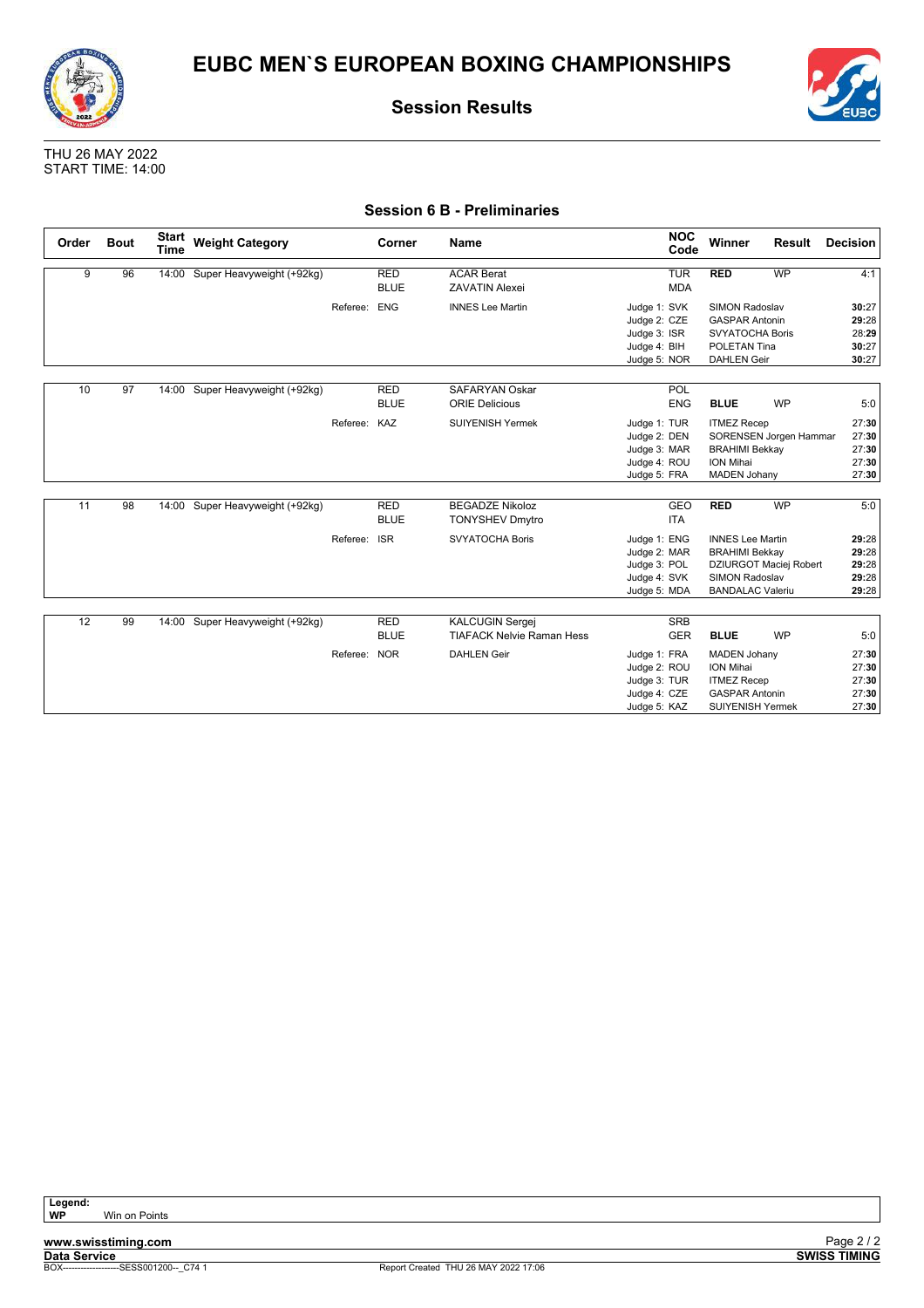![](_page_22_Picture_0.jpeg)

![](_page_22_Picture_1.jpeg)

![](_page_22_Picture_3.jpeg)

### **Session 7 A - Preliminaries**

| Order          | <b>Bout</b>   | <b>Start</b><br>Time | <b>Weight Category</b>       |                             | Corner | Name                                                     |                                                                              | <b>NOC</b><br>Code       | Winner                                                                                                               | Result                              | <b>Decision</b>                                  |
|----------------|---------------|----------------------|------------------------------|-----------------------------|--------|----------------------------------------------------------|------------------------------------------------------------------------------|--------------------------|----------------------------------------------------------------------------------------------------------------------|-------------------------------------|--------------------------------------------------|
| $\mathbf{1}$   | 100           | 18:00                | Light Middleweight (67-71kg) | <b>RED</b><br><b>BLUE</b>   |        | ZAKHARIEIEV Yurii<br><b>GERZSENYI Istvan</b>             |                                                                              | <b>UKR</b><br><b>HUN</b> | <b>RED</b>                                                                                                           | <b>WP</b>                           | 5:0                                              |
|                |               |                      |                              | Referee: CZE                |        | <b>GASPAR Antonin</b>                                    | Judge 1: TUR<br>Judge 2: POL<br>Judge 3: KAZ<br>Judge 4: NOR<br>Judge 5: FRA |                          | <b>ITMEZ Recep</b><br><b>SUIYENISH Yermek</b><br><b>DAHLEN Geir</b><br><b>MADEN Johany</b>                           | DZIURGOT Maciej Robert              | 30:27<br>30:27<br>30:27<br>30:27<br>29:28        |
| $\overline{2}$ | 101           | 18:00                | Light Middleweight (67-71kg) | <b>RED</b><br><b>BLUE</b>   |        | <b>BOZOROV Davron</b><br>SISSOKHO NDIAYE Youba           |                                                                              | MDA<br><b>ESP</b>        | <b>BLUE</b>                                                                                                          | <b>WP</b>                           | 3:2                                              |
|                |               |                      |                              | Referee: BIH                |        | POLETAN Tina                                             | Judge 1: ISR<br>Judge 2: ENG<br>Judge 3: DEN<br>Judge 4: MAR<br>Judge 5: KAZ |                          | <b>SVYATOCHA Boris</b><br><b>INNES Lee Martin</b><br><b>BRAHIMI Bekkay</b><br>SUIYENISH Yermek                       | SORENSEN Jorgen Hammar              | 29:28<br>28:29<br>30:27<br>28:29<br>28:29        |
|                |               |                      |                              |                             |        |                                                          |                                                                              |                          |                                                                                                                      |                                     |                                                  |
| 3              | 102           | 18:00                | Light Middleweight (67-71kg) | <b>RED</b><br><b>BLUE</b>   |        | KAPULER ISHCHENKO Miroslav<br><b>CAVALLARO Salvatore</b> |                                                                              | <b>ISR</b><br>ITA        | <b>BLUE</b>                                                                                                          | <b>WP</b>                           | 3:2                                              |
|                |               |                      |                              | Referee: SVK                |        | <b>SIMON Radoslav</b>                                    | Judge 1: NOR<br>Judge 2: FRA<br>Judge 3: CZE<br>Judge 4: POL<br>Judge 5: TUR |                          | <b>DAHLEN Geir</b><br><b>MADEN Johany</b><br><b>GASPAR Antonin</b><br><b>ITMEZ Recep</b>                             | DZIURGOT Maciej Robert              | 30:27<br>28:29<br>28:29<br>28:29<br>30:27        |
| 4              | 103           | 18:00                | Light Middleweight (67-71kg) | <b>RED</b>                  |        | <b>JAS Tony</b>                                          |                                                                              | <b>NED</b>               |                                                                                                                      |                                     |                                                  |
|                |               |                      |                              | <b>BLUE</b><br>Referee: MDA |        | <b>AKBAR Mohammed Harris</b><br><b>BANDALAC Valeriu</b>  | Judge 1: DEN<br>Judge 2: KAZ<br>Judge 3: BIH<br>Judge 4: ISR<br>Judge 5: MAR | <b>ENG</b>               | <b>BLUE</b><br>SUIYENISH Yermek<br><b>POLETAN Tina</b><br>SVYATOCHA Boris<br><b>BRAHIMI Bekkay</b>                   | <b>WP</b><br>SORENSEN Jorgen Hammar | 5:0<br>27:30<br>27:30<br>28:29<br>27:30<br>27:30 |
| 5              | 104           |                      | 18:00 Heavyweight (86-92kg)  | <b>RED</b>                  |        | <b>MOUHIIDINE Aziz Abbes</b>                             |                                                                              | ITA                      | <b>RED</b>                                                                                                           | <b>WP</b>                           | 5:0                                              |
|                |               |                      |                              | <b>BLUE</b>                 |        | <b>BOUAFIA Soheb</b>                                     |                                                                              | <b>FRA</b>               |                                                                                                                      |                                     |                                                  |
|                |               |                      |                              | Referee: ROU                |        | <b>ION Mihai</b>                                         | Judge 1: CZE<br>Judge 2: NOR<br>Judge 3: POL<br>Judge 4: TUR<br>Judge 5: ENG |                          | <b>GASPAR Antonin</b><br><b>DAHLEN Geir</b><br><b>ITMEZ Recep</b><br><b>INNES Lee Martin</b>                         | DZIURGOT Maciej Robert              | 30:27<br>30:27<br>30:27<br>30:27<br>30:27        |
| 6              | 105           | 18:00                | Heavyweight (86-92kg)        | <b>RED</b><br><b>BLUE</b>   |        | <b>MUNTEANU Leviu</b><br><b>TCHIGLADZE Giorgi</b>        |                                                                              | <b>MDA</b><br>GEO        | <b>BLUE</b>                                                                                                          | <b>WP</b>                           | 5:0                                              |
|                |               |                      |                              | Referee: ENG                |        | <b>INNES Lee Martin</b>                                  | Judge 1: MAR<br>Judge 2: BIH<br>Judge 3: ISR<br>Judge 4: FRA<br>Judge 5: SVK |                          | <b>BRAHIMI Bekkay</b><br>POLETAN Tina<br><b>SVYATOCHA Boris</b><br><b>MADEN Johany</b><br>SIMON Radoslav             |                                     | 27:30<br>28:29<br>27:30<br>27:30<br>27:30        |
|                |               |                      |                              |                             |        |                                                          |                                                                              |                          |                                                                                                                      |                                     |                                                  |
| $\overline{7}$ | 106           |                      | 18:00 Heavyweight (86-92kg)  | RED<br><b>BLUE</b>          |        | <b>WILLIAMS Lewis</b><br><b>BEREZNICKI Mateusz Piotr</b> |                                                                              | <b>ENG</b><br>POL        | <b>RED</b>                                                                                                           | <b>WP</b>                           | 3:2                                              |
|                |               |                      |                              | Referee: DEN                |        | SORENSEN Jorgen Hammar                                   | Judge 1: KAZ<br>Judge 2: TUR<br>Judge 3: ROU<br>Judge 4: CZE<br>Judge 5: ISR |                          | <b>SUIYENISH Yermek</b><br><b>ITMEZ Recep</b><br>ION Mihai<br><b>GASPAR Antonin</b><br>SVYATOCHA Boris               |                                     | 28:28<br>27:29<br>29:27<br>28:28<br>27:29        |
| 8              | 107           | 18:00                | Heavyweight (86-92kg)        | <b>RED</b><br><b>BLUE</b>   |        | <b>BOSNJAK Dzemal</b><br>MAGOMEDOV Sadam                 |                                                                              | BIH<br><b>SRB</b>        | <b>BLUE</b>                                                                                                          | WP                                  | 5:0                                              |
|                |               |                      |                              | Referee: POL                |        | DZIURGOT Maciej Robert                                   | Judge 1: FRA<br>Judge 2: MAR<br>Judge 3: SVK<br>Judge 4: ENG<br>Judge 5: MDA |                          | <b>MADEN Johany</b><br><b>BRAHIMI Bekkay</b><br>SIMON Radoslav<br><b>INNES Lee Martin</b><br><b>BANDALAC Valeriu</b> |                                     | 27:30<br>28:29<br>26:30<br>26:30<br>26:30        |
| Legend:<br>WP  | Win on Points |                      |                              |                             |        |                                                          |                                                                              |                          |                                                                                                                      |                                     |                                                  |

**www.swisstiming.com Data Service SWISS TIMING**

![](_page_22_Picture_10.jpeg)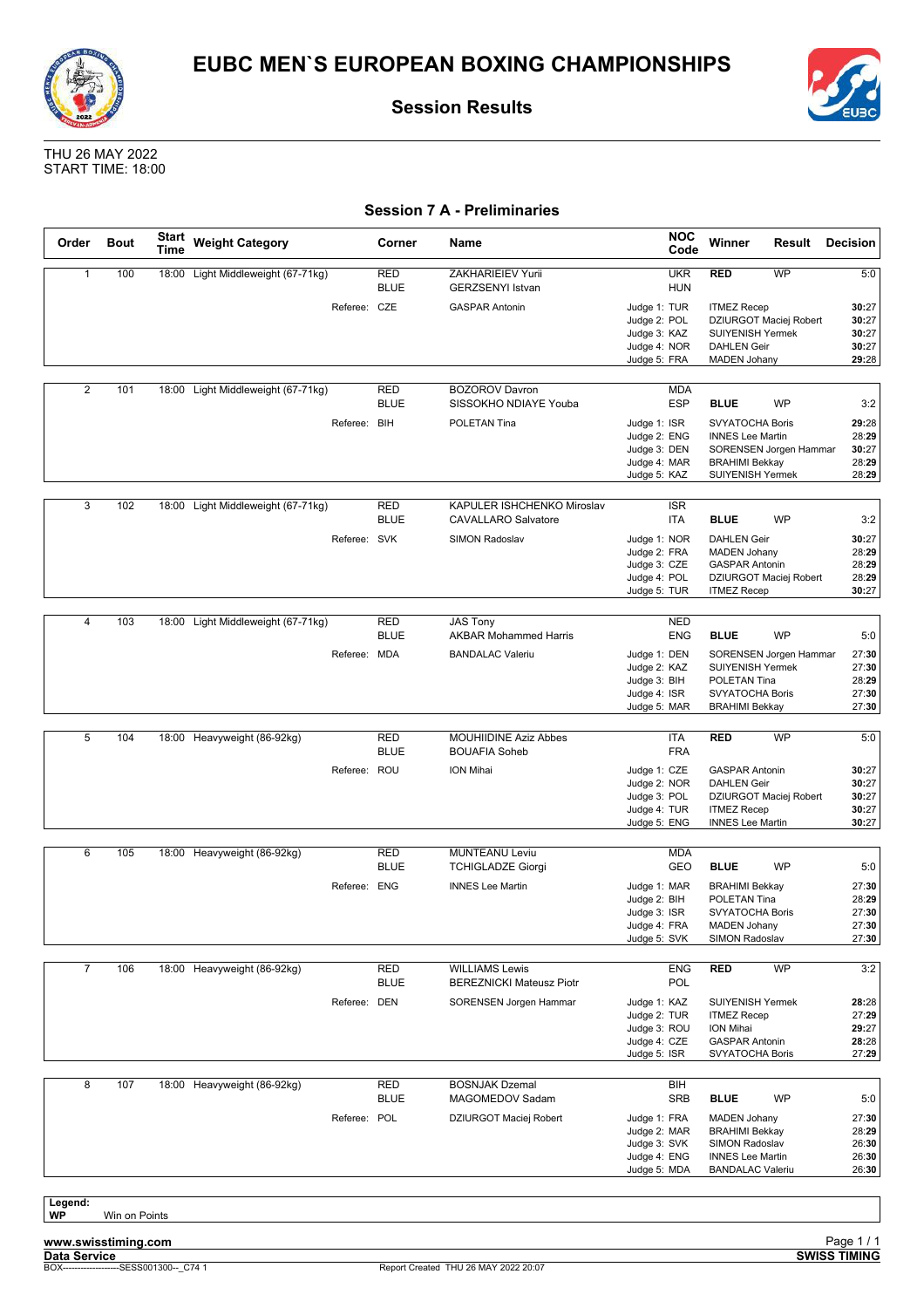![](_page_23_Picture_0.jpeg)

![](_page_23_Picture_1.jpeg)

![](_page_23_Picture_3.jpeg)

### **Session 7 B - Preliminaries**

| Order                 | <b>Bout</b>      | <b>Start</b><br>Time | <b>Weight Category</b>             |              | Corner                    | Name                                                     | <b>NOC</b><br>Code                           | Winner                                             | Result                                                 | <b>Decision</b>         |
|-----------------------|------------------|----------------------|------------------------------------|--------------|---------------------------|----------------------------------------------------------|----------------------------------------------|----------------------------------------------------|--------------------------------------------------------|-------------------------|
| $\mathbf{1}$          | 108              |                      | 18:00 Light Middleweight (67-71kg) |              | <b>RED</b><br><b>BLUE</b> | MADIEV Eskerkhan<br><b>MAGUIRE Luke</b>                  | GEO<br><b>IRL</b>                            | <b>RED</b>                                         | <b>WP</b>                                              | 3:2                     |
|                       |                  |                      |                                    | Referee: BUL |                           | KAVAKLIEVA Mariya                                        | Judge 1: LTU<br>Judge 2: UKR<br>Judge 3: ESP | <b>SNIUKSTA Gintaras</b>                           | <b>VASYLYNCHUK Pavlo</b><br>ROMERO HERNANDEZ Jose Juan | 30:27<br>30:27<br>27:30 |
|                       |                  |                      |                                    |              |                           |                                                          | Judge 4: ALG<br>Judge 5: CRO                 | <b>BESMI</b> Mehamed<br><b>GUSTIN Edvardo</b>      |                                                        | 28:29<br>29:28          |
| $\overline{2}$        | 109              | 18:00                | Light Middleweight (67-71kg)       |              | <b>RED</b>                | <b>TAKACS Michal</b>                                     | <b>SVK</b>                                   |                                                    |                                                        |                         |
|                       |                  |                      |                                    |              | <b>BLUE</b>               | <b>SCHACHIDOV Magomed</b>                                | <b>GER</b>                                   | <b>BLUE</b>                                        | <b>WP</b>                                              | 3:2                     |
|                       |                  |                      |                                    | Referee: IND |                           | <b>ENGINEER Farhad</b>                                   | Judge 1: ALG                                 | <b>BESMI</b> Mehamed                               |                                                        | 30:27                   |
|                       |                  |                      |                                    |              |                           |                                                          | Judge 2: SWE                                 | <b>PALMEN Christer</b>                             |                                                        | 27:30                   |
|                       |                  |                      |                                    |              |                           |                                                          | Judge 3: ITA<br>Judge 4: CRO                 | RIZZARDO Maria<br><b>GUSTIN Edvardo</b>            |                                                        | 27:30<br>29:28          |
|                       |                  |                      |                                    |              |                           |                                                          | Judge 5: EST                                 | PETERSON Jakov                                     |                                                        | 27:30                   |
| 3                     | 110              | 18:00                | Light Middleweight (67-71kg)       |              | <b>RED</b>                | <b>EKINCI Necat</b>                                      | <b>TUR</b>                                   | <b>RED</b>                                         | <b>DSQ</b>                                             | R3 1:24                 |
|                       |                  |                      |                                    |              | <b>BLUE</b>               | <b>MORVATI Sam</b>                                       | <b>FIN</b>                                   |                                                    |                                                        |                         |
|                       |                  |                      |                                    | Referee: IRL |                           | <b>ROONEY Philip</b>                                     | Judge 1: BUL<br>Judge 2: LTU                 | KAVAKLIEVA Mariya<br>SNIUKSTA Gintaras             |                                                        | 20:16<br>20:16          |
|                       |                  |                      |                                    |              |                           |                                                          | Judge 3: HUN                                 | <b>SZUCS Veronika</b>                              |                                                        | 20:17                   |
|                       |                  |                      |                                    |              |                           |                                                          | Judge 4: GER                                 | <b>KUSSMAUL Holger</b>                             |                                                        | 20:17                   |
|                       |                  |                      |                                    |              |                           |                                                          | Judge 5: ESP                                 |                                                    | ROMERO HERNANDEZ Jose Juan                             | 20:18                   |
| $\overline{4}$        | 111              | 18:00                | Light Middleweight (67-71kg)       |              | <b>RED</b>                | <b>CROFT Garan</b>                                       | <b>WAL</b>                                   | <b>RED</b>                                         | WP                                                     | 5:0                     |
|                       |                  |                      |                                    |              | <b>BLUE</b>               | <b>BEQIRI Alban</b>                                      | ALB                                          |                                                    |                                                        |                         |
|                       |                  |                      |                                    | Referee: CRO |                           | <b>GUSTIN Edvardo</b>                                    | Judge 1: EST                                 | PETERSON Jakov                                     |                                                        | 29:27                   |
|                       |                  |                      |                                    |              |                           |                                                          | Judge 2: ALG                                 | <b>BESMI</b> Mehamed                               |                                                        | 29:27                   |
|                       |                  |                      |                                    |              |                           |                                                          | Judge 3: SWE<br>Judge 4: UKR                 | <b>PALMEN Christer</b>                             | VASYLYNCHUK Pavlo                                      | 29:27<br>30:26          |
|                       |                  |                      |                                    |              |                           |                                                          | Judge 5: ITA                                 | RIZZARDO Maria                                     |                                                        | 29:27                   |
|                       |                  |                      |                                    |              |                           |                                                          |                                              |                                                    |                                                        |                         |
| 5                     | 112              |                      | 18:00 Heavyweight (86-92kg)        |              | <b>RED</b><br><b>BLUE</b> | <b>MARLEY Jack Michael</b><br>NANITZANIAN Vagkan         | IRL<br><b>GRE</b>                            | <b>BLUE</b>                                        | WP 3:2                                                 | R <sub>2</sub> 0:12     |
|                       |                  |                      |                                    | Referee: ESP |                           | ROMERO HERNANDEZ Jose Juan                               | Judge 1: HUN                                 | <b>SZUCS Veronika</b>                              |                                                        | 19:19                   |
|                       |                  |                      |                                    |              |                           |                                                          | Judge 2: GER                                 | <b>KUSSMAUL Holger</b>                             |                                                        | 20:18                   |
|                       |                  |                      |                                    |              |                           |                                                          | Judge 3: BUL                                 | KAVAKLIEVA Mariya                                  |                                                        | 18:20                   |
|                       |                  |                      |                                    |              |                           |                                                          | Judge 4: LTU<br>Judge 5: IND                 | <b>SNIUKSTA Gintaras</b><br><b>ENGINEER Farhad</b> |                                                        | 19:19<br>19:19          |
|                       |                  |                      |                                    |              |                           |                                                          |                                              |                                                    |                                                        |                         |
| 6                     | 113              | 18:00                | Heavyweight (86-92kg)              |              | <b>RED</b>                | <b>MICHALEK David</b>                                    | <b>SVK</b>                                   |                                                    |                                                        |                         |
|                       |                  |                      |                                    |              | <b>BLUE</b>               | <b>MANASYAN Narek</b>                                    | <b>ARM</b>                                   | <b>BLUE</b>                                        | <b>RSC</b>                                             | R <sub>2</sub> 1:48     |
|                       |                  |                      |                                    | Referee: SWE |                           | <b>PALMEN Christer</b>                                   | Judge 1: UKR<br>Judge 2: EST                 | PETERSON Jakov                                     | VASYLYNCHUK Pavlo                                      | 9:10<br>9:10            |
|                       |                  |                      |                                    |              |                           |                                                          | Judge 3: ALG                                 | <b>BESMI</b> Mehamed                               |                                                        | 9:10                    |
|                       |                  |                      |                                    |              |                           |                                                          | Judge 4: ITA                                 | RIZZARDO Maria                                     |                                                        | 9:10                    |
|                       |                  |                      |                                    |              |                           |                                                          | Judge 5: IRL                                 | <b>ROONEY Philip</b>                               |                                                        | 9:10                    |
| $\overline{7}$        | 114              |                      | 18:00 Heavyweight (86-92kg)        |              | <b>RED</b>                | <b>MARTON Robert</b>                                     | <b>UKR</b>                                   | <b>RED</b>                                         | WP                                                     | 5:0                     |
|                       |                  |                      |                                    |              | <b>BLUE</b>               | <b>MICAN Emanuel Constantin</b>                          | ROU                                          |                                                    |                                                        |                         |
|                       |                  |                      |                                    | Referee: LTU |                           | <b>SNIUKSTA Gintaras</b>                                 | Judge 1: GER                                 | <b>KUSSMAUL Holger</b>                             |                                                        | 29:28                   |
|                       |                  |                      |                                    |              |                           |                                                          | Judge 2: CRO                                 | <b>GUSTIN Edvardo</b>                              |                                                        | 29:28                   |
|                       |                  |                      |                                    |              |                           |                                                          | Judge 3: IND<br>Judge 4: BUL                 | <b>ENGINEER Farhad</b><br>KAVAKLIEVA Mariya        |                                                        | 30:27<br>30:27          |
|                       |                  |                      |                                    |              |                           |                                                          | Judge 5: HUN                                 | SZUCS Veronika                                     |                                                        | 29:28                   |
|                       |                  |                      |                                    |              |                           |                                                          |                                              |                                                    |                                                        |                         |
| 8                     | 115              |                      | 18:00 Heavyweight (86-92kg)        |              | <b>RED</b><br><b>BLUE</b> | PANTALEEV Radoslav Dimitrov<br><b>REYES PLA Enmanuel</b> | <b>BUL</b><br><b>ESP</b>                     | <b>BLUE</b>                                        | <b>WP</b>                                              | 3:2                     |
|                       |                  |                      |                                    | Referee: ITA |                           | RIZZARDO Maria                                           | Judge 1: IRL                                 | <b>ROONEY Philip</b>                               |                                                        | 28:27                   |
|                       |                  |                      |                                    |              |                           |                                                          | Judge 2: UKR                                 |                                                    | VASYLYNCHUK Pavlo                                      | 28:27                   |
|                       |                  |                      |                                    |              |                           |                                                          | Judge 3: EST<br>Judge 4: SWE                 | PETERSON Jakov<br><b>PALMEN Christer</b>           |                                                        | 26:29<br>27:28          |
|                       |                  |                      |                                    |              |                           |                                                          | Judge 5: ALG                                 | <b>BESMI</b> Mehamed                               |                                                        | 27:28                   |
|                       |                  |                      |                                    |              |                           |                                                          |                                              |                                                    |                                                        |                         |
| Legend:<br><b>DSQ</b> | Disqualification |                      | Rn                                 | Round number |                           | <b>RSC</b><br>Referee Stops Contest                      | <b>WP</b>                                    |                                                    | Win on Points                                          |                         |
| www.swisstiming.com   |                  |                      |                                    |              |                           |                                                          |                                              |                                                    |                                                        | Page 1/1                |
| Data Service          |                  |                      |                                    |              |                           |                                                          |                                              |                                                    |                                                        | <b>SWISS TIMING</b>     |

![](_page_23_Picture_9.jpeg)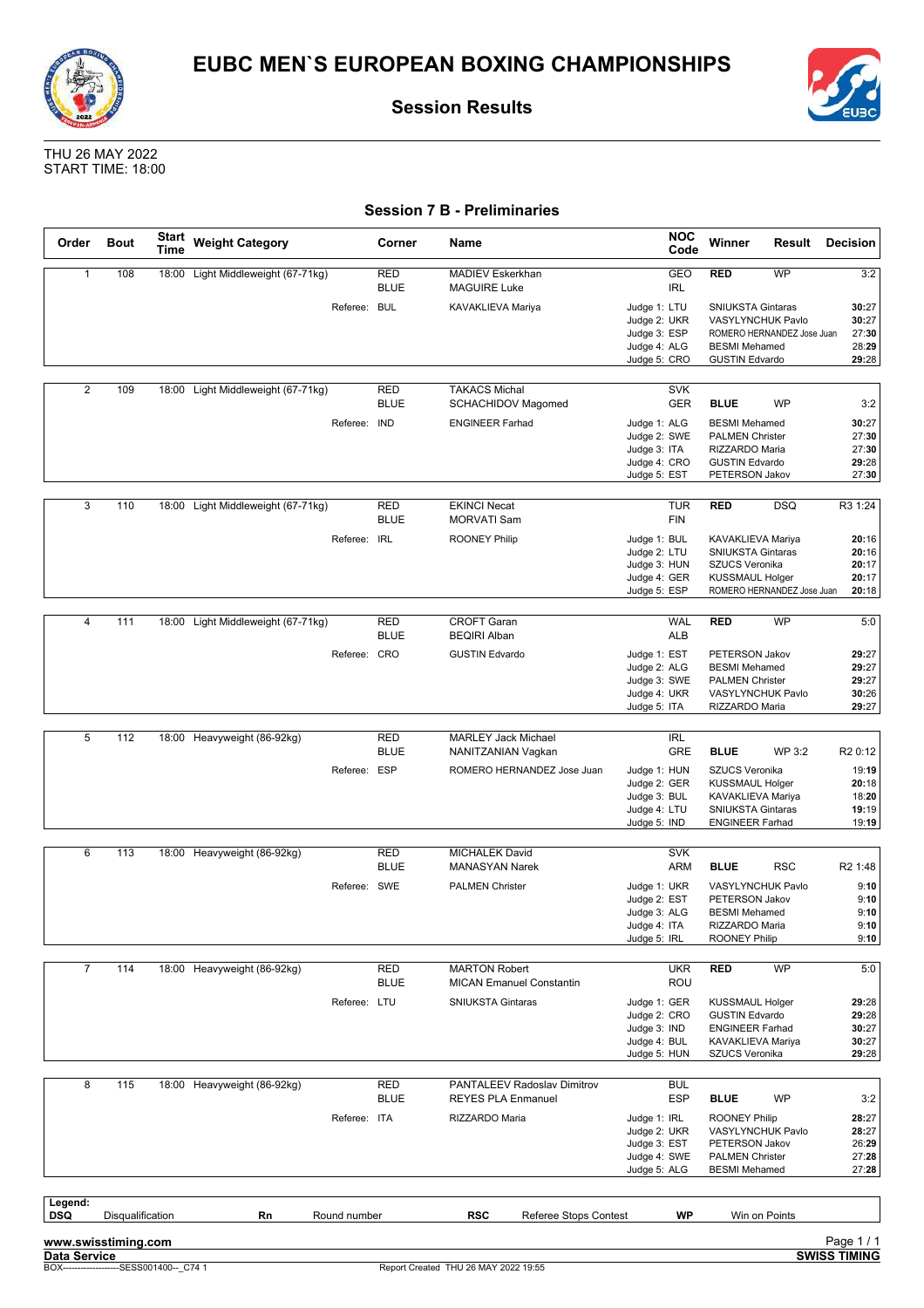![](_page_24_Picture_0.jpeg)

![](_page_24_Picture_2.jpeg)

FRI 27 MAY 2022 START TIME: 14:00

### **Session 8 A - Quarterfinals**

| Order          | <b>Bout</b> | <b>Start</b><br>Time | <b>Weight Category</b>        |              | Corner                    | Name                                               | <b>NOC</b><br>Code                           | Winner                                             | Result                                           | <b>Decision</b>         |
|----------------|-------------|----------------------|-------------------------------|--------------|---------------------------|----------------------------------------------------|----------------------------------------------|----------------------------------------------------|--------------------------------------------------|-------------------------|
| $\mathbf{1}$   | 116         | 14:00                | Minimumweight (46-48kg)       |              | <b>RED</b><br><b>BLUE</b> | ALAKHVERDOVI Sakhil<br>HARUTYUNYAN Baregham        | GEO<br><b>ARM</b>                            | <b>RED</b>                                         | <b>WP</b>                                        | 5:0                     |
|                |             |                      |                               | Referee: IND |                           | <b>ENGINEER Farhad</b>                             | Judge 1: POL<br>Judge 2: UKR<br>Judge 3: EST | VASYLYNCHUK Pavlo<br>PETERSON Jakov                | DZIURGOT Maciej Robert                           | 30:27<br>29:28<br>30:27 |
|                |             |                      |                               |              |                           |                                                    | Judge 4: DEN<br>Judge 5: BUL                 | KAVAKLIEVA Mariya                                  | SORENSEN Jorgen Hammar                           | 29:28<br>29:28          |
| $\overline{2}$ | 117         |                      | 14:00 Minimumweight (46-48kg) |              | <b>RED</b>                | ADIGUZEL Metehan                                   | <b>TUR</b>                                   |                                                    |                                                  |                         |
|                |             |                      |                               | Referee: CRO | <b>BLUE</b>               | SLOMINSKI Jakub<br><b>GUSTIN Edvardo</b>           | POL<br>Judge 1: ENG                          | <b>BLUE</b><br><b>INNES Lee Martin</b>             | <b>WP</b>                                        | 5:0<br>26:29            |
|                |             |                      |                               |              |                           |                                                    | Judge 2: GER<br>Judge 3: MAR                 | <b>KUSSMAUL Holger</b><br><b>BRAHIMI Bekkay</b>    |                                                  | 26:29<br>26:29          |
|                |             |                      |                               |              |                           |                                                    | Judge 4: ISR<br>Judge 5: LTU                 | SVYATOCHA Boris<br><b>SNIUKSTA Gintaras</b>        |                                                  | 26:29<br>26:29          |
| $\overline{3}$ | 118         | 14:00                | Minimumweight (46-48kg)       |              | <b>RED</b>                | <b>TYSHKOVETS Andriy</b>                           | <b>UKR</b>                                   |                                                    |                                                  |                         |
|                |             |                      |                               |              | <b>BLUE</b>               | ESPOSITO Leonardo                                  | ITA                                          | <b>BLUE</b>                                        | WP                                               | 3:2                     |
|                |             |                      |                               | Referee: EST |                           | PETERSON Jakov                                     | Judge 1: TUR<br>Judge 2: BUL                 | <b>ITMEZ Recep</b><br>KAVAKLIEVA Mariya            |                                                  | 28:29<br>27:30          |
|                |             |                      |                               |              |                           |                                                    | Judge 3: DEN<br>Judge 4: POL                 |                                                    | SORENSEN Jorgen Hammar<br>DZIURGOT Maciej Robert | 29:28<br>28:29          |
|                |             |                      |                               |              |                           |                                                    | Judge 5: IND                                 | <b>ENGINEER Farhad</b>                             |                                                  | 29:28                   |
| $\overline{4}$ | 119         |                      | 14:00 Minimumweight (46-48kg) |              | <b>RED</b>                | <b>NESBITT Rickey</b>                              | <b>IRL</b>                                   |                                                    |                                                  |                         |
|                |             |                      |                               | Referee: IND | <b>BLUE</b>               | <b>SEBAHTIN Ergyunal</b><br><b>ENGINEER Farhad</b> | <b>BUL</b><br>Judge 1: MAR                   | <b>BLUE</b><br><b>BRAHIMI Bekkay</b>               | <b>WP</b>                                        | 5:0<br>27:30            |
|                |             |                      |                               |              |                           |                                                    | Judge 2: CRO<br>Judge 3: GER                 | <b>GUSTIN Edvardo</b><br><b>KUSSMAUL Holger</b>    |                                                  | 28:29<br>27:30          |
|                |             |                      |                               |              |                           |                                                    | Judge 4: UKR<br>Judge 5: DEN                 | VASYLYNCHUK Pavlo                                  | SORENSEN Jorgen Hammar                           | 28:29<br>27:30          |
|                |             |                      |                               |              |                           |                                                    |                                              |                                                    |                                                  |                         |
| 5              | 120         |                      | 14:00 Lightweight (57-60kg)   |              | <b>RED</b><br><b>BLUE</b> | <b>TANKO Viliam</b><br><b>SHESTAK lurii</b>        | <b>SVK</b><br><b>UKR</b>                     | <b>BLUE</b>                                        | <b>WP</b>                                        | 4:1                     |
|                |             |                      |                               | Referee: TUR |                           | <b>ITMEZ Recep</b>                                 | Judge 1: IND<br>Judge 2: POL                 | <b>ENGINEER Farhad</b>                             | DZIURGOT Maciej Robert                           | 28:29<br>28:29          |
|                |             |                      |                               |              |                           |                                                    | Judge 3: BUL                                 | KAVAKLIEVA Mariya                                  |                                                  | 27:30                   |
|                |             |                      |                               |              |                           |                                                    | Judge 4: ENG<br>Judge 5: EST                 | <b>INNES Lee Martin</b><br>PETERSON Jakov          |                                                  | 28:29<br>29:28          |
| 6              | 121         | 14:00                | Lightweight (57-60kg)         |              | <b>RED</b>                | QUILES BROTONS Jose                                | <b>ESP</b>                                   | RED                                                | WP                                               | 5:0                     |
|                |             |                      |                               |              | <b>BLUE</b>               | <b>ALKOVIC Edin</b>                                | <b>MNE</b>                                   |                                                    |                                                  |                         |
|                |             |                      |                               | Referee: LTU |                           | <b>SNIUKSTA Gintaras</b>                           | Judge 1: UKR<br>Judge 2: DEN                 | VASYLYNCHUK Pavlo                                  | SORENSEN Jorgen Hammar                           | 29:28<br>30:27          |
|                |             |                      |                               |              |                           |                                                    | Judge 3: ENG<br>Judge 4: MAR                 | <b>INNES Lee Martin</b><br><b>BRAHIMI Bekkay</b>   |                                                  | 29:28<br>29:28          |
|                |             |                      |                               |              |                           |                                                    | Judge 5: TUR                                 | <b>ITMEZ Recep</b>                                 |                                                  | 30:27                   |
| $\overline{7}$ | 122         |                      | 14:00 Lightweight (57-60kg)   |              | RED<br><b>BLUE</b>        | HALE John Paul<br><b>GOMTSYAN Artyush</b>          | IRL<br>GEO                                   | <b>BLUE</b>                                        | WP                                               | 4:1                     |
|                |             |                      |                               | Referee: POL |                           | DZIURGOT Maciej Robert                             | Judge 1: GER                                 | <b>KUSSMAUL Holger</b>                             |                                                  | 29:28                   |
|                |             |                      |                               |              |                           |                                                    | Judge 2: BUL<br>Judge 3: IND                 | <b>KAVAKLIEVA Mariya</b><br><b>ENGINEER Farhad</b> |                                                  | 28:29<br>27:30          |
|                |             |                      |                               |              |                           |                                                    | Judge 4: CRO<br>Judge 5: ISR                 | <b>GUSTIN Edvardo</b><br>SVYATOCHA Boris           |                                                  | 28:29<br>28:29          |
| 8              | 123         |                      | 14:00 Lightweight (57-60kg)   |              | <b>RED</b>                | <b>JENSEN Frederik Lundgaard</b>                   | <b>DEN</b>                                   |                                                    |                                                  |                         |
|                |             |                      |                               | Referee: TUR | <b>BLUE</b>               | <b>VERES Roland</b><br><b>ITMEZ Recep</b>          | <b>HUN</b><br>Judge 1: BUL                   | <b>BLUE</b><br>KAVAKLIEVA Mariya                   | <b>WP</b>                                        | 4:1<br>29:28            |
|                |             |                      |                               |              |                           |                                                    | Judge 2: ENG<br>Judge 3: EST                 | <b>INNES Lee Martin</b><br>PETERSON Jakov          |                                                  | 28:29<br>28:29          |
|                |             |                      |                               |              |                           |                                                    | Judge 4: GER                                 | <b>KUSSMAUL Holger</b>                             |                                                  | 28:29                   |
|                |             |                      |                               |              |                           |                                                    | Judge 5: MAR                                 | <b>BRAHIMI Bekkay</b>                              |                                                  | 28:29                   |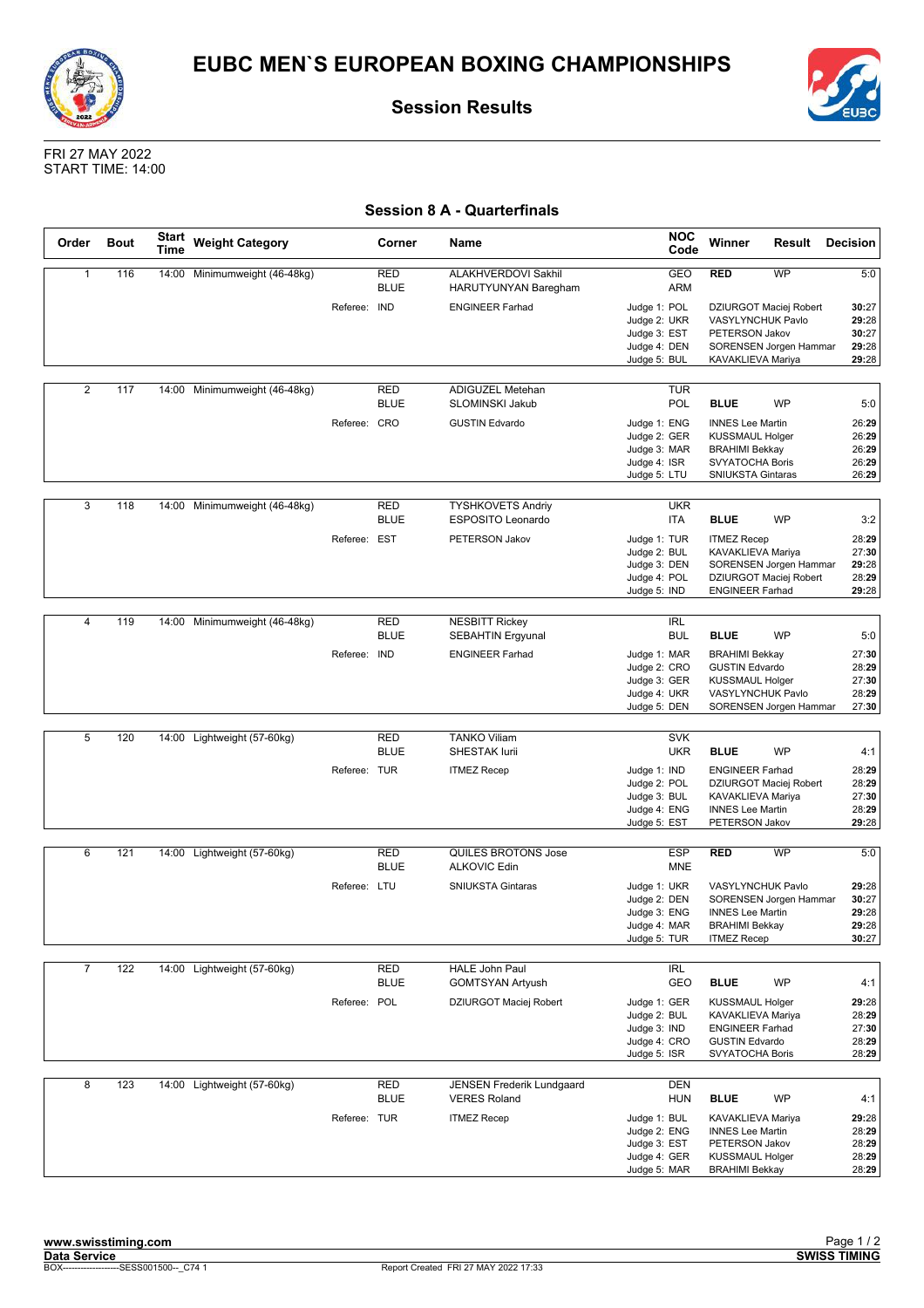![](_page_25_Picture_0.jpeg)

![](_page_25_Picture_3.jpeg)

#### **Session 8 A - Quarterfinals**

| Order | <b>Bout</b> | <b>Start</b><br><b>Time</b> | <b>Weight Category</b>          |              | Corner                    | Name                                               |                              | <b>NOC</b><br>Code       | Winner                   | Result                 | <b>Decision</b>          |
|-------|-------------|-----------------------------|---------------------------------|--------------|---------------------------|----------------------------------------------------|------------------------------|--------------------------|--------------------------|------------------------|--------------------------|
| 9     | 124         | 14:00                       | Middleweight (71-75kg)          |              | <b>RED</b><br><b>BLUE</b> | <b>CAVALLARO Salvatore</b><br><b>GUELER Serhat</b> |                              | <b>ITA</b><br><b>TUR</b> | <b>RED</b>               | <b>WP</b>              | 5:0                      |
|       |             |                             |                                 | Referee: UKR |                           | VASYLYNCHUK Pavlo                                  | Judge 1: EST<br>Judge 2: DEN |                          | PETERSON Jakov           | SORENSEN Jorgen Hammar | 29:28<br>30:27           |
|       |             |                             |                                 |              |                           |                                                    | Judge 3: POL                 |                          |                          | DZIURGOT Maciej Robert | 29:28                    |
|       |             |                             |                                 |              |                           |                                                    | Judge 4: IND                 |                          | <b>ENGINEER Farhad</b>   |                        | 29:28                    |
|       |             |                             |                                 |              |                           |                                                    | Judge 5: CRO                 |                          | <b>GUSTIN Edvardo</b>    |                        | 29:28                    |
| 10    | 125         | 14:00                       | Middleweight (71-75kg)          |              | <b>RED</b>                | <b>GEDMINAS Mindaugas</b>                          |                              | <b>NOR</b>               |                          |                        |                          |
|       |             |                             |                                 |              | <b>BLUE</b>               | <b>DOSSEN Gabriel</b>                              |                              | <b>IRL</b>               | <b>BLUE</b>              | <b>WP</b>              | 4:1                      |
|       |             |                             |                                 | Referee: BUL |                           | KAVAKLIEVA Mariya                                  | Judge 1: CRO                 |                          | <b>GUSTIN Edvardo</b>    |                        | 28:29                    |
|       |             |                             |                                 |              |                           |                                                    | Judge 2: MAR                 |                          | <b>BRAHIMI Bekkay</b>    |                        | 27:30                    |
|       |             |                             |                                 |              |                           |                                                    | Judge 3: ISR                 |                          | SVYATOCHA Boris          |                        | 27:30                    |
|       |             |                             |                                 |              |                           |                                                    | Judge 4: TUR                 |                          | <b>ITMEZ Recep</b>       |                        | 27:30<br>29:28           |
|       |             |                             |                                 |              |                           |                                                    | Judge 5: IND                 |                          | <b>ENGINEER Farhad</b>   |                        |                          |
| 11    | 126         | 14:00                       | Middleweight (71-75kg)          |              | <b>RED</b>                | <b>HICKEY Sam</b>                                  |                              | SCO                      | <b>RED</b>               | <b>WP</b>              | 4:1                      |
|       |             |                             |                                 |              | <b>BLUE</b>               | <b>MEMIC Almir</b>                                 |                              | <b>SRB</b>               |                          |                        |                          |
|       |             |                             |                                 |              |                           |                                                    |                              |                          |                          |                        |                          |
|       |             |                             |                                 | Referee: GER |                           | <b>KUSSMAUL Holger</b>                             | Judge 1: EST                 |                          | PETERSON Jakov           |                        | 29:28                    |
|       |             |                             |                                 |              |                           |                                                    | Judge 2: TUR<br>Judge 3: DEN |                          | <b>ITMEZ Recep</b>       | SORENSEN Jorgen Hammar | 30:27<br>28:29           |
|       |             |                             |                                 |              |                           |                                                    | Judge 4: UKR                 |                          | VASYLYNCHUK Pavlo        |                        | 29:28                    |
|       |             |                             |                                 |              |                           |                                                    | Judge 5: POL                 |                          |                          | DZIURGOT Maciej Robert | 29:28                    |
|       |             |                             |                                 |              |                           |                                                    |                              |                          |                          |                        |                          |
| 12    | 127         |                             | 14:00 Middleweight (71-75kg)    |              | <b>RED</b>                | <b>RICHARDSON Lewis</b>                            |                              | <b>ENG</b>               | <b>RED</b>               | <b>WP</b>              | 5:0                      |
|       |             |                             |                                 |              | <b>BLUE</b>               | <b>SCHUMANN Kevin Boakye</b>                       |                              | <b>GER</b>               |                          |                        |                          |
|       |             |                             |                                 | Referee: POL |                           | DZIURGOT Maciej Robert                             | Judge 1: ISR                 |                          | <b>SVYATOCHA Boris</b>   |                        | 30:27                    |
|       |             |                             |                                 |              |                           |                                                    | Judge 2: IND                 |                          | <b>ENGINEER Farhad</b>   |                        | 30:27                    |
|       |             |                             |                                 |              |                           |                                                    | Judge 3: LTU                 |                          | <b>SNIUKSTA Gintaras</b> |                        | 29:28                    |
|       |             |                             |                                 |              |                           |                                                    | Judge 4: MAR                 |                          | <b>BRAHIMI Bekkay</b>    |                        | 29:28                    |
|       |             |                             |                                 |              |                           |                                                    | Judge 5: BUL                 |                          | KAVAKLIEVA Mariya        |                        | 29:28                    |
|       |             |                             |                                 |              |                           |                                                    |                              |                          |                          |                        |                          |
| 13    | 128         |                             | 14:00 Super Heavyweight (+92kg) |              | <b>RED</b>                | <b>CHALOYAN Davit</b>                              |                              | <b>ARM</b>               |                          |                        |                          |
|       |             |                             |                                 |              | <b>BLUE</b>               | GHADFA DRISSI EL AISSAOUI Ayoub                    |                              | <b>ESP</b>               | <b>BLUE</b>              | <b>RSC</b>             | R1 2:16                  |
|       |             |                             |                                 | Referee: ENG |                           | <b>INNES Lee Martin</b>                            | Judge 1: CRO                 |                          | <b>GUSTIN Edvardo</b>    |                        | --                       |
|       |             |                             |                                 |              |                           |                                                    | Judge 2: DEN                 |                          |                          | SORENSEN Jorgen Hammar | ш,                       |
|       |             |                             |                                 |              |                           |                                                    | Judge 3: UKR                 |                          | VASYLYNCHUK Pavlo        |                        | --                       |
|       |             |                             |                                 |              |                           |                                                    | Judge 4: EST                 |                          | PETERSON Jakov           |                        | --                       |
|       |             |                             |                                 |              |                           |                                                    | Judge 5: GER                 |                          | <b>KUSSMAUL Holger</b>   |                        | $\overline{\phantom{a}}$ |
|       |             |                             |                                 |              |                           |                                                    |                              |                          |                          |                        |                          |
| 14    | 129         |                             | 14:00 Super Heavyweight (+92kg) |              | <b>RED</b><br><b>BLUE</b> | SHIHA Omar Mohamed<br><b>HAGAG Ahmed</b>           |                              | <b>NOR</b><br>AUT        | <b>BLUE</b>              | <b>WP</b>              | 5:0                      |
|       |             |                             |                                 |              |                           |                                                    |                              |                          |                          |                        |                          |
|       |             |                             |                                 | Referee: MAR |                           | <b>BRAHIMI Bekkay</b>                              | Judge 1: ISR                 |                          | <b>SVYATOCHA Boris</b>   |                        | 28:29                    |
|       |             |                             |                                 |              |                           |                                                    | Judge 2: POL<br>Judge 3: IND |                          | <b>ENGINEER Farhad</b>   | DZIURGOT Maciej Robert | 27:30<br>27:30           |
|       |             |                             |                                 |              |                           |                                                    | Judge 4: BUL                 |                          | KAVAKLIEVA Mariya        |                        | 28:29                    |
|       |             |                             |                                 |              |                           |                                                    | Judge 5: LTU                 |                          | <b>SNIUKSTA Gintaras</b> |                        | 27:30                    |

![](_page_25_Picture_10.jpeg)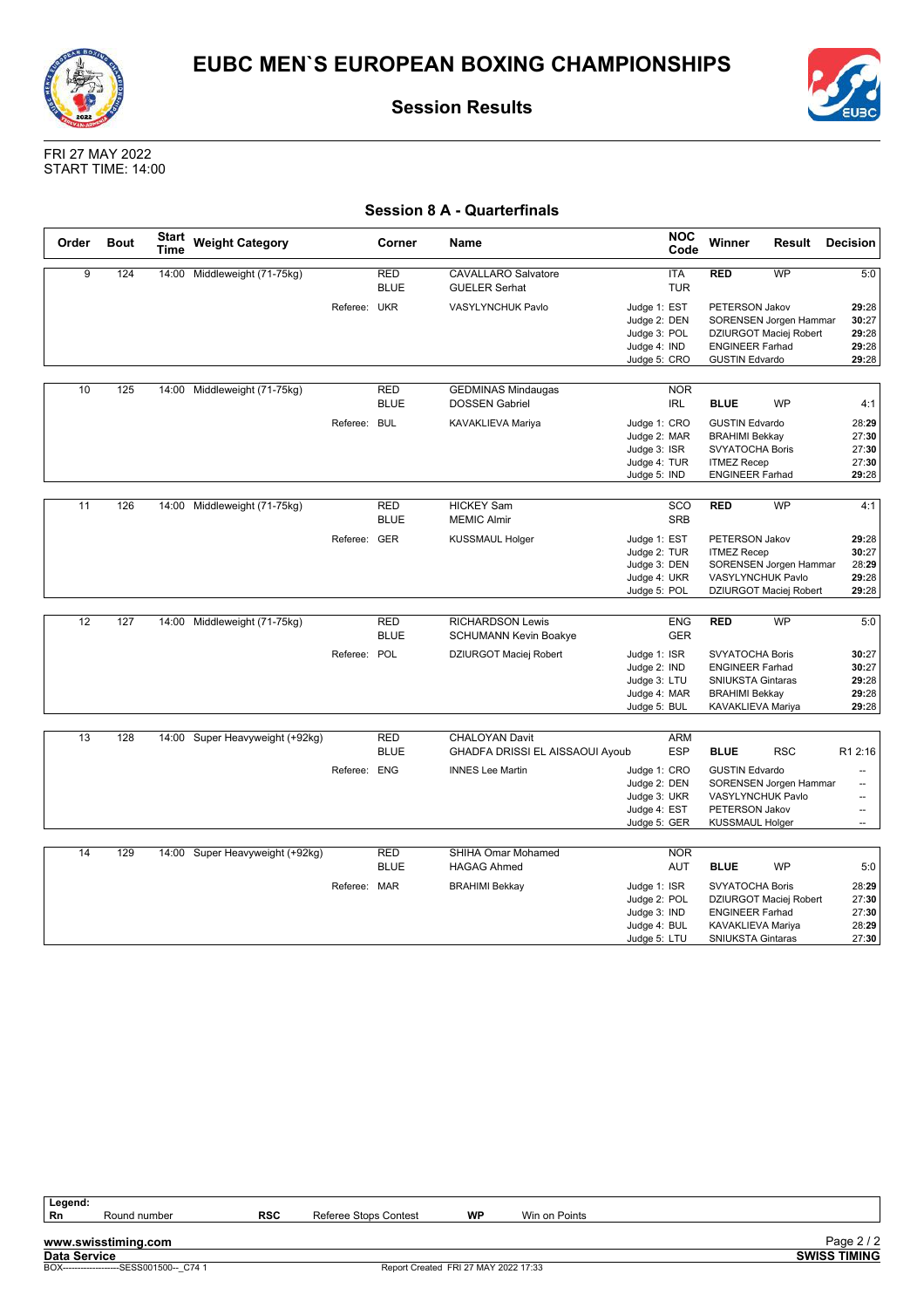![](_page_26_Picture_0.jpeg)

![](_page_26_Picture_3.jpeg)

FRI 27 MAY 2022 START TIME: 14:00

### **Session 8 B - Quarterfinals**

| Order          | <b>Bout</b> | <b>Start</b><br>Time | <b>Weight Category</b>               | Corner                    | Name                                              | <b>NOC</b><br>Code                                                           | Winner                                                                                                             | Result                     | <b>Decision</b>                           |
|----------------|-------------|----------------------|--------------------------------------|---------------------------|---------------------------------------------------|------------------------------------------------------------------------------|--------------------------------------------------------------------------------------------------------------------|----------------------------|-------------------------------------------|
| $\mathbf{1}$   | 130         |                      | 14:00 Flyweight (48-51kg)            | <b>RED</b><br><b>BLUE</b> | HOVHANNISYAN Artur<br>MOLINA SALVADOR Martin      | ARM<br><b>ESP</b>                                                            | <b>BLUE</b>                                                                                                        | WP                         | 5:0                                       |
|                |             |                      | Referee: NOR                         |                           | <b>DAHLEN Geir</b>                                | Judge 1: IRL<br>Judge 2: ALG<br>Judge 3: SVK<br>Judge 4: ITA<br>Judge 5: KAZ | <b>ROONEY Philip</b><br><b>BESMI</b> Mehamed<br><b>SIMON Radoslav</b><br>RIZZARDO Maria<br><b>SUIYENISH Yermek</b> |                            | 28:29<br>28:29<br>27:30<br>27:30<br>28:29 |
| $\overline{2}$ | 131         |                      | 14:00 Flyweight (48-51kg)            | <b>RED</b><br><b>BLUE</b> | <b>ZAMOTAEV Dmytro</b><br><b>ALAVERDIAN David</b> | <b>UKR</b><br><b>ISR</b>                                                     | <b>RED</b>                                                                                                         | <b>WP</b>                  | 3:2                                       |
|                |             |                      | Referee: CZE                         |                           | <b>GASPAR Antonin</b>                             | Judge 1: ESP<br>Judge 2: SWE<br>Judge 3: FRA<br>Judge 4: BIH<br>Judge 5: ROU | <b>PALMEN Christer</b><br><b>MADEN Johany</b><br>POLETAN Tina<br><b>ION Mihai</b>                                  | ROMERO HERNANDEZ Jose Juan | 30:27<br>29:28<br>30:27<br>28:29<br>28:29 |
| 3              | 132         | 14:00                | Flyweight (48-51kg)                  | <b>RED</b><br><b>BLUE</b> | <b>MARI Sean Eamon</b><br><b>MACDONALD Kiaran</b> | <b>IRL</b><br><b>ENG</b>                                                     | <b>BLUE</b>                                                                                                        | <b>WP</b>                  | 4:1                                       |
|                |             |                      | Referee: MDA                         |                           | <b>BANDALAC Valeriu</b>                           | Judge 1: KAZ<br>Judge 2: SVK<br>Judge 3: NOR<br>Judge 4: ALG<br>Judge 5: ITA | <b>SUIYENISH Yermek</b><br><b>SIMON Radoslav</b><br><b>DAHLEN Geir</b><br><b>BESMI</b> Mehamed<br>RIZZARDO Maria   |                            | 27:30<br>29:28<br>28:29<br>28:29<br>27:30 |
|                |             |                      |                                      |                           |                                                   |                                                                              |                                                                                                                    |                            |                                           |
| $\overline{4}$ | 133         | 14:00                | Flyweight (48-51kg)                  | <b>RED</b><br><b>BLUE</b> | DARBAIDZE Nodari<br><b>SERRA Federico Emilio</b>  | GEO<br>ITA                                                                   | <b>BLUE</b>                                                                                                        | <b>WP</b>                  | 5:0                                       |
|                |             |                      | Referee: SWE                         |                           | <b>PALMEN Christer</b>                            | Judge 1: CZE<br>Judge 2: FRA<br>Judge 3: ROU<br>Judge 4: IRL<br>Judge 5: BIH | <b>GASPAR Antonin</b><br><b>MADEN Johany</b><br>ION Mihai<br><b>ROONEY Philip</b><br>POLETAN Tina                  |                            | 27:30<br>27:30<br>27:30<br>27:30<br>27:30 |
|                |             |                      |                                      |                           |                                                   |                                                                              |                                                                                                                    |                            |                                           |
| 5              | 134         |                      | 14:00 Light Welterweight (60-63.5kg) | <b>RED</b><br><b>BLUE</b> | <b>BACHKOV Hovhannes</b><br><b>NOVAK Petr</b>     | ARM<br>CZE                                                                   | <b>RED</b>                                                                                                         | <b>WP</b>                  | 5:0                                       |
|                |             |                      | Referee: ESP                         |                           | ROMERO HERNANDEZ Jose Juan                        | Judge 1: ITA<br>Judge 2: NOR<br>Judge 3: IRL<br>Judge 4: KAZ<br>Judge 5: ALG | RIZZARDO Maria<br><b>DAHLEN Geir</b><br><b>ROONEY Philip</b><br>SUIYENISH Yermek<br><b>BESMI</b> Mehamed           |                            | 30:25<br>30:25<br>30:26<br>30:25<br>30:25 |
|                |             |                      | 14:00 Light Welterweight (60-63.5kg) |                           |                                                   |                                                                              |                                                                                                                    | <b>WP</b>                  |                                           |
| 6              | 135         |                      |                                      | <b>RED</b><br><b>BLUE</b> | <b>KOVACS Richard</b><br>SHTIWI Ahmad             | <b>HUN</b><br><b>ISR</b>                                                     | <b>RED</b>                                                                                                         |                            | 3:2                                       |
|                |             |                      | Referee: MDA                         |                           | <b>BANDALAC Valeriu</b>                           | Judge 1: BIH<br>Judge 2: KAZ<br>Judge 3: CZE<br>Judge 4: SWE<br>Judge 5: FRA | POLETAN Tina<br><b>SUIYENISH Yermek</b><br><b>GASPAR Antonin</b><br><b>PALMEN Christer</b><br><b>MADEN Johany</b>  |                            | 29:28<br>28:29<br>28:29<br>29:28<br>29:28 |
| $\overline{7}$ | 136         |                      | 14:00 Light Welterweight (60-63.5kg) | RED<br><b>BLUE</b>        | KHARTSYZ Yaroslav<br><b>THIAM CREUS Adrian</b>    | <b>UKR</b><br><b>ESP</b>                                                     | <b>BLUE</b>                                                                                                        | <b>WP</b>                  | 5:0                                       |
|                |             |                      | Referee: FRA                         |                           | <b>MADEN Johany</b>                               | Judge 1: NOR<br>Judge 2: ITA<br>Judge 3: ALG<br>Judge 4: IRL<br>Judge 5: SVK | <b>DAHLEN Geir</b><br>RIZZARDO Maria<br><b>BESMI Mehamed</b><br><b>ROONEY Philip</b><br>SIMON Radoslav             |                            | 27:28<br>26:29<br>27:28<br>27:28<br>27:28 |
| 8              | 137         |                      | 14:00 Light Welterweight (60-63.5kg) | RED<br><b>BLUE</b>        | <b>HAMRAOUI Lounes</b><br><b>LYNCH Reese</b>      | <b>FRA</b><br>SCO                                                            | <b>RED</b>                                                                                                         | WP                         | 5:0                                       |
|                |             |                      | Referee: ESP                         |                           | ROMERO HERNANDEZ Jose Juan                        | Judge 1: MDA<br>Judge 2: HUN<br>Judge 3: BIH<br>Judge 4: KAZ<br>Judge 5: SWE | <b>BANDALAC Valeriu</b><br>SZUCS Veronika<br>POLETAN Tina<br>SUIYENISH Yermek<br><b>PALMEN Christer</b>            |                            | 30:27<br>29:27<br>29:28<br>29:28<br>29:28 |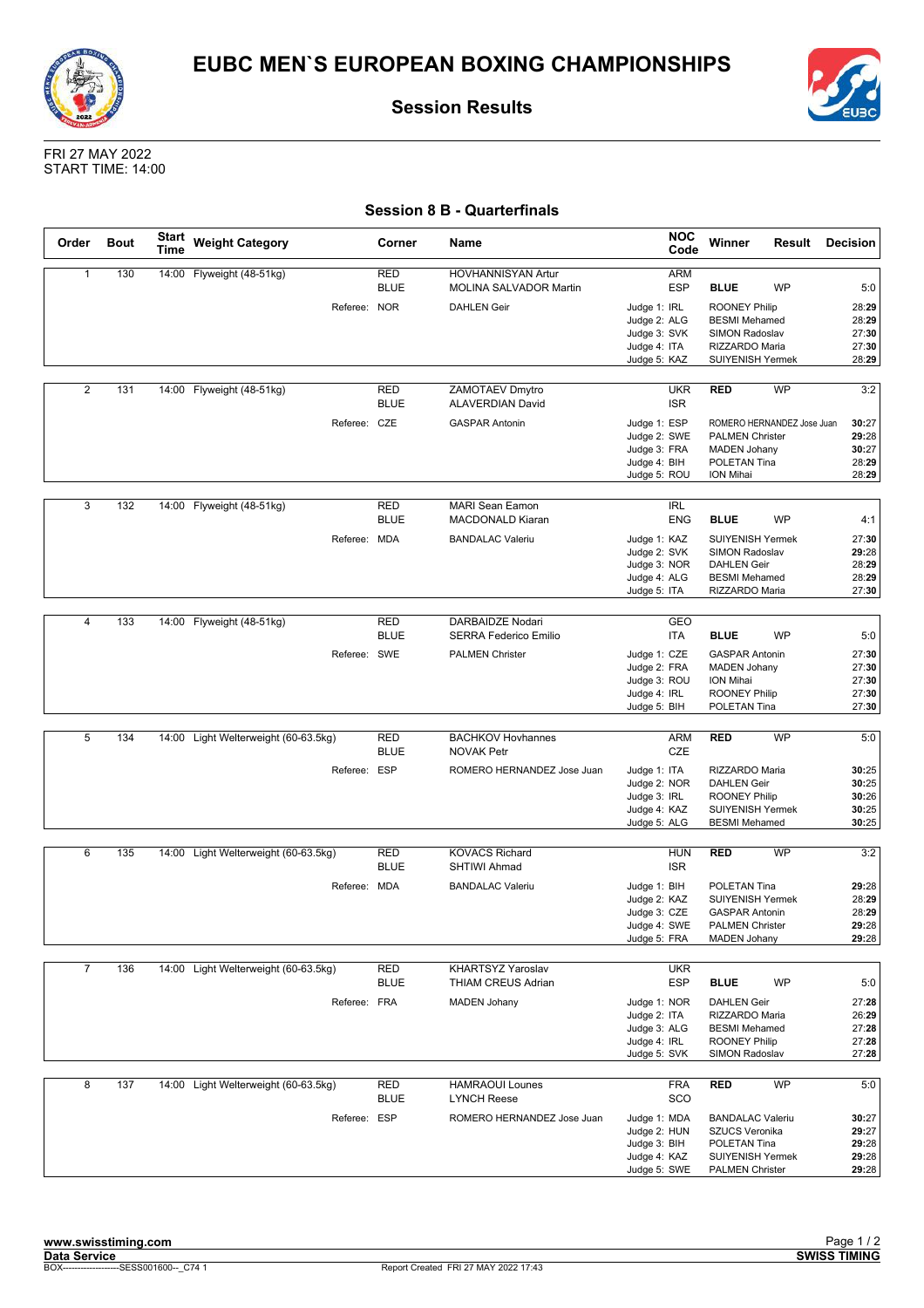![](_page_27_Picture_0.jpeg)

![](_page_27_Picture_1.jpeg)

![](_page_27_Picture_3.jpeg)

FRI 27 MAY 2022 START TIME: 14:00

### **Session 8 B - Quarterfinals**

| Order | <b>Bout</b> | <b>Start</b><br>Time | <b>Weight Category</b>            |              | Corner                    | Name                                                        | <b>NOC</b><br>Code                                                                         | Winner                                                                                                                           | Result    | Decision                                         |
|-------|-------------|----------------------|-----------------------------------|--------------|---------------------------|-------------------------------------------------------------|--------------------------------------------------------------------------------------------|----------------------------------------------------------------------------------------------------------------------------------|-----------|--------------------------------------------------|
| 9     | 138         |                      | 14:00 Light Heavyweight (75-80kg) |              | <b>RED</b><br><b>BLUE</b> | <b>ARTJOM Agejev</b><br>NIKOLOV Kristiyan Veselinov         | <b>SRB</b><br><b>BUL</b>                                                                   | <b>RED</b>                                                                                                                       | WP        | 5:0                                              |
|       |             |                      |                                   | Referee: NOR |                           | <b>DAHLEN Geir</b>                                          | Judge 1: IRL<br>Judge 2: CZE<br>Judge 3: ALG<br>Judge 4: ITA<br>Judge 5: HUN               | <b>ROONEY Philip</b><br><b>GASPAR Antonin</b><br><b>BESMI</b> Mehamed<br>RIZZARDO Maria<br>SZUCS Veronika                        |           | 30:27<br>29:28<br>29:28<br>29:28<br>29:28        |
| 10    | 139         |                      | 14:00 Light Heavyweight (75-80kg) |              | RED<br><b>BLUE</b>        | HAKOBYAN Hambardzum<br><b>PLANTIC Luka</b>                  | ARM<br>CRO                                                                                 | <b>BLUE</b>                                                                                                                      | <b>WP</b> | 5:0                                              |
|       |             |                      |                                   | Referee: FRA |                           | <b>MADEN Johany</b>                                         | Judge 1: SWE<br>Judge 2: ESP<br>Judge 3: KAZ<br>Judge 4: MDA<br>Judge 5: SVK               | <b>PALMEN Christer</b><br>ROMERO HERNANDEZ Jose Juan<br>SUIYENISH Yermek<br><b>BANDALAC Valeriu</b><br>SIMON Radoslav            |           | 28:29<br>28:29<br>28:29<br>28:29<br>28:29        |
| 11    | 140         |                      | 14:00 Light Heavyweight (75-80kg) |              | <b>RED</b><br><b>BLUE</b> | <b>SAPUN Ivan</b><br><b>KRAUS Gradus</b>                    | <b>UKR</b><br><b>NED</b>                                                                   | <b>RED</b>                                                                                                                       | <b>WP</b> | 3:2                                              |
|       |             |                      |                                   | Referee: HUN |                           | SZUCS Veronika                                              | Judge 1: ALG<br>Judge 2: IRL<br>Judge 3: ITA<br>Judge 4: ROU<br>Judge 5: NOR               | <b>BESMI</b> Mehamed<br><b>ROONEY Philip</b><br>RIZZARDO Maria<br><b>ION Mihai</b><br><b>DAHLEN Geir</b>                         |           | 29:28<br>28:29<br>29:28<br>28:29<br>29:28        |
| 12    | 141         |                      | 14:00 Light Heavyweight (75-80kg) |              | <b>RED</b>                | EHIS Ben Nosa                                               | <b>GER</b>                                                                                 |                                                                                                                                  |           |                                                  |
|       |             |                      |                                   | Referee: BIH | <b>BLUE</b>               | <b>COMMEY Alfred Cromwell</b><br>POLETAN Tina               | ITA<br>Judge 1: SVK<br>Judge 2: MDA<br>Judge 3: SWE<br>Judge 4: FRA<br>Judge 5: KAZ        | <b>BLUE</b><br>SIMON Radoslav<br><b>BANDALAC Valeriu</b><br><b>PALMEN Christer</b><br><b>MADEN Johany</b><br>SUIYENISH Yermek    | <b>WP</b> | 5:0<br>28:29<br>27:30<br>27:30<br>27:30<br>27:30 |
| 13    | 142         |                      | 14:00 Super Heavyweight (+92kg)   |              | <b>RED</b>                | <b>ACAR Berat</b>                                           | <b>TUR</b>                                                                                 |                                                                                                                                  |           |                                                  |
|       |             |                      |                                   | Referee: ROU | <b>BLUE</b>               | <b>ORIE Delicious</b><br><b>ION Mihai</b>                   | <b>ENG</b><br>Judge 1: ESP<br>Judge 2: ITA<br>Judge 3: HUN<br>Judge 4: ALG<br>Judge 5: NOR | <b>BLUE</b><br>ROMERO HERNANDEZ Jose Juan<br>RIZZARDO Maria<br>SZUCS Veronika<br><b>BESMI</b> Mehamed<br><b>DAHLEN Geir</b>      | <b>WP</b> | 5:0<br>26:30<br>26:30<br>27:29<br>27:30<br>26:30 |
| 14    | 143         |                      | 14:00 Super Heavyweight (+92kg)   |              | <b>RED</b>                | <b>BEGADZE Nikoloz</b>                                      | GEO                                                                                        |                                                                                                                                  |           |                                                  |
|       |             |                      |                                   | Referee: KAZ | <b>BLUE</b>               | <b>TIAFACK Nelvie Raman Hess</b><br><b>SUIYENISH Yermek</b> | <b>GER</b><br>Judge 1: FRA<br>Judge 2: IRL<br>Judge 3: SVK<br>Judge 4: CZE<br>Judge 5: MDA | <b>BLUE</b><br><b>MADEN Johany</b><br><b>ROONEY Philip</b><br>SIMON Radoslav<br><b>GASPAR Antonin</b><br><b>BANDALAC Valeriu</b> | <b>WP</b> | 5:0<br>27:30<br>27:30<br>27:30<br>27:30<br>28:29 |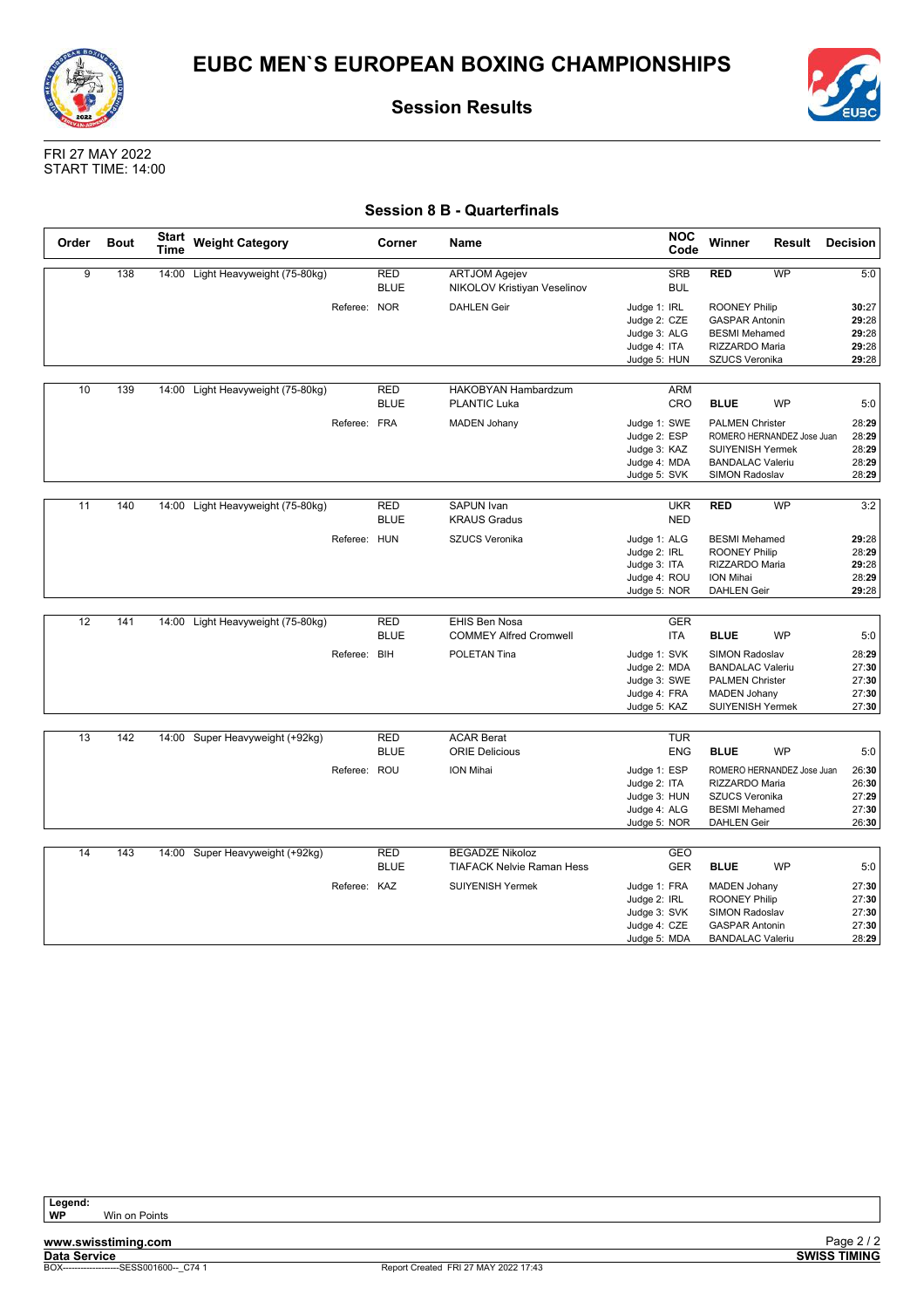![](_page_28_Picture_0.jpeg)

![](_page_28_Picture_1.jpeg)

![](_page_28_Picture_3.jpeg)

FRI 27 MAY 2022 START TIME: 18:00

### **Session 9 A - Quarterfinals**

| Order          | <b>Bout</b> | <b>Start</b><br><b>Time</b> | <b>Weight Category</b>         |              | Corner                    | Name                                                     | <b>NOC</b><br>Code                                                           | Winner<br>Result                                                                                                             | <b>Decision</b>                           |
|----------------|-------------|-----------------------------|--------------------------------|--------------|---------------------------|----------------------------------------------------------|------------------------------------------------------------------------------|------------------------------------------------------------------------------------------------------------------------------|-------------------------------------------|
| $\mathbf{1}$   | 144         | 18:00                       | Bantamweight (51-54kg)         |              | <b>RED</b><br><b>BLUE</b> | <b>BENNAMA Billal</b><br><b>NABIIEV Yelmir</b>           | <b>FRA</b><br><b>UKR</b>                                                     | <b>RED</b><br>WP                                                                                                             | 5:0                                       |
|                |             |                             |                                | Referee: NOR |                           | <b>DAHLEN Geir</b>                                       | Judge 1: ROU<br>Judge 2: HUN<br>Judge 3: ESP<br>Judge 4: IRL                 | ION Mihai<br>SZUCS Veronika<br>ROMERO HERNANDEZ Jose Juan<br><b>ROONEY Philip</b>                                            | 30:27<br>30:25<br>30:27<br>30:27<br>30:27 |
|                |             |                             |                                |              |                           |                                                          | Judge 5: BIH                                                                 | POLETAN Tina                                                                                                                 |                                           |
| $\overline{2}$ | 145         |                             | 18:00 Bantamweight (51-54kg)   |              | <b>RED</b><br><b>BLUE</b> | <b>McHALE Matthew</b><br><b>CAPPAI Manuel Fabrizio</b>   | SCO<br>ITA                                                                   | <b>BLUE</b><br><b>WP</b>                                                                                                     | 3:2                                       |
|                |             |                             |                                | Referee: CZE |                           | <b>GASPAR Antonin</b>                                    | Judge 1: SWE<br>Judge 2: MDA<br>Judge 3: ALG<br>Judge 4: FRA<br>Judge 5: KAZ | <b>PALMEN Christer</b><br><b>BANDALAC Valeriu</b><br><b>BESMI</b> Mehamed<br><b>MADEN Johany</b><br><b>SUIYENISH Yermek</b>  | 29:28<br>29:28<br>28:29<br>28:29<br>28:29 |
|                |             |                             |                                |              |                           |                                                          |                                                                              |                                                                                                                              |                                           |
| 3              | 146         |                             | 18:00 Bantamweight (51-54kg)   |              | <b>RED</b><br><b>BLUE</b> | <b>ASENOV Daniel Panev</b><br><b>IBRAHIM OMAR Salah</b>  | <b>BUL</b><br><b>GER</b>                                                     | <b>RED</b><br><b>WP</b>                                                                                                      | 5:0                                       |
|                |             |                             |                                | Referee: ROU |                           | ION Mihai                                                | Judge 1: NOR<br>Judge 2: BIH<br>Judge 3: HUN<br>Judge 4: ITA<br>Judge 5: ESP | <b>DAHLEN Geir</b><br>POLETAN Tina<br>SZUCS Veronika<br>RIZZARDO Maria<br>ROMERO HERNANDEZ Jose Juan                         | 29:28<br>29:28<br>29:28<br>29:28<br>29:28 |
|                |             |                             |                                |              |                           |                                                          |                                                                              |                                                                                                                              |                                           |
| $\overline{4}$ | 147         | 18:00                       | Bantamweight (51-54kg)         |              | <b>RED</b><br><b>BLUE</b> | <b>EAGLESON Dylan James</b><br>ESCOBAR MASCUNANO Gabriel | <b>IRL</b><br><b>ESP</b>                                                     | <b>WP</b><br><b>RED</b>                                                                                                      | 4:1                                       |
|                |             |                             |                                | Referee: KAZ |                           | <b>SUIYENISH Yermek</b>                                  | Judge 1: SVK<br>Judge 2: ALG<br>Judge 3: MDA<br>Judge 4: SWE<br>Judge 5: FRA | SIMON Radoslav<br><b>BESMI</b> Mehamed<br><b>BANDALAC Valeriu</b><br><b>PALMEN Christer</b><br><b>MADEN Johany</b>           | 29:28<br>29:28<br>28:29<br>29:28<br>30:27 |
|                |             |                             |                                |              |                           |                                                          |                                                                              |                                                                                                                              |                                           |
| 5              | 148         |                             | 18:00 Welterweight (63.5-67kg) |              | <b>RED</b><br><b>BLUE</b> | <b>GURULI Lasha</b><br>MADOYAN Gurgen                    | GEO<br>ARM                                                                   | WP<br><b>RED</b>                                                                                                             | 4:1                                       |
|                |             |                             |                                | Referee: NOR |                           | <b>DAHLEN Geir</b>                                       | Judge 1: ESP<br>Judge 2: ITA<br>Judge 3: IRL<br>Judge 4: ROU<br>Judge 5: HUN | ROMERO HERNANDEZ Jose Juan<br>RIZZARDO Maria<br><b>ROONEY Philip</b><br>ION Mihai<br>SZUCS Veronika                          | 29:28<br>29:28<br>30:27<br>28:29<br>30:27 |
|                |             |                             |                                |              |                           |                                                          |                                                                              |                                                                                                                              |                                           |
| 6              | 149         |                             | 18:00 Welterweight (63.5-67kg) |              | <b>RED</b><br><b>BLUE</b> | CROFT loan<br><b>KROTTER Deniel</b>                      | <b>WAL</b><br><b>GER</b>                                                     | <b>RED</b><br>WP                                                                                                             | 3:2                                       |
|                |             |                             |                                | Referee: BIH |                           | POLETAN Tina                                             | Judge 1: FRA<br>Judge 2: KAZ<br>Judge 3: SVK<br>Judge 4: MDA<br>Judge 5: SWE | <b>MADEN Johany</b><br><b>SUIYENISH Yermek</b><br><b>SIMON Radoslav</b><br><b>BANDALAC Valeriu</b><br><b>PALMEN Christer</b> | 30:27<br>29:28<br>29:28<br>27:30<br>28:29 |
| $\overline{7}$ | 150         |                             | 18:00 Welterweight (63.5-67kg) |              | <b>RED</b>                | <b>DURKACZ Damian</b>                                    | POL                                                                          |                                                                                                                              |                                           |
|                |             |                             |                                |              | <b>BLUE</b>               | PARASCHIV Alexandru                                      | <b>MDA</b>                                                                   | <b>BLUE</b><br><b>WP</b>                                                                                                     | 4:1                                       |
|                |             |                             |                                | Referee: IRL |                           | <b>ROONEY Philip</b>                                     | Judge 1: BIH<br>Judge 2: ITA<br>Judge 3: CZE<br>Judge 4: HUN<br>Judge 5: ALG | POLETAN Tina<br>RIZZARDO Maria<br><b>GASPAR Antonin</b><br>SZUCS Veronika<br><b>BESMI</b> Mehamed                            | 28:29<br>28:29<br>29:28<br>28:29<br>28:29 |
| 8              | 151         |                             | 18:00 Welterweight (63.5-67kg) |              | <b>RED</b><br><b>BLUE</b> | <b>JOLLY Tyler</b><br>ABBASOV Vakhid                     | SCO<br><b>SRB</b>                                                            | <b>BLUE</b><br>WP                                                                                                            | 4:1                                       |
|                |             |                             |                                | Referee: ESP |                           | ROMERO HERNANDEZ Jose Juan                               | Judge 1: HUN<br>Judge 2: FRA<br>Judge 3: NOR<br>Judge 4: KAZ<br>Judge 5: ROU | SZUCS Veronika<br><b>MADEN Johany</b><br><b>DAHLEN Geir</b><br>SUIYENISH Yermek<br>ION Mihai                                 | 28:29<br>27:30<br>28:29<br>29:28<br>28:29 |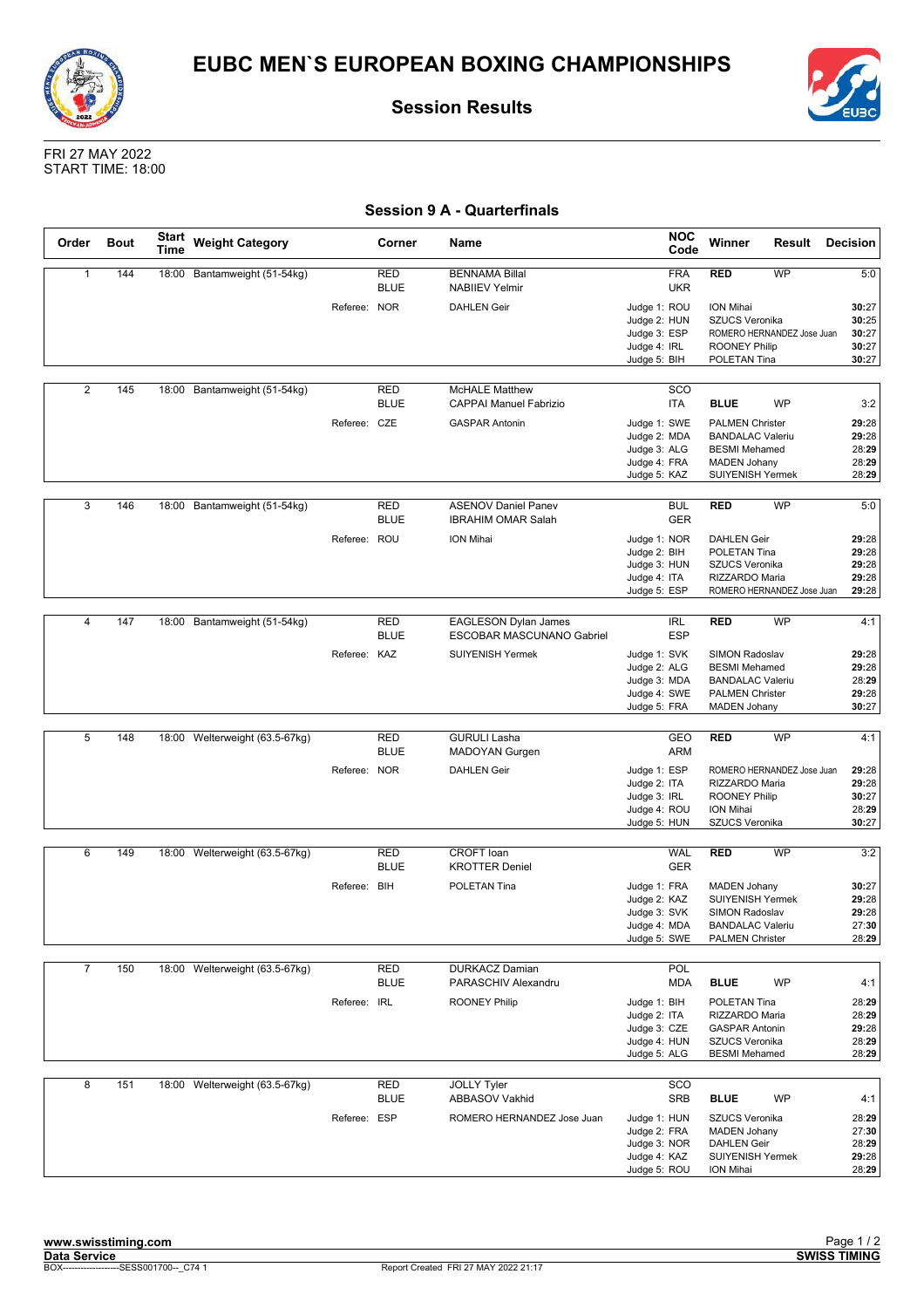![](_page_29_Picture_0.jpeg)

![](_page_29_Picture_2.jpeg)

FRI 27 MAY 2022 START TIME: 18:00

### **Session 9 A - Quarterfinals**

| Order | <b>Bout</b> | <b>Start</b><br><b>Time</b> | <b>Weight Category</b>        |              | Corner      | Name                        | <b>NOC</b><br>Code | Winner                  | Result                     | Decision |
|-------|-------------|-----------------------------|-------------------------------|--------------|-------------|-----------------------------|--------------------|-------------------------|----------------------------|----------|
| 9     | 152         |                             | 18:00 Cruiserweight (80-86kg) |              | <b>RED</b>  | <b>SCHELSTRAETE Victor</b>  | <b>BEL</b>         |                         |                            |          |
|       |             |                             |                               |              | <b>BLUE</b> | <b>HOVHANNISYAN Rafayel</b> | <b>ARM</b>         | <b>BLUE</b>             | <b>WP</b>                  | 5:0      |
|       |             |                             |                               | Referee: CZE |             | <b>GASPAR Antonin</b>       | Judge 1: MDA       | <b>BANDALAC Valeriu</b> |                            | 28:29    |
|       |             |                             |                               |              |             |                             | Judge 2: SWE       | <b>PALMEN Christer</b>  |                            | 28:29    |
|       |             |                             |                               |              |             |                             | Judge 3: ITA       | RIZZARDO Maria          |                            | 28:29    |
|       |             |                             |                               |              |             |                             | Judge 4: BIH       | POLETAN Tina            |                            | 28:29    |
|       |             |                             |                               |              |             |                             | Judge 5: IRL       | <b>ROONEY Philip</b>    |                            | 28:29    |
|       |             |                             |                               |              |             |                             |                    |                         |                            |          |
| 10    | 153         |                             | 18:00 Cruiserweight (80-86kg) |              | <b>RED</b>  | NIEDZWIECKI Tomasz          | POL                | <b>RED</b>              | <b>WP</b>                  | 5:0      |
|       |             |                             |                               |              | <b>BLUE</b> | <b>LIJESEVIC Petar</b>      | <b>MNE</b>         |                         |                            |          |
|       |             |                             |                               | Referee: ALG |             | <b>BESMI</b> Mehamed        | Judge 1: IRL       | <b>ROONEY Philip</b>    |                            | 28:28    |
|       |             |                             |                               |              |             |                             | Judge 2: SVK       | <b>SIMON Radoslav</b>   |                            | 28:28    |
|       |             |                             |                               |              |             |                             | Judge 3: FRA       | <b>MADEN Johany</b>     |                            | 28:28    |
|       |             |                             |                               |              |             |                             | Judge 4: NOR       | <b>DAHLEN Geir</b>      |                            | 28:28    |
|       |             |                             |                               |              |             |                             | Judge 5: KAZ       | <b>SUIYENISH Yermek</b> |                            | 28:28    |
|       |             |                             |                               |              |             |                             |                    |                         |                            |          |
| 11    | 154         |                             | 18:00 Cruiserweight (80-86kg) |              | <b>RED</b>  | <b>AKSIN Burak</b>          | <b>TUR</b>         |                         |                            |          |
|       |             |                             |                               |              | <b>BLUE</b> | <b>ARADOAIE Paul Andrei</b> | ROU                | <b>BLUE</b>             | <b>WP</b>                  | 4:1      |
|       |             |                             |                               | Referee: ITA |             | RIZZARDO Maria              | Judge 1: BIH       | POLETAN Tina            |                            | 28:29    |
|       |             |                             |                               |              |             |                             | Judge 2: SWE       | <b>PALMEN Christer</b>  |                            | 26:29    |
|       |             |                             |                               |              |             |                             | Judge 3: HUN       | <b>SZUCS Veronika</b>   |                            | 28:29    |
|       |             |                             |                               |              |             |                             | Judge 4: ESP       |                         | ROMERO HERNANDEZ Jose Juan | 29:28    |
|       |             |                             |                               |              |             |                             | Judge 5: CZE       | <b>GASPAR Antonin</b>   |                            | 27:30    |
|       |             |                             |                               |              |             |                             |                    |                         |                            |          |
| 12    | 155         |                             | 18:00 Cruiserweight (80-86kg) |              | <b>RED</b>  | KUSHINASHVILI Georgii       | <b>GEO</b>         | <b>RED</b>              | <b>RSC</b>                 | R3 2:45  |
|       |             |                             |                               |              | <b>BLUE</b> | <b>MIRONCHIKOV Vladimir</b> | <b>SRB</b>         |                         |                            |          |
|       |             |                             |                               | Referee: KAZ |             | <b>SUIYENISH Yermek</b>     | Judge 1: ALG       | <b>BESMI Mehamed</b>    |                            | 19:19    |
|       |             |                             |                               |              |             |                             | Judge 2: HUN       | <b>SZUCS Veronika</b>   |                            | 20:18    |
|       |             |                             |                               |              |             |                             | Judge 3: IRL       | <b>ROONEY Philip</b>    |                            | 20:18    |
|       |             |                             |                               |              |             |                             | Judge 4: ROU       | ION Mihai               |                            | 19:19    |
|       |             |                             |                               |              |             |                             | Judge 5: NOR       | <b>DAHLEN Geir</b>      |                            | 19:19    |

| . .<br>۰, |
|-----------|
|           |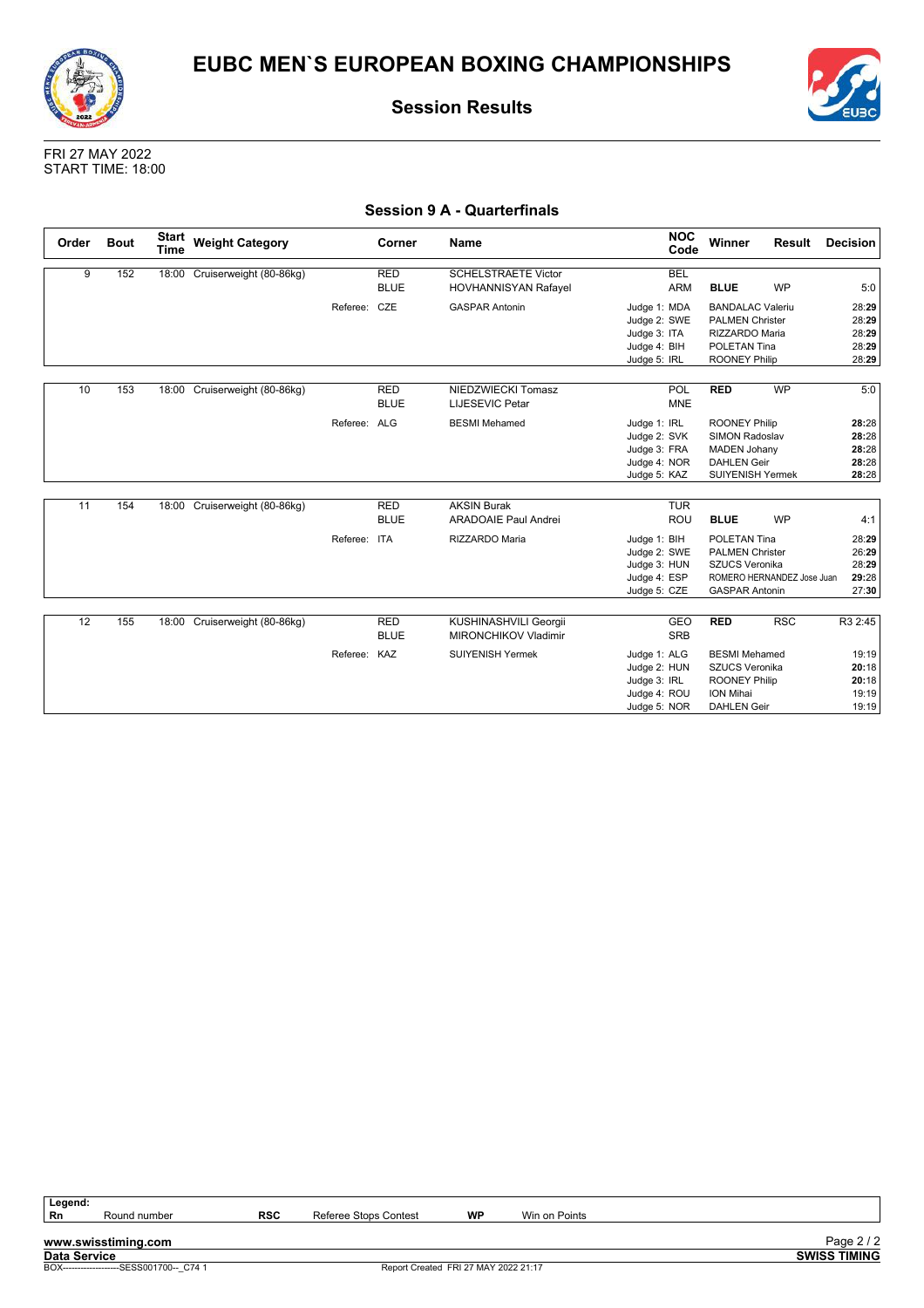![](_page_30_Picture_0.jpeg)

![](_page_30_Picture_1.jpeg)

![](_page_30_Picture_3.jpeg)

FRI 27 MAY 2022 START TIME: 18:00

### **Session 9 B - Quarterfinals**

| Order          | <b>Bout</b> | <b>Start</b><br>Time | <b>Weight Category</b>             |              | Corner                    | Name                                                       | <b>NOC</b><br>Code                                                           | Winner             | Result                                                                                                                    | <b>Decision</b>                           |
|----------------|-------------|----------------------|------------------------------------|--------------|---------------------------|------------------------------------------------------------|------------------------------------------------------------------------------|--------------------|---------------------------------------------------------------------------------------------------------------------------|-------------------------------------------|
| $\mathbf{1}$   | 156         |                      | 18:00 Featherweight (54-57kg)      |              | <b>RED</b><br><b>BLUE</b> | <b>BALDASSI Michele</b><br><b>BRACH Pawel</b>              | <b>ITA</b><br>POL                                                            | <b>RED</b>         | <b>WP</b>                                                                                                                 | 4:1                                       |
|                |             |                      |                                    | Referee: CRO |                           | <b>GUSTIN Edvardo</b>                                      | Judge 1: MAR<br>Judge 2: TUR<br>Judge 3: ISR<br>Judge 4: DEN                 | <b>ITMEZ Recep</b> | <b>BRAHIMI Bekkay</b><br>SVYATOCHA Boris<br>SORENSEN Jorgen Hammar                                                        | 30:27<br>28:29<br>30:27<br>29:28          |
|                |             |                      |                                    |              |                           |                                                            | Judge 5: LTU                                                                 |                    | <b>SNIUKSTA Gintaras</b>                                                                                                  | 29:28                                     |
| 2              | 157         | 18:00                | Featherweight (54-57kg)            |              | <b>RED</b><br><b>BLUE</b> | DZIAZKO Mykhailo<br><b>USTUROI Vasile</b>                  | <b>UKR</b><br>BEL                                                            | <b>BLUE</b>        | <b>WP</b>                                                                                                                 | 4:1                                       |
|                |             |                      |                                    | Referee: EST |                           | PETERSON Jakov                                             | Judge 1: BUL<br>Judge 2: IND<br>Judge 3: POL<br>Judge 4: ENG<br>Judge 5: CRO |                    | KAVAKLIEVA Mariya<br><b>ENGINEER Farhad</b><br>DZIURGOT Maciej Robert<br><b>INNES Lee Martin</b><br><b>GUSTIN Edvardo</b> | 27:30<br>29:28<br>28:29<br>27:30<br>28:29 |
| 3              | 158         |                      | 18:00 Featherweight (54-57kg)      |              | <b>RED</b><br><b>BLUE</b> | <b>IBANEZ DIAZ Javier</b><br><b>IBRAHIM Nebil</b>          | <b>BUL</b><br>SWE                                                            | <b>RED</b>         | WP                                                                                                                        | 5:0                                       |
|                |             |                      |                                    | Referee: GER |                           | <b>KUSSMAUL Holger</b>                                     | Judge 1: ISR<br>Judge 2: MAR<br>Judge 3: LTU<br>Judge 4: TUR<br>Judge 5: ENG | <b>ITMEZ Recep</b> | <b>SVYATOCHA Boris</b><br><b>BRAHIMI Bekkay</b><br><b>SNIUKSTA Gintaras</b><br><b>INNES Lee Martin</b>                    | 30:27<br>29:28<br>30:27<br>29:28<br>30:27 |
|                |             |                      |                                    |              |                           |                                                            |                                                                              |                    |                                                                                                                           |                                           |
| $\overline{4}$ | 159         | 18:00                | Featherweight (54-57kg)            |              | <b>RED</b><br><b>BLUE</b> | <b>CITFCI Batuhan</b><br><b>BAZEYAN Artur</b>              | <b>TUR</b><br><b>ARM</b>                                                     | <b>BLUE</b>        | <b>WP</b>                                                                                                                 | 4:1                                       |
|                |             |                      |                                    | Referee: CRO |                           | <b>GUSTIN Edvardo</b>                                      | Judge 1: IND<br>Judge 2: DEN<br>Judge 3: BUL<br>Judge 4: POL<br>Judge 5: EST |                    | <b>ENGINEER Farhad</b><br>SORENSEN Jorgen Hammar<br>KAVAKLIEVA Mariya<br>DZIURGOT Maciej Robert<br>PETERSON Jakov         | 29:28<br>28:29<br>28:29<br>27:30<br>27:30 |
|                |             |                      |                                    |              |                           |                                                            |                                                                              |                    |                                                                                                                           |                                           |
| 5              | 160         | 18:00                | Light Middleweight (67-71kg)       |              | <b>RED</b><br><b>BLUE</b> | ZAKHARIEIEV Yurii<br>SISSOKHO NDIAYE Youba                 | <b>UKR</b><br><b>ESP</b>                                                     | <b>RED</b>         | <b>WP</b>                                                                                                                 | 4:1                                       |
|                |             |                      |                                    | Referee: TUR |                           | <b>ITMEZ Recep</b>                                         | Judge 1: EST<br>Judge 2: ENG<br>Judge 3: DEN<br>Judge 4: MAR<br>Judge 5: GER |                    | PETERSON Jakov<br><b>INNES Lee Martin</b><br>SORENSEN Jorgen Hammar<br><b>BRAHIMI Bekkay</b><br><b>KUSSMAUL Holger</b>    | 29:28<br>28:29<br>29:28<br>30:27<br>30:27 |
|                |             |                      |                                    |              |                           |                                                            |                                                                              |                    |                                                                                                                           |                                           |
| 6              | 161         |                      | 18:00 Light Middleweight (67-71kg) |              | <b>RED</b><br><b>BLUE</b> | <b>CAVALLARO Salvatore</b><br><b>AKBAR Mohammed Harris</b> | ITA<br><b>ENG</b>                                                            | <b>BLUE</b>        | <b>WP</b>                                                                                                                 | 5:0                                       |
|                |             |                      |                                    | Referee: UKR |                           | VASYLYNCHUK Pavlo                                          | Judge 1: POL<br>Judge 2: EST<br>Judge 3: CRO<br>Judge 4: IND<br>Judge 5: BUL |                    | DZIURGOT Maciej Robert<br><b>PETERSON Jakov</b><br><b>GUSTIN Edvardo</b><br><b>ENGINEER Farhad</b><br>KAVAKLIEVA Mariya   | 27:30<br>28:29<br>28:29<br>27:30<br>27:30 |
| $\overline{7}$ | 162         |                      | 18:00 Light Middleweight (67-71kg) |              | RED<br><b>BLUE</b>        | MADIEV Eskerkhan<br>SCHACHIDOV Magomed                     | GEO<br><b>GER</b>                                                            | <b>BLUE</b>        | <b>WP</b>                                                                                                                 | 4:1                                       |
|                |             |                      |                                    | Referee: ENG |                           | <b>INNES Lee Martin</b>                                    | Judge 1: DEN<br>Judge 2: ISR<br>Judge 3: TUR<br>Judge 4: LTU<br>Judge 5: IND | <b>ITMEZ Recep</b> | SORENSEN Jorgen Hammar<br>SVYATOCHA Boris<br>SNIUKSTA Gintaras<br><b>ENGINEER Farhad</b>                                  | 28:29<br>29:28<br>28:29<br>27:30<br>28:29 |
| 8              | 163         |                      | 18:00 Light Middleweight (67-71kg) |              | RED<br><b>BLUE</b>        | <b>EKINCI Necat</b><br><b>CROFT Garan</b>                  | <b>TUR</b><br><b>WAL</b>                                                     | <b>BLUE</b>        | <b>WP</b>                                                                                                                 | 3:2                                       |
|                |             |                      |                                    | Referee: MAR |                           | <b>BRAHIMI Bekkay</b>                                      | Judge 1: CRO<br>Judge 2: BUL<br>Judge 3: UKR<br>Judge 4: GER<br>Judge 5: POL |                    | <b>GUSTIN Edvardo</b><br>KAVAKLIEVA Mariya<br>VASYLYNCHUK Pavlo<br><b>KUSSMAUL Holger</b><br>DZIURGOT Maciej Robert       | 29:28<br>27:30<br>27:30<br>29:28<br>28:29 |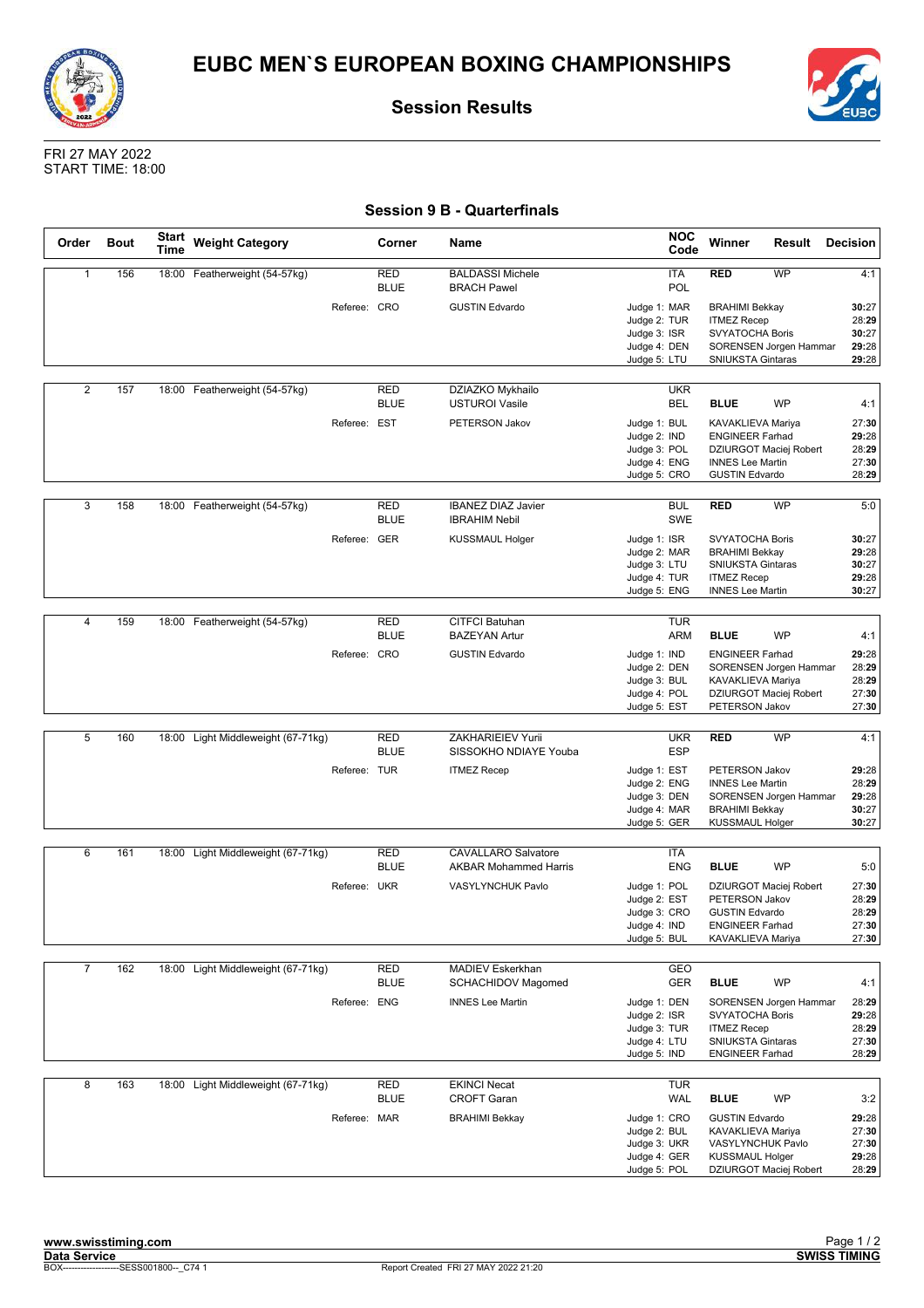![](_page_31_Picture_0.jpeg)

![](_page_31_Picture_2.jpeg)

FRI 27 MAY 2022 START TIME: 18:00

### **Session 9 B - Quarterfinals**

| Order | <b>Bout</b> | <b>Start</b><br><b>Time</b> | <b>Weight Category</b>      |              | Corner                    | <b>Name</b>                                              | <b>NOC</b><br>Code                                                           | Winner                                                                                                  | Result                                      | Decision                                  |
|-------|-------------|-----------------------------|-----------------------------|--------------|---------------------------|----------------------------------------------------------|------------------------------------------------------------------------------|---------------------------------------------------------------------------------------------------------|---------------------------------------------|-------------------------------------------|
| 9     | 164         |                             | 18:00 Heavyweight (86-92kg) |              | <b>RED</b><br><b>BLUE</b> | <b>MOUHIIDINE Aziz Abbes</b><br><b>TCHIGLADZE Giorgi</b> | <b>ITA</b><br>GEO                                                            | <b>RED</b>                                                                                              | <b>WP</b>                                   | 5:0                                       |
|       |             |                             |                             | Referee:     | EST                       | PETERSON Jakov                                           | Judge 1: ENG<br>Judge 2: DEN<br>Judge 3: IND<br>Judge 4: ISR<br>Judge 5: TUR | <b>INNES Lee Martin</b><br><b>ENGINEER Farhad</b><br><b>SVYATOCHA Boris</b><br><b>ITMEZ Recep</b>       | SORENSEN Jorgen Hammar                      | 30:27<br>30:25<br>30:26<br>30:27<br>30:27 |
| 10    | 165         |                             | 18:00 Heavyweight (86-92kg) |              | <b>RED</b><br><b>BLUE</b> | <b>WILLIAMS Lewis</b><br>MAGOMEDOV Sadam                 | <b>ENG</b><br><b>SRB</b>                                                     | <b>RED</b>                                                                                              | <b>WP</b>                                   | 4:0                                       |
|       |             |                             |                             | Referee:     | GER                       | <b>KUSSMAUL Holger</b>                                   | Judge 1: LTU<br>Judge 2: POL<br>Judge 3: MAR<br>Judge 4: BUL<br>Judge 5: ISR | <b>SNIUKSTA Gintaras</b><br><b>BRAHIMI Bekkay</b><br><b>KAVAKLIEVA Mariya</b><br><b>SVYATOCHA Boris</b> | DZIURGOT Maciej Robert                      | 28:28<br>30:26<br>30:26<br>29:27<br>30:26 |
| 11    | 166         |                             | 18:00 Heavyweight (86-92kg) |              | <b>RED</b><br><b>BLUE</b> | NANITZANIAN Vaqkan<br><b>MANASYAN Narek</b>              | GRE<br><b>ARM</b>                                                            | <b>BLUE</b>                                                                                             | <b>WP</b>                                   | 5:0                                       |
|       |             |                             |                             | Referee: GER |                           | <b>KUSSMAUL Holger</b>                                   | Judge 1: DEN<br>Judge 2: CRO<br>Judge 3: IND<br>Judge 4: EST<br>Judge 5: UKR | <b>GUSTIN Edvardo</b><br><b>ENGINEER Farhad</b><br>PETERSON Jakov                                       | SORENSEN Jorgen Hammar<br>VASYLYNCHUK Pavlo | 28:29<br>28:29<br>28:29<br>28:29<br>27:30 |
| 12    | 167         |                             | 18:00 Heavyweight (86-92kg) |              | <b>RED</b><br><b>BLUE</b> | <b>MARTON Robert</b><br><b>REYES PLA Enmanuel</b>        | <b>UKR</b><br><b>ESP</b>                                                     | <b>BLUE</b>                                                                                             | <b>WP</b>                                   | 5:0                                       |
|       |             |                             |                             | Referee: IND |                           | <b>ENGINEER Farhad</b>                                   | Judge 1: TUR<br>Judge 2: GER<br>Judge 3: POL<br>Judge 4: BUL<br>Judge 5: MAR | <b>ITMEZ Recep</b><br><b>KUSSMAUL Holger</b><br>KAVAKLIEVA Mariya<br><b>BRAHIMI Bekkav</b>              | DZIURGOT Maciej Robert                      | 28:29<br>27:30<br>27:30<br>27:30<br>27:30 |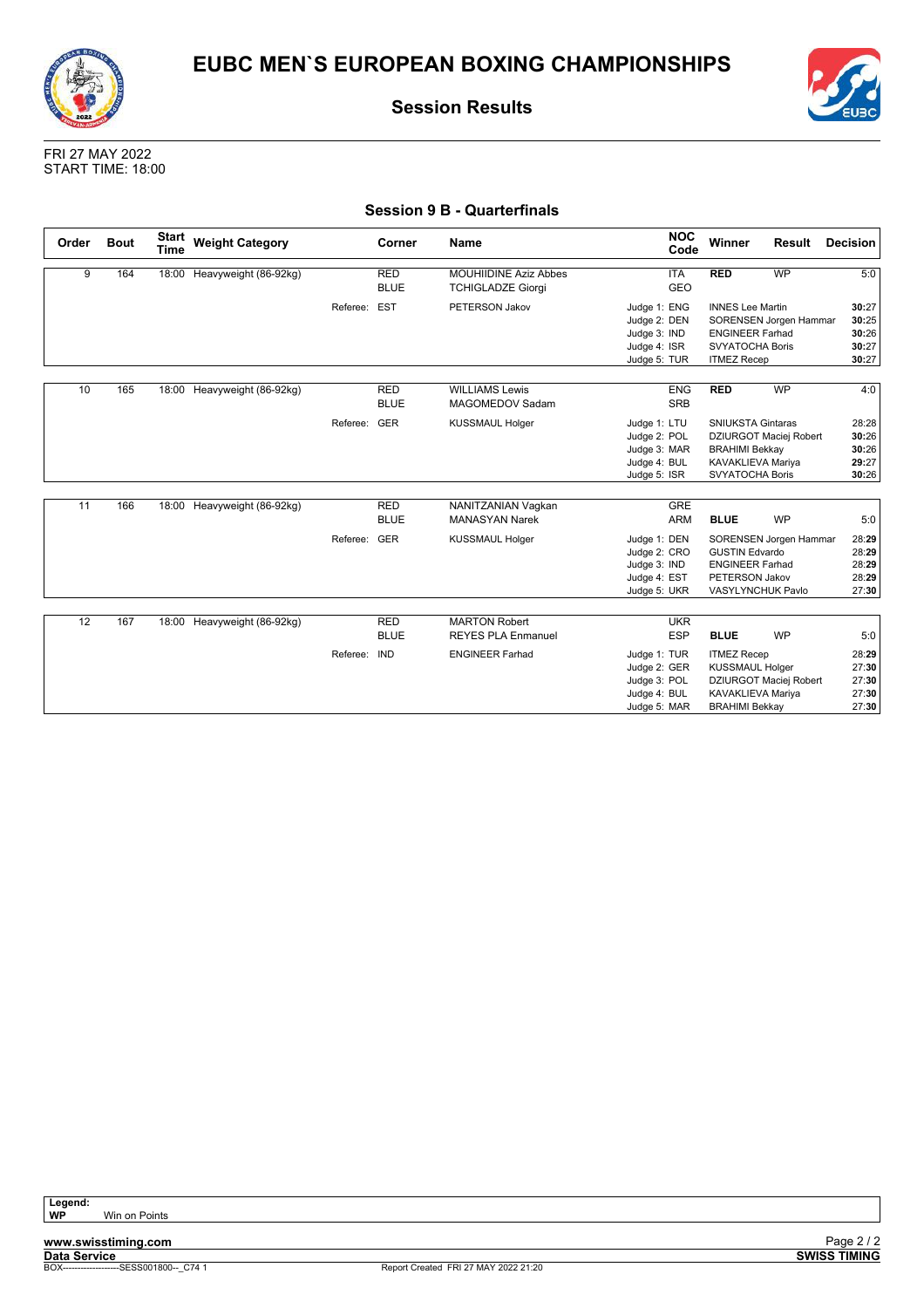![](_page_32_Picture_0.jpeg)

![](_page_32_Picture_2.jpeg)

SUN 29 MAY 2022 START TIME: 14:00

### **Session 10 A - Semifinals**

| Order          | <b>Bout</b>     | <b>Start</b><br>Time | <b>Weight Category</b>         |              | Corner                    | Name                                                   | <b>NOC</b><br>Code                                                                         | Winner                                                                                                                   | Result                     | <b>Decision</b>                           |
|----------------|-----------------|----------------------|--------------------------------|--------------|---------------------------|--------------------------------------------------------|--------------------------------------------------------------------------------------------|--------------------------------------------------------------------------------------------------------------------------|----------------------------|-------------------------------------------|
| $\mathbf{1}$   | 168             |                      | 14:00 Minimumweight (46-48kg)  |              | <b>RED</b><br><b>BLUE</b> | ALAKHVERDOVI Sakhil<br>SLOMINSKI Jakub                 | GEO<br>POL                                                                                 | <b>RED</b>                                                                                                               | <b>WP</b>                  | 5:0                                       |
|                |                 |                      |                                | Referee: ESP |                           | ROMERO HERNANDEZ Jose Juan                             | Judge 1: ISR<br>Judge 2: KAZ<br>Judge 3: EST<br>Judge 4: HUN<br>Judge 5: ROU               | <b>SVYATOCHA Boris</b><br>SUIYENISH Yermek<br>PETERSON Jakov<br><b>SZUCS Veronika</b><br>ION Mihai                       |                            | 30:27<br>30:27<br>30:27<br>30:27<br>30:27 |
| 2              | 169             |                      | 14:00 Minimumweight (46-48kg)  |              | <b>RED</b><br><b>BLUE</b> | ESPOSITO Leonardo<br><b>SEBAHTIN Ergyunal</b>          | ITA<br><b>BUL</b>                                                                          | <b>BLUE</b>                                                                                                              | <b>WP</b>                  | 5:0                                       |
|                |                 |                      |                                | Referee: FRA |                           | <b>MADEN Johany</b>                                    | Judge 1: SWE<br>Judge 2: SVK<br>Judge 3: CRO<br>Judge 4: TUR<br>Judge 5: IND               | <b>PALMEN Christer</b><br><b>SIMON Radoslav</b><br><b>GUSTIN Edvardo</b><br><b>ITMEZ Recep</b><br><b>ENGINEER Farhad</b> |                            | 28:29<br>27:30<br>27:30<br>27:30<br>27:30 |
| 3              | 170             |                      | 14:00 Bantamweight (51-54kg)   |              | RED<br><b>BLUE</b>        | <b>BENNAMA Billal</b><br><b>CAPPAI Manuel Fabrizio</b> | <b>FRA</b><br>ITA                                                                          | RED                                                                                                                      | WP                         | 5:0                                       |
|                |                 |                      |                                | Referee: BUL |                           | KAVAKLIEVA Mariya                                      | Judge 1: BIH<br>Judge 2: NOR<br>Judge 3: MDA<br>Judge 4: ENG<br>Judge 5: HUN               | POLETAN Tina<br><b>DAHLEN Geir</b><br><b>BANDALAC Valeriu</b><br><b>INNES Lee Martin</b><br>SZUCS Veronika               |                            | 30:27<br>30:27<br>30:27<br>30:27<br>30:27 |
|                |                 |                      |                                |              |                           |                                                        |                                                                                            |                                                                                                                          |                            |                                           |
| $\overline{4}$ | 171             | 14:00                | Bantamweight (51-54kg)         |              | <b>RED</b><br><b>BLUE</b> | <b>ASENOV Daniel Panev</b><br>EAGLESON Dylan James     | <b>BUL</b><br>IRL                                                                          | <b>BLUE</b>                                                                                                              | <b>WP</b>                  | 5:0                                       |
|                |                 |                      |                                | Referee: MAR |                           | <b>BRAHIMI Bekkay</b>                                  | Judge 1: ALG<br>Judge 2: CZE<br>Judge 3: FRA<br>Judge 4: GER<br>Judge 5: UKR               | <b>BESMI</b> Mehamed<br><b>GASPAR Antonin</b><br><b>MADEN Johany</b><br><b>KUSSMAUL Holger</b><br>VASYLYNCHUK Pavlo      |                            | 28:29<br>27:30<br>27:30<br>27:30<br>28:29 |
|                |                 |                      |                                |              |                           |                                                        |                                                                                            |                                                                                                                          |                            |                                           |
| 5              | 172             |                      | 14:00 Lightweight (57-60kg)    |              | <b>RED</b><br><b>BLUE</b> | <b>SHESTAK lurii</b><br>QUILES BROTONS Jose            | <b>UKR</b><br><b>ESP</b>                                                                   | <b>BLUE</b>                                                                                                              | <b>WP</b>                  | 3:0                                       |
|                |                 |                      |                                | Referee: IRL |                           | <b>ROONEY Philip</b>                                   | Judge 1: HUN<br>Judge 2: SWE<br>Judge 3: TUR<br>Judge 4: POL<br>Judge 5: ITA               | SZUCS Veronika<br><b>PALMEN Christer</b><br><b>ITMEZ Recep</b><br>RIZZARDO Maria                                         | DZIURGOT Maciej Robert     | 28:28<br>27:29<br>27:29<br>28:28<br>27:29 |
| 6              | 173             |                      | 14:00 Lightweight (57-60kg)    |              | <b>RED</b>                | <b>GOMTSYAN Artyush</b>                                | <b>GEO</b>                                                                                 | <b>RED</b>                                                                                                               | WP                         | 5:0                                       |
|                |                 |                      |                                | Referee: ENG | <b>BLUE</b>               | <b>VERES Roland</b><br><b>INNES Lee Martin</b>         | <b>HUN</b><br>Judge 1: ROU<br>Judge 2: MAR<br>Judge 3: LTU<br>Judge 4: NOR<br>Judge 5: CRO | ION Mihai<br><b>BRAHIMI Bekkay</b><br><b>SNIUKSTA Gintaras</b><br><b>DAHLEN Geir</b><br><b>GUSTIN Edvardo</b>            |                            | 30:27<br>30:26<br>30:27<br>30:27<br>30:27 |
| $\overline{7}$ | $\frac{1}{174}$ |                      | 14:00 Welterweight (63.5-67kg) |              | RED<br><b>BLUE</b>        | <b>GURULI Lasha</b><br>CROFT loan                      | GEO<br><b>WAL</b>                                                                          | <b>RED</b>                                                                                                               | <b>WP</b>                  | 5:0                                       |
|                |                 |                      |                                | Referee: KAZ |                           | SUIYENISH Yermek                                       | Judge 1: SVK<br>Judge 2: POL<br>Judge 3: UKR<br>Judge 4: SWE<br>Judge 5: ALG               | SIMON Radoslav<br>VASYLYNCHUK Pavlo<br><b>PALMEN Christer</b><br><b>BESMI</b> Mehamed                                    | DZIURGOT Maciej Robert     | 29:28<br>30:27<br>29:28<br>30:27<br>29:28 |
| 8              | 175             |                      | 14:00 Welterweight (63.5-67kg) |              | <b>RED</b><br><b>BLUE</b> | PARASCHIV Alexandru<br><b>ABBASOV Vakhid</b>           | <b>MDA</b><br><b>SRB</b>                                                                   | <b>BLUE</b>                                                                                                              | WP                         | 5:0                                       |
|                |                 |                      |                                | Referee: LTU |                           | <b>SNIUKSTA Gintaras</b>                               | Judge 1: BUL<br>Judge 2: ESP<br>Judge 3: ENG<br>Judge 4: ISR<br>Judge 5: MAR               | KAVAKLIEVA Mariya<br><b>INNES Lee Martin</b><br>SVYATOCHA Boris<br><b>BRAHIMI Bekkay</b>                                 | ROMERO HERNANDEZ Jose Juan | 28:29<br>27:30<br>27:30<br>28:29<br>26:30 |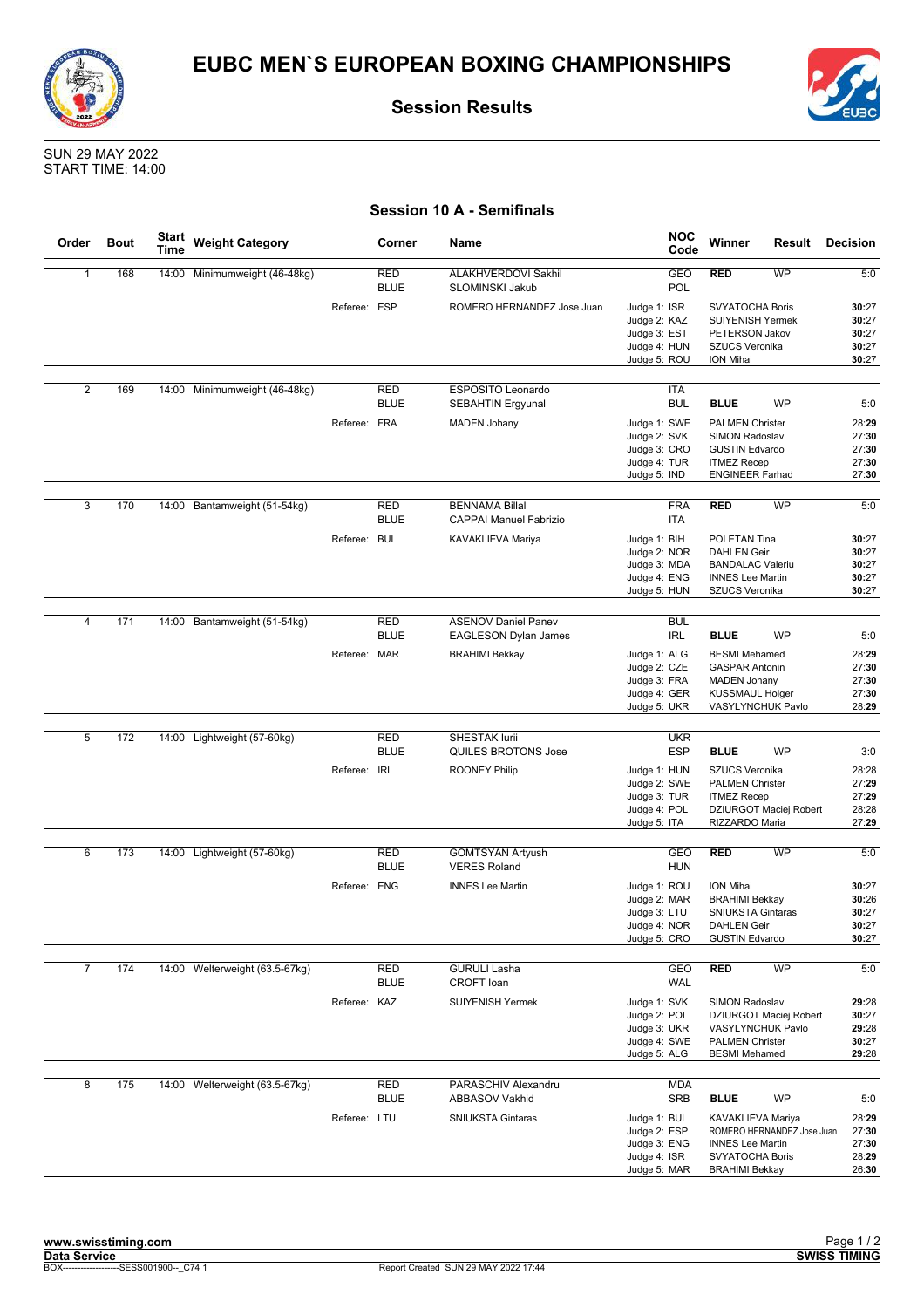![](_page_33_Picture_0.jpeg)

![](_page_33_Picture_2.jpeg)

SUN 29 MAY 2022 START TIME: 14:00

|  |  |  | <b>Session 10 A - Semifinals</b> |
|--|--|--|----------------------------------|
|--|--|--|----------------------------------|

| Order | <b>Bout</b> | Start<br>Time | <b>Weight Category</b>          |              | Corner                    | Name                                                      |                                              | <b>NOC</b><br>Code       | Winner                                                | Result                     | <b>Decision</b>         |
|-------|-------------|---------------|---------------------------------|--------------|---------------------------|-----------------------------------------------------------|----------------------------------------------|--------------------------|-------------------------------------------------------|----------------------------|-------------------------|
| 9     | 176         |               | 14:00 Middleweight (71-75kg)    |              | <b>RED</b><br><b>BLUE</b> | <b>CAVALLARO Salvatore</b><br><b>DOSSEN Gabriel</b>       |                                              | <b>ITA</b><br><b>IRL</b> | <b>BLUE</b>                                           | <b>WP</b>                  | 4:1                     |
|       |             |               |                                 | Referee: HUN |                           | <b>SZUCS Veronika</b>                                     | Judge 1: TUR<br>Judge 2: GER<br>Judge 3: BIH |                          | <b>ITMEZ Recep</b><br>KUSSMAUL Holger<br>POLETAN Tina |                            | 30:27<br>27:30<br>28:29 |
|       |             |               |                                 |              |                           |                                                           | Judge 4: KAZ<br>Judge 5: NOR                 |                          | <b>SUIYENISH Yermek</b><br><b>DAHLEN Geir</b>         |                            | 27:30<br>27:30          |
| 10    | 177         |               | 14:00 Middleweight (71-75kg)    |              | <b>RED</b>                | <b>HICKEY Sam</b>                                         |                                              | SCO                      |                                                       |                            |                         |
|       |             |               |                                 |              | <b>BLUE</b>               | <b>RICHARDSON Lewis</b>                                   |                                              | ENG                      | <b>BLUE</b>                                           | <b>WP</b>                  | 4:1                     |
|       |             |               |                                 | Referee: ITA |                           | RIZZARDO Maria                                            | Judge 1: CRO                                 |                          | <b>GUSTIN Edvardo</b>                                 |                            | 28:29                   |
|       |             |               |                                 |              |                           |                                                           | Judge 2: LTU                                 |                          | SNIUKSTA Gintaras                                     |                            | 28:29                   |
|       |             |               |                                 |              |                           |                                                           | Judge 3: ALG<br>Judge 4: SVK                 |                          | <b>BESMI</b> Mehamed<br>SIMON Radoslav                |                            | 27:30<br>29:28          |
|       |             |               |                                 |              |                           |                                                           | Judge 5: FRA                                 |                          | <b>MADEN Johany</b>                                   |                            | 28:29                   |
|       |             |               |                                 |              |                           |                                                           |                                              |                          |                                                       |                            |                         |
| 11    | 178         |               | 14:00 Cruiserweight (80-86kg)   |              | RED                       | <b>HOVHANNISYAN Rafayel</b>                               |                                              | <b>ARM</b>               | <b>RED</b>                                            | <b>WP</b>                  | 5:0                     |
|       |             |               |                                 |              | <b>BLUE</b>               | NIEDZWIECKI Tomasz                                        |                                              | POL                      |                                                       |                            |                         |
|       |             |               |                                 | Referee: BIH |                           | POLETAN Tina                                              | Judge 1: EST                                 |                          | PETERSON Jakov                                        |                            | 30:27                   |
|       |             |               |                                 |              |                           |                                                           | Judge 2: UKR                                 |                          | VASYLYNCHUK Pavlo                                     |                            | 30:27                   |
|       |             |               |                                 |              |                           |                                                           | Judge 3: IND                                 |                          | <b>ENGINEER Farhad</b>                                |                            | 30:27                   |
|       |             |               |                                 |              |                           |                                                           | Judge 4: IRL                                 |                          | <b>ROONEY Philip</b>                                  |                            | 29:28                   |
|       |             |               |                                 |              |                           |                                                           | Judge 5: CZE                                 |                          | <b>GASPAR Antonin</b>                                 |                            | 30:27                   |
| 12    | 179         |               | 14:00 Cruiserweight (80-86kg)   |              | <b>RED</b>                | <b>ARADOAIE Paul Andrei</b>                               |                                              | ROU                      |                                                       |                            |                         |
|       |             |               |                                 |              | <b>BLUE</b>               | KUSHINASHVILI Georgii                                     |                                              | GEO                      | <b>BLUE</b>                                           | <b>WP</b>                  | 5:0                     |
|       |             |               |                                 |              |                           |                                                           |                                              |                          |                                                       |                            |                         |
|       |             |               |                                 | Referee: CRO |                           | <b>GUSTIN Edvardo</b>                                     | Judge 1: GER<br>Judge 2: SWE                 |                          | <b>KUSSMAUL Holger</b><br><b>PALMEN Christer</b>      |                            | 27:30<br>25:30          |
|       |             |               |                                 |              |                           |                                                           | Judge 3: POL                                 |                          |                                                       | DZIURGOT Maciej Robert     | 25:30                   |
|       |             |               |                                 |              |                           |                                                           | Judge 4: ESP                                 |                          |                                                       | ROMERO HERNANDEZ Jose Juan | 26:29                   |
|       |             |               |                                 |              |                           |                                                           | Judge 5: KAZ                                 |                          | SUIYENISH Yermek                                      |                            | 27:30                   |
|       |             |               |                                 |              |                           |                                                           |                                              |                          |                                                       |                            |                         |
| 13    | 180         |               | 14:00 Super Heavyweight (+92kg) |              | <b>RED</b><br><b>BLUE</b> | GHADFA DRISSI EL AISSAOUI Ayoub<br><b>HAGAG Ahmed</b>     |                                              | <b>ESP</b><br>AUT        | <b>RED</b>                                            | <b>WP</b>                  | 5:0                     |
|       |             |               |                                 | Referee: ALG |                           | <b>BESMI</b> Mehamed                                      | Judge 1: IND                                 |                          | <b>ENGINEER Farhad</b>                                |                            | 29:28                   |
|       |             |               |                                 |              |                           |                                                           | Judge 2: HUN                                 |                          | SZUCS Veronika                                        |                            | 29:28                   |
|       |             |               |                                 |              |                           |                                                           | Judge 3: IRL                                 |                          | <b>ROONEY Philip</b>                                  |                            | 30:27                   |
|       |             |               |                                 |              |                           |                                                           | Judge 4: CRO                                 |                          | <b>GUSTIN Edvardo</b>                                 |                            | 29:28                   |
|       |             |               |                                 |              |                           |                                                           | Judge 5: DEN                                 |                          |                                                       | SORENSEN Jorgen Hammar     | 29:28                   |
|       |             |               |                                 |              |                           |                                                           |                                              |                          |                                                       |                            |                         |
| 14    | 181         |               | 14:00 Super Heavyweight (+92kg) |              | <b>RED</b><br><b>BLUE</b> | <b>ORIE Delicious</b><br><b>TIAFACK Nelvie Raman Hess</b> |                                              | <b>ENG</b><br><b>GER</b> | <b>BLUE</b>                                           | <b>WP</b>                  | 5:0                     |
|       |             |               |                                 |              |                           |                                                           |                                              |                          |                                                       |                            |                         |
|       |             |               |                                 | Referee: SVK |                           | <b>SIMON Radoslav</b>                                     | Judge 1: FRA                                 |                          | <b>MADEN Johany</b><br>POLETAN Tina                   |                            | 27:30                   |
|       |             |               |                                 |              |                           |                                                           | Judge 2: BIH<br>Judge 3: POL                 |                          |                                                       | DZIURGOT Maciej Robert     | 28:29<br>28:29          |
|       |             |               |                                 |              |                           |                                                           | Judge 4: BUL                                 |                          | KAVAKLIEVA Mariya                                     |                            | 28:29                   |
|       |             |               |                                 |              |                           |                                                           | Judge 5: EST                                 |                          | PETERSON Jakov                                        |                            | 27:30                   |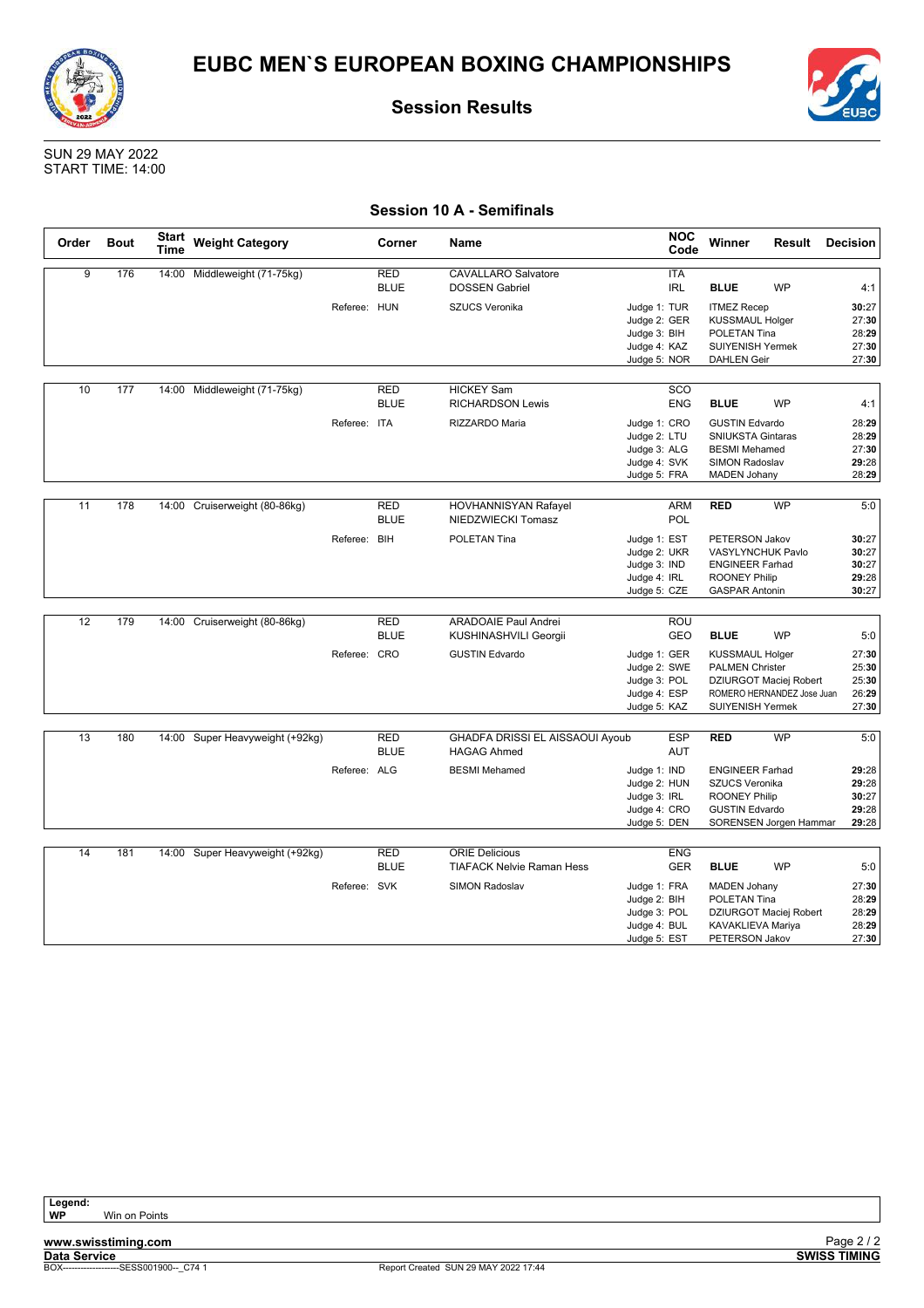![](_page_34_Picture_0.jpeg)

![](_page_34_Picture_2.jpeg)

SUN 29 MAY 2022 START TIME: 18:00

### **Session 11 A - Semifinals**

| Order          | <b>Bout</b> | <b>Start</b><br><b>Time</b> | <b>Weight Category</b>               | Corner                    | Name                                                    | <b>NOC</b><br>Code                                                                         | Winner                                                                                                                                | Result    | <b>Decision</b>                                  |
|----------------|-------------|-----------------------------|--------------------------------------|---------------------------|---------------------------------------------------------|--------------------------------------------------------------------------------------------|---------------------------------------------------------------------------------------------------------------------------------------|-----------|--------------------------------------------------|
| $\mathbf{1}$   | 182         |                             | 18:00 Flyweight (48-51kg)            | <b>RED</b><br><b>BLUE</b> | MOLINA SALVADOR Martin<br><b>ZAMOTAEV Dmytro</b>        | <b>ESP</b><br><b>UKR</b>                                                                   | <b>RED</b>                                                                                                                            | <b>WP</b> | 3:2                                              |
|                |             |                             | Referee: ROU                         |                           | ION Mihai                                               | Judge 1: POL<br>Judge 2: MAR<br>Judge 3: TUR<br>Judge 4: HUN<br>Judge 5: CRO               | DZIURGOT Maciej Robert<br><b>BRAHIMI Bekkay</b><br><b>ITMEZ Recep</b><br>SZUCS Veronika<br><b>GUSTIN Edvardo</b>                      |           | 28:29<br>30:27<br>28:29<br>29:28<br>29:28        |
| $\overline{2}$ | 183         |                             | 18:00 Flyweight (48-51kg)            | <b>RED</b><br><b>BLUE</b> | <b>MACDONALD Kiaran</b><br><b>SERRA Federico Emilio</b> | <b>ENG</b><br>ITA                                                                          | <b>RED</b>                                                                                                                            | <b>WP</b> | 3:2                                              |
|                |             |                             | Referee: CZE                         |                           | <b>GASPAR Antonin</b>                                   | Judge 1: LTU<br>Judge 2: DEN<br>Judge 3: MDA<br>Judge 4: ISR<br>Judge 5: ESP               | <b>SNIUKSTA Gintaras</b><br>SORENSEN Jorgen Hammar<br><b>BANDALAC Valeriu</b><br><b>SVYATOCHA Boris</b><br>ROMERO HERNANDEZ Jose Juan |           | 29:28<br>28:29<br>30:27<br>28:29<br>30:27        |
| 3              | 184         |                             | 18:00 Featherweight (54-57kg)        | RED<br><b>BLUE</b>        | <b>BALDASSI Michele</b><br><b>USTUROI Vasile</b>        | ITA<br><b>BEL</b>                                                                          | <b>BLUE</b>                                                                                                                           | <b>WP</b> | 5:0                                              |
|                |             |                             | Referee: EST                         |                           | PETERSON Jakov                                          | Judge 1: FRA<br>Judge 2: SVK<br>Judge 3: IRL<br>Judge 4: BUL<br>Judge 5: KAZ               | <b>MADEN Johany</b><br>SIMON Radoslav<br><b>ROONEY Philip</b><br>KAVAKLIEVA Mariya<br>SUIYENISH Yermek                                |           | 27:30<br>27:30<br>27:30<br>27:30<br>28:29        |
|                |             |                             |                                      |                           |                                                         |                                                                                            |                                                                                                                                       |           |                                                  |
| $\overline{4}$ | 185         |                             | 18:00 Featherweight (54-57kg)        | <b>RED</b><br><b>BLUE</b> | <b>IBANEZ DIAZ Javier</b><br><b>BAZEYAN Artur</b>       | <b>BUL</b><br><b>ARM</b>                                                                   | <b>BLUE</b>                                                                                                                           | WP        | 3:2                                              |
|                |             |                             | Referee: NOR                         |                           | <b>DAHLEN Geir</b>                                      | Judge 1: ISR<br>Judge 2: ESP<br>Judge 3: IND<br>Judge 4: ALG<br>Judge 5: GER               | <b>SVYATOCHA Boris</b><br>ROMERO HERNANDEZ Jose Juan<br><b>ENGINEER Farhad</b><br><b>BESMI</b> Mehamed<br><b>KUSSMAUL Holger</b>      |           | 28:29<br>30:27<br>27:30<br>28:29<br>29:28        |
|                |             |                             |                                      |                           |                                                         |                                                                                            |                                                                                                                                       |           |                                                  |
| 5              | 186         |                             | 18:00 Light Welterweight (60-63.5kg) | <b>RED</b><br><b>BLUE</b> | <b>BACHKOV Hovhannes</b><br><b>KOVACS Richard</b>       | ARM<br><b>HUN</b>                                                                          | <b>RED</b>                                                                                                                            | <b>WP</b> | 5:0                                              |
|                |             |                             | Referee: POL                         |                           | DZIURGOT Maciej Robert                                  | Judge 1: MDA<br>Judge 2: UKR<br>Judge 3: CRO<br>Judge 4: ENG<br>Judge 5: DEN               | <b>BANDALAC Valeriu</b><br>VASYLYNCHUK Pavlo<br><b>GUSTIN Edvardo</b><br><b>INNES Lee Martin</b><br>SORENSEN Jorgen Hammar            |           | 30:27<br>30:24<br>30:27<br>30:27<br>30:26        |
|                |             |                             |                                      |                           |                                                         |                                                                                            |                                                                                                                                       |           |                                                  |
| 6              | 187         |                             | 18:00 Light Welterweight (60-63.5kg) | <b>RED</b><br><b>BLUE</b> | THIAM CREUS Adrian<br><b>HAMRAOUI Lounes</b>            | <b>ESP</b><br><b>FRA</b>                                                                   | <b>BLUE</b>                                                                                                                           | <b>WP</b> | 4:1                                              |
|                |             |                             | Referee: SWE                         |                           | <b>PALMEN Christer</b>                                  | Judge 1: GER<br>Judge 2: HUN<br>Judge 3: EST<br>Judge 4: IRL<br>Judge 5: BUL               | <b>KUSSMAUL Holger</b><br>SZUCS Veronika<br>PETERSON Jakov<br>ROONEY Philip<br>KAVAKLIEVA Mariya                                      |           | 29:28<br>28:29<br>27:30<br>27:30<br>27:30        |
| $\overline{7}$ | 188         |                             | 18:00 Light Middleweight (67-71kg)   | RED                       | ZAKHARIEIEV Yurii                                       | <b>UKR</b>                                                                                 |                                                                                                                                       |           |                                                  |
|                |             |                             | Referee: MDA                         | <b>BLUE</b>               | <b>AKBAR Mohammed Harris</b><br><b>BANDALAC Valeriu</b> | <b>ENG</b><br>Judge 1: ESP<br>Judge 2: BIH<br>Judge 3: DEN<br>Judge 4: POL<br>Judge 5: ITA | <b>BLUE</b><br>ROMERO HERNANDEZ Jose Juan<br>POLETAN Tina<br>SORENSEN Jorgen Hammar<br>DZIURGOT Maciej Robert<br>RIZZARDO Maria       | <b>WP</b> | 3:2<br>28:29<br>29:28<br>28:29<br>29:28<br>28:29 |
| 8              | 189         |                             | 18:00 Light Middleweight (67-71kg)   | RED<br><b>BLUE</b>        | <b>SCHACHIDOV Magomed</b><br><b>CROFT Garan</b>         | GER<br><b>WAL</b>                                                                          | <b>BLUE</b>                                                                                                                           | WP        | 3:2                                              |
|                |             |                             | Referee: CRO                         |                           | <b>GUSTIN Edvardo</b>                                   | Judge 1: HUN<br>Judge 2: SWE<br>Judge 3: KAZ<br>Judge 4: ROU<br>Judge 5: CZE               | SZUCS Veronika<br><b>PALMEN Christer</b><br>SUIYENISH Yermek<br>ION Mihai<br><b>GASPAR Antonin</b>                                    |           | 29:27<br>28:28<br>29:27<br>28:28<br>28:28        |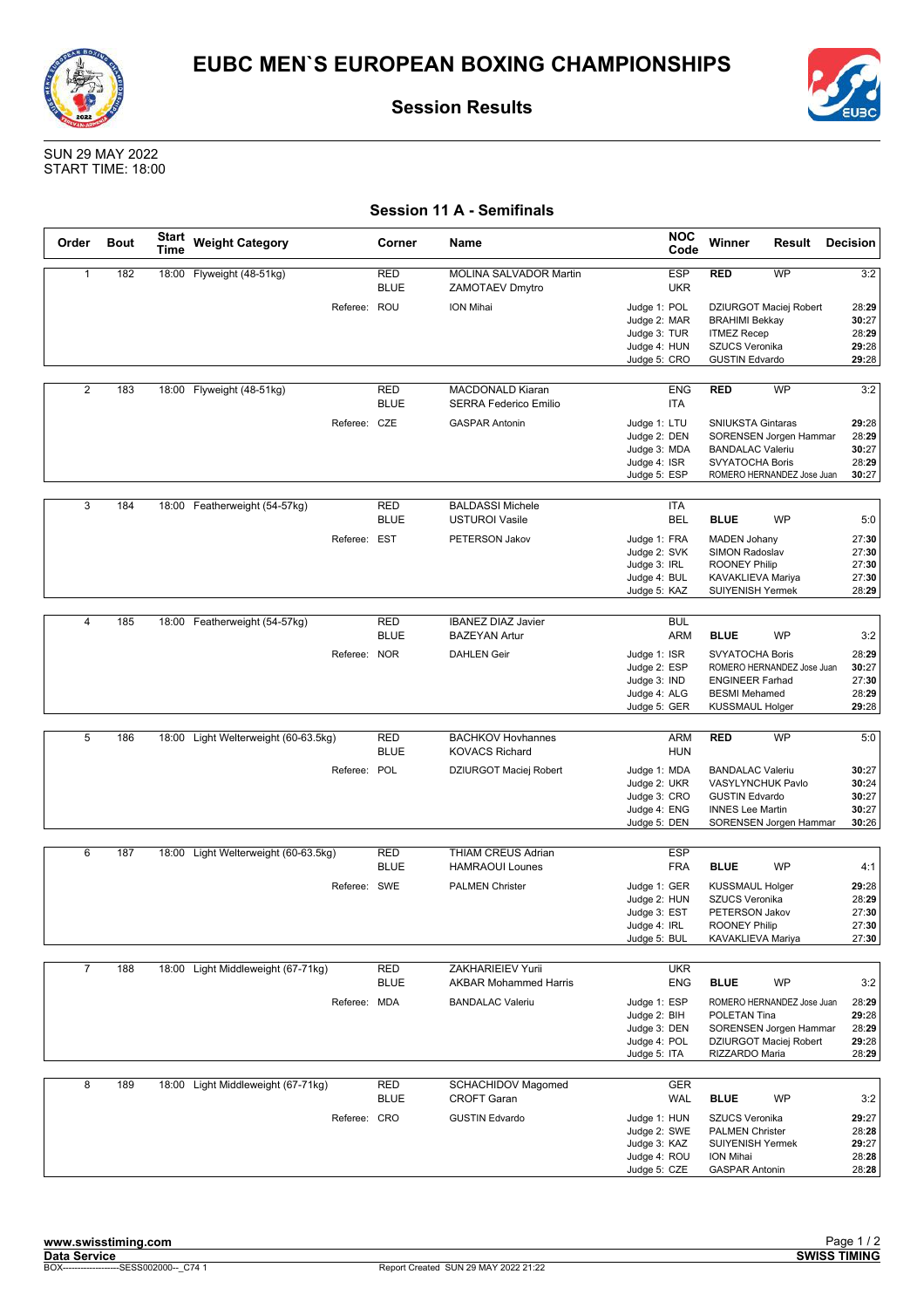![](_page_35_Picture_0.jpeg)

![](_page_35_Picture_2.jpeg)

SUN 29 MAY 2022 START TIME: 18:00

### **Session 11 A - Semifinals**

| Order | <b>Bout</b> | <b>Start</b><br><b>Time</b> | <b>Weight Category</b>            |              | <b>Corner</b>             | <b>Name</b>                                           | <b>NOC</b><br>Code                                                           | Winner                                                                                                                  | <b>Result</b>                                    | <b>Decision</b>                           |
|-------|-------------|-----------------------------|-----------------------------------|--------------|---------------------------|-------------------------------------------------------|------------------------------------------------------------------------------|-------------------------------------------------------------------------------------------------------------------------|--------------------------------------------------|-------------------------------------------|
| 9     | 190         |                             | 18:00 Light Heavyweight (75-80kg) |              | <b>RED</b><br><b>BLUE</b> | <b>ARTJOM Agejev</b><br><b>PLANTIC Luka</b>           | <b>SRB</b><br>CRO                                                            | <b>RED</b>                                                                                                              | <b>WP</b>                                        | 4:1                                       |
|       |             |                             |                                   | Referee:     | GER                       | <b>KUSSMAUL Holger</b>                                | Judge 1: ENG<br>Judge 2: BUL<br>Judge 3: FRA<br>Judge 4: SVK<br>Judge 5: MDA | <b>INNES Lee Martin</b><br>KAVAKLIEVA Mariya<br><b>MADEN Johany</b><br><b>SIMON Radoslav</b><br><b>BANDALAC Valeriu</b> |                                                  | 29:28<br>30:27<br>29:28<br>28:29<br>29:28 |
| 10    | 191         |                             | 18:00 Light Heavyweight (75-80kg) |              | <b>RED</b><br><b>BLUE</b> | <b>SAPUN Ivan</b><br><b>COMMEY Alfred Cromwell</b>    | <b>UKR</b><br><b>ITA</b>                                                     | <b>BLUE</b>                                                                                                             | <b>WP</b>                                        | 5:0                                       |
|       |             |                             |                                   | Referee:     | DEN                       | SORENSEN Jorgen Hammar                                | Judge 1: CZE<br>Judge 2: ALG<br>Judge 3: MAR<br>Judge 4: EST<br>Judge 5: IRL | <b>GASPAR Antonin</b><br><b>BESMI</b> Mehamed<br><b>BRAHIMI Bekkay</b><br>PETERSON Jakov<br><b>ROONEY Philip</b>        |                                                  | 27:30<br>28:29<br>27:30<br>28:29<br>27:30 |
| 11    | 192         |                             | 18:00 Heavyweight (86-92kg)       |              | <b>RED</b><br><b>BLUE</b> | <b>MOUHIIDINE Aziz Abbes</b><br><b>WILLIAMS Lewis</b> | <b>ITA</b><br><b>ENG</b>                                                     | <b>RED</b>                                                                                                              | <b>WP</b>                                        | 5:0                                       |
|       |             |                             |                                   | Referee: LTU |                           | <b>SNIUKSTA Gintaras</b>                              | Judge 1: ROU<br>Judge 2: TUR<br>Judge 3: UKR<br>Judge 4: SWE<br>Judge 5: FRA | <b>ION Mihai</b><br><b>ITMEZ Recep</b><br>VASYLYNCHUK Pavlo<br><b>PALMEN Christer</b><br><b>MADEN Johany</b>            |                                                  | 30:27<br>30:26<br>29:28<br>29:28<br>30:27 |
| 12    | 193         |                             | 18:00 Heavyweight (86-92kg)       |              | <b>RED</b><br><b>BLUE</b> | <b>MANASYAN Narek</b><br><b>REYES PLA Enmanuel</b>    | <b>ARM</b><br><b>ESP</b>                                                     | <b>BLUE</b>                                                                                                             | <b>WP</b>                                        | 5:0                                       |
|       |             |                             |                                   | Referee: UKR |                           | VASYLYNCHUK Pavlo                                     | Judge 1: DEN<br>Judge 2: POL<br>Judge 3: ITA<br>Judge 4: MAR<br>Judge 5: BIH | RIZZARDO Maria<br><b>BRAHIMI Bekkay</b><br>POLETAN Tina                                                                 | SORENSEN Jorgen Hammar<br>DZIURGOT Maciej Robert | 28:28<br>28:28<br>28:28<br>28:28<br>28:28 |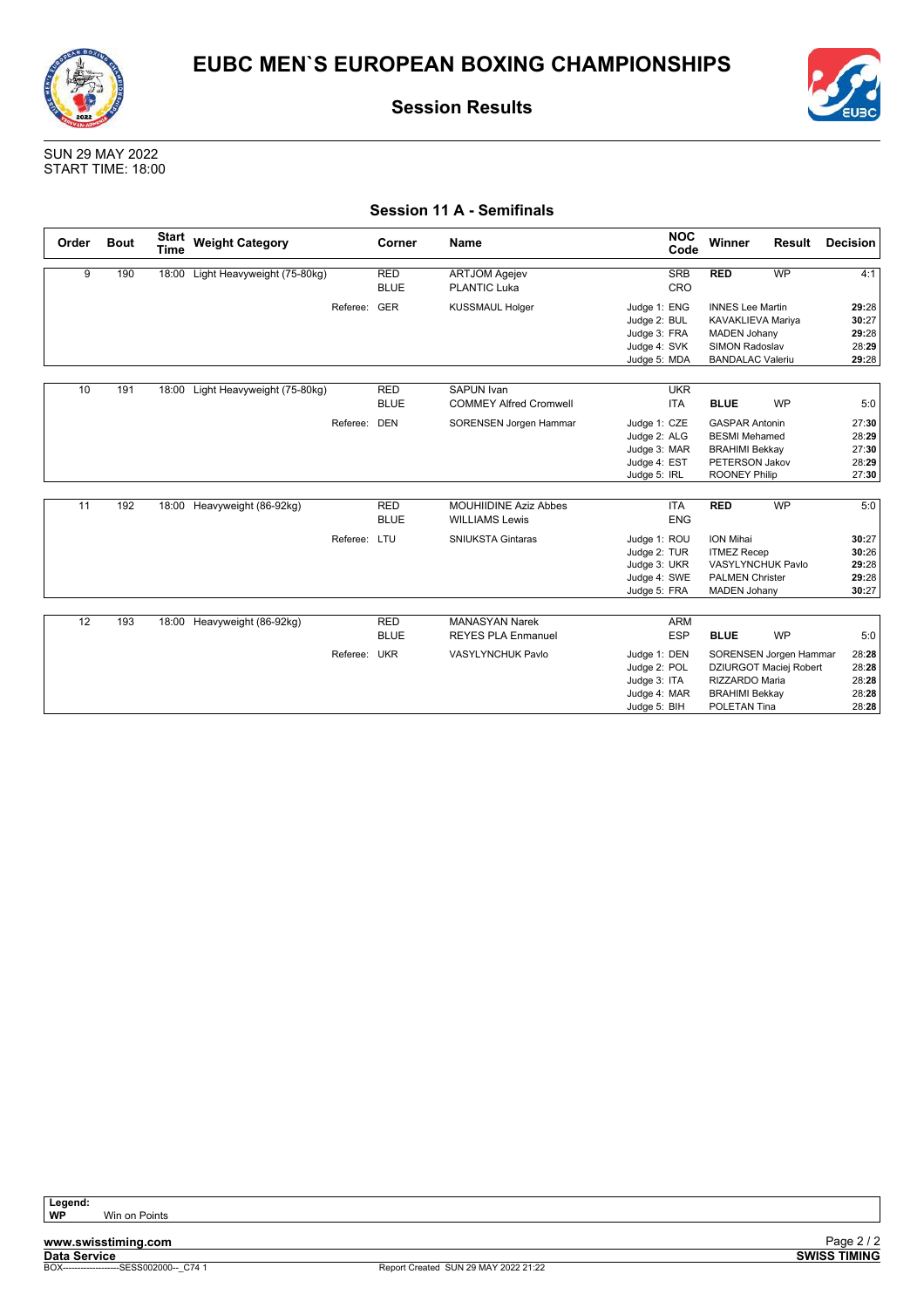![](_page_36_Picture_0.jpeg)

![](_page_36_Picture_1.jpeg)

![](_page_36_Picture_3.jpeg)

MON 30 MAY 2022 START TIME: 17:00

| Order          | <b>Bout</b> | <b>Start</b><br>Time | <b>Weight Category</b>               |              | Corner                    | Name                                                 | <b>NOC</b><br>Code           | Winner                                           | Result                 | <b>Decision</b> |
|----------------|-------------|----------------------|--------------------------------------|--------------|---------------------------|------------------------------------------------------|------------------------------|--------------------------------------------------|------------------------|-----------------|
| $\mathbf{1}$   | 194         |                      | 17:00 Minimumweight (46-48kg)        |              | <b>RED</b><br><b>BLUE</b> | ALAKHVERDOVI Sakhil<br><b>SEBAHTIN Ergyunal</b>      | GEO<br><b>BUL</b>            | <b>RED</b>                                       | WP                     | 4:1             |
|                |             |                      |                                      | Referee: ALG |                           | <b>BESMI</b> Mehamed                                 | Judge 1: LTU                 | <b>SNIUKSTA Gintaras</b>                         |                        | 29:28           |
|                |             |                      |                                      |              |                           |                                                      | Judge 2: POL                 |                                                  | DZIURGOT Maciej Robert | 28:29           |
|                |             |                      |                                      |              |                           |                                                      | Judge 3: NOR                 | <b>DAHLEN Geir</b>                               |                        | 29:28           |
|                |             |                      |                                      |              |                           |                                                      | Judge 4: CRO<br>Judge 5: UKR | <b>GUSTIN Edvardo</b><br>VASYLYNCHUK Pavlo       |                        | 29:28<br>29:28  |
|                |             |                      |                                      |              |                           |                                                      |                              |                                                  |                        |                 |
| $\overline{2}$ | 195         |                      | 17:15 Flyweight (48-51kg)            |              | <b>RED</b><br><b>BLUE</b> | MOLINA SALVADOR Martin<br><b>MACDONALD Kiaran</b>    | <b>ESP</b><br><b>ENG</b>     | <b>RED</b>                                       | <b>WP</b>              | 5:0             |
|                |             |                      |                                      | Referee: BIH |                           | POLETAN Tina                                         | Judge 1: MDA                 | <b>BANDALAC Valeriu</b>                          |                        | 29:28           |
|                |             |                      |                                      |              |                           |                                                      | Judge 2: TUR                 | <b>ITMEZ Recep</b>                               |                        | 29:28           |
|                |             |                      |                                      |              |                           |                                                      | Judge 3: KAZ                 | <b>SUIYENISH Yermek</b>                          |                        | 30:27           |
|                |             |                      |                                      |              |                           |                                                      | Judge 4: GER<br>Judge 5: IND | <b>KUSSMAUL Holger</b><br><b>ENGINEER Farhad</b> |                        | 30:27<br>29:28  |
|                |             |                      |                                      |              |                           |                                                      |                              |                                                  |                        |                 |
| 3              | 196         |                      | 17:30 Bantamweight (51-54kg)         |              | <b>RED</b><br><b>BLUE</b> | <b>BENNAMA Billal</b><br><b>EAGLESON Dylan James</b> | <b>FRA</b><br><b>IRL</b>     | <b>RED</b>                                       | WP                     | 5:0             |
|                |             |                      |                                      | Referee: BUL |                           | KAVAKLIEVA Mariya                                    | Judge 1: POL                 |                                                  | DZIURGOT Maciej Robert | 30:27           |
|                |             |                      |                                      |              |                           |                                                      | Judge 2: GER                 | <b>KUSSMAUL Holger</b>                           |                        | 30:27           |
|                |             |                      |                                      |              |                           |                                                      | Judge 3: EST                 | PETERSON Jakov                                   |                        | 30:27           |
|                |             |                      |                                      |              |                           |                                                      | Judge 4: UKR<br>Judge 5: ROU | VASYLYNCHUK Pavlo<br>ION Mihai                   |                        | 29:28<br>30:27  |
|                |             |                      |                                      |              |                           |                                                      |                              |                                                  |                        |                 |
| $\overline{4}$ | 197         |                      | 17:45 Featherweight (54-57kg)        |              | <b>RED</b>                | <b>USTUROI Vasile</b>                                | <b>BEL</b>                   | <b>RED</b>                                       | <b>WP</b>              | 3:2             |
|                |             |                      |                                      |              | <b>BLUE</b>               | <b>BAZEYAN Artur</b>                                 | <b>ARM</b>                   |                                                  |                        |                 |
|                |             |                      |                                      | Referee: SWE |                           | <b>PALMEN Christer</b>                               | Judge 1: KAZ                 | <b>SUIYENISH Yermek</b>                          |                        | 29:28           |
|                |             |                      |                                      |              |                           |                                                      | Judge 2: IND                 | <b>ENGINEER Farhad</b>                           |                        | 28:29           |
|                |             |                      |                                      |              |                           |                                                      | Judge 3: HUN<br>Judge 4: BIH | <b>SZUCS Veronika</b><br>POLETAN Tina            |                        | 29:28<br>29:28  |
|                |             |                      |                                      |              |                           |                                                      | Judge 5: MAR                 | <b>BRAHIMI Bekkay</b>                            |                        | 28:29           |
|                |             |                      |                                      |              |                           |                                                      |                              |                                                  |                        |                 |
| 5              | 198         |                      | 18:00 Lightweight (57-60kg)          |              | <b>RED</b>                | QUILES BROTONS Jose                                  | <b>ESP</b>                   |                                                  |                        |                 |
|                |             |                      |                                      |              | <b>BLUE</b>               | <b>GOMTSYAN Artyush</b>                              | GEO                          | <b>BLUE</b>                                      | <b>WP</b>              | 3:2             |
|                |             |                      |                                      | Referee: UKR |                           | VASYLYNCHUK Pavlo                                    | Judge 1: IRL                 | <b>ROONEY Philip</b>                             |                        | 30:27           |
|                |             |                      |                                      |              |                           |                                                      | Judge 2: MDA<br>Judge 3: ALG | <b>BANDALAC Valeriu</b><br><b>BESMI</b> Mehamed  |                        | 28:29<br>28:29  |
|                |             |                      |                                      |              |                           |                                                      | Judge 4: NOR                 | <b>DAHLEN Geir</b>                               |                        | 29:28           |
|                |             |                      |                                      |              |                           |                                                      | Judge 5: BUL                 | KAVAKLIEVA Mariya                                |                        | 28:29           |
|                |             |                      |                                      |              |                           |                                                      |                              |                                                  |                        |                 |
| 6              | 199         |                      | 18:15 Light Welterweight (60-63.5kg) |              | <b>RED</b><br><b>BLUE</b> | <b>BACHKOV Hovhannes</b><br><b>HAMRAOUI Lounes</b>   | <b>ARM</b><br><b>FRA</b>     | <b>RED</b>                                       | WP                     | 5:0             |
|                |             |                      |                                      |              |                           |                                                      |                              |                                                  |                        |                 |
|                |             |                      |                                      | Referee: LTU |                           | <b>SNIUKSTA Gintaras</b>                             | Judge 1: IND<br>Judge 2: SWE | <b>ENGINEER Farhad</b><br><b>PALMEN Christer</b> |                        | 30:25<br>30:24  |
|                |             |                      |                                      |              |                           |                                                      | Judge 3: ROU                 | ION Mihai                                        |                        | 30:25           |
|                |             |                      |                                      |              |                           |                                                      | Judge 4: ISR                 | SVYATOCHA Boris                                  |                        | 30:25           |
|                |             |                      |                                      |              |                           |                                                      | Judge 5: BIH                 | POLETAN Tina                                     |                        | 30:25           |
| $\overline{7}$ | 200         |                      | 18:30 Welterweight (63.5-67kg)       |              | RED                       | <b>GURULI Lasha</b>                                  | GEO                          |                                                  |                        |                 |
|                |             |                      |                                      |              | <b>BLUE</b>               | <b>ABBASOV Vakhid</b>                                | <b>SRB</b>                   | <b>BLUE</b>                                      | WP                     | 5:0             |
|                |             |                      |                                      | Referee: HUN |                           | SZUCS Veronika                                       | Judge 1: GER                 | <b>KUSSMAUL Holger</b>                           |                        | 27:30           |
|                |             |                      |                                      |              |                           |                                                      | Judge 2: ISR                 | SVYATOCHA Boris                                  |                        | 28:29           |
|                |             |                      |                                      |              |                           |                                                      | Judge 3: MDA                 | <b>BANDALAC Valeriu</b>                          |                        | 27:30           |
|                |             |                      |                                      |              |                           |                                                      | Judge 4: KAZ                 | <b>SUIYENISH Yermek</b>                          |                        | 28:29           |
|                |             |                      |                                      |              |                           |                                                      | Judge 5: NOR                 | <b>DAHLEN Geir</b>                               |                        | 28:29           |
| 8              | 201         |                      | 18:45 Light Middleweight (67-71kg)   |              | RED<br><b>BLUE</b>        | <b>AKBAR Mohammed Harris</b><br><b>CROFT Garan</b>   | <b>ENG</b><br>WAL            | <b>RED</b>                                       | WP                     | 5:0             |
|                |             |                      |                                      | Referee: EST |                           | PETERSON Jakov                                       | Judge 1: ALG                 | <b>BESMI</b> Mehamed                             |                        | 29:28           |
|                |             |                      |                                      |              |                           |                                                      | Judge 2: ROU                 | <b>ION Mihai</b>                                 |                        | 29:28           |
|                |             |                      |                                      |              |                           |                                                      | Judge 3: BIH                 | POLETAN Tina                                     |                        | 29:28           |
|                |             |                      |                                      |              |                           |                                                      | Judge 4: SWE                 | <b>PALMEN Christer</b>                           |                        | 29:28           |
|                |             |                      |                                      |              |                           |                                                      | Judge 5: TUR                 | <b>ITMEZ Recep</b>                               |                        | 29:28           |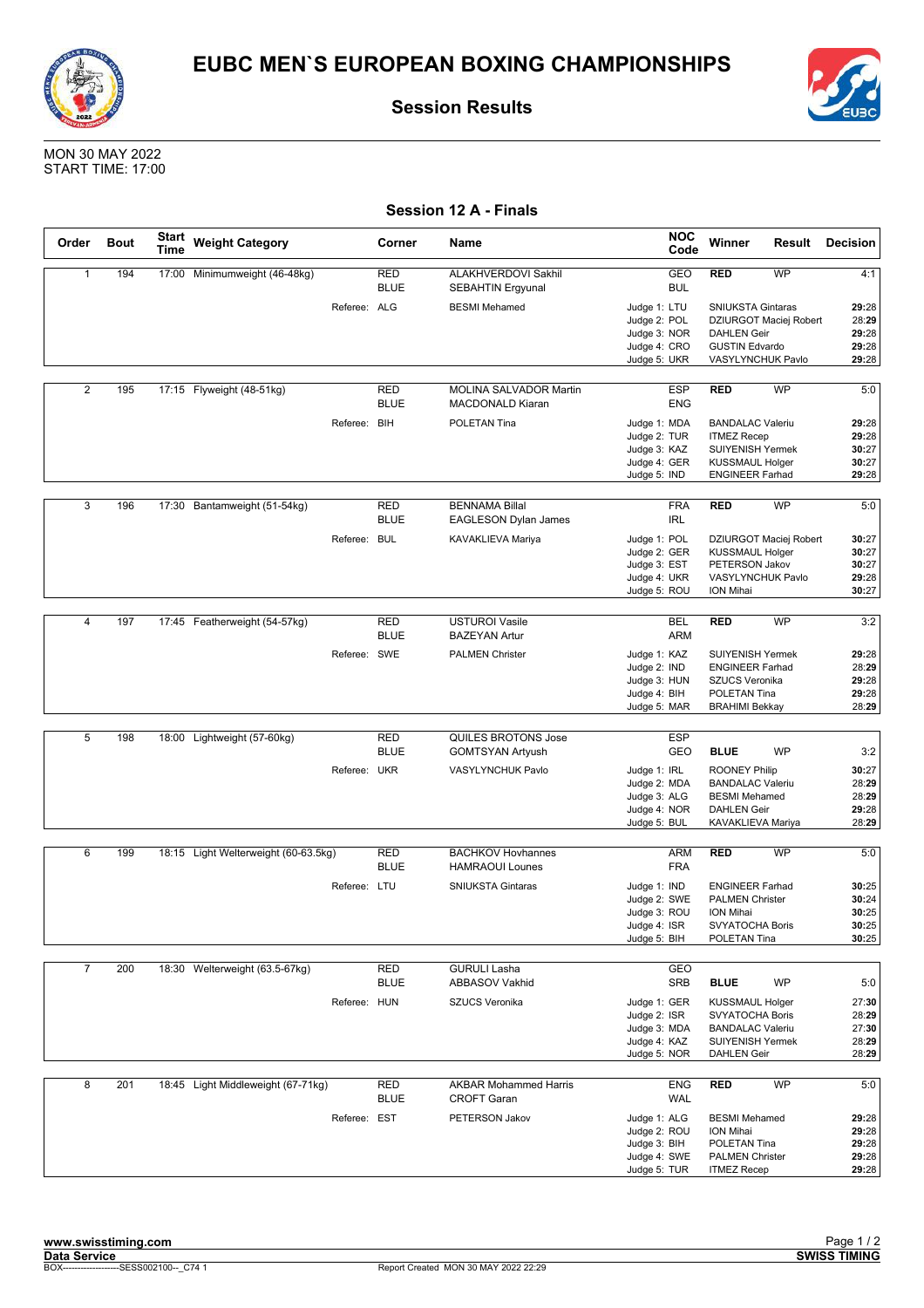![](_page_37_Picture_0.jpeg)

![](_page_37_Picture_1.jpeg)

![](_page_37_Picture_3.jpeg)

MON 30 MAY 2022 START TIME: 17:00

| Session 12 A - Finals |  |  |
|-----------------------|--|--|
|-----------------------|--|--|

| Order | <b>Bout</b> | <b>Start</b><br><b>Time</b> | <b>Weight Category</b>            |              | Corner                    | <b>Name</b>                                                         |                                                                              | <b>NOC</b><br>Code       | Winner                                                                                                                 | <b>Result</b> | Decision                                  |
|-------|-------------|-----------------------------|-----------------------------------|--------------|---------------------------|---------------------------------------------------------------------|------------------------------------------------------------------------------|--------------------------|------------------------------------------------------------------------------------------------------------------------|---------------|-------------------------------------------|
| 9     | 202         | 19:00                       | Middleweight (71-75kg)            |              | <b>RED</b><br><b>BLUE</b> | <b>DOSSEN Gabriel</b><br><b>RICHARDSON Lewis</b>                    |                                                                              | <b>IRL</b><br><b>ENG</b> | <b>RED</b>                                                                                                             | <b>WP</b>     | 5:0                                       |
|       |             |                             |                                   | Referee: POL |                           | DZIURGOT Maciej Robert                                              | Judge 1: NOR<br>Judge 2: HUN<br>Judge 3: BUL<br>Judge 4: MDA<br>Judge 5: CRO |                          | <b>DAHLEN Geir</b><br>SZUCS Veronika<br>KAVAKLIEVA Mariya<br><b>BANDALAC Valeriu</b><br><b>GUSTIN Edvardo</b>          |               | 29:28<br>29:28<br>29:28<br>29:28<br>29:28 |
| 10    | 203         |                             | 19:15 Light Heavyweight (75-80kg) |              | <b>RED</b><br><b>BLUE</b> | <b>ARTJOM Agejev</b><br><b>COMMEY Alfred Cromwell</b>               |                                                                              | <b>SRB</b><br><b>ITA</b> | <b>RED</b>                                                                                                             | WP            | 4:1                                       |
|       |             |                             |                                   | Referee: LTU |                           | <b>SNIUKSTA Gintaras</b>                                            | Judge 1: UKR<br>Judge 2: NOR<br>Judge 3: MAR<br>Judge 4: ALG<br>Judge 5: IRL |                          | <b>VASYLYNCHUK Pavlo</b><br><b>DAHLEN Geir</b><br><b>BRAHIMI Bekkay</b><br><b>BESMI Mehamed</b><br>ROONEY Philip       |               | 29:28<br>28:29<br>29:28<br>30:27<br>29:28 |
| 11    | 204         |                             | 19:30 Cruiserweight (80-86kg)     |              | <b>RED</b><br><b>BLUE</b> | <b>HOVHANNISYAN Rafayel</b><br>KUSHINASHVILI Georgii                |                                                                              | <b>ARM</b><br><b>GEO</b> | <b>BLUE</b>                                                                                                            | <b>WP</b>     | 4:0                                       |
|       |             |                             |                                   | Referee: KAZ |                           | <b>SUIYENISH Yermek</b>                                             | Judge 1: SWE<br>Judge 2: EST<br>Judge 3: IND<br>Judge 4: HUN<br>Judge 5: MDA |                          | <b>PALMEN Christer</b><br><b>PETERSON Jakov</b><br><b>ENGINEER Farhad</b><br>SZUCS Veronika<br><b>BANDALAC Valeriu</b> |               | 27:29<br>27:29<br>27:29<br>28:28<br>27:29 |
| 12    | 205         |                             | 19:45 Heavyweight (86-92kg)       |              | <b>RED</b><br><b>BLUE</b> | <b>MOUHIIDINE Aziz Abbes</b><br><b>REYES PLA Enmanuel</b>           |                                                                              | <b>ITA</b><br>ESP        | <b>RED</b>                                                                                                             | <b>WP</b>     | 5:0                                       |
|       |             |                             |                                   | Referee: GER |                           | <b>KUSSMAUL Holger</b>                                              | Judge 1: TUR<br>Judge 2: NOR<br>Judge 3: IRL<br>Judge 4: BIH<br>Judge 5: ISR |                          | <b>ITMEZ Recep</b><br><b>DAHLEN Geir</b><br><b>ROONEY Philip</b><br><b>POLETAN Tina</b><br><b>SVYATOCHA Boris</b>      |               | 30:27<br>30:27<br>29:28<br>30:27<br>30:27 |
| 13    | 206         |                             | 20:00 Super Heavyweight (+92kg)   |              | <b>RED</b><br><b>BLUE</b> | GHADFA DRISSI EL AISSAOUI Ayoub<br><b>TIAFACK Nelvie Raman Hess</b> |                                                                              | <b>ESP</b><br><b>GER</b> | <b>BLUE</b>                                                                                                            | <b>RSC</b>    | R2 3:00                                   |
|       |             |                             |                                   | Referee: SWE |                           | <b>PALMEN Christer</b>                                              | Judge 1: BIH<br>Judge 2: BUL<br>Judge 3: LTU<br>Judge 4: IND<br>Judge 5: HUN |                          | POLETAN Tina<br><b>KAVAKLIEVA Mariya</b><br><b>SNIUKSTA Gintaras</b><br><b>ENGINEER Farhad</b><br>SZUCS Veronika       |               | 9:10<br>9:10<br>9:10<br>10:9<br>10:9      |

Legend:<br>Rn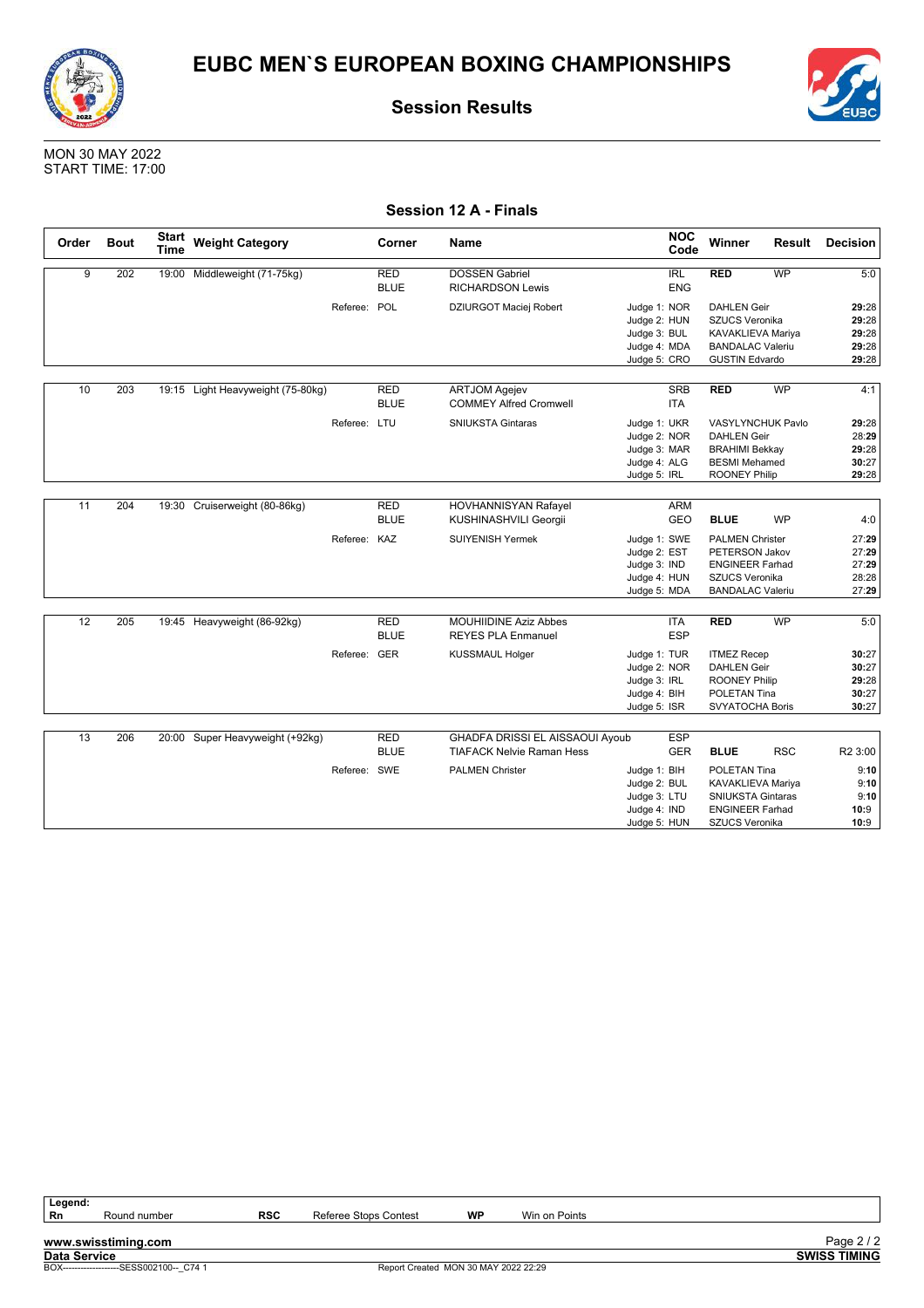![](_page_38_Picture_0.jpeg)

![](_page_38_Picture_1.jpeg)

### **Men's Minimumweight (46-48kg)**

![](_page_38_Picture_3.jpeg)

**Draw Sheet**

### **As of MON 30 MAY 2022**

|                  |                            |      | <b>Number of boxers: 8</b>             |                             | <b>Final</b>                                        |
|------------------|----------------------------|------|----------------------------------------|-----------------------------|-----------------------------------------------------|
|                  | Quarterfinals              |      |                                        |                             |                                                     |
| <b>NOC Code</b>  | Name                       | Seed | <b>Semifinals</b>                      |                             | Final                                               |
|                  |                            |      |                                        |                             |                                                     |
| <b>GEO</b>       | <b>ALAKHVERDOVI Sakhil</b> | (1)  |                                        |                             |                                                     |
|                  |                            |      | <b>ALAKHVERDOVI S</b><br><b>WP 5:0</b> |                             |                                                     |
|                  |                            |      |                                        |                             |                                                     |
| ARM              | HARUTYUNYAN Baregham       |      |                                        |                             |                                                     |
|                  |                            |      |                                        | <b>ALAKHVERDOVI S</b>       |                                                     |
|                  |                            |      |                                        | <b>WP 5:0</b>               |                                                     |
| <b>TUR</b>       | <b>ADIGUZEL Metehan</b>    |      |                                        |                             |                                                     |
|                  |                            |      | WP 5:0                                 |                             |                                                     |
|                  |                            |      | <b>SLOMINSKI J</b>                     |                             |                                                     |
| POL              | SLOMINSKI Jakub            |      |                                        |                             |                                                     |
|                  |                            |      |                                        |                             |                                                     |
|                  |                            |      |                                        |                             | <b>ALAKHVERDOVI S</b><br>WP 4:1                     |
|                  |                            |      |                                        |                             |                                                     |
| <b>UKR</b>       | <b>TYSHKOVETS Andriy</b>   |      |                                        |                             |                                                     |
|                  |                            |      | ESPOSITO L<br>WP 3:2                   |                             |                                                     |
|                  |                            |      |                                        |                             |                                                     |
| <b>ITA</b>       | ESPOSITO Leonardo          |      |                                        |                             |                                                     |
|                  |                            |      |                                        | WP 5:0<br><b>SEBAHTIN E</b> |                                                     |
|                  |                            |      |                                        |                             |                                                     |
| $\overline{IRL}$ | <b>NESBITT Rickey</b>      |      |                                        |                             |                                                     |
|                  |                            |      | WP 5:0                                 |                             |                                                     |
|                  |                            |      | <b>SEBAHTIN E</b>                      |                             |                                                     |
| <b>BUL</b>       | <b>SEBAHTIN Ergyunal</b>   | (2)  |                                        |                             | <b>Standings</b>                                    |
|                  |                            |      |                                        | 1<br>$2^{\circ}$            | <b>ALAKHVERDOVI S</b><br>(GEO)<br><b>SEBAHTIN E</b> |
|                  |                            |      |                                        | $\mathbf{3}$                | (BUL)<br><b>SLOMINSKI J</b><br>(POL)                |
|                  |                            |      |                                        | 3                           | <b>ESPOSITO L</b><br>(ITA)                          |
|                  |                            |      |                                        | 5                           | (ARM)<br>HARUTYUNYAN B<br><b>NESBITT R</b>          |
|                  |                            |      |                                        | 5<br>5                      | (IRL)<br>ADIGUZEL M<br>(TUR)                        |
|                  |                            |      |                                        | 5                           | (UKR)<br><b>TYSHKOVETS A</b>                        |

#### **Notes:**

Sorting order for ranked 3rd: from semifinals, first, loser against the gold medallist, second, loser against the silver medallist. For ranked 5th: from quarterfinals, same criteria to list<br>the first two losers and then, l

**Legend: Win on Points**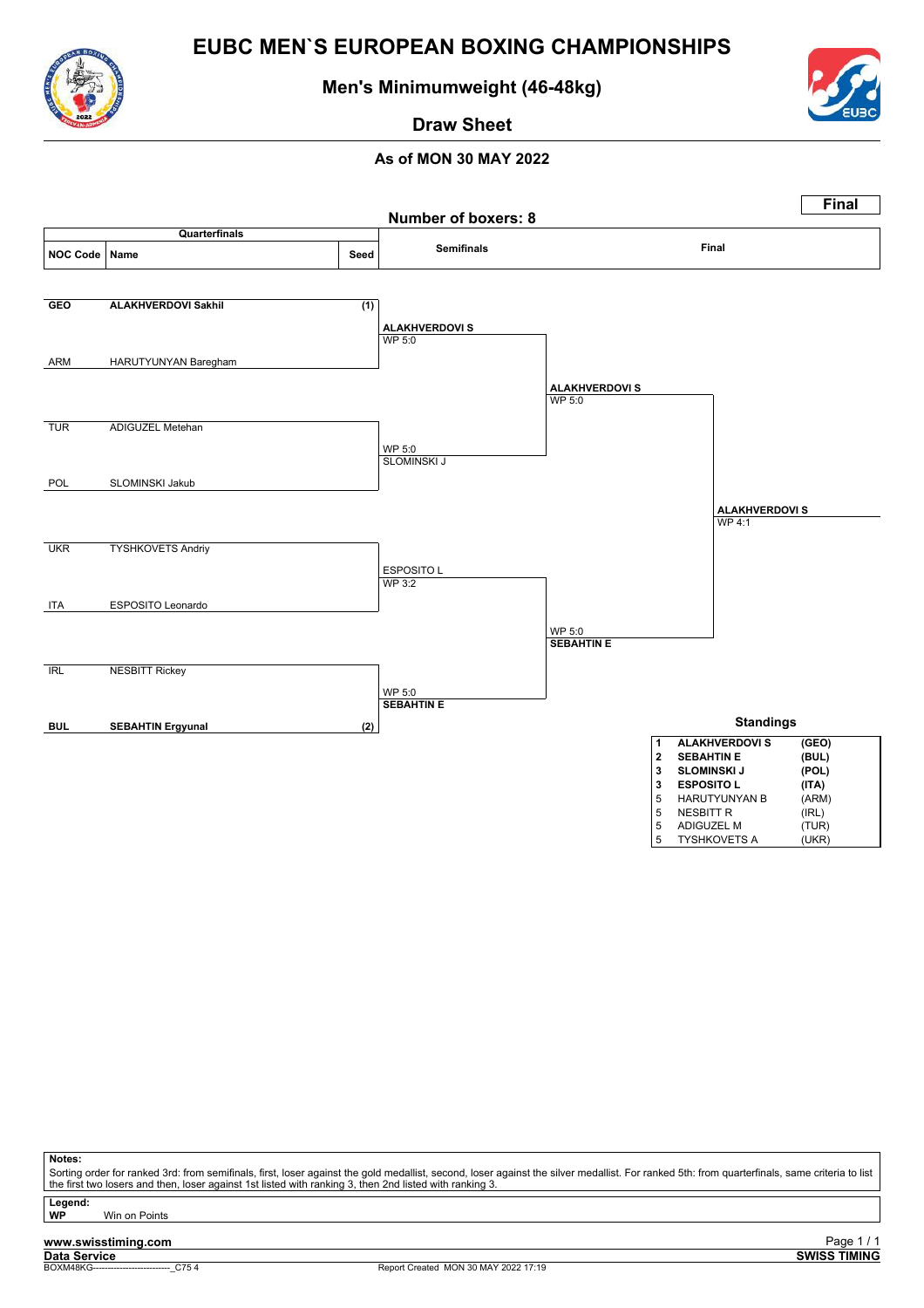![](_page_39_Picture_0.jpeg)

**Men's Fly (48-51kg)**

![](_page_39_Picture_3.jpeg)

**Draw Sheet**

![](_page_39_Figure_7.jpeg)

| Notes:        |                                         |            | the first two losers and then, loser against 1st listed with ranking 3, then 2nd listed with ranking 3. |    |               | Sorting order for ranked 3rd: from semifinals, first, loser against the gold medallist, second, loser against the silver medallist. For ranked 5th: from quarterfinals, same criteria to list |
|---------------|-----------------------------------------|------------|---------------------------------------------------------------------------------------------------------|----|---------------|-----------------------------------------------------------------------------------------------------------------------------------------------------------------------------------------------|
| Legend:<br>Rn | Round number                            | <b>RSC</b> | Referee Stops Contest                                                                                   | WP | Win on Points |                                                                                                                                                                                               |
|               | www.swisstiming.com                     |            |                                                                                                         |    |               | Page $1/1$                                                                                                                                                                                    |
| Data Service  | BOXM51KG-------------------------- C754 |            | Report Created MON 30 MAY 2022 17:38                                                                    |    |               | <b>SWISS TIMING</b>                                                                                                                                                                           |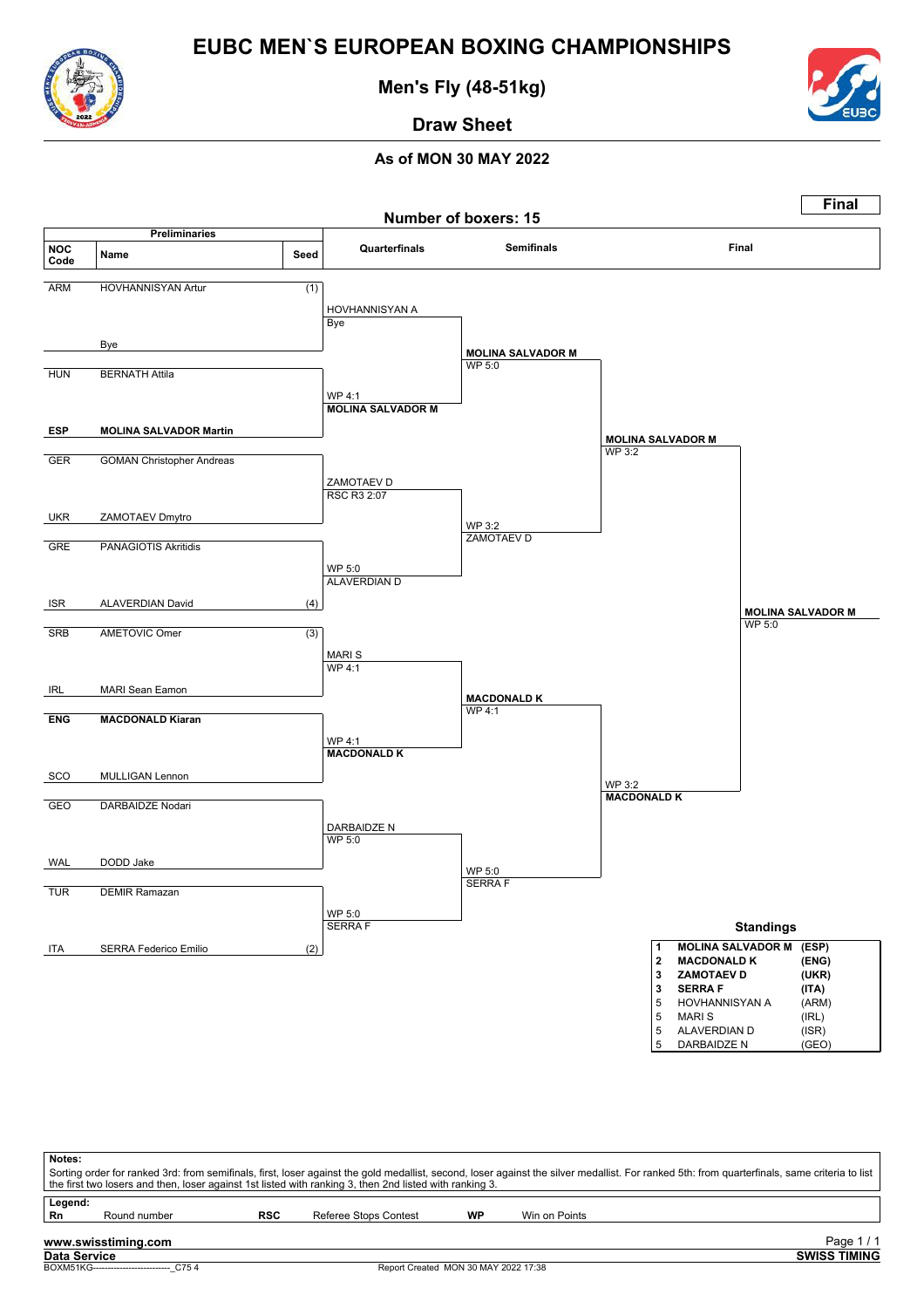![](_page_40_Picture_0.jpeg)

**Men's Bantam (51-54kg)**

![](_page_40_Picture_3.jpeg)

**Draw Sheet**

### **As of MON 30 MAY 2022**

![](_page_40_Figure_6.jpeg)

**Notes:** Sorting order for ranked 3rd: from semifinals, first, loser against the gold medallist, second, loser against the silver medallist. For ranked 5th: from quarterfinals, same criteria to list the first two losers and then, loser against 1st listed with ranking 3, then 2nd listed with ranking 3.

Legend:<br>WP **Win on Points** 

# **www.swisstiming.com**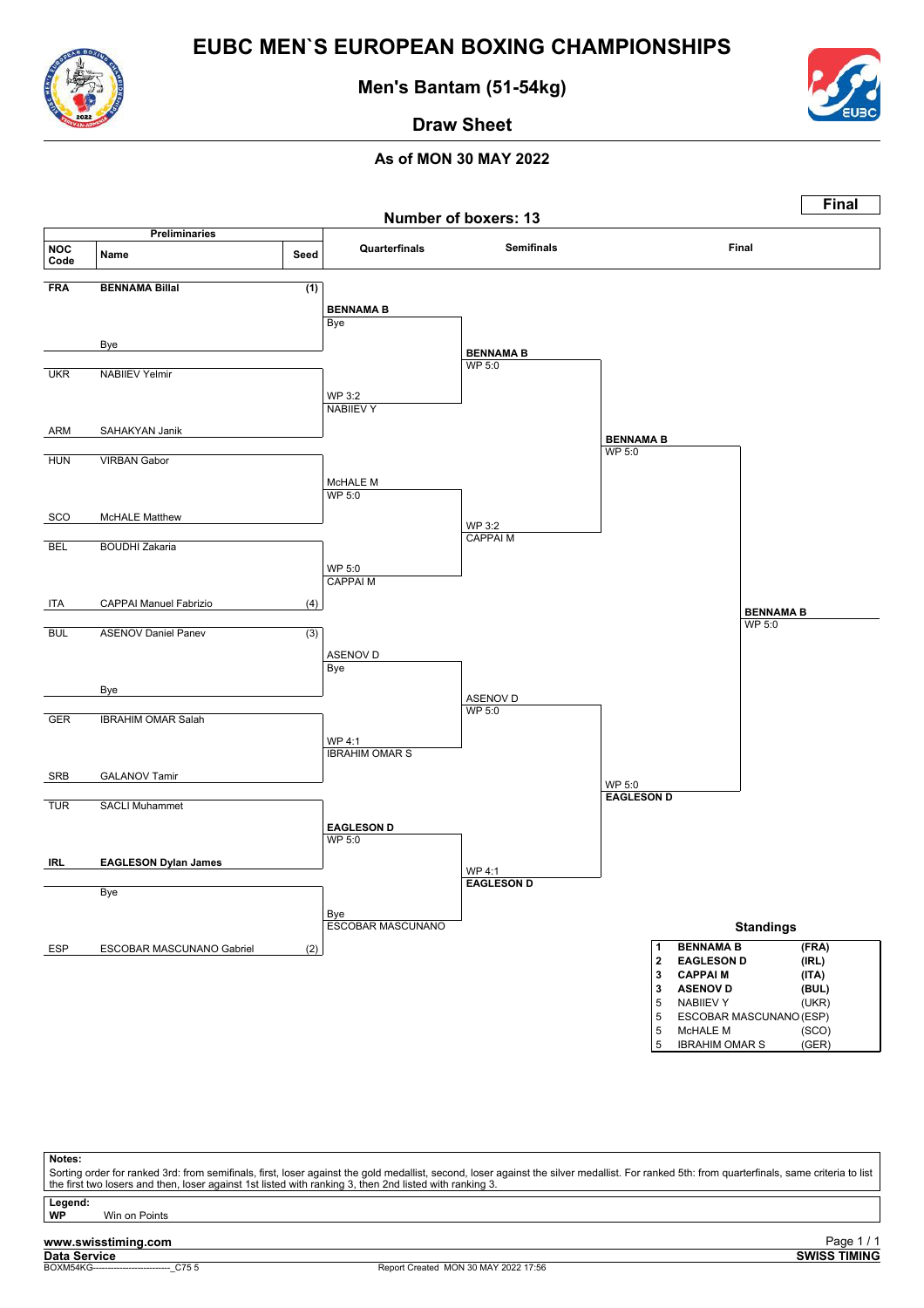![](_page_41_Picture_0.jpeg)

**Men's Feather (54-57kg)**

![](_page_41_Picture_3.jpeg)

**Draw Sheet**

![](_page_41_Figure_6.jpeg)

| Notes:<br>Sorting order for ranked 3rd: from semifinals, first, loser against the gold medallist, second, loser against the silver medallist. For ranked 5th: from quarterfinals, same criteria to list<br>the first two losers and then, loser against 1st listed with ranking 3, then 2nd listed with ranking 3. |                                           |    |              |                                      |                       |           |                     |  |  |  |  |
|--------------------------------------------------------------------------------------------------------------------------------------------------------------------------------------------------------------------------------------------------------------------------------------------------------------------|-------------------------------------------|----|--------------|--------------------------------------|-----------------------|-----------|---------------------|--|--|--|--|
| Legend:<br><b>ABD</b>                                                                                                                                                                                                                                                                                              | Abandon                                   | Rn | Round number | <b>RSC</b>                           | Referee Stops Contest | <b>WP</b> | Win on Points       |  |  |  |  |
| www.swisstiming.com<br>Page $1/1$                                                                                                                                                                                                                                                                                  |                                           |    |              |                                      |                       |           |                     |  |  |  |  |
| Data Service                                                                                                                                                                                                                                                                                                       | BOXM57KG--------------------------- C75 5 |    |              | Report Created MON 30 MAY 2022 18:42 |                       |           | <b>SWISS TIMING</b> |  |  |  |  |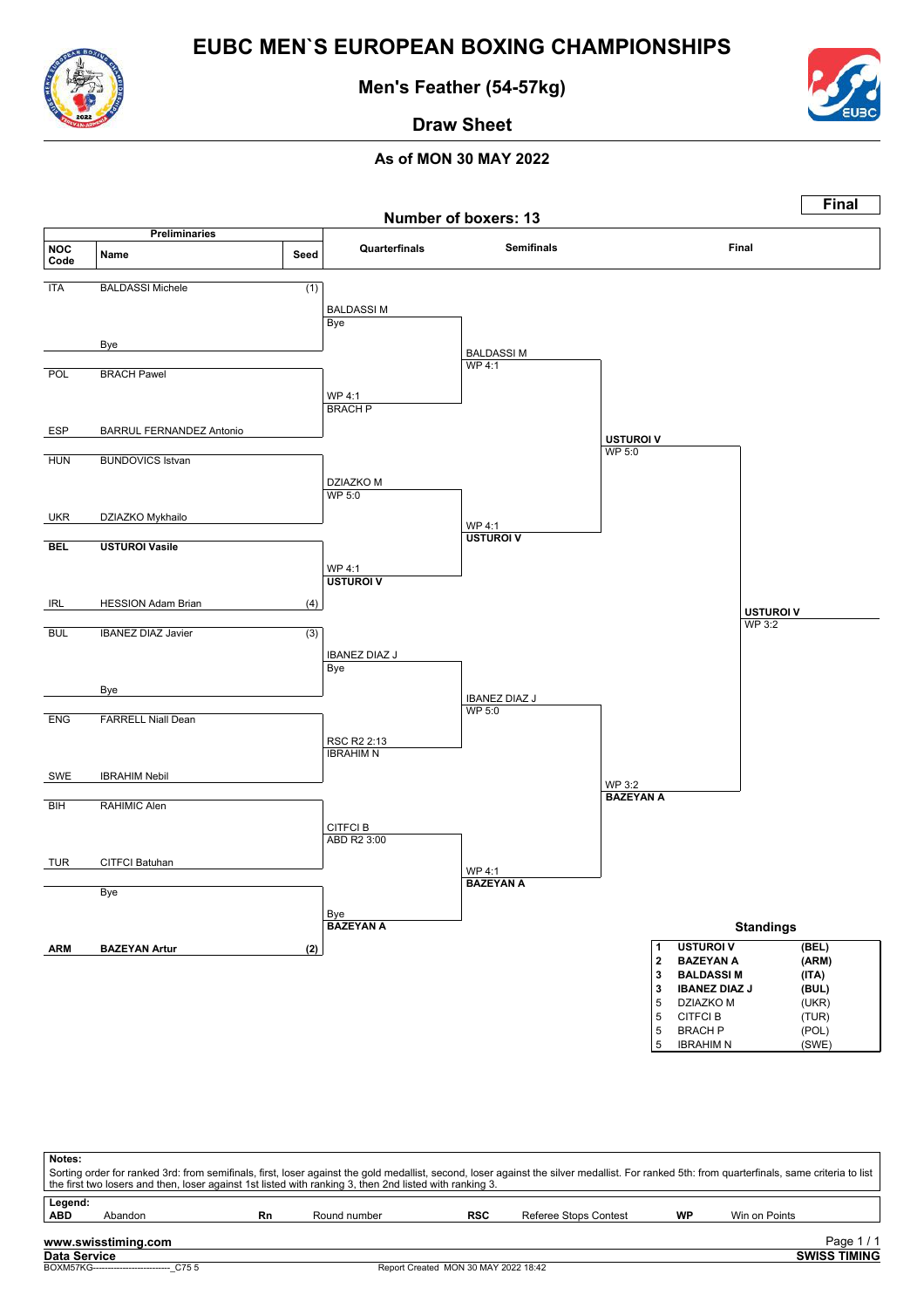![](_page_42_Picture_0.jpeg)

**Men's Light (57-60kg)**

![](_page_42_Picture_3.jpeg)

# **Draw Sheet**

### **As of MON 30 MAY 2022**

![](_page_42_Figure_7.jpeg)

| Notes:                                                                                                  |              |              |                                   |  |                                                                                                                                                                                               |  |  |  |  |  |
|---------------------------------------------------------------------------------------------------------|--------------|--------------|-----------------------------------|--|-----------------------------------------------------------------------------------------------------------------------------------------------------------------------------------------------|--|--|--|--|--|
|                                                                                                         |              |              |                                   |  | Sorting order for ranked 3rd: from semifinals, first, loser against the gold medallist, second, loser against the silver medallist. For ranked 5th: from quarterfinals, same criteria to list |  |  |  |  |  |
| the first two losers and then, loser against 1st listed with ranking 3, then 2nd listed with ranking 3. |              |              |                                   |  |                                                                                                                                                                                               |  |  |  |  |  |
| Legend:                                                                                                 |              |              |                                   |  |                                                                                                                                                                                               |  |  |  |  |  |
|                                                                                                         |              |              |                                   |  |                                                                                                                                                                                               |  |  |  |  |  |
| Rn                                                                                                      | Round number | <b>RSC-I</b> | Referee Stops Contest - Injury WP |  | Win on Points                                                                                                                                                                                 |  |  |  |  |  |

### **www.swisstiming.com**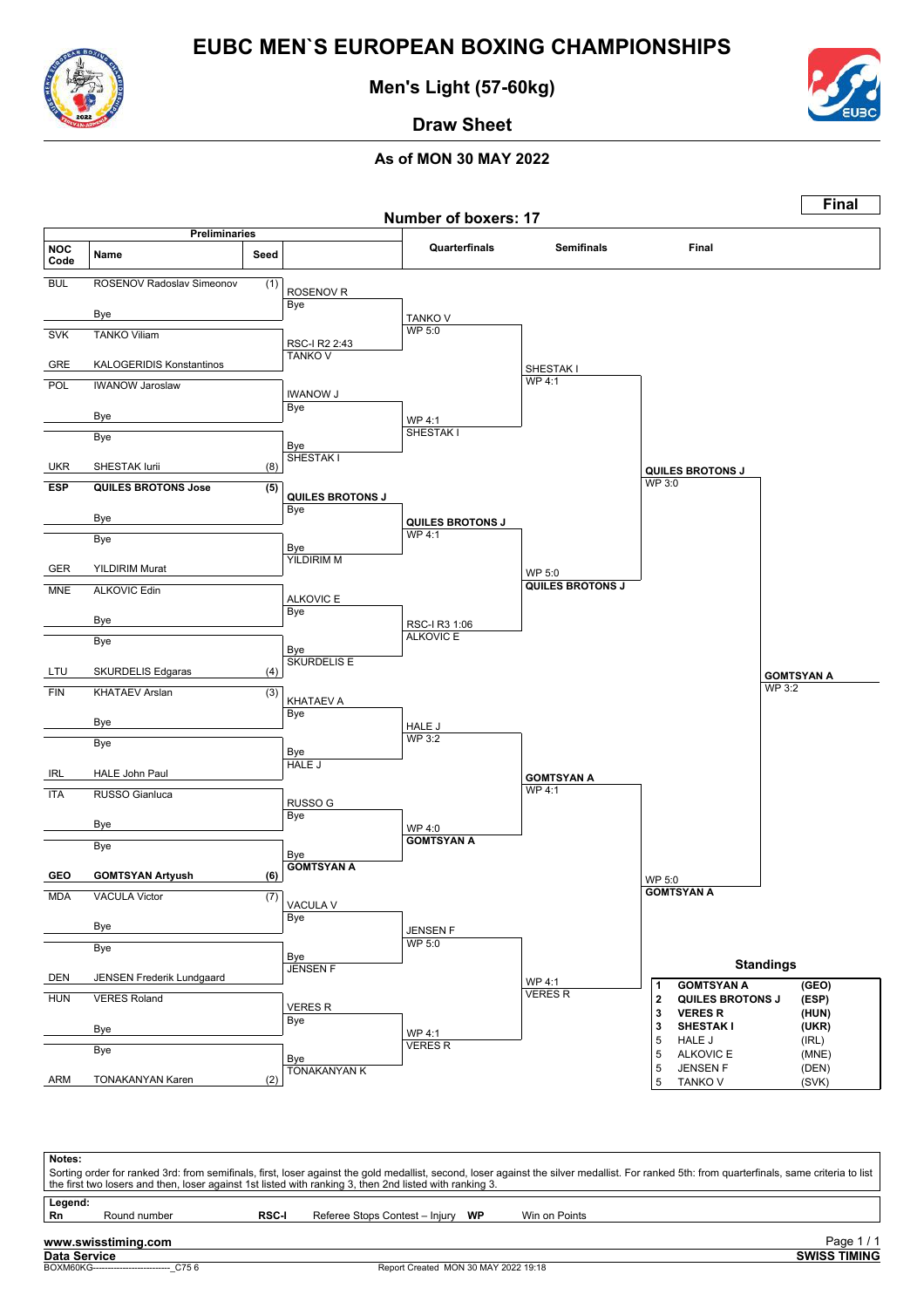![](_page_43_Picture_0.jpeg)

**Men's Light Welter (60-63.5kg)**

![](_page_43_Picture_3.jpeg)

**Draw Sheet**

### **As of MON 30 MAY 2022**

![](_page_43_Figure_6.jpeg)

**Notes:** Sorting order for ranked 3rd: from semifinals, first, loser against the gold medallist, second, loser against the silver medallist. For ranked 5th: from quarterfinals, same criteria to list the first two losers and then, loser against 1st listed with ranking 3, then 2nd listed with ranking 3.

Legend:<br>WP **Win on Points** 

### **www.swisstiming.com**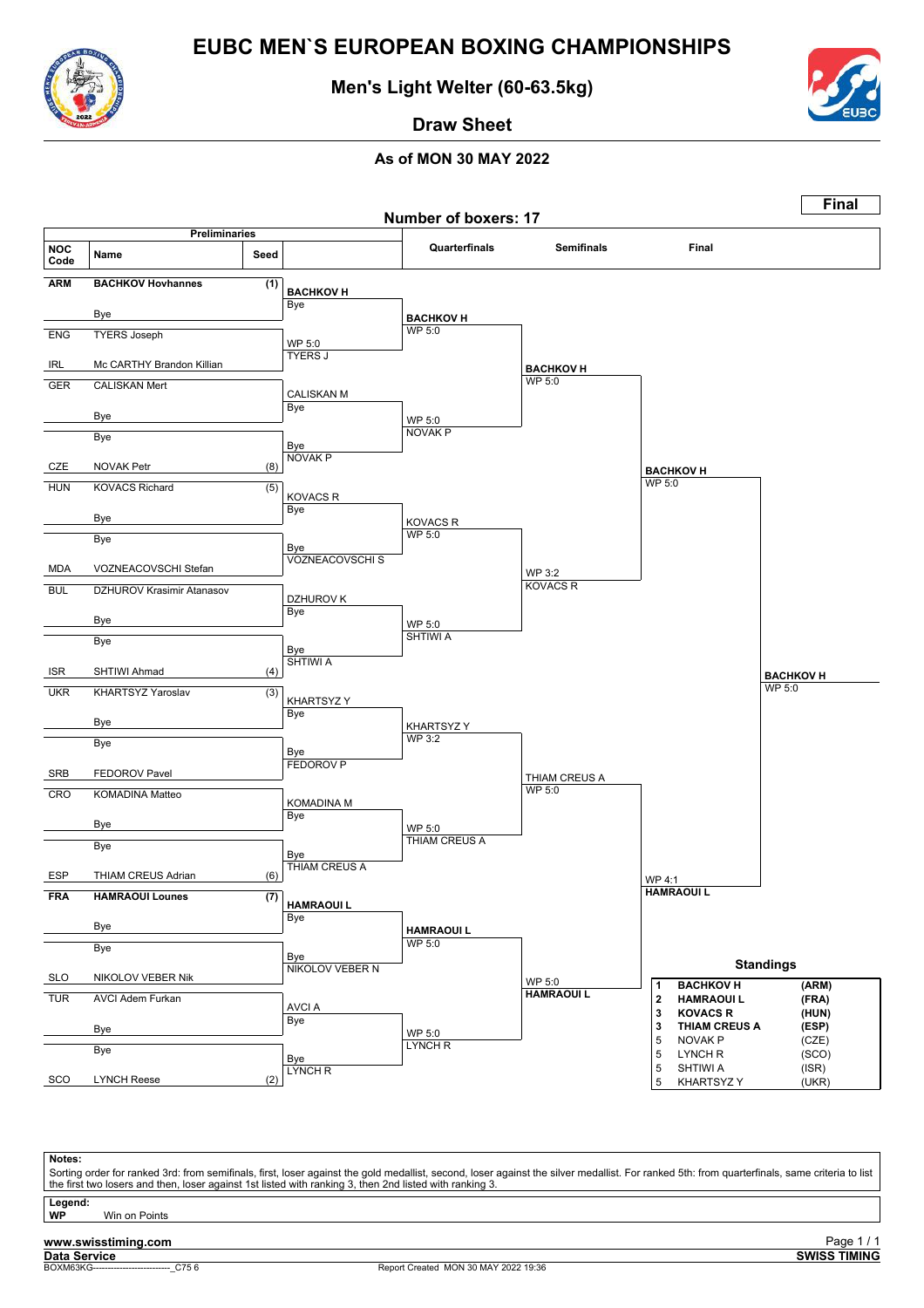![](_page_44_Picture_0.jpeg)

**Men's Welter (63.5-67kg)**

![](_page_44_Picture_3.jpeg)

**Draw Sheet**

![](_page_44_Figure_6.jpeg)

|               | Notes:<br>Sorting order for ranked 3rd: from semifinals, first, loser against the gold medallist, second, loser against the silver medallist. For ranked 5th: from quarterfinals, same criteria to list<br>the first two losers and then, loser against 1st listed with ranking 3, then 2nd listed with ranking 3. |            |                       |    |                                 |  |  |  |  |  |  |  |  |
|---------------|--------------------------------------------------------------------------------------------------------------------------------------------------------------------------------------------------------------------------------------------------------------------------------------------------------------------|------------|-----------------------|----|---------------------------------|--|--|--|--|--|--|--|--|
| Legend:<br>Rn | Round number                                                                                                                                                                                                                                                                                                       | <b>RSC</b> | Referee Stops Contest | WP | Win on Points                   |  |  |  |  |  |  |  |  |
|               | www.swisstiming.com<br>Data Service                                                                                                                                                                                                                                                                                |            |                       |    | Page 1/1<br><b>SWISS TIMING</b> |  |  |  |  |  |  |  |  |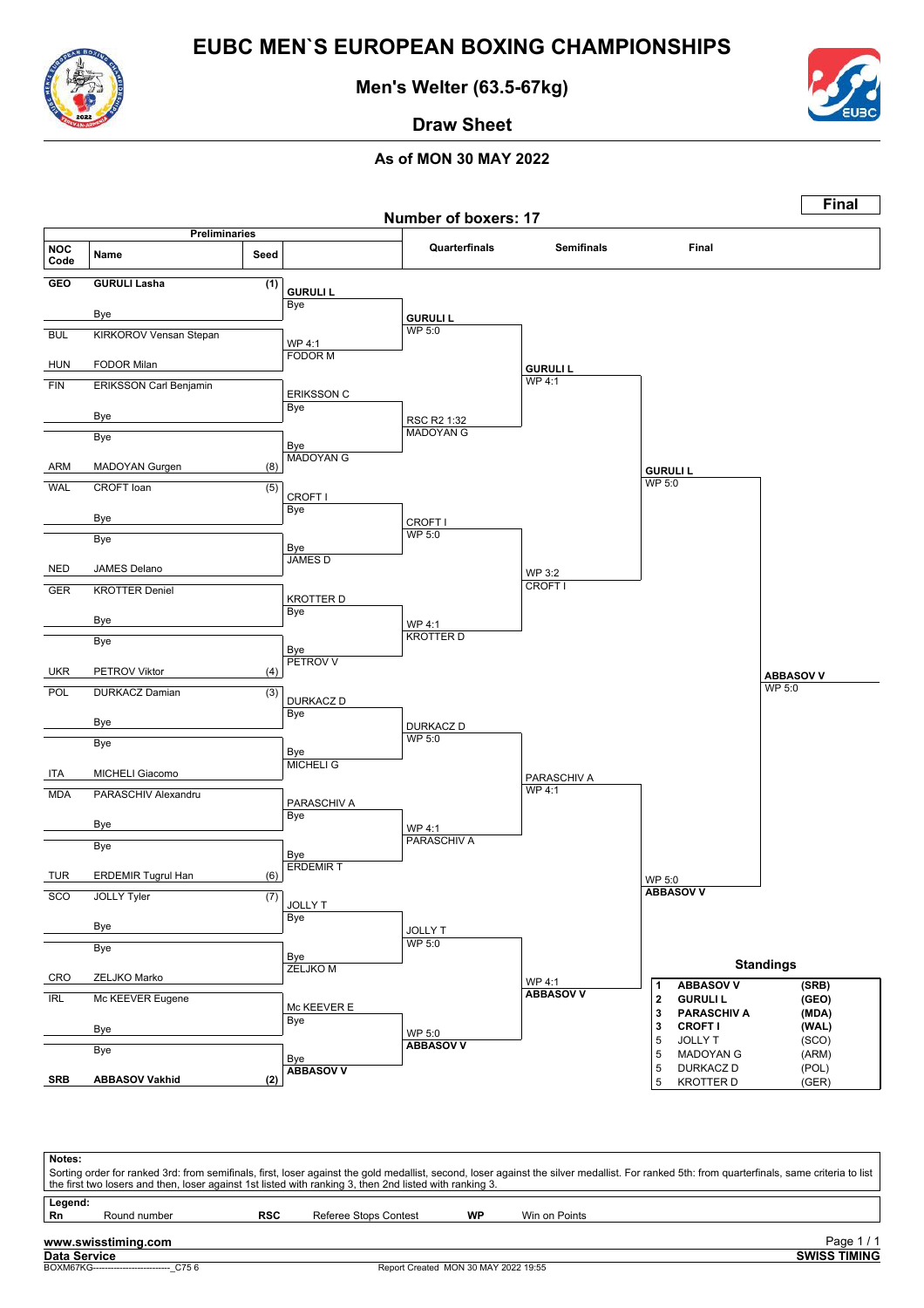![](_page_45_Picture_0.jpeg)

**Men's Light Middle (67-71kg)**

![](_page_45_Picture_3.jpeg)

**Draw Sheet**

![](_page_45_Figure_6.jpeg)

| Notes:                | Sorting order for ranked 3rd: from semifinals, first, loser against the gold medallist, second, loser against the silver medallist. For ranked 5th: from quarterfinals, same criteria to list<br>the first two losers and then, loser against 1st listed with ranking 3, then 2nd listed with ranking 3. |    |              |              |                                   |               |                                   |  |  |  |  |  |
|-----------------------|----------------------------------------------------------------------------------------------------------------------------------------------------------------------------------------------------------------------------------------------------------------------------------------------------------|----|--------------|--------------|-----------------------------------|---------------|-----------------------------------|--|--|--|--|--|
| Legend:<br><b>DSQ</b> | Disqualification                                                                                                                                                                                                                                                                                         | Rn | Round number | <b>RSC-I</b> | Referee Stops Contest - Injury WP | Win on Points |                                   |  |  |  |  |  |
| Data Service          | www.swisstiming.com                                                                                                                                                                                                                                                                                      |    |              |              |                                   |               | Page $1/1$<br><b>SWISS TIMING</b> |  |  |  |  |  |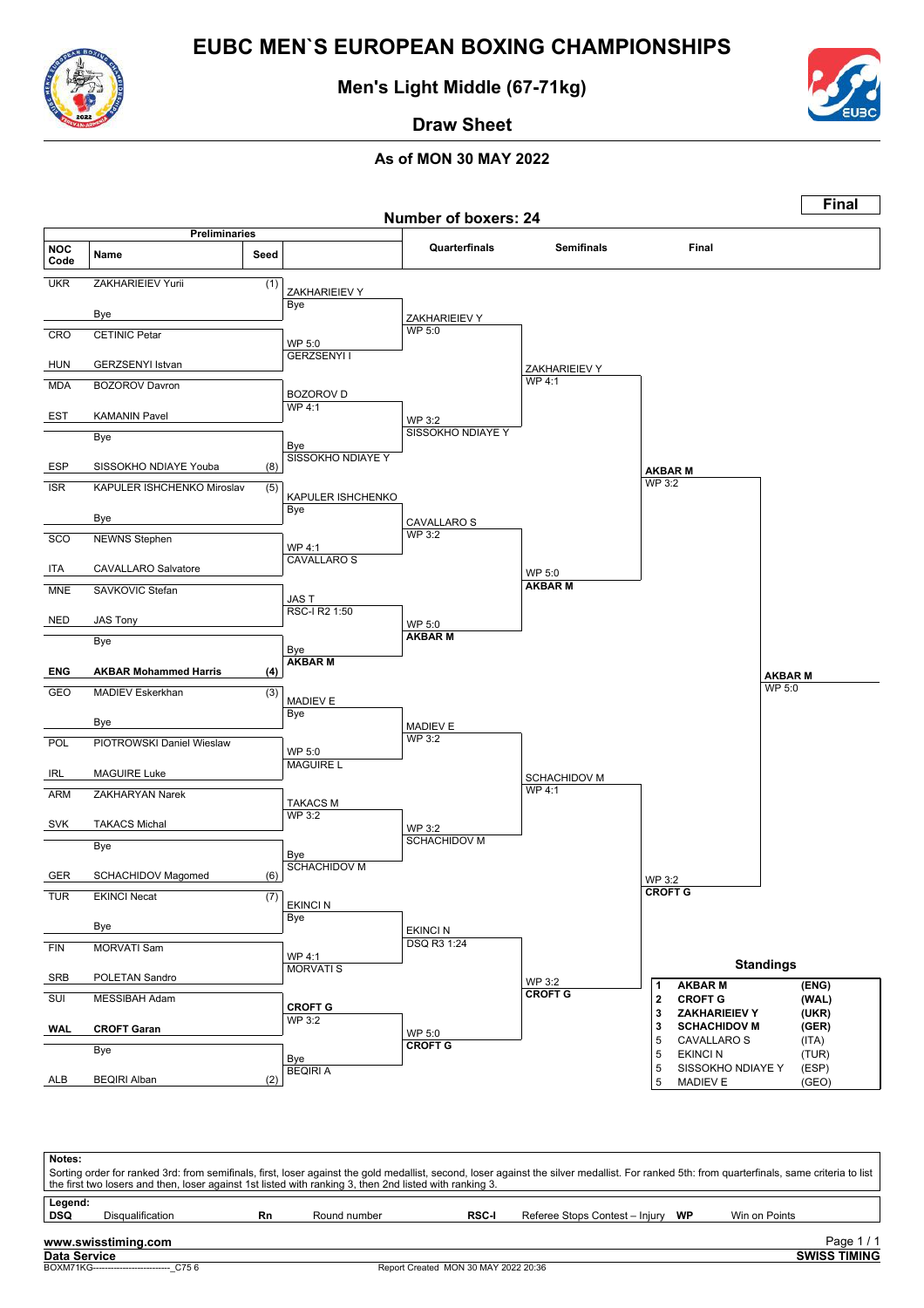![](_page_46_Picture_0.jpeg)

**Men's Middle (71-75kg)**

![](_page_46_Picture_3.jpeg)

**Draw Sheet**

|                    |                                               |      |                                     |                                      |                                  |                                                                        | Final                     |
|--------------------|-----------------------------------------------|------|-------------------------------------|--------------------------------------|----------------------------------|------------------------------------------------------------------------|---------------------------|
|                    | <b>Preliminaries</b>                          |      |                                     | <b>Number of boxers: 23</b>          |                                  |                                                                        |                           |
| <b>NOC</b><br>Code | Name                                          | Seed |                                     | Quarterfinals                        | <b>Semifinals</b>                | Final                                                                  |                           |
| <b>ITA</b>         | <b>CAVALLARO Salvatore</b>                    | (1)  | CAVALLARO S                         |                                      |                                  |                                                                        |                           |
|                    | Bye                                           |      | Bye                                 | <b>CAVALLARO S</b>                   |                                  |                                                                        |                           |
| <b>CZE</b>         | <b>BARTL Milos</b>                            |      | WP 5:0<br><b>BARTLM</b>             | WP 5:0                               |                                  |                                                                        |                           |
| LTU                | <b>TROFIMCUK Aleksandr</b>                    |      |                                     |                                      | CAVALLARO S<br><b>WP 5:0</b>     |                                                                        |                           |
| <b>MDA</b>         | <b>GAVRILIUC Vlad</b>                         |      | <b>GAVRILIUC V</b><br>Bye           |                                      |                                  |                                                                        |                           |
|                    | Bye                                           |      |                                     | WP 5:0<br><b>GUELER S</b>            |                                  |                                                                        |                           |
|                    | Bye                                           |      | Bye<br><b>GUELER S</b>              |                                      |                                  |                                                                        |                           |
| TUR                | <b>GUELER Serhat</b>                          | (8)  |                                     |                                      |                                  | <b>DOSSEN G</b><br>WP 4:1                                              |                           |
| <b>FRA</b>         | FENDERO Moreno                                | (5)  | <b>FENDEROM</b><br>Bye              |                                      |                                  |                                                                        |                           |
|                    | Bye                                           |      |                                     | <b>GEDMINAS M</b><br>WP 5:0          |                                  |                                                                        |                           |
| <b>GRE</b>         | PETROPOULOS Konstantinos                      |      | WP 5:0<br><b>GEDMINAS M</b>         |                                      |                                  |                                                                        |                           |
| <b>NOR</b>         | <b>GEDMINAS Mindaugas</b>                     |      |                                     |                                      | WP 4:1<br><b>DOSSEN G</b>        |                                                                        |                           |
| <b>IRL</b>         | <b>DOSSEN Gabriel</b>                         |      | <b>DOSSEN G</b><br><b>WP4:1</b>     |                                      |                                  |                                                                        |                           |
| ESP                | <b>CUADRADO ENTRENA Miguel</b>                |      |                                     | WP 5:0<br><b>DOSSEN G</b>            |                                  |                                                                        |                           |
|                    | Bye                                           |      | Bye<br><b>KIWAN R</b>               |                                      |                                  |                                                                        |                           |
| <b>BUL</b>         | KIWAN Rami Mofid                              | (4)  |                                     |                                      |                                  |                                                                        | <b>DOSSEN G</b><br>WP 5:0 |
| <b>SCO</b>         | <b>HICKEY Sam</b>                             | (3)  | <b>HICKEY S</b><br>Bye              |                                      |                                  |                                                                        |                           |
|                    | Bye                                           |      |                                     | <b>HICKEY S</b><br><b>WP 3:0</b>     |                                  |                                                                        |                           |
| <b>AUT</b>         | <b>MEINL Marcel</b>                           |      | RSC-I R2 2:27<br><b>CSERVENKA R</b> |                                      |                                  |                                                                        |                           |
| <b>HUN</b>         | <b>CSERVENKA Robert</b>                       |      |                                     |                                      | <b>HICKEY S</b><br><b>WP 4:1</b> |                                                                        |                           |
| GEO                | NAVERIANI Otar                                |      | NAVERIANI O<br><b>WP 5:0</b>        |                                      |                                  |                                                                        |                           |
| ISR                | <b>ILYUSHONOK Daniel</b>                      |      |                                     | WO<br><b>MEMIC A</b>                 |                                  |                                                                        |                           |
|                    | Bye                                           |      | Bye<br><b>MEMICA</b>                |                                      |                                  |                                                                        |                           |
| SRB<br><b>ENG</b>  | <b>MEMIC Almir</b><br><b>RICHARDSON Lewis</b> | (6)  |                                     |                                      |                                  | WP 4:1<br><b>RICHARDSON L</b>                                          |                           |
|                    |                                               | (7)  | <b>RICHARDSON L</b><br><b>Bye</b>   |                                      |                                  |                                                                        |                           |
| <b>SWE</b>         | Bye                                           |      |                                     | <b>RICHARDSON L</b><br><b>WP 5:0</b> |                                  |                                                                        |                           |
|                    | MENDOZA ESCRIBA Erik                          |      | WP 5:0<br>PAPAKIN I                 |                                      |                                  |                                                                        | <b>Standings</b>          |
| <b>UKR</b><br>ARM  | PAPAKIN Ivan<br>HARUTYUNYAN Vakhtang          |      |                                     |                                      | WP 5:0<br><b>RICHARDSON L</b>    | <b>DOSSEN G</b><br>1<br>$\overline{\mathbf{2}}$<br><b>RICHARDSON L</b> | (IRL)<br>(ENG)            |
|                    |                                               |      | HARUTYUNYAN V<br>WP 5:0             |                                      |                                  | 3<br><b>CAVALLAROS</b>                                                 | (ITA)                     |
| POL                | <b>GOLEBIEWSKI Bartosz</b><br>Bye             |      |                                     | WP 5:0<br><b>SCHUMANN K</b>          |                                  | 3<br><b>HICKEY S</b><br>5<br><b>GEDMINAS M</b>                         | (SCO)<br>(NOR)            |
|                    |                                               |      | Bye<br><b>SCHUMANN K</b>            |                                      |                                  | 5<br><b>SCHUMANN K</b><br><b>GUELER S</b><br>5                         | (GER)<br>(TUR)            |
| GER                | SCHUMANN Kevin Boakye                         | (2)  |                                     |                                      |                                  | $\sqrt{5}$<br><b>MEMICA</b>                                            | (SRB)                     |

| Notes:        |                                     |              | Sorting order for ranked 3rd: from semifinals, first, loser against the gold medallist, second, loser against the silver medallist. For ranked 5th: from quarterfinals, same criteria to list  <br>the first two losers and then, loser against 1st listed with ranking 3, then 2nd listed with ranking 3. |          |           |               |                                   |
|---------------|-------------------------------------|--------------|------------------------------------------------------------------------------------------------------------------------------------------------------------------------------------------------------------------------------------------------------------------------------------------------------------|----------|-----------|---------------|-----------------------------------|
| Legend:<br>Rn | Round number                        | <b>RSC-I</b> | Referee Stops Contest - Injury WO                                                                                                                                                                                                                                                                          | Walkover | <b>WP</b> | Win on Points |                                   |
|               | www.swisstiming.com<br>Data Service |              |                                                                                                                                                                                                                                                                                                            |          |           |               | Page $1/1$<br><b>SWISS TIMING</b> |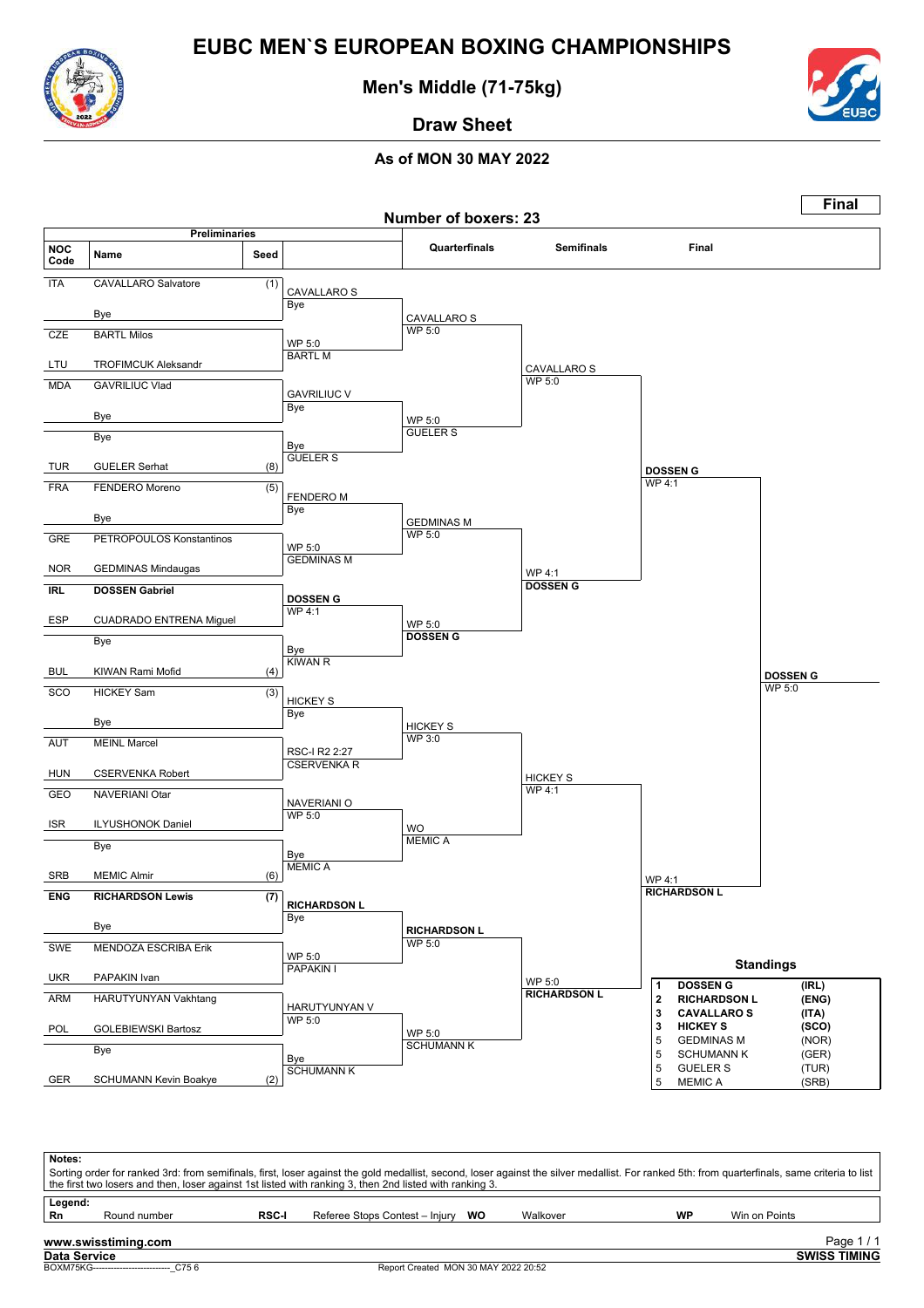![](_page_47_Picture_0.jpeg)

**Men's Light Heavy (75-80kg)**

![](_page_47_Picture_3.jpeg)

**Draw Sheet**

|                    |                                         |                  |                                  | <b>Number of boxers: 20</b> |                                  |                                             | <b>Final</b>     |
|--------------------|-----------------------------------------|------------------|----------------------------------|-----------------------------|----------------------------------|---------------------------------------------|------------------|
|                    | <b>Preliminaries</b>                    |                  |                                  |                             | <b>Semifinals</b>                |                                             |                  |
| <b>NOC</b><br>Code | Name                                    | Seed             |                                  | Quarterfinals               |                                  | Final                                       |                  |
| <b>ESP</b>         | JALIDOV GAFUROVA Gazimagomed Schami (1) |                  | JALIDOV GAFUROVA G               |                             |                                  |                                             |                  |
|                    | Bye                                     |                  | Bye                              |                             |                                  |                                             |                  |
| <b>SRB</b>         | <b>ARTJOM Agejev</b>                    |                  |                                  | <b>ARTJOM A</b><br>WP 4:1   |                                  |                                             |                  |
|                    |                                         |                  | RSC R1 2:48<br><b>ARTJOM A</b>   |                             |                                  |                                             |                  |
| POL                | <b>GOINSKI Mateusz</b>                  |                  |                                  |                             | <b>ARTJOM A</b><br><b>WP 5:0</b> |                                             |                  |
| <b>EST</b>         | <b>AAS Stiven</b>                       |                  | AAS S                            |                             |                                  |                                             |                  |
|                    | Bye                                     |                  | Bye                              | WP 5:0                      |                                  |                                             |                  |
|                    | <b>Bye</b>                              |                  | Bye                              | <b>NIKOLOV K</b>            |                                  |                                             |                  |
| <b>BUL</b>         | NIKOLOV Kristiyan Veselinov             | (8)              | <b>NIKOLOV K</b>                 |                             |                                  |                                             |                  |
| <b>ARM</b>         | HAKOBYAN Hambardzum                     | (5)              |                                  |                             |                                  | <b>ARTJOM A</b><br><b>WP 4:1</b>            |                  |
|                    |                                         |                  | HAKOBYAN H<br>Bye                |                             |                                  |                                             |                  |
|                    | Bye                                     |                  |                                  | <b>HAKOBYAN H</b>           |                                  |                                             |                  |
|                    | Bye                                     |                  | Bye                              | WP 5:0                      |                                  |                                             |                  |
| MDA                | <b>COSCIUG Dmitri</b>                   |                  | <b>COSCIUG D</b>                 |                             | WP 5:0                           |                                             |                  |
| <b>FIN</b>         | NYSTEDT Nikita                          |                  |                                  |                             | <b>PLANTIC L</b>                 |                                             |                  |
|                    |                                         |                  | <b>GUTSAEV G</b><br><b>WP4:1</b> |                             |                                  |                                             |                  |
| GEO                | <b>GUTSAEV Georgii</b>                  |                  |                                  | WP 3:2<br><b>PLANTIC L</b>  |                                  |                                             |                  |
|                    | Bye                                     |                  | Bye<br><b>PLANTIC L</b>          |                             |                                  |                                             |                  |
| CRO                | PLANTIC Luka                            | (4)              |                                  |                             |                                  |                                             | <b>ARTJOM A</b>  |
| <b>SVK</b>         | <b>CSEMEZ Andrej</b>                    | $\overline{(3)}$ | <b>CSEMEZ A</b>                  |                             |                                  |                                             | WP 4:1           |
|                    | Bye                                     |                  | Bye                              | SAPUN I                     |                                  |                                             |                  |
| <b>ENG</b>         | <b>CROTTY George</b>                    |                  |                                  | <b>WP 3:2</b>               |                                  |                                             |                  |
|                    |                                         |                  | WP 5:0<br><b>SAPUN I</b>         |                             |                                  |                                             |                  |
| <b>UKR</b>         | SAPUN Ivan                              |                  |                                  |                             | SAPUN I<br><b>WP 3:2</b>         |                                             |                  |
| GRE                | <b>TSAOUSIDIS Theocharis</b>            |                  | <b>TSAOUSIDIS T</b>              |                             |                                  |                                             |                  |
|                    | Bye                                     |                  | Bye                              | RSC R3 2:56                 |                                  |                                             |                  |
|                    | Bye                                     |                  | Bye                              | <b>KRAUS G</b>              |                                  |                                             |                  |
| <b>NED</b>         | <b>KRAUS Gradus</b>                     | (6)              | <b>KRAUS G</b>                   |                             |                                  |                                             |                  |
| <b>MNE</b>         | <b>MARCIC Petar</b>                     | (7)              |                                  |                             |                                  | WP 5:0<br><b>COMMEY A</b>                   |                  |
|                    |                                         |                  | <b>MARCIC P</b><br>Bye           |                             |                                  |                                             |                  |
|                    | Bye                                     |                  |                                  | EHIS B                      |                                  |                                             |                  |
|                    | Bye                                     |                  | Bye                              | <b>WP 4:1</b>               |                                  |                                             |                  |
| GER                | EHIS Ben Nosa                           |                  | EHIS B                           |                             | WP 5:0                           | <b>ARTJOM A</b>                             | <b>Standings</b> |
| <b>WAL</b>         | <b>BEVAN Taylor</b>                     |                  |                                  |                             | <b>COMMEY A</b>                  | 1<br>$\mathbf{2}$<br><b>COMMEY A</b>        | (SRB)<br>(ITA)   |
|                    |                                         |                  | <b>BEVANT</b><br><b>WP 5:0</b>   |                             |                                  | 3<br><b>PLANTIC L</b><br><b>SAPUNI</b><br>3 | (CRO)<br>(UKR)   |
| SWE                | <b>NUHA Liridon</b>                     |                  |                                  | WP 3:2<br><b>COMMEY A</b>   |                                  | 5<br><b>NIKOLOV K</b>                       | (BUL)            |
|                    | Bye                                     |                  | Bye<br><b>COMMEY A</b>           |                             |                                  | 5<br>EHIS B<br>5<br><b>HAKOBYAN H</b>       | (GER)<br>(ARM)   |
| ITA                | <b>COMMEY Alfred Cromwell</b>           | (2)              |                                  |                             |                                  | 5<br><b>KRAUS G</b>                         | (NED)            |

| Notes:        |                                     |     | the first two losers and then, loser against 1st listed with ranking 3, then 2nd listed with ranking 3. |           | Sorting order for ranked 3rd: from semifinals, first, loser against the gold medallist, second, loser against the silver medallist. For ranked 5th: from quarterfinals, same criteria to list |  |
|---------------|-------------------------------------|-----|---------------------------------------------------------------------------------------------------------|-----------|-----------------------------------------------------------------------------------------------------------------------------------------------------------------------------------------------|--|
| Legend:<br>Rn | Round number                        | RSC | Referee Stops Contest                                                                                   | <b>WP</b> | Win on Points                                                                                                                                                                                 |  |
|               | www.swisstiming.com<br>Data Service |     |                                                                                                         |           | Page $1/1$<br><b>SWISS TIMING</b>                                                                                                                                                             |  |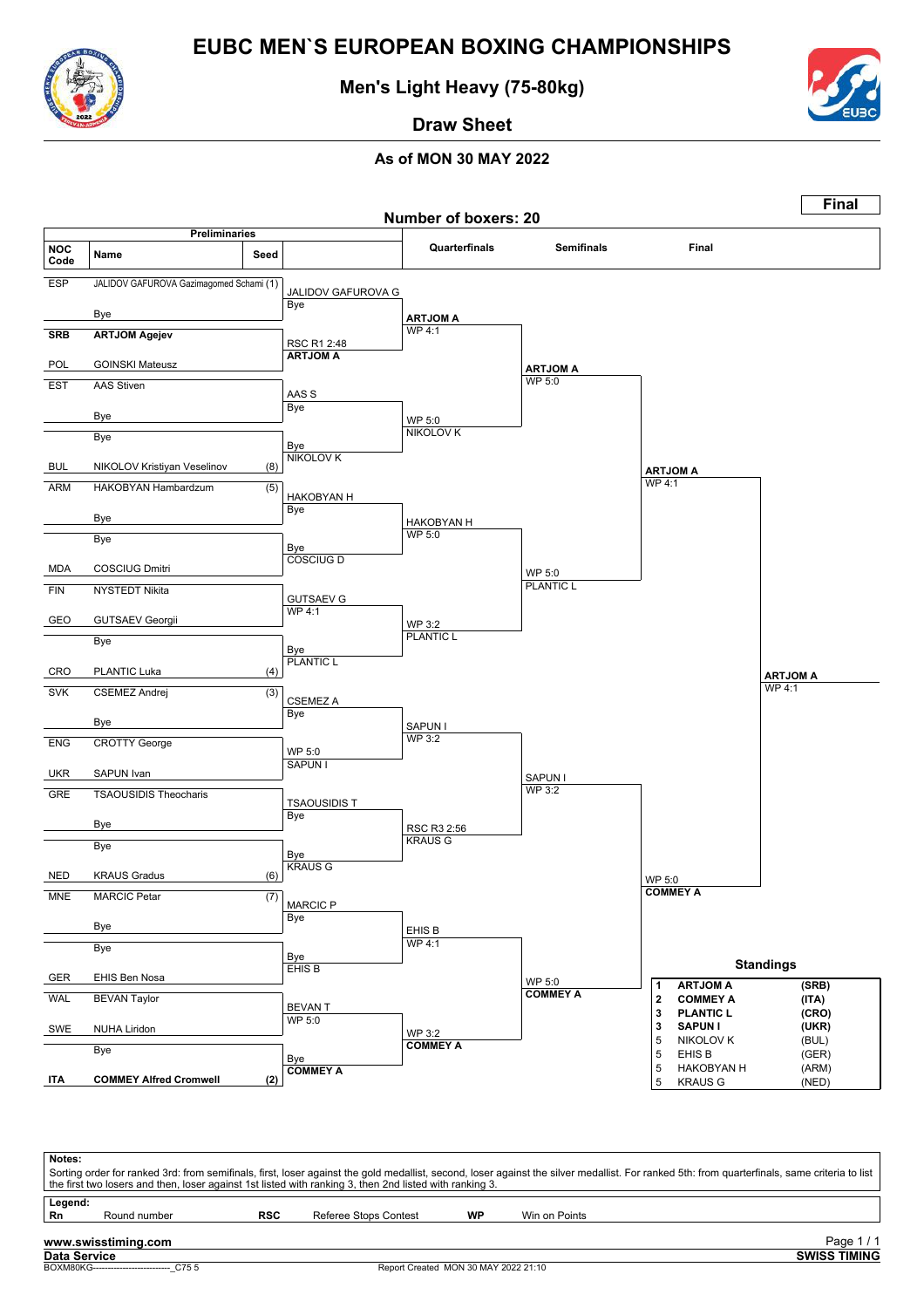![](_page_48_Picture_0.jpeg)

**Men's Cruiser (80-86kg)**

![](_page_48_Picture_3.jpeg)

**Draw Sheet**

![](_page_48_Figure_6.jpeg)

| Notes:       |                                           |     |                                                                                                         |    |          |    |                                                                                                                                                                                               |  |
|--------------|-------------------------------------------|-----|---------------------------------------------------------------------------------------------------------|----|----------|----|-----------------------------------------------------------------------------------------------------------------------------------------------------------------------------------------------|--|
|              |                                           |     |                                                                                                         |    |          |    | Sorting order for ranked 3rd: from semifinals, first, loser against the gold medallist, second, loser against the silver medallist. For ranked 5th: from quarterfinals, same criteria to list |  |
|              |                                           |     | the first two losers and then, loser against 1st listed with ranking 3, then 2nd listed with ranking 3. |    |          |    |                                                                                                                                                                                               |  |
| Legend:      |                                           |     |                                                                                                         |    |          |    |                                                                                                                                                                                               |  |
| Rn           | Round number                              | RSC | Referee Stops Contest                                                                                   | wo | Walkover | WP | Win on Points                                                                                                                                                                                 |  |
|              | www.swisstiming.com                       |     |                                                                                                         |    |          |    | Page $1/1$                                                                                                                                                                                    |  |
| Data Service |                                           |     |                                                                                                         |    |          |    | <b>SWISS TIMING</b>                                                                                                                                                                           |  |
|              | BOXM86KG--------------------------- C75 5 |     | Report Created MON 30 MAY 2022 21:55                                                                    |    |          |    |                                                                                                                                                                                               |  |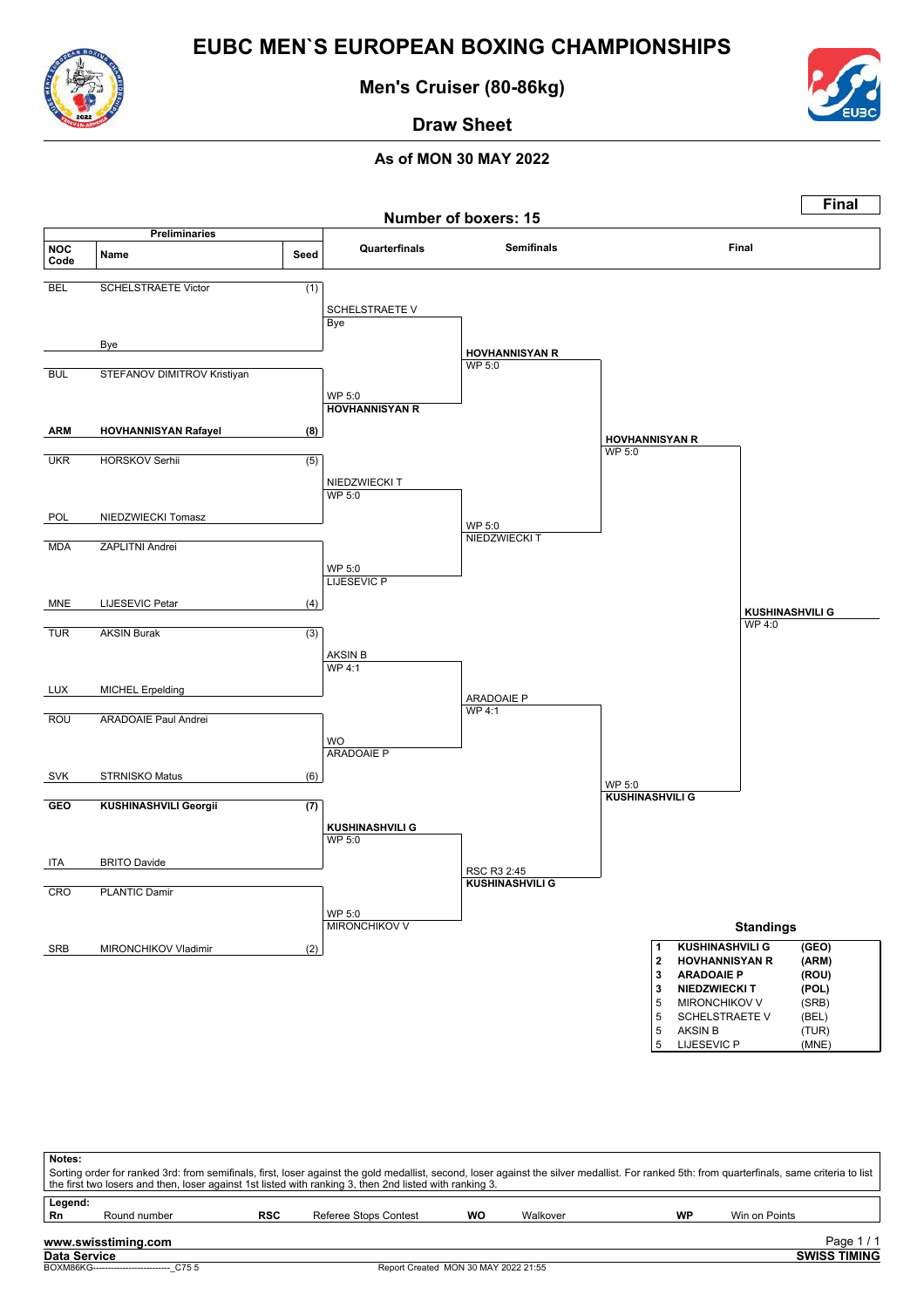![](_page_49_Picture_0.jpeg)

**Men's Heavy (86-92kg)**

![](_page_49_Picture_3.jpeg)

**Draw Sheet**

![](_page_49_Figure_6.jpeg)

| Notes:       |                                          |     | Sorting order for ranked 3rd: from semifinals, first, loser against the gold medallist, second, loser against the silver medallist. For ranked 5th: from quarterfinals, same criteria to list<br>the first two losers and then, loser against 1st listed with ranking 3, then 2nd listed with ranking 3. |    |               |                     |
|--------------|------------------------------------------|-----|----------------------------------------------------------------------------------------------------------------------------------------------------------------------------------------------------------------------------------------------------------------------------------------------------------|----|---------------|---------------------|
| Legend:      |                                          |     |                                                                                                                                                                                                                                                                                                          |    |               |                     |
| Rn           | Round number                             | RSC | Referee Stops Contest                                                                                                                                                                                                                                                                                    | WP | Win on Points |                     |
|              | www.swisstiming.com                      |     |                                                                                                                                                                                                                                                                                                          |    |               | Page $1/1$          |
| Data Service |                                          |     |                                                                                                                                                                                                                                                                                                          |    |               | <b>SWISS TIMING</b> |
|              | BOXM92KG-------------------------- C75 5 |     | Report Created MON 30 MAY 2022 22:12                                                                                                                                                                                                                                                                     |    |               |                     |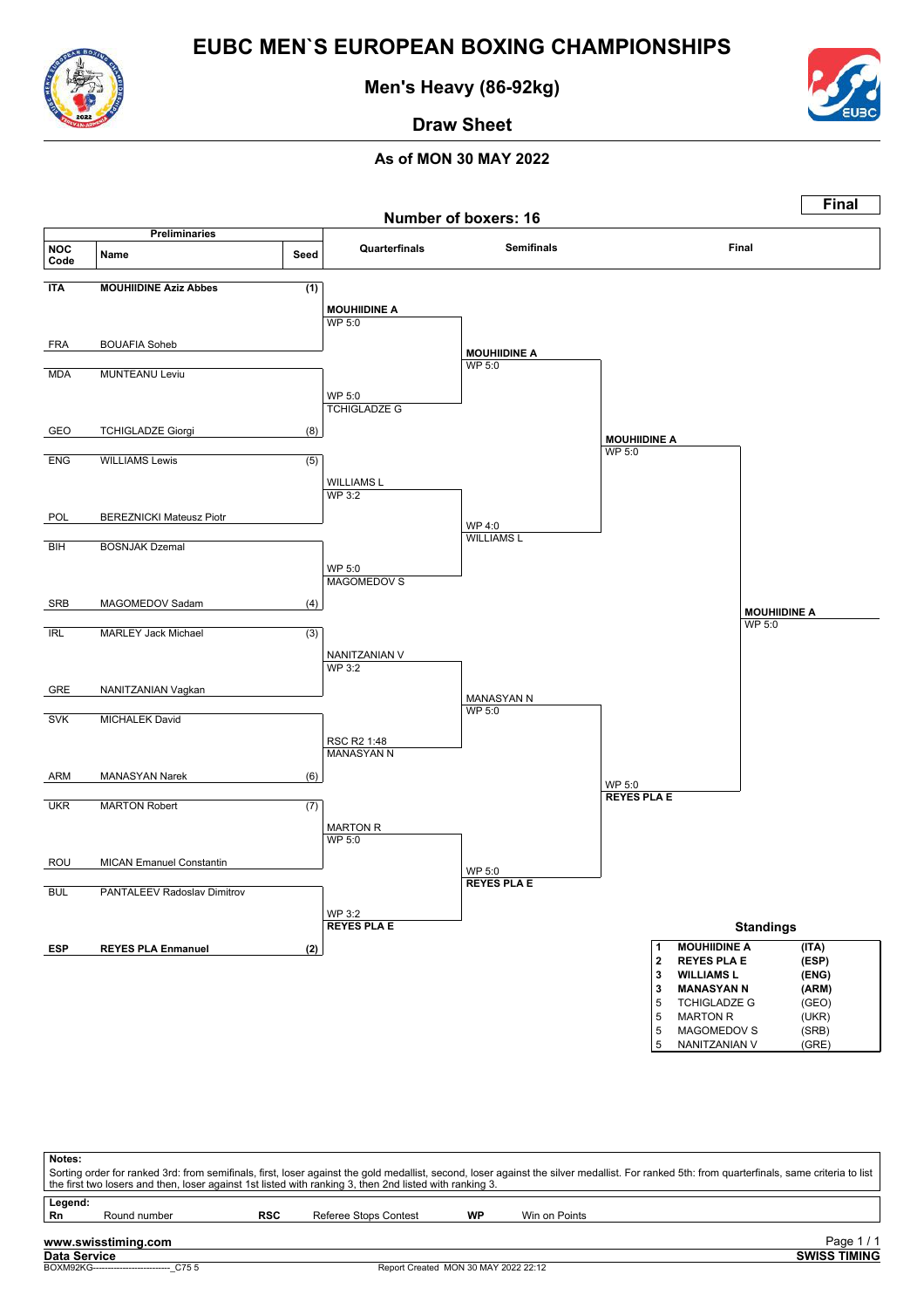![](_page_50_Picture_0.jpeg)

**Men's Super Heavy (+92kg)**

![](_page_50_Picture_3.jpeg)

**Draw Sheet**

![](_page_50_Figure_6.jpeg)

| Notes:       |                     |            |                                                                                                         |    |                                                                                                                                                                                               |
|--------------|---------------------|------------|---------------------------------------------------------------------------------------------------------|----|-----------------------------------------------------------------------------------------------------------------------------------------------------------------------------------------------|
|              |                     |            |                                                                                                         |    | Sorting order for ranked 3rd: from semifinals, first, loser against the gold medallist, second, loser against the silver medallist. For ranked 5th: from quarterfinals, same criteria to list |
|              |                     |            | the first two losers and then, loser against 1st listed with ranking 3, then 2nd listed with ranking 3. |    |                                                                                                                                                                                               |
| Legend:      |                     |            |                                                                                                         |    |                                                                                                                                                                                               |
| Rn           | Round number        | <b>RSC</b> | Referee Stops Contest                                                                                   | WP | Win on Points                                                                                                                                                                                 |
|              |                     |            |                                                                                                         |    |                                                                                                                                                                                               |
|              | www.swisstiming.com |            |                                                                                                         |    | Page 1/1                                                                                                                                                                                      |
| Data Service |                     |            |                                                                                                         |    | <b>SWISS TIMING</b>                                                                                                                                                                           |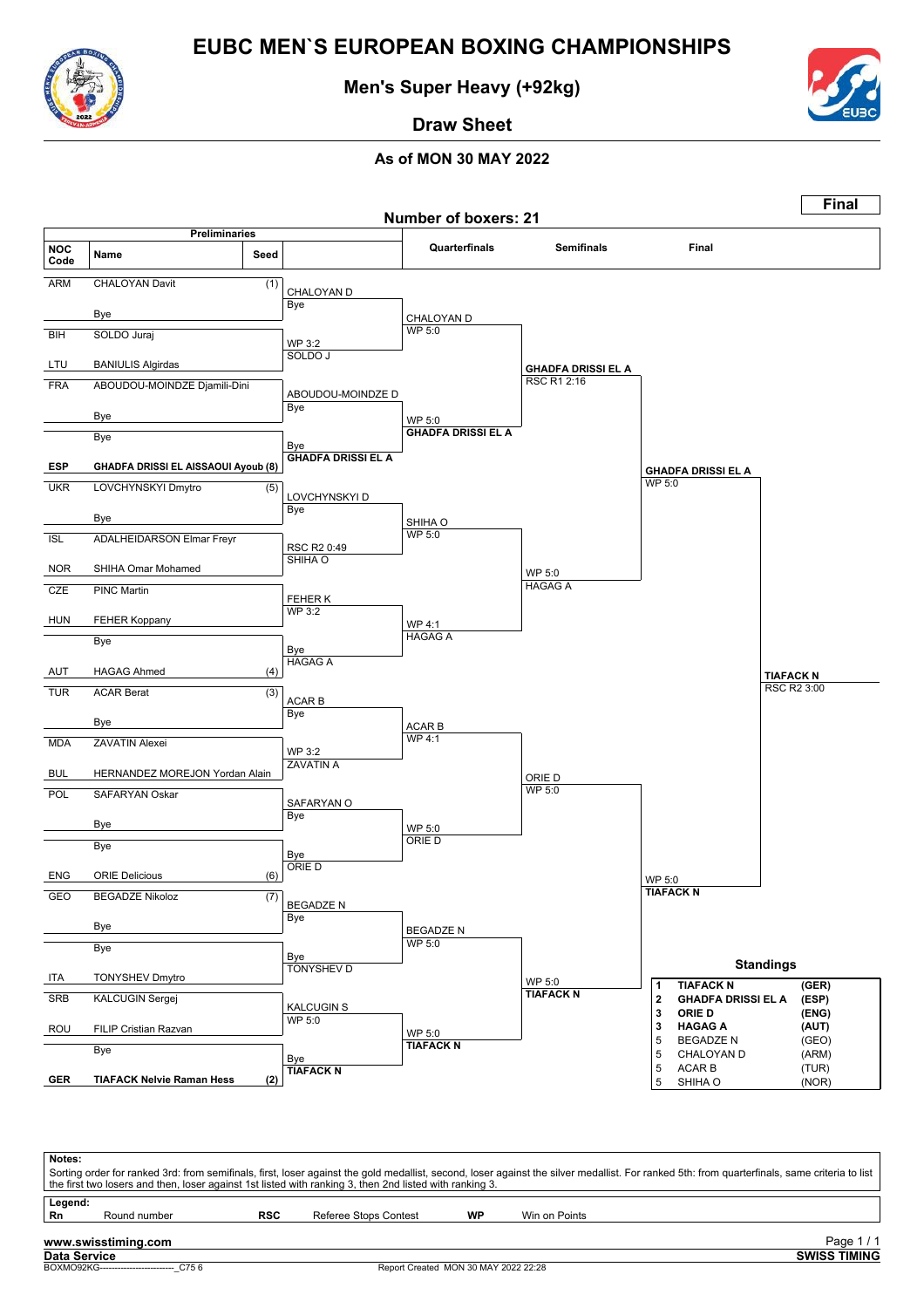![](_page_51_Picture_0.jpeg)

![](_page_51_Picture_2.jpeg)

### **Medallists by Weight Category**

### **As of MON 30 MAY 2022 at 22:30**

#### **After 13 of 13 Events**

| <b>Weight Category</b>         | Date                                   | Medal         | <b>Name</b>                      | <b>NOC Code</b> |
|--------------------------------|----------------------------------------|---------------|----------------------------------|-----------------|
| Minimumweight (46-48kg)        | MON 30 MAY                             | <b>GOLD</b>   | <b>ALAKHVERDOVI Sakhil</b>       | <b>GEO</b>      |
|                                |                                        | <b>SILVER</b> | <b>SEBAHTIN Ergyunal</b>         | <b>BUL</b>      |
|                                |                                        | <b>BRONZE</b> | <b>SLOMINSKI Jakub</b>           | POL             |
|                                |                                        | <b>BRONZE</b> | ESPOSITO Leonardo                | <b>ITA</b>      |
| Flyweight (48-51kg)            | MON 30 MAY                             | <b>GOLD</b>   | MOLINA SALVADOR Martin           | <b>ESP</b>      |
|                                |                                        | <b>SILVER</b> | <b>MACDONALD Kiaran</b>          | <b>ENG</b>      |
|                                |                                        | <b>BRONZE</b> | ZAMOTAEV Dmytro                  | <b>UKR</b>      |
|                                |                                        | <b>BRONZE</b> | <b>SERRA Federico Emilio</b>     | <b>ITA</b>      |
| Bantamweight (51-54kg)         | MON 30 MAY                             | <b>GOLD</b>   | <b>BENNAMA Billal</b>            | <b>FRA</b>      |
|                                |                                        | <b>SILVER</b> | <b>EAGLESON Dylan James</b>      | <b>IRL</b>      |
|                                |                                        | <b>BRONZE</b> | <b>CAPPAI Manuel Fabrizio</b>    | <b>ITA</b>      |
|                                |                                        | <b>BRONZE</b> | <b>ASENOV Daniel Panev</b>       | <b>BUL</b>      |
| Featherweight (54-57kg)        | MON 30 MAY                             | GOLD          | <b>USTUROI Vasile</b>            | <b>BEL</b>      |
|                                |                                        | <b>SILVER</b> | <b>BAZEYAN Artur</b>             | <b>ARM</b>      |
|                                |                                        | <b>BRONZE</b> | <b>BALDASSI Michele</b>          | <b>ITA</b>      |
|                                |                                        | <b>BRONZE</b> | <b>IBANEZ DIAZ Javier</b>        | <b>BUL</b>      |
| Lightweight (57-60kg)          | MON 30 MAY                             | <b>GOLD</b>   | <b>GOMTSYAN Artyush</b>          | <b>GEO</b>      |
|                                |                                        | <b>SILVER</b> | QUILES BROTONS Jose              | <b>ESP</b>      |
|                                |                                        | <b>BRONZE</b> | <b>VERES Roland</b>              | <b>HUN</b>      |
|                                |                                        | <b>BRONZE</b> | <b>SHESTAK lurii</b>             | <b>UKR</b>      |
| Light Welterweight (60-63.5kg) | MON 30 MAY                             | <b>GOLD</b>   | <b>BACHKOV Hovhannes</b>         | <b>ARM</b>      |
|                                |                                        | <b>SILVER</b> | <b>HAMRAOUI Lounes</b>           | <b>FRA</b>      |
|                                |                                        | <b>BRONZE</b> | <b>KOVACS Richard</b>            | <b>HUN</b>      |
|                                |                                        | <b>BRONZE</b> | <b>THIAM CREUS Adrian</b>        | <b>ESP</b>      |
|                                |                                        |               |                                  |                 |
| Welterweight (63.5-67kg)       | MON 30 MAY                             | GOLD          | ABBASOV Vakhid                   | <b>SRB</b>      |
|                                |                                        | <b>SILVER</b> | <b>GURULI Lasha</b>              | <b>GEO</b>      |
|                                |                                        | <b>BRONZE</b> | PARASCHIV Alexandru              | <b>MDA</b>      |
|                                |                                        | <b>BRONZE</b> | <b>CROFT</b> Ioan                | <b>WAL</b>      |
| Light Middleweight (67-71kg)   | MON 30 MAY                             | GOLD          | <b>AKBAR Mohammed Harris</b>     | <b>ENG</b>      |
|                                |                                        | <b>SILVER</b> | <b>CROFT Garan</b>               | <b>WAL</b>      |
|                                |                                        | <b>BRONZE</b> | ZAKHARIEIEV Yurii                | <b>UKR</b>      |
|                                |                                        | <b>BRONZE</b> | SCHACHIDOV Magomed               | GER             |
| Middleweight (71-75kg)         | MON 30 MAY                             | GOLD          | <b>DOSSEN Gabriel</b>            | <b>IRL</b>      |
|                                |                                        | <b>SILVER</b> | <b>RICHARDSON Lewis</b>          | <b>ENG</b>      |
|                                |                                        | <b>BRONZE</b> | <b>CAVALLARO Salvatore</b>       | <b>ITA</b>      |
|                                |                                        | <b>BRONZE</b> | <b>HICKEY Sam</b>                | SCO             |
| Light Heavyweight (75-80kg)    | MON 30 MAY                             | <b>GOLD</b>   | <b>ARTJOM Agejev</b>             | <b>SRB</b>      |
|                                |                                        | <b>SILVER</b> | <b>COMMEY Alfred Cromwell</b>    | <b>ITA</b>      |
|                                |                                        | <b>BRONZE</b> | <b>PLANTIC Luka</b>              | CRO             |
|                                |                                        | <b>BRONZE</b> | <b>SAPUN Ivan</b>                | <b>UKR</b>      |
| Cruiserweight (80-86kg)        | MON 30 MAY                             | GOLD          | KUSHINASHVILI Georgii            | GEO             |
|                                |                                        | <b>SILVER</b> | <b>HOVHANNISYAN Rafayel</b>      | <b>ARM</b>      |
|                                |                                        | <b>BRONZE</b> | <b>ARADOAIE Paul Andrei</b>      | ROU             |
|                                |                                        | <b>BRONZE</b> | NIEDZWIECKI Tomasz               | POL             |
| Heavyweight (86-92kg)          | MON 30 MAY                             | <b>GOLD</b>   | <b>MOUHIIDINE Aziz Abbes</b>     | <b>ITA</b>      |
|                                |                                        | <b>SILVER</b> | <b>REYES PLA Enmanuel</b>        | <b>ESP</b>      |
|                                |                                        | <b>BRONZE</b> | <b>WILLIAMS Lewis</b>            | <b>ENG</b>      |
|                                | <b>BRONZE</b><br><b>MANASYAN Narek</b> | <b>ARM</b>    |                                  |                 |
| Super Heavyweight (+92kg)      | MON 30 MAY                             | <b>GOLD</b>   | <b>TIAFACK Nelvie Raman Hess</b> | <b>GER</b>      |
|                                |                                        | <b>SILVER</b> | GHADFA DRISSI EL AISSAOUI Ayoub  | <b>ESP</b>      |
|                                |                                        | <b>BRONZE</b> | <b>ORIE Delicious</b>            | <b>ENG</b>      |
|                                |                                        | <b>BRONZE</b> | <b>HAGAG Ahmed</b>               | <b>AUT</b>      |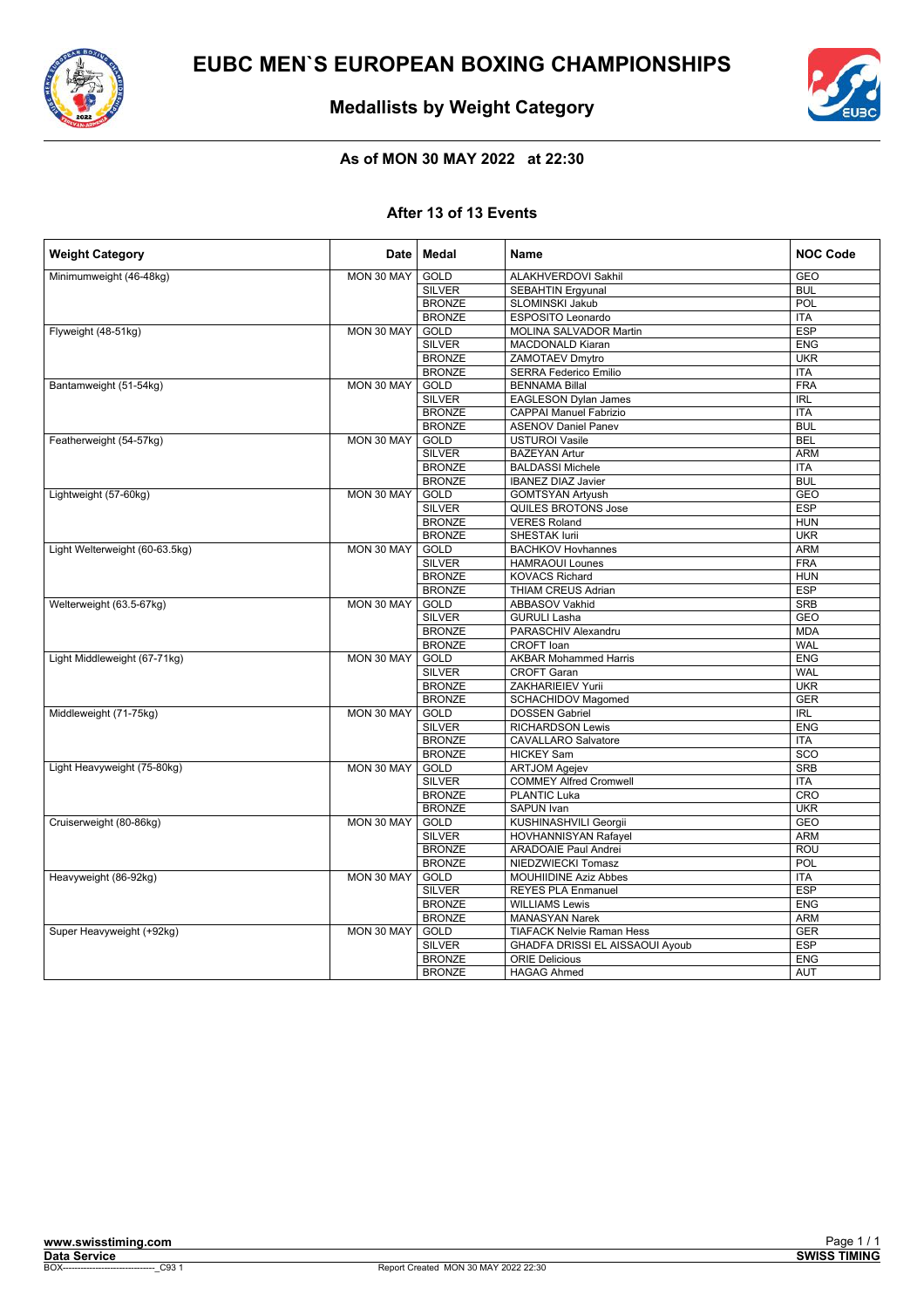![](_page_52_Picture_0.jpeg)

**Men's Minimumweight (46-48kg) Rank Name Seed NOC**

5 ALKOVIC Edin MNE 5 JENSEN Frederik Lundgaard<br>5 TANKO Viliam – SVK

### **Top 8**

#### **As of MON 30 MAY 2022**

![](_page_52_Picture_4.jpeg)

**Men's Welter (63.5-67kg) Rank Name Seed NOC**

5 SCHELSTRAETE Victor (1) BEL<br>5 AKSIN Burak (3) TUR 5 AKSIN Burak (3) TUR<br>5 LIJESEVIC Petar (4) MNE

LIJESEVIC Petar

| <b>GEO</b><br>1<br><b>ALAKHVERDOVI Sakhil</b><br>(1)<br>1<br><b>ABBASOV Vakhid</b><br>(2)<br>$\mathbf{2}$<br><b>BUL</b><br>$\mathbf{2}$<br><b>GURULI Lasha</b><br><b>SEBAHTIN Ergyunal</b><br>(2)<br>(1)<br>POL<br>3<br><b>SLOMINSKI Jakub</b><br>3<br><b>PARASCHIV Alexandru</b><br>3<br><b>ESPOSITO Leonardo</b><br><b>ITA</b><br>3<br><b>CROFT loan</b><br>(5)<br>5<br><b>ARM</b><br>5<br><b>JOLLY Tyler</b><br><b>HARUTYUNYAN Baregham</b><br>(7)<br>5<br><b>IRL</b><br>5<br>MADOYAN Gurgen<br><b>NESBITT Rickey</b><br>(8)<br>5<br><b>TUR</b><br>5<br><b>DURKACZ Damian</b><br>(3)<br>ADIGUZEL Metehan<br>5<br><b>UKR</b><br>5<br><b>TYSHKOVETS Andriy</b><br><b>KROTTER Deniel</b><br>Men's Fly (48-51kg)<br>Men's Light Middle (67-71kg)<br><b>NOC</b><br>Rank<br>Rank<br><b>Name</b><br>Seed<br><b>Name</b><br>Seed<br>Code<br><b>ESP</b><br><b>MOLINA SALVADOR Martin</b><br>1<br><b>AKBAR Mohammed Harris</b><br>1<br>(4)<br>$\overline{2}$<br><b>ENG</b><br>$\mathbf{2}$<br><b>MACDONALD Kiaran</b><br><b>CROFT Garan</b><br>3<br><b>ZAMOTAEV Dmytro</b><br><b>UKR</b><br>3<br><b>ZAKHARIEIEV Yurii</b><br>(1)<br>3<br><b>ITA</b><br>3<br><b>SERRA Federico Emilio</b><br>(2)<br><b>SCHACHIDOV Magomed</b><br>(6)<br>5<br><b>ARM</b><br>5<br><b>HOVHANNISYAN Artur</b><br>(1)<br><b>CAVALLARO Salvatore</b><br>5<br><b>IRL</b><br>5<br><b>MARI Sean Eamon</b><br><b>EKINCI Necat</b><br>(7)<br>5<br><b>ALAVERDIAN David</b><br>(4)<br><b>ISR</b><br>5<br>SISSOKHO NDIAYE Youba<br>(8)<br><b>GEO</b><br>5<br>DARBAIDZE Nodari<br>5<br>MADIEV Eskerkhan<br>(3)<br>Men's Bantam (51-56kg)<br>Men's Middle (71-75kg)<br><b>NOC</b><br>Rank<br><b>Name</b><br>Seed<br>Rank<br><b>Name</b><br>Seed<br>Code<br><b>FRA</b><br>1<br><b>BENNAMA Billal</b><br>(1)<br>$\mathbf{1}$<br><b>DOSSEN Gabriel</b><br>$\overline{\mathbf{2}}$<br><b>EAGLESON Dylan James</b><br><b>IRL</b><br>$\mathbf{2}$<br><b>RICHARDSON Lewis</b><br>(7)<br>3<br>3<br><b>CAPPAI Manuel Fabrizio</b><br>ITA<br><b>CAVALLARO Salvatore</b><br>(4)<br>(1)<br><b>BUL</b><br>(3)<br><b>HICKEY Sam</b><br>3<br><b>ASENOV Daniel Panev</b><br>3<br>(3)<br>5<br><b>UKR</b><br>5<br><b>NABILEV Yelmir</b><br><b>GEDMINAS Mindaugas</b><br>ESP<br>5<br>ESCOBAR MASCUNANO Gabriel<br>5<br><b>SCHUMANN Kevin Boakye</b><br>(2)<br>(2)<br>5<br>SCO<br>5<br>(8)<br><b>McHALE Matthew</b><br><b>GUELER Serhat</b><br>5<br><b>GER</b><br>5<br><b>IBRAHIM OMAR Salah</b><br><b>MEMIC Almir</b><br>(6)<br>Men's Feather (54-57kg)<br>Men's Light Heavy (75-80kg)<br><b>NOC</b><br>Rank<br><b>Name</b><br>Seed<br>Rank<br>Name<br>Seed<br>Code<br>1<br><b>USTUROI Vasile</b><br><b>BEL</b><br>1<br><b>ARTJOM Agejev</b><br>$\overline{2}$<br><b>ARM</b><br>$\mathbf{2}$<br><b>BAZEYAN Artur</b><br><b>COMMEY Alfred Cromwell</b><br>(2)<br>(2)<br>3<br>(1)<br><b>ITA</b><br>3<br><b>PLANTIC Luka</b><br><b>BALDASSI Michele</b><br>(4)<br>3<br><b>BUL</b><br>3<br><b>SAPUN Ivan</b><br><b>IBANEZ DIAZ Javier</b><br>(3)<br>5<br><b>UKR</b><br>5<br>DZIAZKO Mykhailo<br>NIKOLOV Kristiyan Veselinov<br><b>BUL</b><br>(8)<br>5<br><b>TUR</b><br>5<br><b>EHIS Ben Nosa</b><br><b>CITFCI Batuhan</b><br>5<br><b>BRACH Pawel</b><br><b>POL</b><br>5<br>HAKOBYAN Hambardzum<br>(5)<br>5<br>SWE<br>5<br><b>KRAUS Gradus</b><br><b>NED</b><br><b>IBRAHIM Nebil</b><br>(6)<br>Men's Cruiser (80-86kg)<br>Men's Light (57-60kg)<br><b>NOC</b><br>Rank<br>Seed<br>Rank<br>Seed<br><b>Name</b><br>Name<br>Code<br><b>GEO</b><br>1<br><b>GOMTSYAN Artyush</b><br>(6)<br>$\mathbf 1$<br><b>KUSHINASHVILI Georgii</b><br>(7)<br>$\mathbf 2$<br><b>QUILES BROTONS Jose</b><br><b>ESP</b><br>$\overline{\mathbf{2}}$<br><b>HOVHANNISYAN Rafayel</b><br>(5)<br>(8)<br><b>HUN</b><br>3<br><b>VERES Roland</b><br>3<br><b>ARADOAIE Paul Andrei</b><br>3<br><b>UKR</b><br>3<br><b>SHESTAK lurii</b><br>(8)<br><b>NIEDZWIECKI Tomasz</b><br>5<br><b>IRL</b><br>5<br><b>HALE John Paul</b><br><b>MIRONCHIKOV Vladimir</b><br>(2) | ĸanĸ | name | seea | Code | ĸanĸ | name | seea | Code               |
|---------------------------------------------------------------------------------------------------------------------------------------------------------------------------------------------------------------------------------------------------------------------------------------------------------------------------------------------------------------------------------------------------------------------------------------------------------------------------------------------------------------------------------------------------------------------------------------------------------------------------------------------------------------------------------------------------------------------------------------------------------------------------------------------------------------------------------------------------------------------------------------------------------------------------------------------------------------------------------------------------------------------------------------------------------------------------------------------------------------------------------------------------------------------------------------------------------------------------------------------------------------------------------------------------------------------------------------------------------------------------------------------------------------------------------------------------------------------------------------------------------------------------------------------------------------------------------------------------------------------------------------------------------------------------------------------------------------------------------------------------------------------------------------------------------------------------------------------------------------------------------------------------------------------------------------------------------------------------------------------------------------------------------------------------------------------------------------------------------------------------------------------------------------------------------------------------------------------------------------------------------------------------------------------------------------------------------------------------------------------------------------------------------------------------------------------------------------------------------------------------------------------------------------------------------------------------------------------------------------------------------------------------------------------------------------------------------------------------------------------------------------------------------------------------------------------------------------------------------------------------------------------------------------------------------------------------------------------------------------------------------------------------------------------------------------------------------------------------------------------------------------------------------------------------------------------------------------------------------------------------------------------------------------------------------------------------------------------------------------------------------------------------------------------------------------------------------------------------------------------------------------------------------------------------------------------------------------------------------------------------------------------------------------------------------------------------------------------------------------------------------------------------------------------------------------------------------------------------------------------------------------------------------------------------------------------------------------------|------|------|------|------|------|------|------|--------------------|
|                                                                                                                                                                                                                                                                                                                                                                                                                                                                                                                                                                                                                                                                                                                                                                                                                                                                                                                                                                                                                                                                                                                                                                                                                                                                                                                                                                                                                                                                                                                                                                                                                                                                                                                                                                                                                                                                                                                                                                                                                                                                                                                                                                                                                                                                                                                                                                                                                                                                                                                                                                                                                                                                                                                                                                                                                                                                                                                                                                                                                                                                                                                                                                                                                                                                                                                                                                                                                                                                                                                                                                                                                                                                                                                                                                                                                                                                                                                                                                     |      |      |      |      |      |      |      | <b>SRB</b>         |
|                                                                                                                                                                                                                                                                                                                                                                                                                                                                                                                                                                                                                                                                                                                                                                                                                                                                                                                                                                                                                                                                                                                                                                                                                                                                                                                                                                                                                                                                                                                                                                                                                                                                                                                                                                                                                                                                                                                                                                                                                                                                                                                                                                                                                                                                                                                                                                                                                                                                                                                                                                                                                                                                                                                                                                                                                                                                                                                                                                                                                                                                                                                                                                                                                                                                                                                                                                                                                                                                                                                                                                                                                                                                                                                                                                                                                                                                                                                                                                     |      |      |      |      |      |      |      | <b>GEO</b>         |
|                                                                                                                                                                                                                                                                                                                                                                                                                                                                                                                                                                                                                                                                                                                                                                                                                                                                                                                                                                                                                                                                                                                                                                                                                                                                                                                                                                                                                                                                                                                                                                                                                                                                                                                                                                                                                                                                                                                                                                                                                                                                                                                                                                                                                                                                                                                                                                                                                                                                                                                                                                                                                                                                                                                                                                                                                                                                                                                                                                                                                                                                                                                                                                                                                                                                                                                                                                                                                                                                                                                                                                                                                                                                                                                                                                                                                                                                                                                                                                     |      |      |      |      |      |      |      | <b>MDA</b>         |
|                                                                                                                                                                                                                                                                                                                                                                                                                                                                                                                                                                                                                                                                                                                                                                                                                                                                                                                                                                                                                                                                                                                                                                                                                                                                                                                                                                                                                                                                                                                                                                                                                                                                                                                                                                                                                                                                                                                                                                                                                                                                                                                                                                                                                                                                                                                                                                                                                                                                                                                                                                                                                                                                                                                                                                                                                                                                                                                                                                                                                                                                                                                                                                                                                                                                                                                                                                                                                                                                                                                                                                                                                                                                                                                                                                                                                                                                                                                                                                     |      |      |      |      |      |      |      | <b>WAL</b>         |
|                                                                                                                                                                                                                                                                                                                                                                                                                                                                                                                                                                                                                                                                                                                                                                                                                                                                                                                                                                                                                                                                                                                                                                                                                                                                                                                                                                                                                                                                                                                                                                                                                                                                                                                                                                                                                                                                                                                                                                                                                                                                                                                                                                                                                                                                                                                                                                                                                                                                                                                                                                                                                                                                                                                                                                                                                                                                                                                                                                                                                                                                                                                                                                                                                                                                                                                                                                                                                                                                                                                                                                                                                                                                                                                                                                                                                                                                                                                                                                     |      |      |      |      |      |      |      | SCO                |
|                                                                                                                                                                                                                                                                                                                                                                                                                                                                                                                                                                                                                                                                                                                                                                                                                                                                                                                                                                                                                                                                                                                                                                                                                                                                                                                                                                                                                                                                                                                                                                                                                                                                                                                                                                                                                                                                                                                                                                                                                                                                                                                                                                                                                                                                                                                                                                                                                                                                                                                                                                                                                                                                                                                                                                                                                                                                                                                                                                                                                                                                                                                                                                                                                                                                                                                                                                                                                                                                                                                                                                                                                                                                                                                                                                                                                                                                                                                                                                     |      |      |      |      |      |      |      | <b>ARM</b>         |
|                                                                                                                                                                                                                                                                                                                                                                                                                                                                                                                                                                                                                                                                                                                                                                                                                                                                                                                                                                                                                                                                                                                                                                                                                                                                                                                                                                                                                                                                                                                                                                                                                                                                                                                                                                                                                                                                                                                                                                                                                                                                                                                                                                                                                                                                                                                                                                                                                                                                                                                                                                                                                                                                                                                                                                                                                                                                                                                                                                                                                                                                                                                                                                                                                                                                                                                                                                                                                                                                                                                                                                                                                                                                                                                                                                                                                                                                                                                                                                     |      |      |      |      |      |      |      | POL                |
|                                                                                                                                                                                                                                                                                                                                                                                                                                                                                                                                                                                                                                                                                                                                                                                                                                                                                                                                                                                                                                                                                                                                                                                                                                                                                                                                                                                                                                                                                                                                                                                                                                                                                                                                                                                                                                                                                                                                                                                                                                                                                                                                                                                                                                                                                                                                                                                                                                                                                                                                                                                                                                                                                                                                                                                                                                                                                                                                                                                                                                                                                                                                                                                                                                                                                                                                                                                                                                                                                                                                                                                                                                                                                                                                                                                                                                                                                                                                                                     |      |      |      |      |      |      |      | <b>GER</b>         |
|                                                                                                                                                                                                                                                                                                                                                                                                                                                                                                                                                                                                                                                                                                                                                                                                                                                                                                                                                                                                                                                                                                                                                                                                                                                                                                                                                                                                                                                                                                                                                                                                                                                                                                                                                                                                                                                                                                                                                                                                                                                                                                                                                                                                                                                                                                                                                                                                                                                                                                                                                                                                                                                                                                                                                                                                                                                                                                                                                                                                                                                                                                                                                                                                                                                                                                                                                                                                                                                                                                                                                                                                                                                                                                                                                                                                                                                                                                                                                                     |      |      |      |      |      |      |      |                    |
|                                                                                                                                                                                                                                                                                                                                                                                                                                                                                                                                                                                                                                                                                                                                                                                                                                                                                                                                                                                                                                                                                                                                                                                                                                                                                                                                                                                                                                                                                                                                                                                                                                                                                                                                                                                                                                                                                                                                                                                                                                                                                                                                                                                                                                                                                                                                                                                                                                                                                                                                                                                                                                                                                                                                                                                                                                                                                                                                                                                                                                                                                                                                                                                                                                                                                                                                                                                                                                                                                                                                                                                                                                                                                                                                                                                                                                                                                                                                                                     |      |      |      |      |      |      |      |                    |
|                                                                                                                                                                                                                                                                                                                                                                                                                                                                                                                                                                                                                                                                                                                                                                                                                                                                                                                                                                                                                                                                                                                                                                                                                                                                                                                                                                                                                                                                                                                                                                                                                                                                                                                                                                                                                                                                                                                                                                                                                                                                                                                                                                                                                                                                                                                                                                                                                                                                                                                                                                                                                                                                                                                                                                                                                                                                                                                                                                                                                                                                                                                                                                                                                                                                                                                                                                                                                                                                                                                                                                                                                                                                                                                                                                                                                                                                                                                                                                     |      |      |      |      |      |      |      | <b>NOC</b><br>Code |
|                                                                                                                                                                                                                                                                                                                                                                                                                                                                                                                                                                                                                                                                                                                                                                                                                                                                                                                                                                                                                                                                                                                                                                                                                                                                                                                                                                                                                                                                                                                                                                                                                                                                                                                                                                                                                                                                                                                                                                                                                                                                                                                                                                                                                                                                                                                                                                                                                                                                                                                                                                                                                                                                                                                                                                                                                                                                                                                                                                                                                                                                                                                                                                                                                                                                                                                                                                                                                                                                                                                                                                                                                                                                                                                                                                                                                                                                                                                                                                     |      |      |      |      |      |      |      | <b>ENG</b>         |
|                                                                                                                                                                                                                                                                                                                                                                                                                                                                                                                                                                                                                                                                                                                                                                                                                                                                                                                                                                                                                                                                                                                                                                                                                                                                                                                                                                                                                                                                                                                                                                                                                                                                                                                                                                                                                                                                                                                                                                                                                                                                                                                                                                                                                                                                                                                                                                                                                                                                                                                                                                                                                                                                                                                                                                                                                                                                                                                                                                                                                                                                                                                                                                                                                                                                                                                                                                                                                                                                                                                                                                                                                                                                                                                                                                                                                                                                                                                                                                     |      |      |      |      |      |      |      | <b>WAL</b>         |
|                                                                                                                                                                                                                                                                                                                                                                                                                                                                                                                                                                                                                                                                                                                                                                                                                                                                                                                                                                                                                                                                                                                                                                                                                                                                                                                                                                                                                                                                                                                                                                                                                                                                                                                                                                                                                                                                                                                                                                                                                                                                                                                                                                                                                                                                                                                                                                                                                                                                                                                                                                                                                                                                                                                                                                                                                                                                                                                                                                                                                                                                                                                                                                                                                                                                                                                                                                                                                                                                                                                                                                                                                                                                                                                                                                                                                                                                                                                                                                     |      |      |      |      |      |      |      | <b>UKR</b>         |
|                                                                                                                                                                                                                                                                                                                                                                                                                                                                                                                                                                                                                                                                                                                                                                                                                                                                                                                                                                                                                                                                                                                                                                                                                                                                                                                                                                                                                                                                                                                                                                                                                                                                                                                                                                                                                                                                                                                                                                                                                                                                                                                                                                                                                                                                                                                                                                                                                                                                                                                                                                                                                                                                                                                                                                                                                                                                                                                                                                                                                                                                                                                                                                                                                                                                                                                                                                                                                                                                                                                                                                                                                                                                                                                                                                                                                                                                                                                                                                     |      |      |      |      |      |      |      | <b>GER</b>         |
|                                                                                                                                                                                                                                                                                                                                                                                                                                                                                                                                                                                                                                                                                                                                                                                                                                                                                                                                                                                                                                                                                                                                                                                                                                                                                                                                                                                                                                                                                                                                                                                                                                                                                                                                                                                                                                                                                                                                                                                                                                                                                                                                                                                                                                                                                                                                                                                                                                                                                                                                                                                                                                                                                                                                                                                                                                                                                                                                                                                                                                                                                                                                                                                                                                                                                                                                                                                                                                                                                                                                                                                                                                                                                                                                                                                                                                                                                                                                                                     |      |      |      |      |      |      |      | ITA                |
|                                                                                                                                                                                                                                                                                                                                                                                                                                                                                                                                                                                                                                                                                                                                                                                                                                                                                                                                                                                                                                                                                                                                                                                                                                                                                                                                                                                                                                                                                                                                                                                                                                                                                                                                                                                                                                                                                                                                                                                                                                                                                                                                                                                                                                                                                                                                                                                                                                                                                                                                                                                                                                                                                                                                                                                                                                                                                                                                                                                                                                                                                                                                                                                                                                                                                                                                                                                                                                                                                                                                                                                                                                                                                                                                                                                                                                                                                                                                                                     |      |      |      |      |      |      |      | <b>TUR</b>         |
|                                                                                                                                                                                                                                                                                                                                                                                                                                                                                                                                                                                                                                                                                                                                                                                                                                                                                                                                                                                                                                                                                                                                                                                                                                                                                                                                                                                                                                                                                                                                                                                                                                                                                                                                                                                                                                                                                                                                                                                                                                                                                                                                                                                                                                                                                                                                                                                                                                                                                                                                                                                                                                                                                                                                                                                                                                                                                                                                                                                                                                                                                                                                                                                                                                                                                                                                                                                                                                                                                                                                                                                                                                                                                                                                                                                                                                                                                                                                                                     |      |      |      |      |      |      |      | <b>ESP</b>         |
|                                                                                                                                                                                                                                                                                                                                                                                                                                                                                                                                                                                                                                                                                                                                                                                                                                                                                                                                                                                                                                                                                                                                                                                                                                                                                                                                                                                                                                                                                                                                                                                                                                                                                                                                                                                                                                                                                                                                                                                                                                                                                                                                                                                                                                                                                                                                                                                                                                                                                                                                                                                                                                                                                                                                                                                                                                                                                                                                                                                                                                                                                                                                                                                                                                                                                                                                                                                                                                                                                                                                                                                                                                                                                                                                                                                                                                                                                                                                                                     |      |      |      |      |      |      |      | GEO                |
|                                                                                                                                                                                                                                                                                                                                                                                                                                                                                                                                                                                                                                                                                                                                                                                                                                                                                                                                                                                                                                                                                                                                                                                                                                                                                                                                                                                                                                                                                                                                                                                                                                                                                                                                                                                                                                                                                                                                                                                                                                                                                                                                                                                                                                                                                                                                                                                                                                                                                                                                                                                                                                                                                                                                                                                                                                                                                                                                                                                                                                                                                                                                                                                                                                                                                                                                                                                                                                                                                                                                                                                                                                                                                                                                                                                                                                                                                                                                                                     |      |      |      |      |      |      |      |                    |
|                                                                                                                                                                                                                                                                                                                                                                                                                                                                                                                                                                                                                                                                                                                                                                                                                                                                                                                                                                                                                                                                                                                                                                                                                                                                                                                                                                                                                                                                                                                                                                                                                                                                                                                                                                                                                                                                                                                                                                                                                                                                                                                                                                                                                                                                                                                                                                                                                                                                                                                                                                                                                                                                                                                                                                                                                                                                                                                                                                                                                                                                                                                                                                                                                                                                                                                                                                                                                                                                                                                                                                                                                                                                                                                                                                                                                                                                                                                                                                     |      |      |      |      |      |      |      |                    |
|                                                                                                                                                                                                                                                                                                                                                                                                                                                                                                                                                                                                                                                                                                                                                                                                                                                                                                                                                                                                                                                                                                                                                                                                                                                                                                                                                                                                                                                                                                                                                                                                                                                                                                                                                                                                                                                                                                                                                                                                                                                                                                                                                                                                                                                                                                                                                                                                                                                                                                                                                                                                                                                                                                                                                                                                                                                                                                                                                                                                                                                                                                                                                                                                                                                                                                                                                                                                                                                                                                                                                                                                                                                                                                                                                                                                                                                                                                                                                                     |      |      |      |      |      |      |      | <b>NOC</b><br>Code |
|                                                                                                                                                                                                                                                                                                                                                                                                                                                                                                                                                                                                                                                                                                                                                                                                                                                                                                                                                                                                                                                                                                                                                                                                                                                                                                                                                                                                                                                                                                                                                                                                                                                                                                                                                                                                                                                                                                                                                                                                                                                                                                                                                                                                                                                                                                                                                                                                                                                                                                                                                                                                                                                                                                                                                                                                                                                                                                                                                                                                                                                                                                                                                                                                                                                                                                                                                                                                                                                                                                                                                                                                                                                                                                                                                                                                                                                                                                                                                                     |      |      |      |      |      |      |      | $\overline{IRL}$   |
|                                                                                                                                                                                                                                                                                                                                                                                                                                                                                                                                                                                                                                                                                                                                                                                                                                                                                                                                                                                                                                                                                                                                                                                                                                                                                                                                                                                                                                                                                                                                                                                                                                                                                                                                                                                                                                                                                                                                                                                                                                                                                                                                                                                                                                                                                                                                                                                                                                                                                                                                                                                                                                                                                                                                                                                                                                                                                                                                                                                                                                                                                                                                                                                                                                                                                                                                                                                                                                                                                                                                                                                                                                                                                                                                                                                                                                                                                                                                                                     |      |      |      |      |      |      |      | <b>ENG</b>         |
|                                                                                                                                                                                                                                                                                                                                                                                                                                                                                                                                                                                                                                                                                                                                                                                                                                                                                                                                                                                                                                                                                                                                                                                                                                                                                                                                                                                                                                                                                                                                                                                                                                                                                                                                                                                                                                                                                                                                                                                                                                                                                                                                                                                                                                                                                                                                                                                                                                                                                                                                                                                                                                                                                                                                                                                                                                                                                                                                                                                                                                                                                                                                                                                                                                                                                                                                                                                                                                                                                                                                                                                                                                                                                                                                                                                                                                                                                                                                                                     |      |      |      |      |      |      |      | ITA                |
|                                                                                                                                                                                                                                                                                                                                                                                                                                                                                                                                                                                                                                                                                                                                                                                                                                                                                                                                                                                                                                                                                                                                                                                                                                                                                                                                                                                                                                                                                                                                                                                                                                                                                                                                                                                                                                                                                                                                                                                                                                                                                                                                                                                                                                                                                                                                                                                                                                                                                                                                                                                                                                                                                                                                                                                                                                                                                                                                                                                                                                                                                                                                                                                                                                                                                                                                                                                                                                                                                                                                                                                                                                                                                                                                                                                                                                                                                                                                                                     |      |      |      |      |      |      |      | <b>SCO</b>         |
|                                                                                                                                                                                                                                                                                                                                                                                                                                                                                                                                                                                                                                                                                                                                                                                                                                                                                                                                                                                                                                                                                                                                                                                                                                                                                                                                                                                                                                                                                                                                                                                                                                                                                                                                                                                                                                                                                                                                                                                                                                                                                                                                                                                                                                                                                                                                                                                                                                                                                                                                                                                                                                                                                                                                                                                                                                                                                                                                                                                                                                                                                                                                                                                                                                                                                                                                                                                                                                                                                                                                                                                                                                                                                                                                                                                                                                                                                                                                                                     |      |      |      |      |      |      |      | <b>NOR</b>         |
|                                                                                                                                                                                                                                                                                                                                                                                                                                                                                                                                                                                                                                                                                                                                                                                                                                                                                                                                                                                                                                                                                                                                                                                                                                                                                                                                                                                                                                                                                                                                                                                                                                                                                                                                                                                                                                                                                                                                                                                                                                                                                                                                                                                                                                                                                                                                                                                                                                                                                                                                                                                                                                                                                                                                                                                                                                                                                                                                                                                                                                                                                                                                                                                                                                                                                                                                                                                                                                                                                                                                                                                                                                                                                                                                                                                                                                                                                                                                                                     |      |      |      |      |      |      |      | <b>GER</b>         |
|                                                                                                                                                                                                                                                                                                                                                                                                                                                                                                                                                                                                                                                                                                                                                                                                                                                                                                                                                                                                                                                                                                                                                                                                                                                                                                                                                                                                                                                                                                                                                                                                                                                                                                                                                                                                                                                                                                                                                                                                                                                                                                                                                                                                                                                                                                                                                                                                                                                                                                                                                                                                                                                                                                                                                                                                                                                                                                                                                                                                                                                                                                                                                                                                                                                                                                                                                                                                                                                                                                                                                                                                                                                                                                                                                                                                                                                                                                                                                                     |      |      |      |      |      |      |      | <b>TUR</b>         |
|                                                                                                                                                                                                                                                                                                                                                                                                                                                                                                                                                                                                                                                                                                                                                                                                                                                                                                                                                                                                                                                                                                                                                                                                                                                                                                                                                                                                                                                                                                                                                                                                                                                                                                                                                                                                                                                                                                                                                                                                                                                                                                                                                                                                                                                                                                                                                                                                                                                                                                                                                                                                                                                                                                                                                                                                                                                                                                                                                                                                                                                                                                                                                                                                                                                                                                                                                                                                                                                                                                                                                                                                                                                                                                                                                                                                                                                                                                                                                                     |      |      |      |      |      |      |      | <b>SRB</b>         |
|                                                                                                                                                                                                                                                                                                                                                                                                                                                                                                                                                                                                                                                                                                                                                                                                                                                                                                                                                                                                                                                                                                                                                                                                                                                                                                                                                                                                                                                                                                                                                                                                                                                                                                                                                                                                                                                                                                                                                                                                                                                                                                                                                                                                                                                                                                                                                                                                                                                                                                                                                                                                                                                                                                                                                                                                                                                                                                                                                                                                                                                                                                                                                                                                                                                                                                                                                                                                                                                                                                                                                                                                                                                                                                                                                                                                                                                                                                                                                                     |      |      |      |      |      |      |      |                    |
|                                                                                                                                                                                                                                                                                                                                                                                                                                                                                                                                                                                                                                                                                                                                                                                                                                                                                                                                                                                                                                                                                                                                                                                                                                                                                                                                                                                                                                                                                                                                                                                                                                                                                                                                                                                                                                                                                                                                                                                                                                                                                                                                                                                                                                                                                                                                                                                                                                                                                                                                                                                                                                                                                                                                                                                                                                                                                                                                                                                                                                                                                                                                                                                                                                                                                                                                                                                                                                                                                                                                                                                                                                                                                                                                                                                                                                                                                                                                                                     |      |      |      |      |      |      |      | <b>NOC</b><br>Code |
|                                                                                                                                                                                                                                                                                                                                                                                                                                                                                                                                                                                                                                                                                                                                                                                                                                                                                                                                                                                                                                                                                                                                                                                                                                                                                                                                                                                                                                                                                                                                                                                                                                                                                                                                                                                                                                                                                                                                                                                                                                                                                                                                                                                                                                                                                                                                                                                                                                                                                                                                                                                                                                                                                                                                                                                                                                                                                                                                                                                                                                                                                                                                                                                                                                                                                                                                                                                                                                                                                                                                                                                                                                                                                                                                                                                                                                                                                                                                                                     |      |      |      |      |      |      |      | <b>SRB</b>         |
|                                                                                                                                                                                                                                                                                                                                                                                                                                                                                                                                                                                                                                                                                                                                                                                                                                                                                                                                                                                                                                                                                                                                                                                                                                                                                                                                                                                                                                                                                                                                                                                                                                                                                                                                                                                                                                                                                                                                                                                                                                                                                                                                                                                                                                                                                                                                                                                                                                                                                                                                                                                                                                                                                                                                                                                                                                                                                                                                                                                                                                                                                                                                                                                                                                                                                                                                                                                                                                                                                                                                                                                                                                                                                                                                                                                                                                                                                                                                                                     |      |      |      |      |      |      |      | <b>ITA</b>         |
|                                                                                                                                                                                                                                                                                                                                                                                                                                                                                                                                                                                                                                                                                                                                                                                                                                                                                                                                                                                                                                                                                                                                                                                                                                                                                                                                                                                                                                                                                                                                                                                                                                                                                                                                                                                                                                                                                                                                                                                                                                                                                                                                                                                                                                                                                                                                                                                                                                                                                                                                                                                                                                                                                                                                                                                                                                                                                                                                                                                                                                                                                                                                                                                                                                                                                                                                                                                                                                                                                                                                                                                                                                                                                                                                                                                                                                                                                                                                                                     |      |      |      |      |      |      |      | CRO                |
|                                                                                                                                                                                                                                                                                                                                                                                                                                                                                                                                                                                                                                                                                                                                                                                                                                                                                                                                                                                                                                                                                                                                                                                                                                                                                                                                                                                                                                                                                                                                                                                                                                                                                                                                                                                                                                                                                                                                                                                                                                                                                                                                                                                                                                                                                                                                                                                                                                                                                                                                                                                                                                                                                                                                                                                                                                                                                                                                                                                                                                                                                                                                                                                                                                                                                                                                                                                                                                                                                                                                                                                                                                                                                                                                                                                                                                                                                                                                                                     |      |      |      |      |      |      |      | <b>UKR</b>         |
|                                                                                                                                                                                                                                                                                                                                                                                                                                                                                                                                                                                                                                                                                                                                                                                                                                                                                                                                                                                                                                                                                                                                                                                                                                                                                                                                                                                                                                                                                                                                                                                                                                                                                                                                                                                                                                                                                                                                                                                                                                                                                                                                                                                                                                                                                                                                                                                                                                                                                                                                                                                                                                                                                                                                                                                                                                                                                                                                                                                                                                                                                                                                                                                                                                                                                                                                                                                                                                                                                                                                                                                                                                                                                                                                                                                                                                                                                                                                                                     |      |      |      |      |      |      |      |                    |
|                                                                                                                                                                                                                                                                                                                                                                                                                                                                                                                                                                                                                                                                                                                                                                                                                                                                                                                                                                                                                                                                                                                                                                                                                                                                                                                                                                                                                                                                                                                                                                                                                                                                                                                                                                                                                                                                                                                                                                                                                                                                                                                                                                                                                                                                                                                                                                                                                                                                                                                                                                                                                                                                                                                                                                                                                                                                                                                                                                                                                                                                                                                                                                                                                                                                                                                                                                                                                                                                                                                                                                                                                                                                                                                                                                                                                                                                                                                                                                     |      |      |      |      |      |      |      | <b>GER</b>         |
|                                                                                                                                                                                                                                                                                                                                                                                                                                                                                                                                                                                                                                                                                                                                                                                                                                                                                                                                                                                                                                                                                                                                                                                                                                                                                                                                                                                                                                                                                                                                                                                                                                                                                                                                                                                                                                                                                                                                                                                                                                                                                                                                                                                                                                                                                                                                                                                                                                                                                                                                                                                                                                                                                                                                                                                                                                                                                                                                                                                                                                                                                                                                                                                                                                                                                                                                                                                                                                                                                                                                                                                                                                                                                                                                                                                                                                                                                                                                                                     |      |      |      |      |      |      |      |                    |
|                                                                                                                                                                                                                                                                                                                                                                                                                                                                                                                                                                                                                                                                                                                                                                                                                                                                                                                                                                                                                                                                                                                                                                                                                                                                                                                                                                                                                                                                                                                                                                                                                                                                                                                                                                                                                                                                                                                                                                                                                                                                                                                                                                                                                                                                                                                                                                                                                                                                                                                                                                                                                                                                                                                                                                                                                                                                                                                                                                                                                                                                                                                                                                                                                                                                                                                                                                                                                                                                                                                                                                                                                                                                                                                                                                                                                                                                                                                                                                     |      |      |      |      |      |      |      | <b>ARM</b>         |
|                                                                                                                                                                                                                                                                                                                                                                                                                                                                                                                                                                                                                                                                                                                                                                                                                                                                                                                                                                                                                                                                                                                                                                                                                                                                                                                                                                                                                                                                                                                                                                                                                                                                                                                                                                                                                                                                                                                                                                                                                                                                                                                                                                                                                                                                                                                                                                                                                                                                                                                                                                                                                                                                                                                                                                                                                                                                                                                                                                                                                                                                                                                                                                                                                                                                                                                                                                                                                                                                                                                                                                                                                                                                                                                                                                                                                                                                                                                                                                     |      |      |      |      |      |      |      |                    |
|                                                                                                                                                                                                                                                                                                                                                                                                                                                                                                                                                                                                                                                                                                                                                                                                                                                                                                                                                                                                                                                                                                                                                                                                                                                                                                                                                                                                                                                                                                                                                                                                                                                                                                                                                                                                                                                                                                                                                                                                                                                                                                                                                                                                                                                                                                                                                                                                                                                                                                                                                                                                                                                                                                                                                                                                                                                                                                                                                                                                                                                                                                                                                                                                                                                                                                                                                                                                                                                                                                                                                                                                                                                                                                                                                                                                                                                                                                                                                                     |      |      |      |      |      |      |      |                    |
|                                                                                                                                                                                                                                                                                                                                                                                                                                                                                                                                                                                                                                                                                                                                                                                                                                                                                                                                                                                                                                                                                                                                                                                                                                                                                                                                                                                                                                                                                                                                                                                                                                                                                                                                                                                                                                                                                                                                                                                                                                                                                                                                                                                                                                                                                                                                                                                                                                                                                                                                                                                                                                                                                                                                                                                                                                                                                                                                                                                                                                                                                                                                                                                                                                                                                                                                                                                                                                                                                                                                                                                                                                                                                                                                                                                                                                                                                                                                                                     |      |      |      |      |      |      |      | <b>NOC</b><br>Code |
|                                                                                                                                                                                                                                                                                                                                                                                                                                                                                                                                                                                                                                                                                                                                                                                                                                                                                                                                                                                                                                                                                                                                                                                                                                                                                                                                                                                                                                                                                                                                                                                                                                                                                                                                                                                                                                                                                                                                                                                                                                                                                                                                                                                                                                                                                                                                                                                                                                                                                                                                                                                                                                                                                                                                                                                                                                                                                                                                                                                                                                                                                                                                                                                                                                                                                                                                                                                                                                                                                                                                                                                                                                                                                                                                                                                                                                                                                                                                                                     |      |      |      |      |      |      |      | <b>GEO</b>         |
|                                                                                                                                                                                                                                                                                                                                                                                                                                                                                                                                                                                                                                                                                                                                                                                                                                                                                                                                                                                                                                                                                                                                                                                                                                                                                                                                                                                                                                                                                                                                                                                                                                                                                                                                                                                                                                                                                                                                                                                                                                                                                                                                                                                                                                                                                                                                                                                                                                                                                                                                                                                                                                                                                                                                                                                                                                                                                                                                                                                                                                                                                                                                                                                                                                                                                                                                                                                                                                                                                                                                                                                                                                                                                                                                                                                                                                                                                                                                                                     |      |      |      |      |      |      |      | <b>ARM</b>         |
|                                                                                                                                                                                                                                                                                                                                                                                                                                                                                                                                                                                                                                                                                                                                                                                                                                                                                                                                                                                                                                                                                                                                                                                                                                                                                                                                                                                                                                                                                                                                                                                                                                                                                                                                                                                                                                                                                                                                                                                                                                                                                                                                                                                                                                                                                                                                                                                                                                                                                                                                                                                                                                                                                                                                                                                                                                                                                                                                                                                                                                                                                                                                                                                                                                                                                                                                                                                                                                                                                                                                                                                                                                                                                                                                                                                                                                                                                                                                                                     |      |      |      |      |      |      |      | <b>ROU</b>         |
|                                                                                                                                                                                                                                                                                                                                                                                                                                                                                                                                                                                                                                                                                                                                                                                                                                                                                                                                                                                                                                                                                                                                                                                                                                                                                                                                                                                                                                                                                                                                                                                                                                                                                                                                                                                                                                                                                                                                                                                                                                                                                                                                                                                                                                                                                                                                                                                                                                                                                                                                                                                                                                                                                                                                                                                                                                                                                                                                                                                                                                                                                                                                                                                                                                                                                                                                                                                                                                                                                                                                                                                                                                                                                                                                                                                                                                                                                                                                                                     |      |      |      |      |      |      |      | <b>POL</b>         |
|                                                                                                                                                                                                                                                                                                                                                                                                                                                                                                                                                                                                                                                                                                                                                                                                                                                                                                                                                                                                                                                                                                                                                                                                                                                                                                                                                                                                                                                                                                                                                                                                                                                                                                                                                                                                                                                                                                                                                                                                                                                                                                                                                                                                                                                                                                                                                                                                                                                                                                                                                                                                                                                                                                                                                                                                                                                                                                                                                                                                                                                                                                                                                                                                                                                                                                                                                                                                                                                                                                                                                                                                                                                                                                                                                                                                                                                                                                                                                                     |      |      |      |      |      |      |      | <b>SRB</b>         |
| 5<br><b>MNE</b><br>5<br><b>ALKOVIC Edin</b><br><b>SCHELSTRAETE Victor</b><br>(1)                                                                                                                                                                                                                                                                                                                                                                                                                                                                                                                                                                                                                                                                                                                                                                                                                                                                                                                                                                                                                                                                                                                                                                                                                                                                                                                                                                                                                                                                                                                                                                                                                                                                                                                                                                                                                                                                                                                                                                                                                                                                                                                                                                                                                                                                                                                                                                                                                                                                                                                                                                                                                                                                                                                                                                                                                                                                                                                                                                                                                                                                                                                                                                                                                                                                                                                                                                                                                                                                                                                                                                                                                                                                                                                                                                                                                                                                                    |      |      |      |      |      |      |      | <b>BEL</b>         |

TANKO Viliam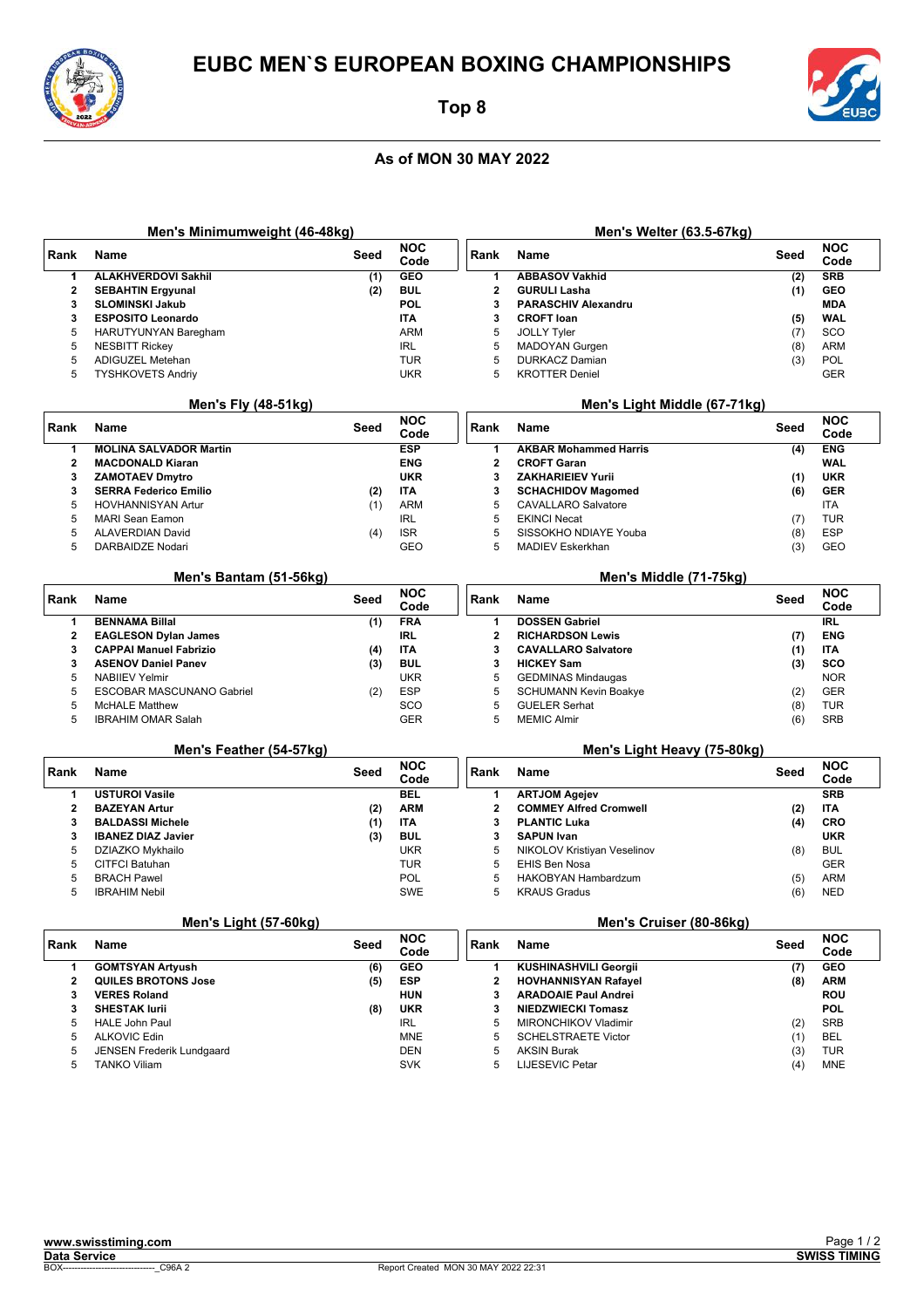![](_page_53_Picture_0.jpeg)

### **Top 8**

### **As of MON 30 MAY 2022**

|      | Men's Light Welter (60-63.5kg) |      |                    |        | Men's Heavy (86-92kg)        |      |                    |
|------|--------------------------------|------|--------------------|--------|------------------------------|------|--------------------|
| Rank | Name                           | Seed | <b>NOC</b><br>Code | ∣ Rank | <b>Name</b>                  | Seed | <b>NOC</b><br>Code |
|      | <b>BACHKOV Hovhannes</b>       | (1)  | <b>ARM</b>         |        | <b>MOUHIIDINE Aziz Abbes</b> | (1)  | <b>ITA</b>         |
|      | <b>HAMRAOUI Lounes</b>         | (7)  | <b>FRA</b>         | 2      | <b>REYES PLA Enmanuel</b>    | (2)  | <b>ESP</b>         |
| 3    | <b>KOVACS Richard</b>          | (5)  | HUN                | 3      | <b>WILLIAMS Lewis</b>        | (5)  | <b>ENG</b>         |
| 3    | THIAM CREUS Adrian             | (6)  | ESP                | 3      | <b>MANASYAN Narek</b>        | (6)  | <b>ARM</b>         |
| 5    | NOVAK Petr                     | (8)  | CZE                | 5      | TCHIGLADZE Giorgi            | (8)  | GEO                |
| 5    | LYNCH Reese                    | (2)  | sco                | 5      | <b>MARTON Robert</b>         | (7   | <b>UKR</b>         |
| 5    | <b>SHTIWI Ahmad</b>            | (4)  | <b>ISR</b>         | 5      | MAGOMEDOV Sadam              | (4)  | <b>SRB</b>         |
| 5    | <b>KHARTSYZ Yaroslav</b>       | (3)  | <b>UKR</b>         | 5      | NANITZANIAN Vaqkan           |      | <b>GRE</b>         |

#### **Men's Super Heavy (+92kg)**

| Rank | Name                                   | Seed | <b>NOC</b><br>Code |  |
|------|----------------------------------------|------|--------------------|--|
| 1    | <b>TIAFACK Nelvie Raman Hess</b>       | (2)  | GER                |  |
| 2    | <b>GHADFA DRISSI EL AISSAOUI Ayoub</b> | (8)  | ESP                |  |
| 3    | <b>ORIE Delicious</b>                  | (6)  | <b>ENG</b>         |  |
| 3    | <b>HAGAG Ahmed</b>                     | (4)  | AUT                |  |
| 5    | <b>BEGADZE Nikoloz</b>                 | (7)  | GEO                |  |
| 5    | <b>CHALOYAN Davit</b>                  | (1)  | ARM                |  |
| 5    | <b>ACAR Berat</b>                      | (3)  | TUR                |  |
| 5    | SHIHA Omar Mohamed                     |      | <b>NOR</b>         |  |
|      |                                        |      |                    |  |

**Notes:**

Sorting order for ranked 3rd: from semifinals, first, loser against the gold medallist, second, loser against the silver medallist. For ranked 5th: from quarterfinals, same criteria to list<br>the first two losers and then, l

![](_page_53_Picture_13.jpeg)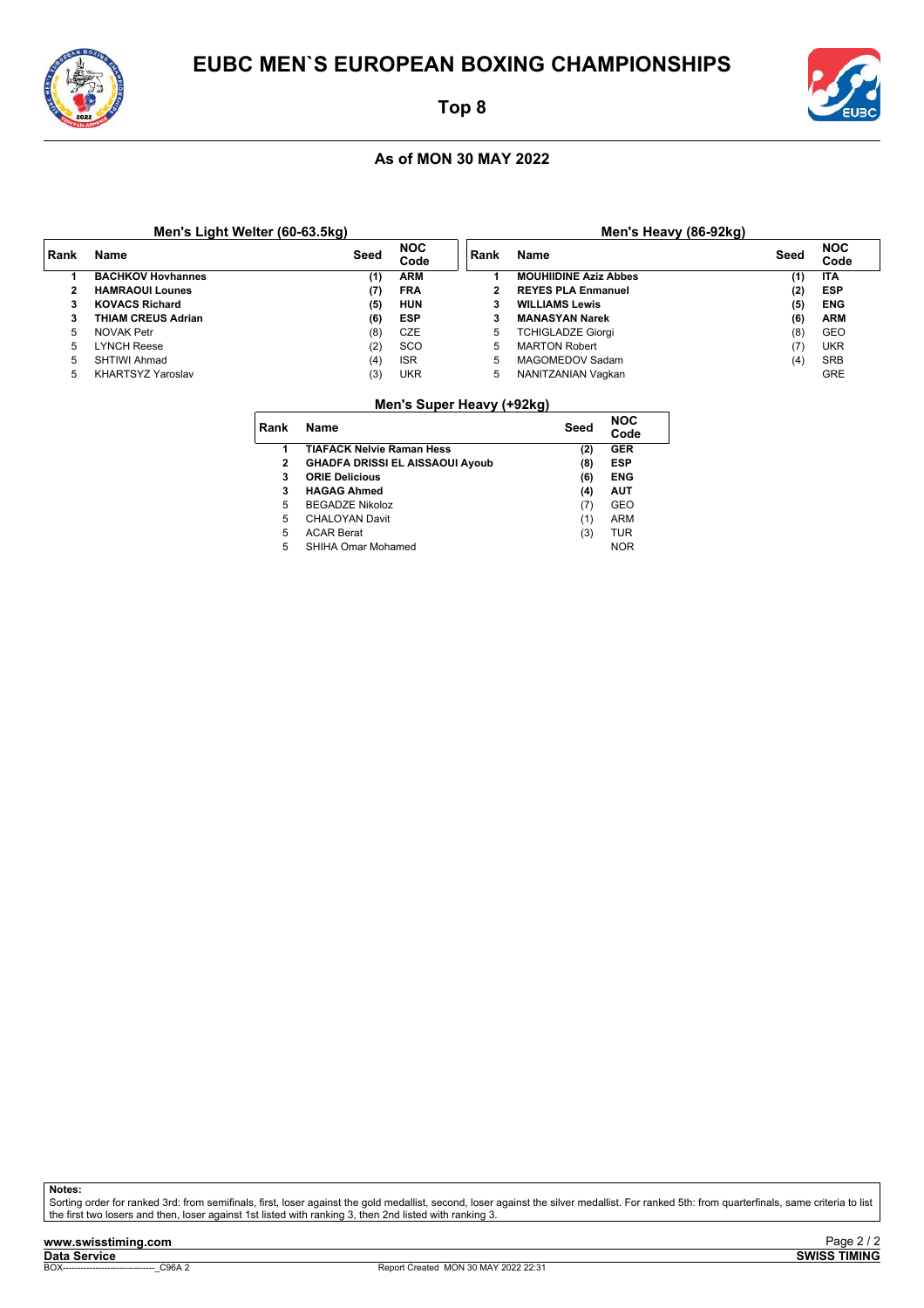![](_page_54_Picture_1.jpeg)

**Men's Minimumweight (46-48kg)**

![](_page_54_Picture_3.jpeg)

### **Final Standings**

### **As of MON 30 MAY 2022**

|                   |                          | <b>NOC</b> |          |  |
|-------------------|--------------------------|------------|----------|--|
| Rank              | Name                     | Code       |          |  |
| Final             |                          |            |          |  |
|                   | ALAKHVERDOVI Sakhil      | <b>GEO</b> | Georgia  |  |
| $\overline{2}$    | <b>SEBAHTIN Ergyunal</b> | <b>BUL</b> | Bulgaria |  |
| <b>Semifinals</b> |                          |            |          |  |
| 3                 | <b>SLOMINSKI Jakub</b>   | <b>POL</b> | Poland   |  |
| 3                 | <b>ESPOSITO Leonardo</b> | <b>ITA</b> | Italy    |  |
| Quarterfinals     |                          |            |          |  |
| 5                 | HARUTYUNYAN Baregham     | <b>ARM</b> | Armenia  |  |
| 5                 | <b>NESBITT Rickey</b>    | IRL        | Ireland  |  |
| 5                 | ADIGUZEL Metehan         | <b>TUR</b> | Turkey   |  |
| 5                 | <b>TYSHKOVETS Andriy</b> | <b>UKR</b> | Ukraine  |  |

**Notes:**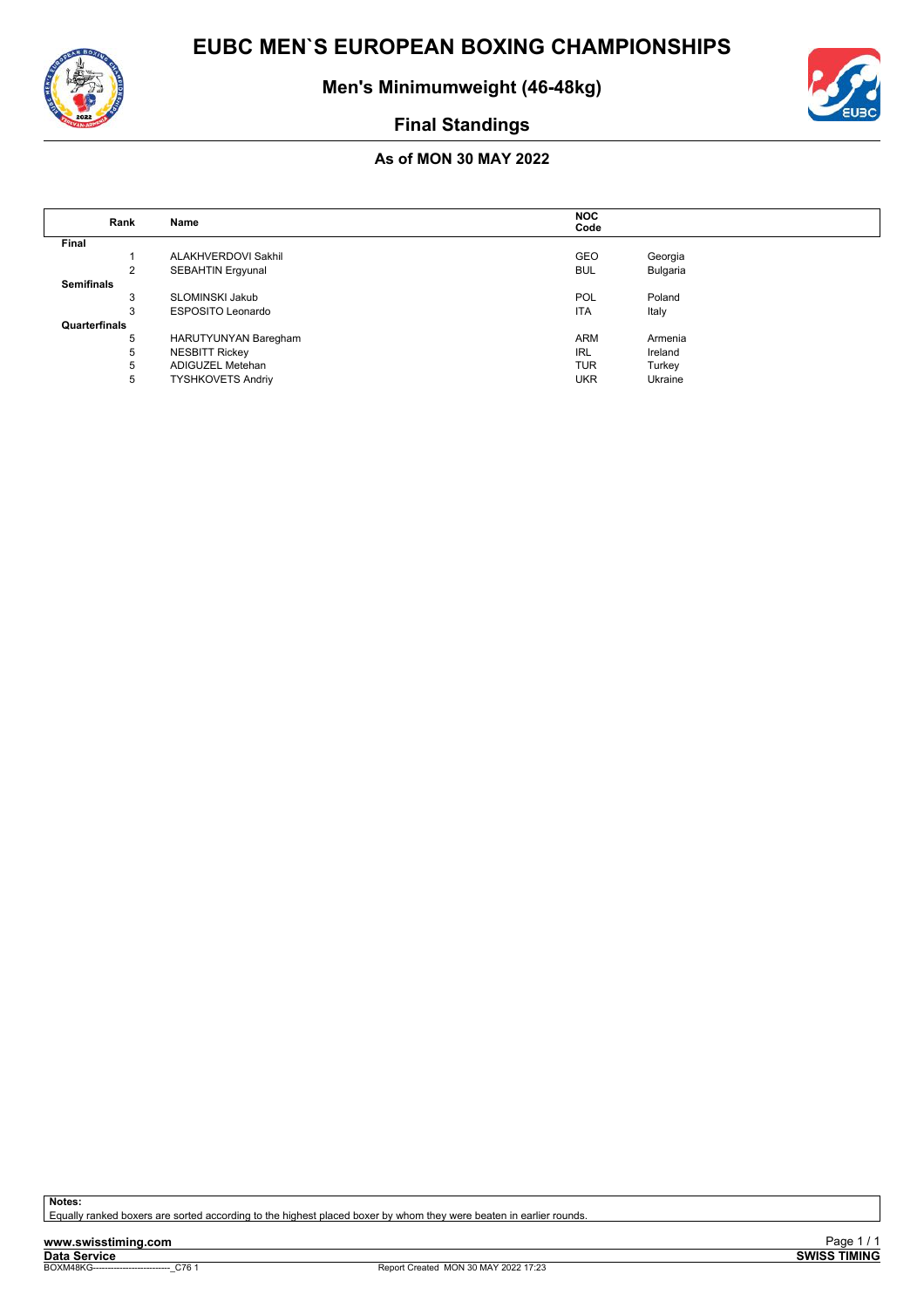![](_page_55_Picture_0.jpeg)

**Men's Fly (48-51kg)**

![](_page_55_Picture_3.jpeg)

### **Final Standings**

### **As of MON 30 MAY 2022**

| Rank                        | Name                             | <b>NOC</b> |          |
|-----------------------------|----------------------------------|------------|----------|
|                             |                                  | Code       |          |
| Final                       |                                  |            |          |
|                             | <b>MOLINA SALVADOR Martin</b>    | <b>ESP</b> | Spain    |
| 2                           | <b>MACDONALD Kiaran</b>          | <b>ENG</b> | England  |
| <b>Semifinals</b>           |                                  |            |          |
| 3                           | ZAMOTAEV Dmytro                  | <b>UKR</b> | Ukraine  |
| 3                           | SERRA Federico Emilio            | <b>ITA</b> | Italy    |
| Quarterfinals               |                                  |            |          |
| 5                           | <b>HOVHANNISYAN Artur</b>        | <b>ARM</b> | Armenia  |
| 5                           | <b>MARI Sean Eamon</b>           | <b>IRL</b> | Ireland  |
| 5                           | <b>ALAVERDIAN David</b>          | <b>ISR</b> | Israel   |
| 5                           | DARBAIDZE Nodari                 | GEO        | Georgia  |
| Preliminaries (Round of 16) |                                  |            |          |
| 9                           | <b>BERNATH Attila</b>            | <b>HUN</b> | Hungary  |
| 9                           | MULLIGAN Lennon                  | <b>SCO</b> | Scotland |
| 9                           | <b>DEMIR Ramazan</b>             | <b>TUR</b> | Turkey   |
| 9                           | <b>GOMAN Christopher Andreas</b> | <b>GER</b> | Germany  |
| 9                           | <b>AMETOVIC Omer</b>             | <b>SRB</b> | Serbia   |
| 9                           | PANAGIOTIS Akritidis             | <b>GRE</b> | Greece   |
| 9                           | DODD Jake                        | <b>WAL</b> | Wales    |
|                             |                                  |            |          |

**Notes:**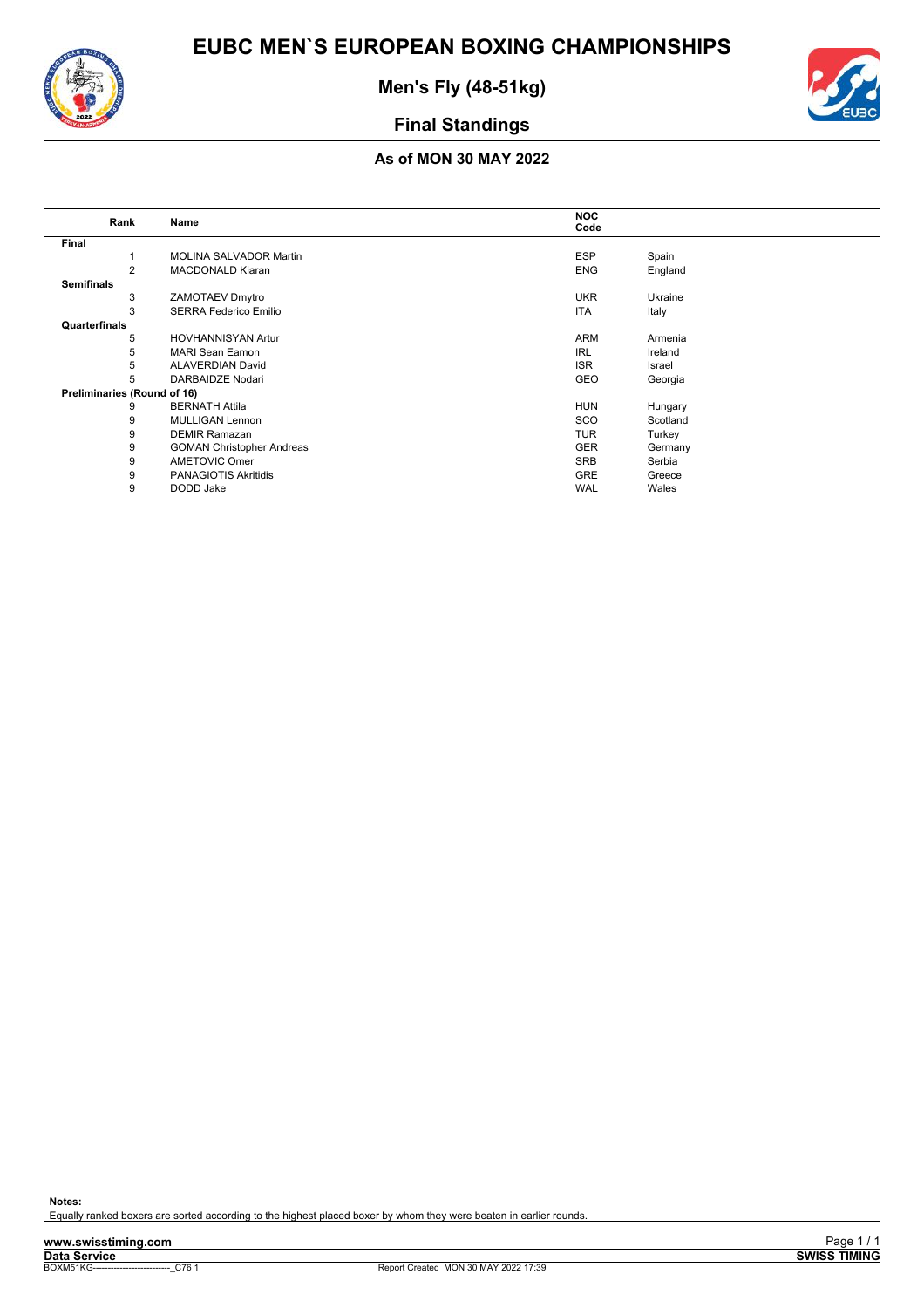![](_page_56_Picture_0.jpeg)

![](_page_56_Picture_2.jpeg)

![](_page_56_Picture_3.jpeg)

### **As of MON 30 MAY 2022**

|                   | Rank                        | Name                             | <b>NOC</b> |          |
|-------------------|-----------------------------|----------------------------------|------------|----------|
|                   |                             |                                  | Code       |          |
| Final             |                             |                                  |            |          |
|                   |                             | <b>BENNAMA Billal</b>            | <b>FRA</b> | France   |
|                   | 2                           | <b>EAGLESON Dylan James</b>      | <b>IRL</b> | Ireland  |
| <b>Semifinals</b> |                             |                                  |            |          |
|                   | 3                           | <b>CAPPAI Manuel Fabrizio</b>    | <b>ITA</b> | Italy    |
|                   | 3                           | <b>ASENOV Daniel Panev</b>       | <b>BUL</b> | Bulgaria |
| Quarterfinals     |                             |                                  |            |          |
|                   | 5                           | <b>NABIIEV Yelmir</b>            | <b>UKR</b> | Ukraine  |
|                   | 5                           | <b>ESCOBAR MASCUNANO Gabriel</b> | <b>ESP</b> | Spain    |
|                   | 5                           | <b>McHALE Matthew</b>            | SCO        | Scotland |
|                   | 5                           | <b>IBRAHIM OMAR Salah</b>        | <b>GER</b> | Germany  |
|                   | Preliminaries (Round of 16) |                                  |            |          |
|                   | 9                           | <b>SACLI Muhammet</b>            | <b>TUR</b> | Turkey   |
|                   | 9                           | <b>BOUDHI Zakaria</b>            | <b>BEL</b> | Belgium  |
|                   | 9                           | SAHAKYAN Janik                   | ARM        | Armenia  |
|                   | 9                           | <b>VIRBAN Gabor</b>              | <b>HUN</b> | Hungary  |
|                   | 9                           | <b>GALANOV Tamir</b>             | <b>SRB</b> | Serbia   |

**Notes:**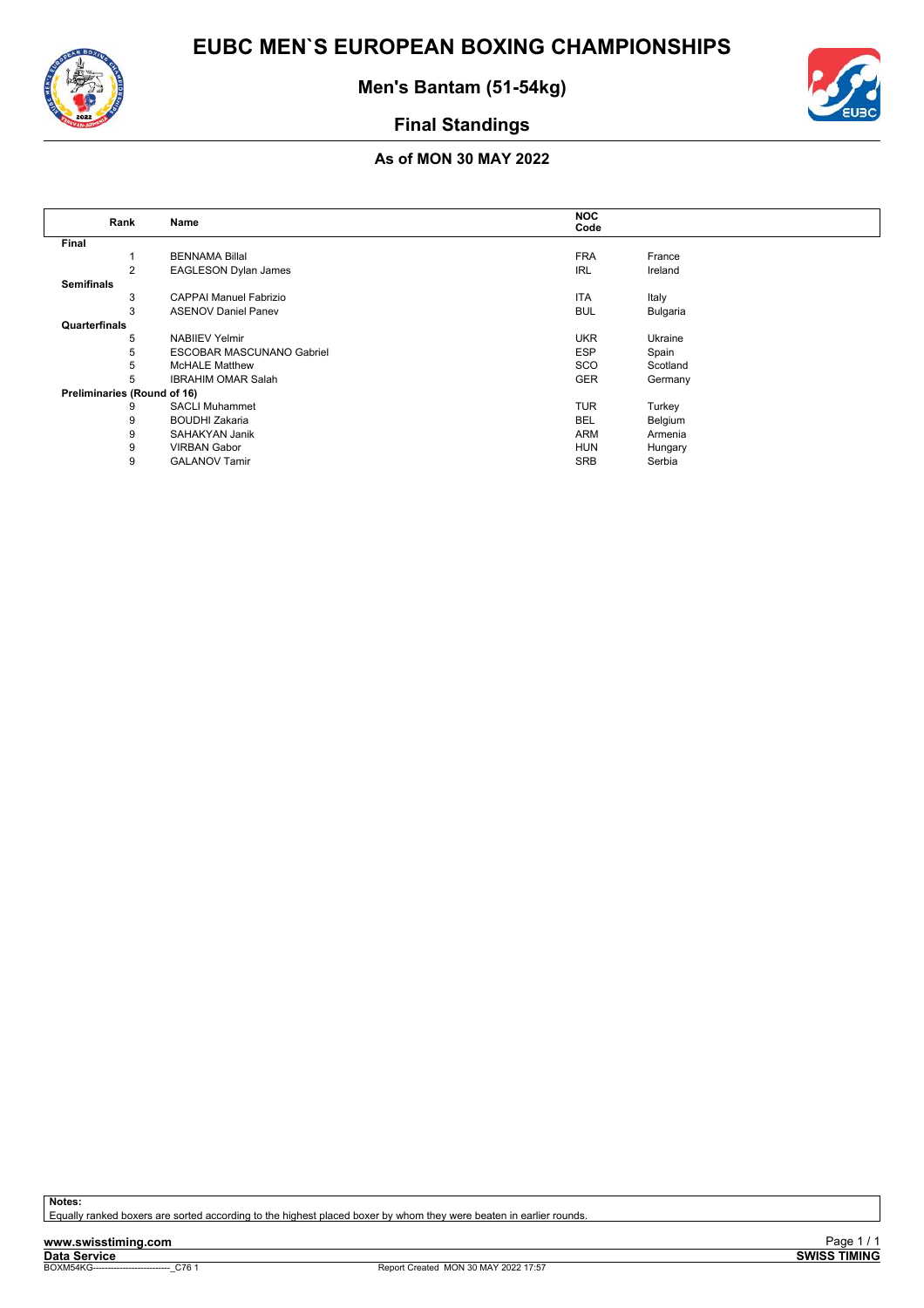![](_page_57_Picture_2.jpeg)

![](_page_57_Picture_3.jpeg)

### **As of MON 30 MAY 2022**

|                             | Rank           | Name                            | <b>NOC</b> |                      |
|-----------------------------|----------------|---------------------------------|------------|----------------------|
|                             |                |                                 | Code       |                      |
| Final                       |                |                                 |            |                      |
|                             |                | <b>USTUROI Vasile</b>           | <b>BEL</b> | Belgium              |
|                             | $\overline{2}$ | <b>BAZEYAN Artur</b>            | <b>ARM</b> | Armenia              |
| <b>Semifinals</b>           |                |                                 |            |                      |
|                             | 3              | <b>BALDASSI Michele</b>         | <b>ITA</b> | Italy                |
|                             | 3              | <b>IBANEZ DIAZ Javier</b>       | <b>BUL</b> | Bulgaria             |
| Quarterfinals               |                |                                 |            |                      |
|                             | 5              | DZIAZKO Mykhailo                | <b>UKR</b> | Ukraine              |
|                             | 5              | <b>CITFCI Batuhan</b>           | <b>TUR</b> | Turkey               |
|                             | 5              | <b>BRACH Pawel</b>              | <b>POL</b> | Poland               |
|                             | 5              | <b>IBRAHIM Nebil</b>            | SWE        | Sweden               |
| Preliminaries (Round of 16) |                |                                 |            |                      |
|                             | 9              | <b>HESSION Adam Brian</b>       | <b>IRL</b> | Ireland              |
|                             | 9              | <b>BUNDOVICS Istvan</b>         | <b>HUN</b> | Hungary              |
|                             | 9              | RAHIMIC Alen                    | <b>BIH</b> | Bosnia & Herzegovina |
|                             | 9              | <b>BARRUL FERNANDEZ Antonio</b> | <b>ESP</b> | Spain                |
|                             | 9              | <b>FARRELL Niall Dean</b>       | <b>ENG</b> | England              |

**Notes:**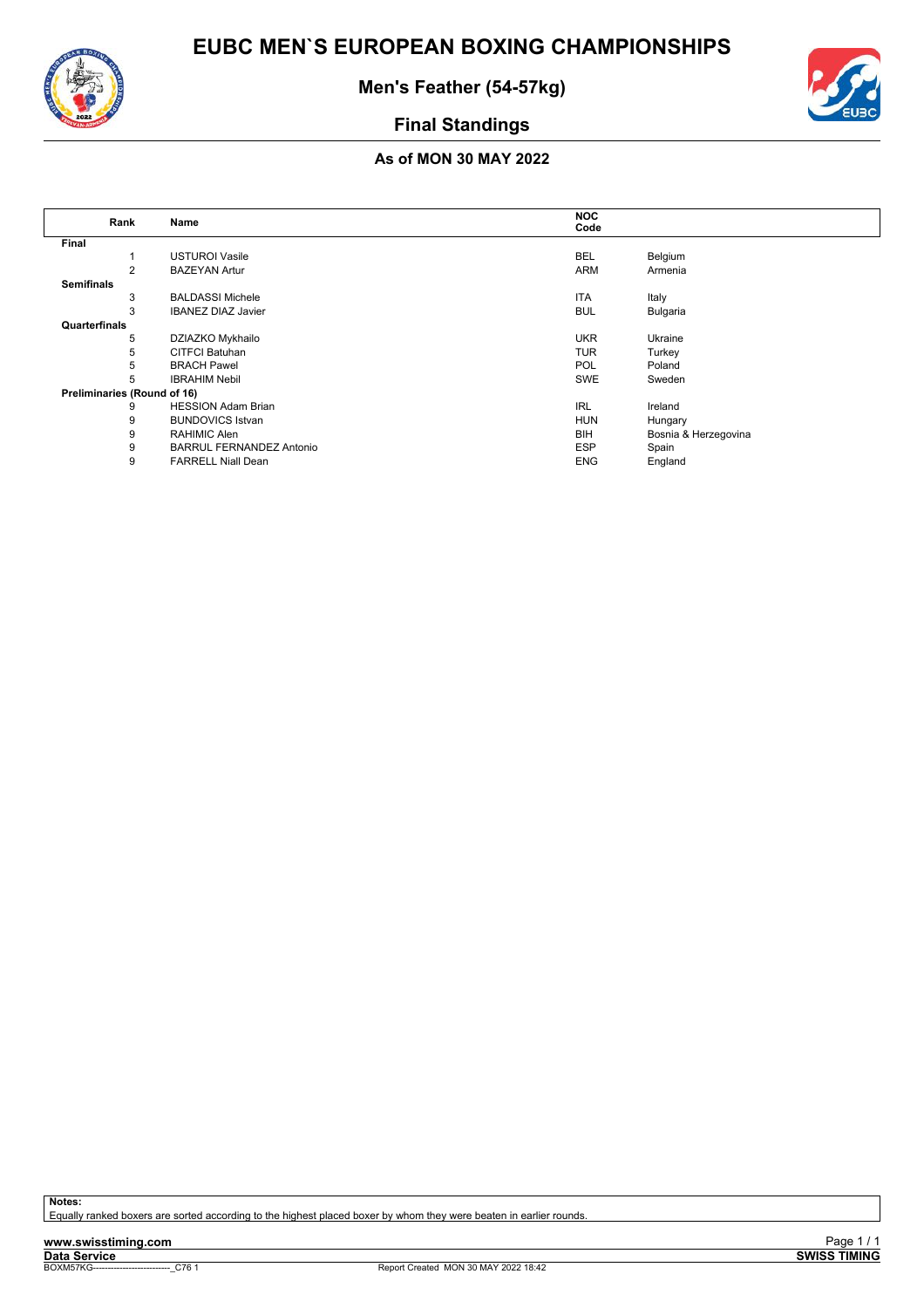![](_page_58_Picture_0.jpeg)

![](_page_58_Picture_2.jpeg)

![](_page_58_Picture_3.jpeg)

### **As of MON 30 MAY 2022**

|                             | Rank           | Name                             | <b>NOC</b> |                     |
|-----------------------------|----------------|----------------------------------|------------|---------------------|
|                             |                |                                  | Code       |                     |
| Final                       |                |                                  |            |                     |
|                             |                | <b>GOMTSYAN Artyush</b>          | GEO        | Georgia             |
|                             | $\overline{2}$ | QUILES BROTONS Jose              | <b>ESP</b> | Spain               |
| <b>Semifinals</b>           |                |                                  |            |                     |
|                             | 3              | <b>VERES Roland</b>              | <b>HUN</b> | Hungary             |
|                             | 3              | <b>SHESTAK lurii</b>             | <b>UKR</b> | Ukraine             |
| Quarterfinals               |                |                                  |            |                     |
|                             | 5              | <b>HALE John Paul</b>            | <b>IRL</b> | Ireland             |
|                             | 5              | <b>ALKOVIC Edin</b>              | <b>MNE</b> | Montenegro          |
|                             | 5              | JENSEN Frederik Lundgaard        | <b>DEN</b> | Denmark             |
|                             | 5              | <b>TANKO Viliam</b>              | <b>SVK</b> | Slovakia            |
| Preliminaries (Round of 16) |                |                                  |            |                     |
|                             | 9              | RUSSO Gianluca                   | <b>ITA</b> | Italy               |
|                             | 9              | <b>YILDIRIM Murat</b>            | <b>GER</b> | Germany             |
|                             | 9              | <b>TONAKANYAN Karen</b>          | <b>ARM</b> | Armenia             |
|                             | 9              | <b>IWANOW Jaroslaw</b>           | POL        | Poland              |
|                             | 9              | <b>KHATAEV Arslan</b>            | <b>FIN</b> | Finland             |
|                             | 9              | <b>SKURDELIS Edgaras</b>         | LTU        | Lithuania           |
|                             | 9              | <b>VACULA Victor</b>             | <b>MDA</b> | Republic of Moldova |
|                             | 9              | <b>ROSENOV Radoslav Simeonov</b> | <b>BUL</b> | Bulgaria            |
| Preliminaries (Round of 32) |                |                                  |            |                     |
|                             | 17             | <b>KALOGERIDIS Konstantinos</b>  | GRE        | Greece              |

**Notes:**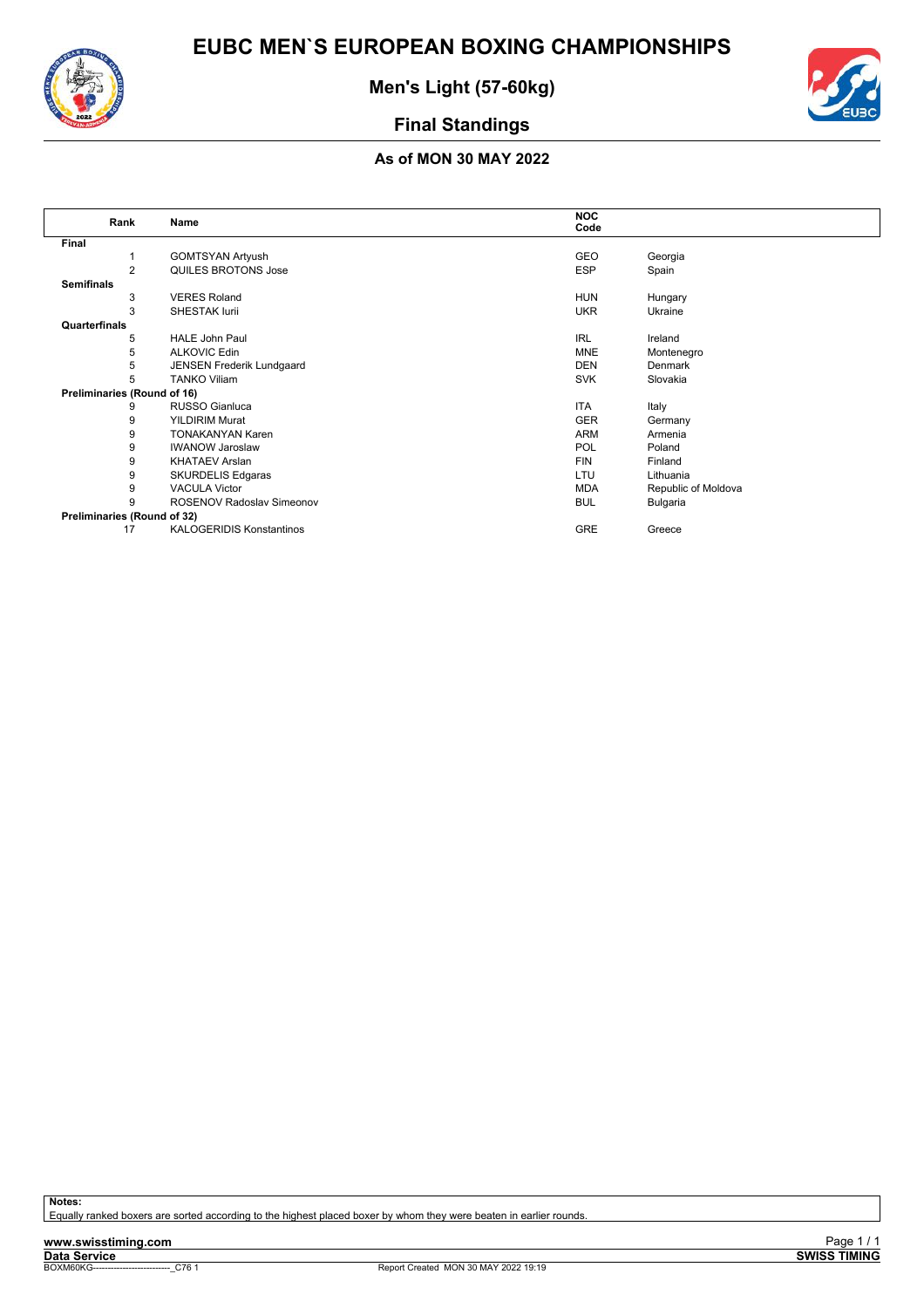![](_page_59_Picture_1.jpeg)

**Men's Light Welter (60-63.5kg)**

![](_page_59_Picture_3.jpeg)

### **Final Standings**

### **As of MON 30 MAY 2022**

| Rank                        | Name                             | <b>NOC</b> |                     |
|-----------------------------|----------------------------------|------------|---------------------|
|                             |                                  | Code       |                     |
| Final                       |                                  |            |                     |
|                             | <b>BACHKOV Hovhannes</b>         | <b>ARM</b> | Armenia             |
| 2                           | <b>HAMRAOUI Lounes</b>           | <b>FRA</b> | France              |
| <b>Semifinals</b>           |                                  |            |                     |
| 3                           | <b>KOVACS Richard</b>            | <b>HUN</b> | Hungary             |
| 3                           | THIAM CREUS Adrian               | <b>ESP</b> | Spain               |
| Quarterfinals               |                                  |            |                     |
| 5                           | <b>NOVAK Petr</b>                | CZE        | Czech Republic      |
| 5                           | <b>LYNCH Reese</b>               | SCO        | Scotland            |
| 5                           | <b>SHTIWI Ahmad</b>              | <b>ISR</b> | Israel              |
| 5                           | <b>KHARTSYZ Yaroslav</b>         | <b>UKR</b> | Ukraine             |
| Preliminaries (Round of 16) |                                  |            |                     |
| 9                           | <b>TYERS Joseph</b>              | <b>ENG</b> | England             |
| 9                           | <b>NIKOLOV VEBER Nik</b>         | <b>SLO</b> | Slovenia            |
| 9                           | <b>KOMADINA Matteo</b>           | CRO        | Croatia             |
| 9                           | VOZNEACOVSCHI Stefan             | <b>MDA</b> | Republic of Moldova |
| 9                           | <b>CALISKAN Mert</b>             | <b>GER</b> | Germany             |
| 9                           | <b>AVCI Adem Furkan</b>          | <b>TUR</b> | Turkey              |
| 9                           | <b>DZHUROV Krasimir Atanasov</b> | <b>BUL</b> | Bulgaria            |
| 9                           | <b>FEDOROV Pavel</b>             | <b>SRB</b> | Serbia              |
| Preliminaries (Round of 32) |                                  |            |                     |
| 17                          | Mc CARTHY Brandon Killian        | <b>IRL</b> | Ireland             |

**Notes:**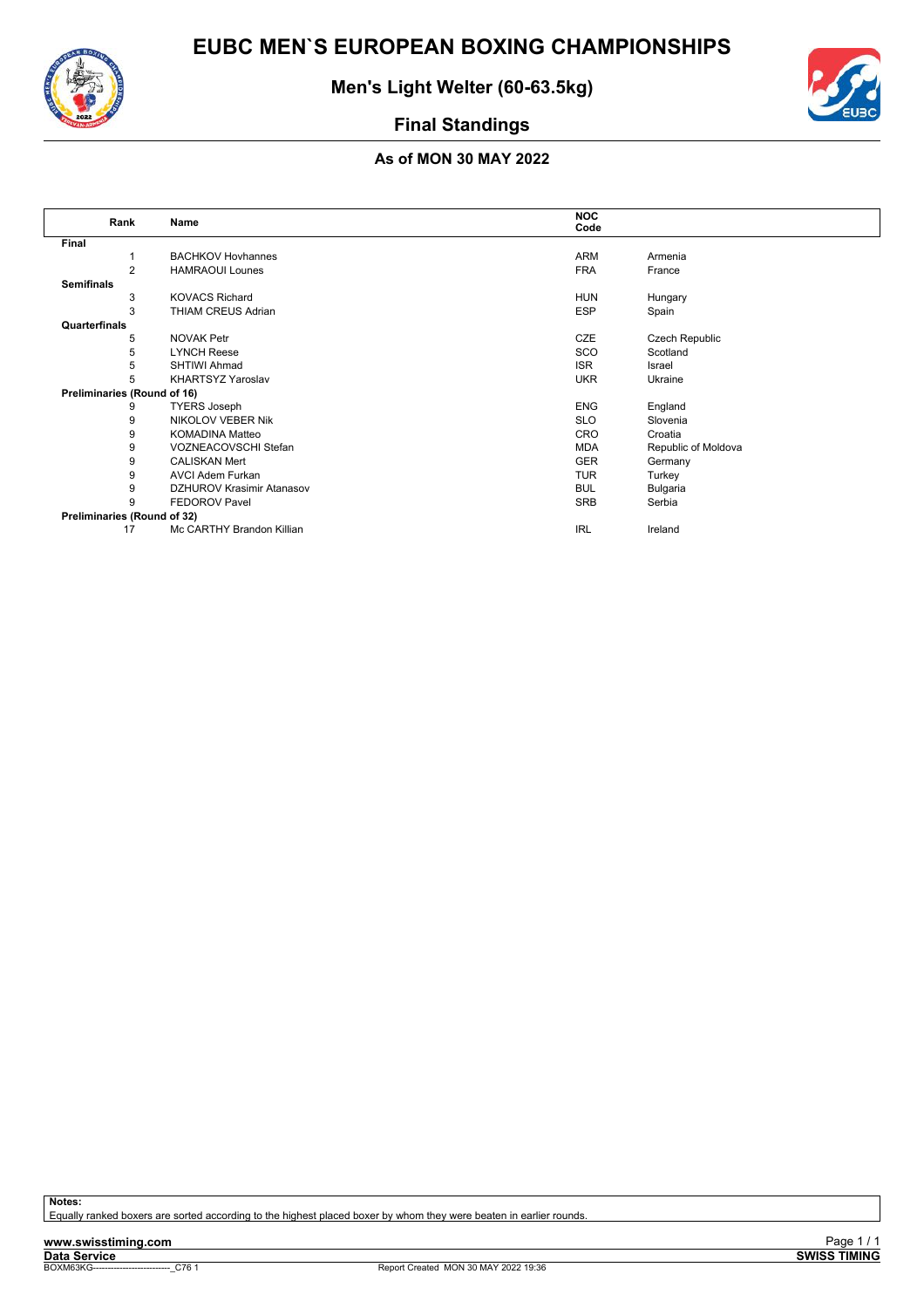![](_page_60_Picture_2.jpeg)

![](_page_60_Picture_3.jpeg)

### **As of MON 30 MAY 2022**

| Rank                        | Name                          | <b>NOC</b> |                     |
|-----------------------------|-------------------------------|------------|---------------------|
|                             |                               | Code       |                     |
| Final                       |                               |            |                     |
|                             | ABBASOV Vakhid                | SRB        | Serbia              |
| 2                           | <b>GURULI Lasha</b>           | GEO        | Georgia             |
| <b>Semifinals</b>           |                               |            |                     |
| 3                           | PARASCHIV Alexandru           | MDA        | Republic of Moldova |
| 3                           | CROFT loan                    | <b>WAL</b> | Wales               |
| Quarterfinals               |                               |            |                     |
| 5                           | JOLLY Tyler                   | SCO        | Scotland            |
| 5                           | <b>MADOYAN Gurgen</b>         | ARM        | Armenia             |
| 5                           | <b>DURKACZ Damian</b>         | <b>POL</b> | Poland              |
| 5                           | <b>KROTTER Deniel</b>         | <b>GER</b> | Germany             |
| Preliminaries (Round of 16) |                               |            |                     |
| 9                           | Mc KEEVER Eugene              | <b>IRL</b> | Ireland             |
| 9                           | <b>FODOR Milan</b>            | <b>HUN</b> | Hungary             |
| 9                           | JAMES Delano                  | <b>NED</b> | Netherlands         |
| 9                           | <b>ERDEMIR Tugrul Han</b>     | <b>TUR</b> | Turkey              |
| 9                           | ZELJKO Marko                  | <b>CRO</b> | Croatia             |
| 9                           | <b>ERIKSSON Carl Benjamin</b> | <b>FIN</b> | Finland             |
| 9                           | <b>MICHELI Giacomo</b>        | <b>ITA</b> | Italy               |
| 9                           | <b>PETROV Viktor</b>          | <b>UKR</b> | Ukraine             |
| Preliminaries (Round of 32) |                               |            |                     |
| 17                          | KIRKOROV Vensan Stepan        | <b>BUL</b> | Bulgaria            |

**Notes:**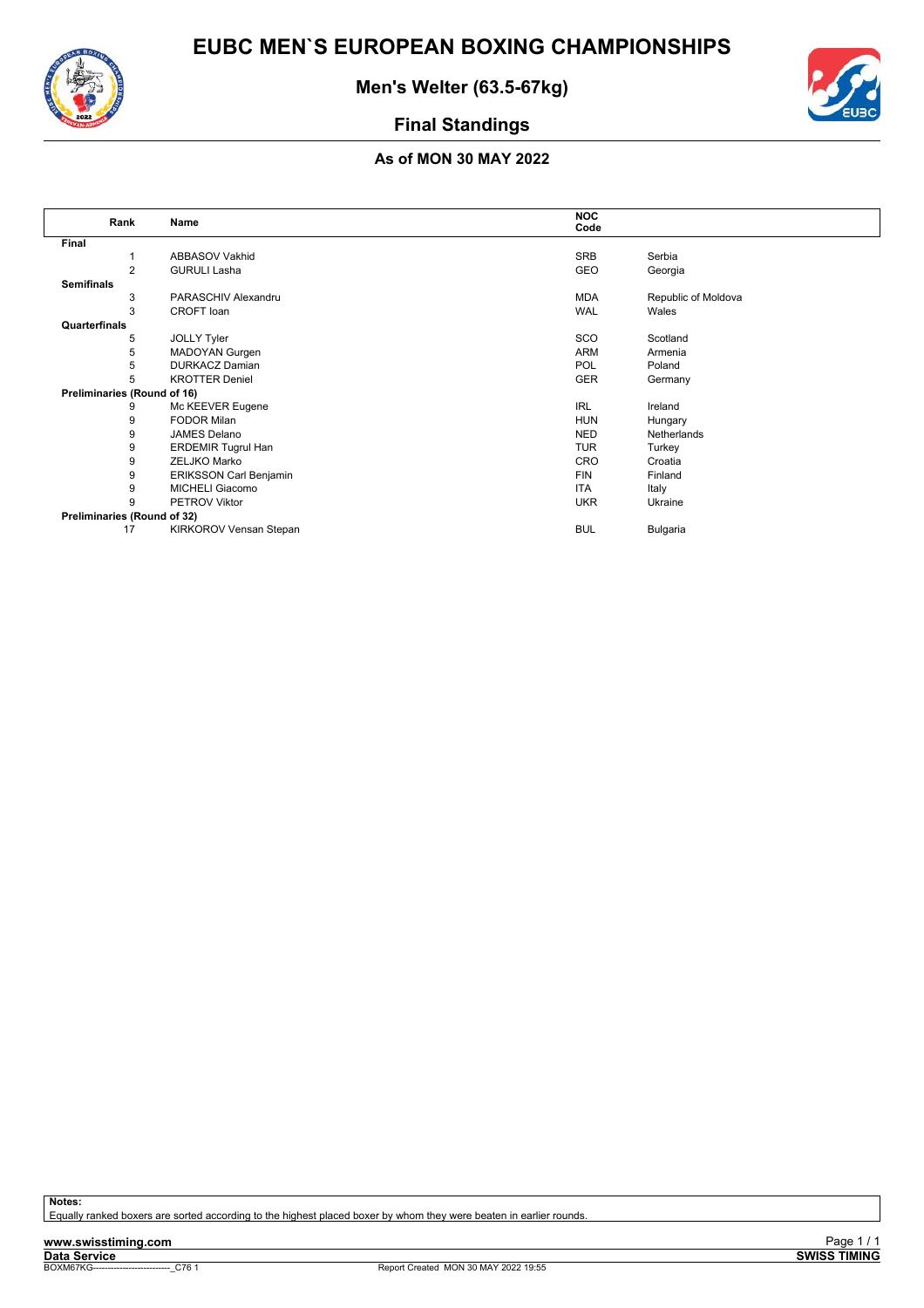![](_page_61_Picture_0.jpeg)

**Men's Light Middle (67-71kg)**

![](_page_61_Picture_3.jpeg)

### **Final Standings**

### **As of MON 30 MAY 2022**

| Rank                        | Name                             | <b>NOC</b><br>Code |             |
|-----------------------------|----------------------------------|--------------------|-------------|
| Final                       |                                  |                    |             |
|                             | <b>AKBAR Mohammed Harris</b>     | <b>ENG</b>         | England     |
| $\overline{2}$              | <b>CROFT Garan</b>               | <b>WAL</b>         | Wales       |
| <b>Semifinals</b>           |                                  |                    |             |
| 3                           | ZAKHARIEIEV Yurii                | <b>UKR</b>         | Ukraine     |
| 3                           | <b>SCHACHIDOV Magomed</b>        | <b>GER</b>         | Germany     |
| Quarterfinals               |                                  |                    |             |
| 5                           | <b>CAVALLARO Salvatore</b>       | <b>ITA</b>         | Italy       |
| 5                           | <b>EKINCI Necat</b>              | <b>TUR</b>         | Turkey      |
| 5                           | SISSOKHO NDIAYE Youba            | <b>ESP</b>         | Spain       |
| 5                           | <b>MADIEV Eskerkhan</b>          | GEO                | Georgia     |
| Preliminaries (Round of 16) |                                  |                    |             |
| 9                           | <b>JAS Tony</b>                  | <b>NED</b>         | Netherlands |
| 9                           | <b>BEQIRI Alban</b>              | <b>ALB</b>         | Albania     |
| 9                           | <b>TAKACS Michal</b>             | <b>SVK</b>         | Slovakia    |
| 9                           | KAPULER ISHCHENKO Miroslav       | <b>ISR</b>         | Israel      |
| 9                           | <b>MORVATI Sam</b>               | <b>FIN</b>         | Finland     |
| Preliminaries (Round of 32) |                                  |                    |             |
| 17                          | <b>ZAKHARYAN Narek</b>           | <b>ARM</b>         | Armenia     |
| 17                          | <b>CETINIC Petar</b>             | CRO                | Croatia     |
| 17                          | <b>KAMANIN Pavel</b>             | <b>EST</b>         | Estonia     |
| 17                          | <b>PIOTROWSKI Daniel Wieslaw</b> | POL                | Poland      |
| 17                          | <b>POLETAN Sandro</b>            | <b>SRB</b>         | Serbia      |
| 17                          | MESSIBAH Adam                    | SUI                | Switzerland |
| 17                          | <b>NEWNS Stephen</b>             | SCO                | Scotland    |
| 17                          | SAVKOVIC Stefan                  | <b>MNE</b>         | Montenegro  |

**Notes:**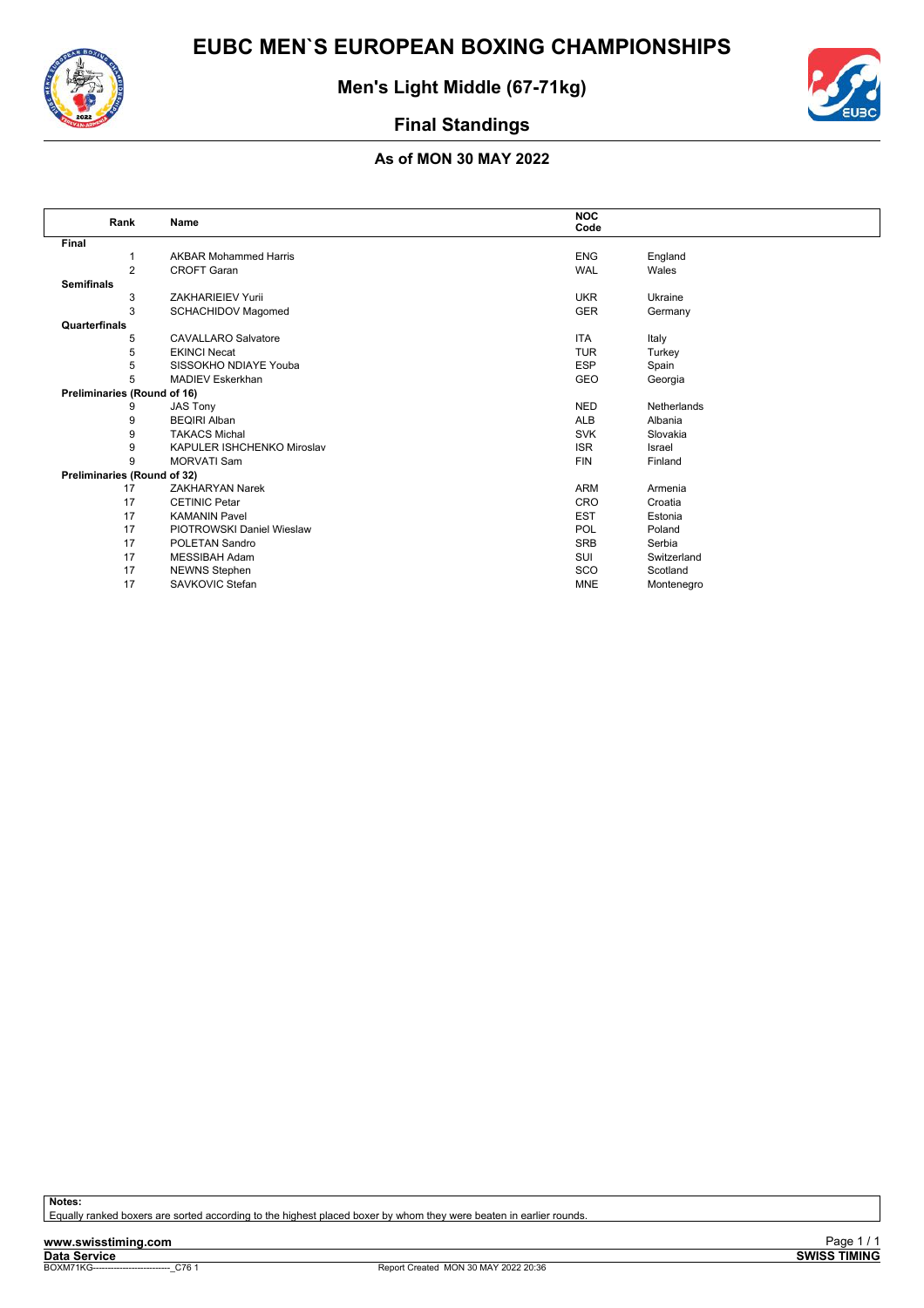![](_page_62_Picture_0.jpeg)

![](_page_62_Picture_2.jpeg)

![](_page_62_Picture_3.jpeg)

### **As of MON 30 MAY 2022**

| Rank                        | Name                           | <b>NOC</b><br>Code |                     |
|-----------------------------|--------------------------------|--------------------|---------------------|
| Final                       |                                |                    |                     |
| 1                           | <b>DOSSEN Gabriel</b>          | <b>IRL</b>         | Ireland             |
| $\overline{2}$              | <b>RICHARDSON Lewis</b>        | <b>ENG</b>         | England             |
| <b>Semifinals</b>           |                                |                    |                     |
| 3                           | <b>CAVALLARO Salvatore</b>     | <b>ITA</b>         | Italy               |
| 3                           | <b>HICKEY Sam</b>              | SCO                | Scotland            |
| Quarterfinals               |                                |                    |                     |
| 5                           | <b>GEDMINAS Mindaugas</b>      | <b>NOR</b>         | Norway              |
| 5                           | <b>SCHUMANN Kevin Boakye</b>   | <b>GER</b>         | Germany             |
| 5                           | <b>GUELER Serhat</b>           | <b>TUR</b>         | Turkey              |
| 5                           | <b>MEMIC Almir</b>             | SRB                | Serbia              |
| Preliminaries (Round of 16) |                                |                    |                     |
| 9                           | <b>KIWAN Rami Mofid</b>        | <b>BUL</b>         | Bulgaria            |
| 9                           | PAPAKIN Ivan                   | <b>UKR</b>         | Ukraine             |
| 9                           | <b>BARTL Milos</b>             | CZE                | Czech Republic      |
| 9                           | FENDERO Moreno                 | <b>FRA</b>         | France              |
| 9                           | <b>GAVRILIUC Vlad</b>          | <b>MDA</b>         | Republic of Moldova |
| Preliminaries (Round of 32) |                                |                    |                     |
| 17                          | <b>MEINL Marcel</b>            | <b>AUT</b>         | Austria             |
| 17                          | <b>ILYUSHONOK Daniel</b>       | <b>ISR</b>         | Israel              |
| 17                          | <b>TROFIMCUK Aleksandr</b>     | LTU                | Lithuania           |
| 17                          | <b>GOLEBIEWSKI Bartosz</b>     | <b>POL</b>         | Poland              |
| 17                          | <b>CUADRADO ENTRENA Miguel</b> | <b>ESP</b>         | Spain               |
| 17                          | PETROPOULOS Konstantinos       | GRE                | Greece              |
| 17                          | MENDOZA ESCRIBA Erik           | <b>SWE</b>         | Sweden              |

**Notes:**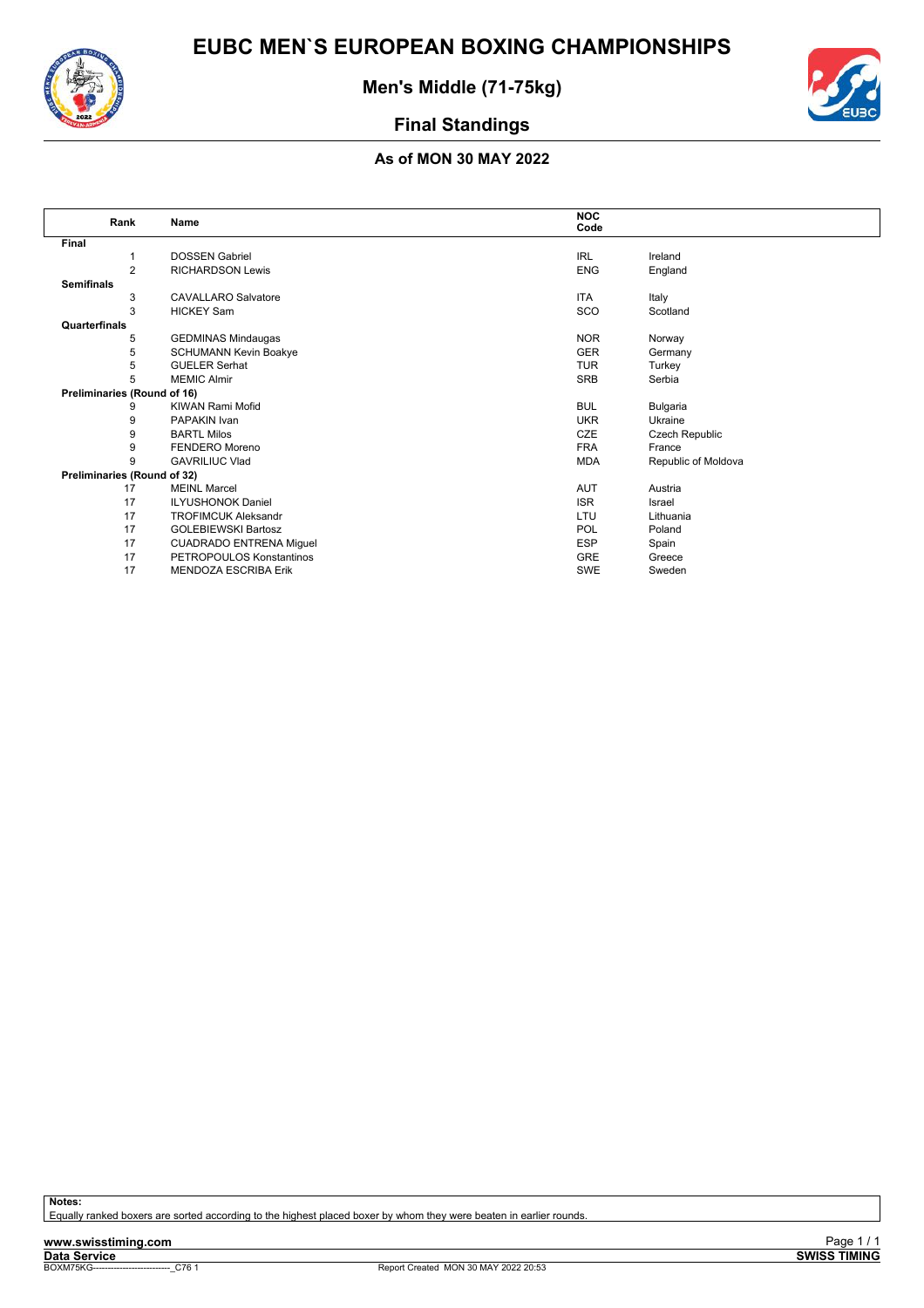![](_page_63_Picture_0.jpeg)

**Men's Light Heavy (75-80kg)**

![](_page_63_Picture_3.jpeg)

### **Final Standings**

### **As of MON 30 MAY 2022**

| Rank                        | <b>Name</b>                         | <b>NOC</b><br>Code |                     |
|-----------------------------|-------------------------------------|--------------------|---------------------|
| Final                       |                                     |                    |                     |
|                             | <b>ARTJOM Agejev</b>                | <b>SRB</b>         | Serbia              |
| $\overline{2}$              | <b>COMMEY Alfred Cromwell</b>       | <b>ITA</b>         | Italy               |
| <b>Semifinals</b>           |                                     |                    |                     |
| 3                           | <b>PLANTIC Luka</b>                 | <b>CRO</b>         | Croatia             |
| 3                           | SAPUN Ivan                          | <b>UKR</b>         | Ukraine             |
| Quarterfinals               |                                     |                    |                     |
| 5                           | NIKOLOV Kristiyan Veselinov         | <b>BUL</b>         | Bulgaria            |
| 5                           | EHIS Ben Nosa                       | <b>GER</b>         | Germany             |
| 5                           | <b>HAKOBYAN Hambardzum</b>          | <b>ARM</b>         | Armenia             |
| 5                           | <b>KRAUS Gradus</b>                 | <b>NED</b>         | Netherlands         |
| Preliminaries (Round of 16) |                                     |                    |                     |
| 9                           | JALIDOV GAFUROVA Gazimagomed Schami | <b>ESP</b>         | Spain               |
| 9                           | <b>BEVAN Taylor</b>                 | <b>WAL</b>         | Wales               |
| 9                           | <b>CSEMEZ Andrej</b>                | <b>SVK</b>         | Slovakia            |
| 9                           | <b>GUTSAEV Georgii</b>              | GEO                | Georgia             |
| 9                           | <b>AAS Stiven</b>                   | <b>EST</b>         | Estonia             |
| 9                           | <b>MARCIC Petar</b>                 | <b>MNE</b>         | Montenegro          |
| 9                           | <b>COSCIUG Dmitri</b>               | <b>MDA</b>         | Republic of Moldova |
| 9                           | <b>TSAOUSIDIS Theocharis</b>        | GRE                | Greece              |
| Preliminaries (Round of 32) |                                     |                    |                     |
| 17                          | <b>CROTTY George</b>                | <b>ENG</b>         | England             |
| 17                          | <b>NYSTEDT Nikita</b>               | <b>FIN</b>         | Finland             |
| 17                          | <b>GOINSKI Mateusz</b>              | <b>POL</b>         | Poland              |
| 17                          | <b>NUHA Liridon</b>                 | <b>SWE</b>         | Sweden              |

**Notes:**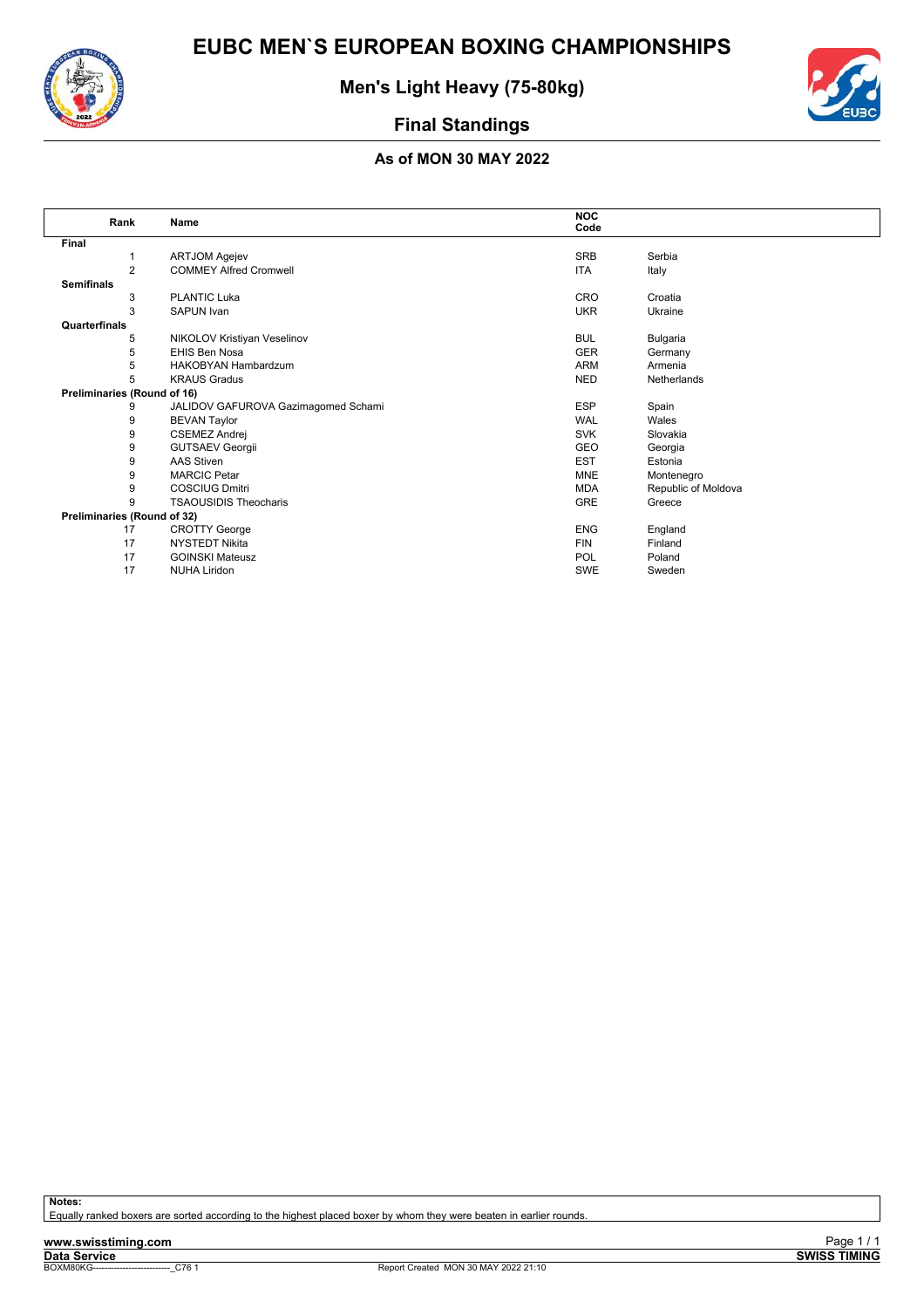![](_page_64_Picture_0.jpeg)

![](_page_64_Picture_2.jpeg)

![](_page_64_Picture_3.jpeg)

### **As of MON 30 MAY 2022**

| Rank                        | Name                        | <b>NOC</b> |                     |
|-----------------------------|-----------------------------|------------|---------------------|
|                             |                             | Code       |                     |
| Final                       |                             |            |                     |
|                             | KUSHINASHVILI Georgii       | <b>GEO</b> | Georgia             |
| 2                           | HOVHANNISYAN Rafayel        | <b>ARM</b> | Armenia             |
| <b>Semifinals</b>           |                             |            |                     |
| 3                           | <b>ARADOAIE Paul Andrei</b> | <b>ROU</b> | Romania             |
| 3                           | NIEDZWIECKI Tomasz          | <b>POL</b> | Poland              |
| Quarterfinals               |                             |            |                     |
| 5                           | <b>MIRONCHIKOV Vladimir</b> | <b>SRB</b> | Serbia              |
| 5                           | <b>SCHELSTRAETE Victor</b>  | <b>BEL</b> | Belgium             |
| 5                           | <b>AKSIN Burak</b>          | <b>TUR</b> | Turkey              |
| 5                           | <b>LIJESEVIC Petar</b>      | <b>MNE</b> | Montenegro          |
| Preliminaries (Round of 16) |                             |            |                     |
| 9                           | <b>BRITO Davide</b>         | <b>ITA</b> | Italy               |
| 9                           | STEFANOV DIMITROV Kristiyan | <b>BUL</b> | Bulgaria            |
| 9                           | <b>STRNISKO Matus</b>       | <b>SVK</b> | Slovakia            |
| 9                           | <b>HORSKOV Serhii</b>       | <b>UKR</b> | Ukraine             |
| 9                           | <b>PLANTIC Damir</b>        | CRO        | Croatia             |
| 9                           | <b>MICHEL Erpelding</b>     | <b>LUX</b> | Luxembourg          |
| 9                           | <b>ZAPLITNI Andrei</b>      | <b>MDA</b> | Republic of Moldova |

**Notes:**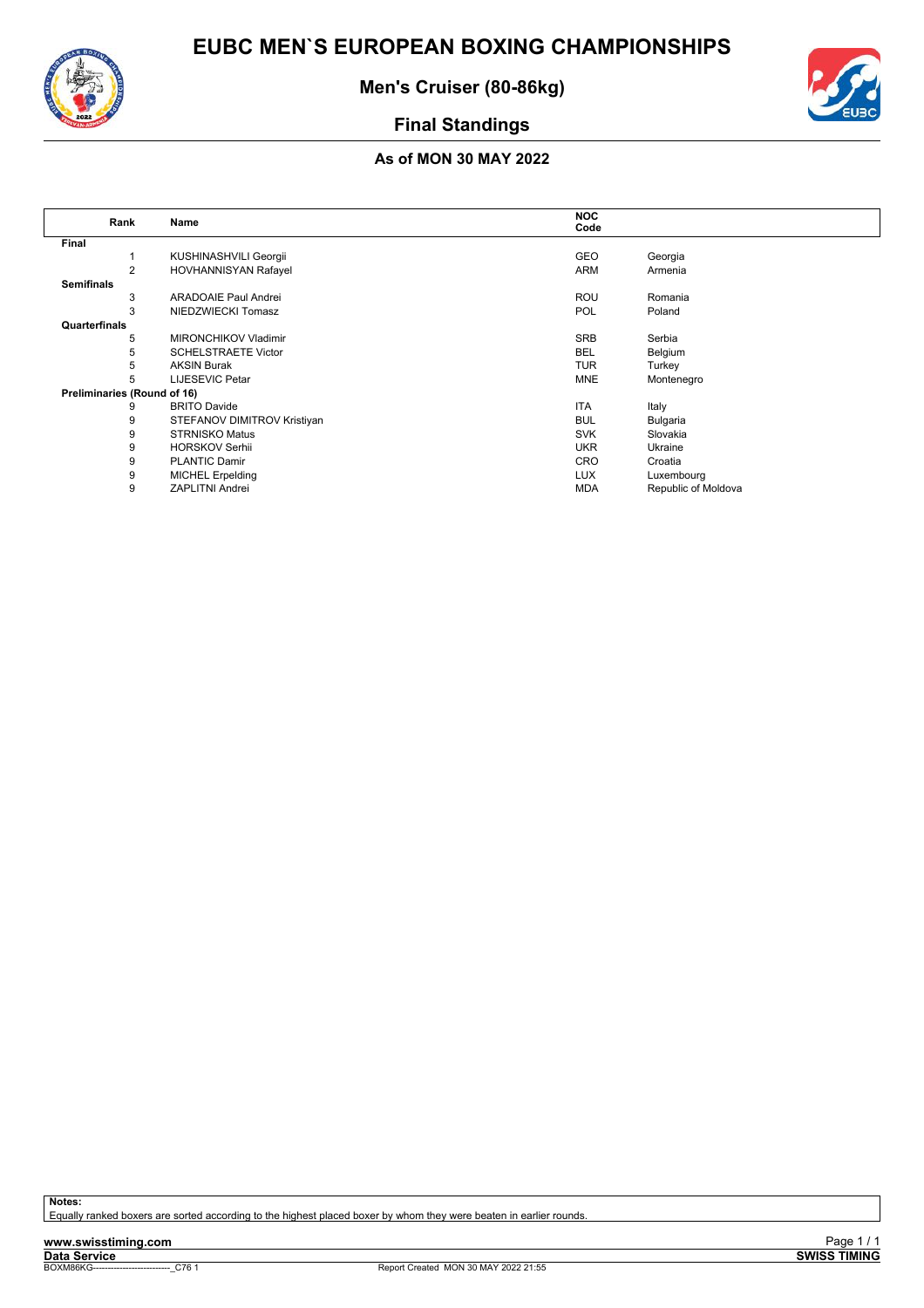![](_page_65_Picture_0.jpeg)

![](_page_65_Picture_2.jpeg)

![](_page_65_Picture_3.jpeg)

### **As of MON 30 MAY 2022**

| Rank                        | Name                               | <b>NOC</b><br>Code |                      |
|-----------------------------|------------------------------------|--------------------|----------------------|
|                             |                                    |                    |                      |
| Final                       |                                    |                    |                      |
|                             | <b>MOUHIIDINE Aziz Abbes</b>       | <b>ITA</b>         | Italy                |
| 2                           | <b>REYES PLA Enmanuel</b>          | <b>ESP</b>         | Spain                |
| <b>Semifinals</b>           |                                    |                    |                      |
| 3                           | <b>WILLIAMS Lewis</b>              | <b>ENG</b>         | England              |
| 3                           | <b>MANASYAN Narek</b>              | ARM                | Armenia              |
| Quarterfinals               |                                    |                    |                      |
| 5                           | <b>TCHIGLADZE Giorgi</b>           | <b>GEO</b>         | Georgia              |
| 5                           | <b>MARTON Robert</b>               | <b>UKR</b>         | Ukraine              |
| 5                           | MAGOMEDOV Sadam                    | <b>SRB</b>         | Serbia               |
| 5                           | NANITZANIAN Vagkan                 | <b>GRE</b>         | Greece               |
| Preliminaries (Round of 16) |                                    |                    |                      |
| 9                           | <b>BOUAFIA Soheb</b>               | <b>FRA</b>         | France               |
| 9                           | <b>PANTALEEV Radoslav Dimitrov</b> | <b>BUL</b>         | Bulgaria             |
| 9                           | <b>BEREZNICKI Mateusz Piotr</b>    | <b>POL</b>         | Poland               |
| 9                           | <b>MICHALEK David</b>              | <b>SVK</b>         | Slovakia             |
| 9                           | <b>MUNTEANU Leviu</b>              | <b>MDA</b>         | Republic of Moldova  |
| 9                           | <b>MICAN Emanuel Constantin</b>    | <b>ROU</b>         | Romania              |
| 9                           | <b>BOSNJAK Dzemal</b>              | BIH                | Bosnia & Herzegovina |
| 9                           | <b>MARLEY Jack Michael</b>         | <b>IRL</b>         | Ireland              |
|                             |                                    |                    |                      |

**Notes:**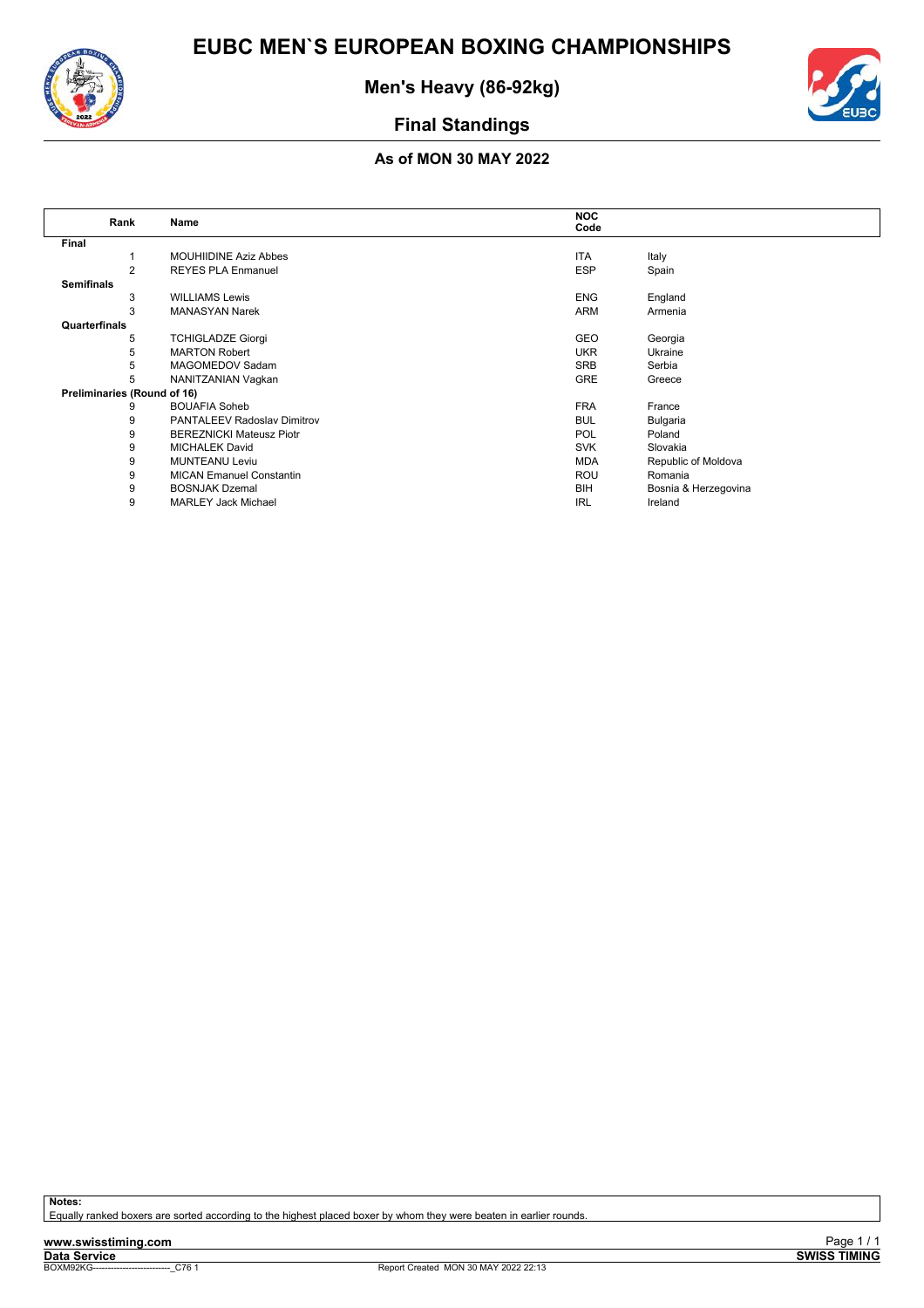![](_page_66_Picture_0.jpeg)

![](_page_66_Picture_2.jpeg)

![](_page_66_Picture_3.jpeg)

### **As of MON 30 MAY 2022**

| Rank                        | Name                                  | <b>NOC</b><br>Code |                      |
|-----------------------------|---------------------------------------|--------------------|----------------------|
| Final                       |                                       |                    |                      |
|                             | <b>TIAFACK Nelvie Raman Hess</b>      | <b>GER</b>         | Germany              |
| 2                           | GHADFA DRISSI EL AISSAOUI Ayoub       | <b>ESP</b>         | Spain                |
| <b>Semifinals</b>           |                                       |                    |                      |
| 3                           | <b>ORIE Delicious</b>                 | <b>ENG</b>         | England              |
| 3                           | <b>HAGAG Ahmed</b>                    | <b>AUT</b>         | Austria              |
| Quarterfinals               |                                       |                    |                      |
| 5                           | <b>BEGADZE Nikoloz</b>                | <b>GEO</b>         | Georgia              |
| 5                           | <b>CHALOYAN Davit</b>                 | <b>ARM</b>         | Armenia              |
| 5                           | <b>ACAR Berat</b>                     | <b>TUR</b>         | Turkey               |
| 5                           | SHIHA Omar Mohamed                    | <b>NOR</b>         | Norway               |
| Preliminaries (Round of 16) |                                       |                    |                      |
| 9                           | <b>KALCUGIN Sergej</b>                | <b>SRB</b>         | Serbia               |
| 9                           | ABOUDOU-MOINDZE Djamili-Dini          | <b>FRA</b>         | France               |
| 9                           | <b>SAFARYAN Oskar</b>                 | <b>POL</b>         | Poland               |
| 9                           | <b>FEHER Koppany</b>                  | <b>HUN</b>         | Hungary              |
| 9                           | <b>TONYSHEV Dmytro</b>                | <b>ITA</b>         | Italy                |
| 9                           | SOLDO Juraj                           | <b>BIH</b>         | Bosnia & Herzegovina |
| 9                           | <b>ZAVATIN Alexei</b>                 | <b>MDA</b>         | Republic of Moldova  |
| 9                           | LOVCHYNSKYI Dmytro                    | <b>UKR</b>         | Ukraine              |
| Preliminaries (Round of 32) |                                       |                    |                      |
| 17                          | <b>HERNANDEZ MOREJON Yordan Alain</b> | <b>BUL</b>         | Bulgaria             |
| 17                          | <b>PINC Martin</b>                    | <b>CZE</b>         | Czech Republic       |
| 17                          | <b>BANIULIS Algirdas</b>              | LTU                | Lithuania            |
| 17                          | <b>ADALHEIDARSON Elmar Freyr</b>      | <b>ISL</b>         | Iceland              |
| 17                          | <b>FILIP Cristian Razvan</b>          | <b>ROU</b>         | Romania              |

**Notes:**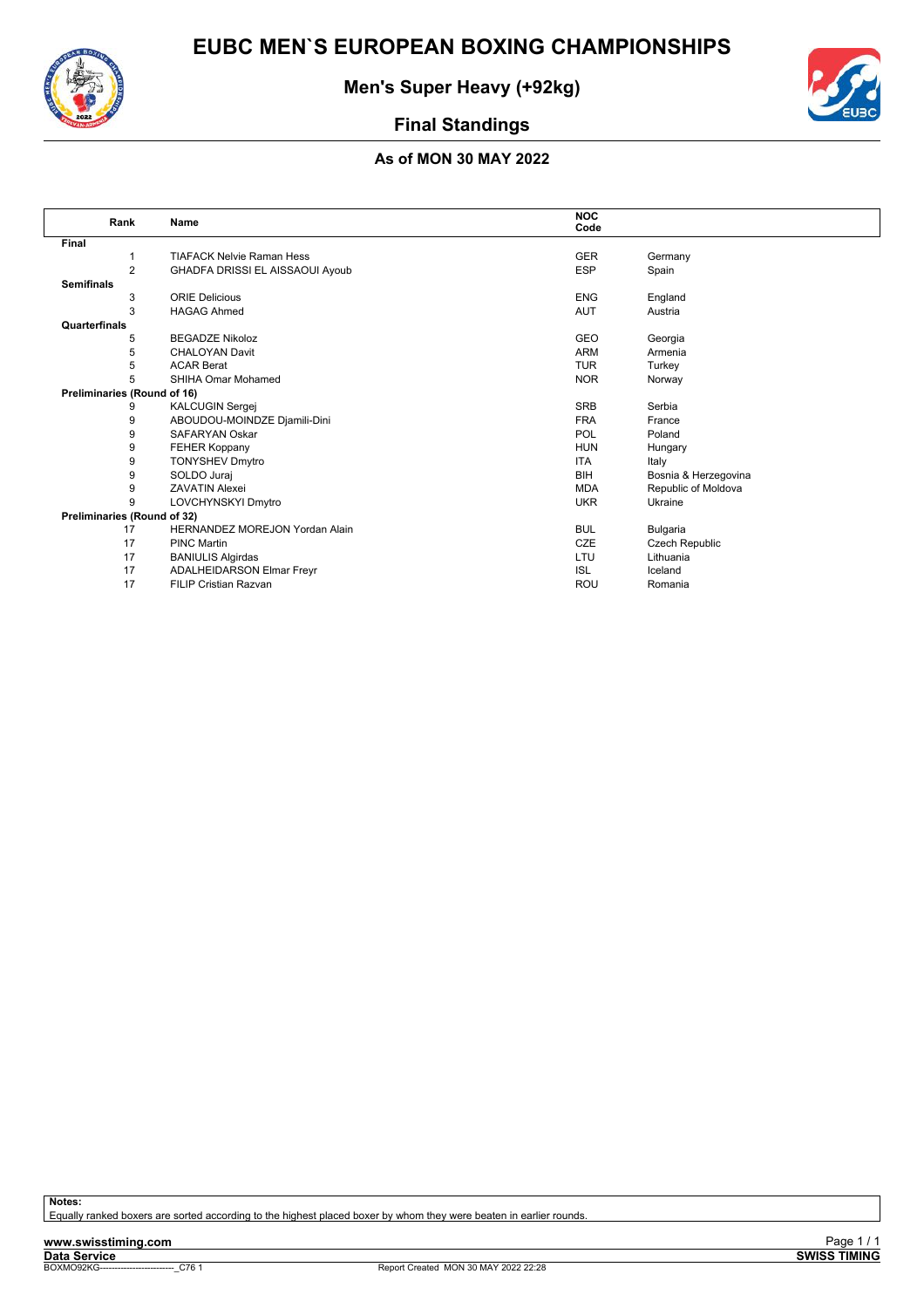![](_page_67_Picture_0.jpeg)

![](_page_67_Picture_2.jpeg)

**Medal Standings**

### **As of MON 30 MAY 2022 at 22:30**

### **After 13 of 13 Events**

| Rank   NOC     |                           | G            | s              | B              | Tot.           | Rank by Total  |
|----------------|---------------------------|--------------|----------------|----------------|----------------|----------------|
|                | GEO - Georgia             | 3            | $\mathbf{1}$   |                | 4              | $=4$           |
| $\overline{2}$ | SRB - Serbia              | 2            |                |                | $\overline{2}$ | $= 8$          |
| 3              | ESP - Spain               | $\mathbf{1}$ | 3              | $\mathbf{1}$   | 5              | $=2$           |
| 4              | ENG - England             | 1            | $\overline{2}$ | $\overline{2}$ | 5              | $=2$           |
| 5              | ARM - Armenia             | $\mathbf{1}$ | $\overline{2}$ | $\mathbf 1$    | 4              | $=4$           |
| 6              | ITA - Italy               | 1            | $\mathbf{1}$   | 5              | $\overline{7}$ | $\mathbf{1}$   |
| $\overline{7}$ | FRA - France              | 1            | $\mathbf{1}$   |                | $\overline{2}$ | $= 8$          |
| $\overline{7}$ | IRL - Ireland             | 1            | $\mathbf{1}$   |                | $\overline{2}$ | $= 8$          |
| 9              | GER - Germany             | 1            |                | $\mathbf{1}$   | $\overline{2}$ | $= 8$          |
| 10             | BEL - Belgium             | 1            |                |                | 1              | $=15$          |
| 11             | <b>BUL</b> - Bulgaria     |              | $\mathbf{1}$   | $\overline{2}$ | 3              | 7 <sup>1</sup> |
| 12             | WAL - Wales               |              |                |                | $\overline{2}$ | $= 8$          |
| 13             | UKR - Ukraine             |              |                | 4              | 4              | $=4$           |
| 14             | HUN - Hungary             |              |                | 2              | $\overline{c}$ | $= 8$          |
| 14             | POL - Poland              |              |                | $\overline{2}$ | $\overline{2}$ | $= 8$          |
| 16             | AUT - Austria             |              |                | 1              | 1              | $=15$          |
| 16             | CRO - Croatia             |              |                | $\mathbf 1$    | 1              | $=15$          |
| 16             | MDA - Republic of Moldova |              |                | $\mathbf 1$    | 1              | $=15$          |
| 16             | ROU - Romania             |              |                | $\overline{1}$ |                | $=15$          |
| 16             | SCO - Scotland            |              |                | $\mathbf 1$    | 1              | $=15$          |
|                | Total:                    | 13           | 13             | 26             | 52             |                |

| Legend:  |                                                                         |  |        |      |       |               |  |
|----------|-------------------------------------------------------------------------|--|--------|------|-------|---------------|--|
| $\equiv$ | Equal sign indicates that two or more NOCs share the same rank by total |  |        |      |       | <b>Bronze</b> |  |
| G        | Gold                                                                    |  | Silver | Tot. | Total |               |  |